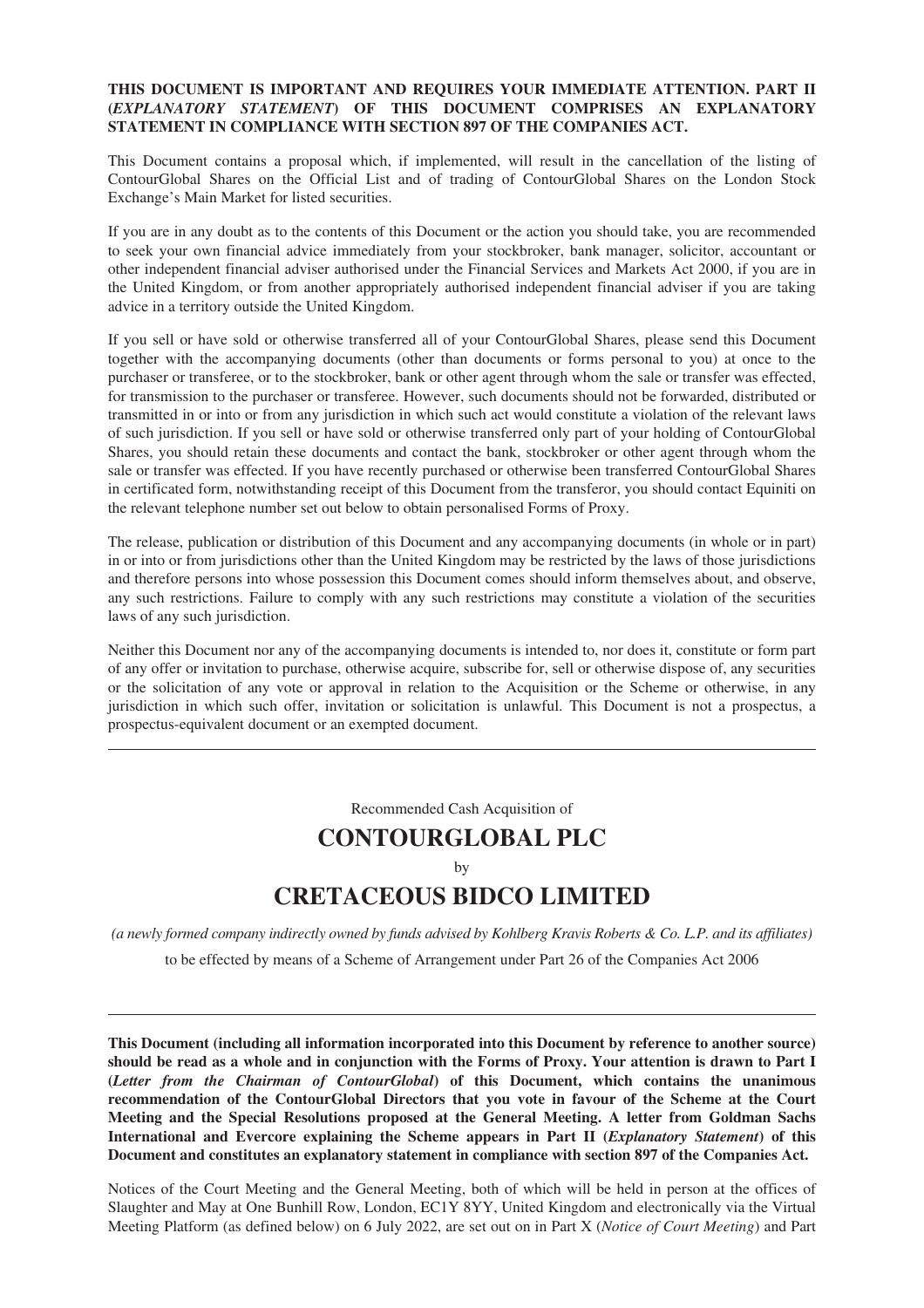XI (*Notice of General Meeting*) of this Document. The Court Meeting will start at 11:00 a.m. (London time) on that date and the General Meeting at 11:15 a.m. (London time) or as soon thereafter as the Court Meeting concludes or is adjourned.

#### **The action to be taken by ContourGlobal Shareholders and Scheme Shareholders is set out on pages 10 to 14 (***Action to be Taken***) and at paragraph 19 of Part II (***Explanatory Statement***) of this Document.**

ContourGlobal Shareholders are asked to complete and return the enclosed BLUE and YELLOW Forms of Proxy (or appoint a proxy electronically or online as referred to in this Document) in accordance with the instructions printed thereon as soon as possible, but in any event so as to be received by ContourGlobal's registrars, Equiniti, not later than 48 hours before the relevant Meeting (excluding any part of such 48-hour period falling on a day that is not a working day or, in the case of any adjournment, not later than 48 hours before the time fixed for the adjourned Meeting).

If the BLUE Form of Proxy for the Court Meeting is not lodged by 11:00 a.m. (London time) on 4 July 2022, it may be: (i) scanned and emailed to Equiniti at the following email address: proxyvotes@equiniti.com; or (ii) presented in person to the Equiniti representative who will be present in person at the Court Meeting, any time prior to the commencement of the Court Meeting.

In the case of the General Meeting, if the YELLOW Form of Proxy for the General Meeting is not lodged by 11:15 a.m. (London time) on 4 July 2022 (by post or transmission of a proxy appointment or voting instruction online, through CREST or via Equiniti's online facility), it will be invalid. ContourGlobal Shareholders who hold ContourGlobal Shares in CREST may also appoint a proxy using CREST or online by following the instructions set out in the Forms of Proxy and on pages 10 to 14 (*Action to be Taken*) of this Document.

#### **Attendance at the Meetings**

In addition to being able to attend, ask questions and vote (and/or, in the case of the Court Meeting, raise any objections) at the Court and/or General Meeting in person, ContourGlobal Shareholders and Scheme Shareholders will also be able to attend, ask questions and vote (and/or, in the case of the Court Meeting, raise any objections) at the relevant Meeting electronically via a virtual meeting platform provided by Lumi (the "**Virtual Meeting Platform**"). Further details in this regard are given on pages 10 to 14 (Action to be Taken) of this Document and in the Virtual Meeting Guide. Scheme Shareholders can use the same function to submit any written objections they may have to the Scheme at the Court Meeting. ContourGlobal Shareholders and Scheme Shareholders may also submit questions to be considered at the relevant Meeting at any time up to 48 hours before the relevant Meeting by emailing the Company Secretary at contourglobalcosec@lawdeb.com.

All references in this Document to "attend" and "vote" or "attending" and "voting" in the context of the Meetings include electronic attendance via the Virtual Meeting Platform and voting by proxy or electronically via the Virtual Meeting Platform respectively.

The Chairman of the relevant Meeting will ensure that any questions (and/or, in the case of the Court Meeting, any objections) relating to the formal business of the Meeting are addressed during the relevant Meeting, unless no response is required to be provided under the Companies Act or the Company's Articles of Association, including if the provision of a response would, at the Chairman's discretion, otherwise be undesirable in the interests of the Company or the good order of the relevant Meeting.

#### **COVID-19 Restrictions**

Whilst COVID-19 restrictions have been lifted as at the date of this Document, the COVID-19 situation continues to evolve and the UK Government may change current restrictions or implement further measures relating to the holding of shareholder meetings. As such, while Scheme Shareholders and ContourGlobal Shareholders will be permitted to attend the Court and/or General Meeting in person if they are entitled to and wish to do so (subject to any applicable COVID-19 restrictions then in force), ContourGlobal Shareholders and Scheme Shareholders are nevertheless encouraged to appoint "the Chairman of the meeting" as their proxy for the General Meeting and the Court Meeting, respectively. This will ensure that ContourGlobal Shareholders' and Scheme Shareholders' votes will be counted even if a ContourGlobal Shareholder or Scheme Shareholder (or any other proxy they might appoint) is not permitted or able to attend the relevant Meeting in person for any reason.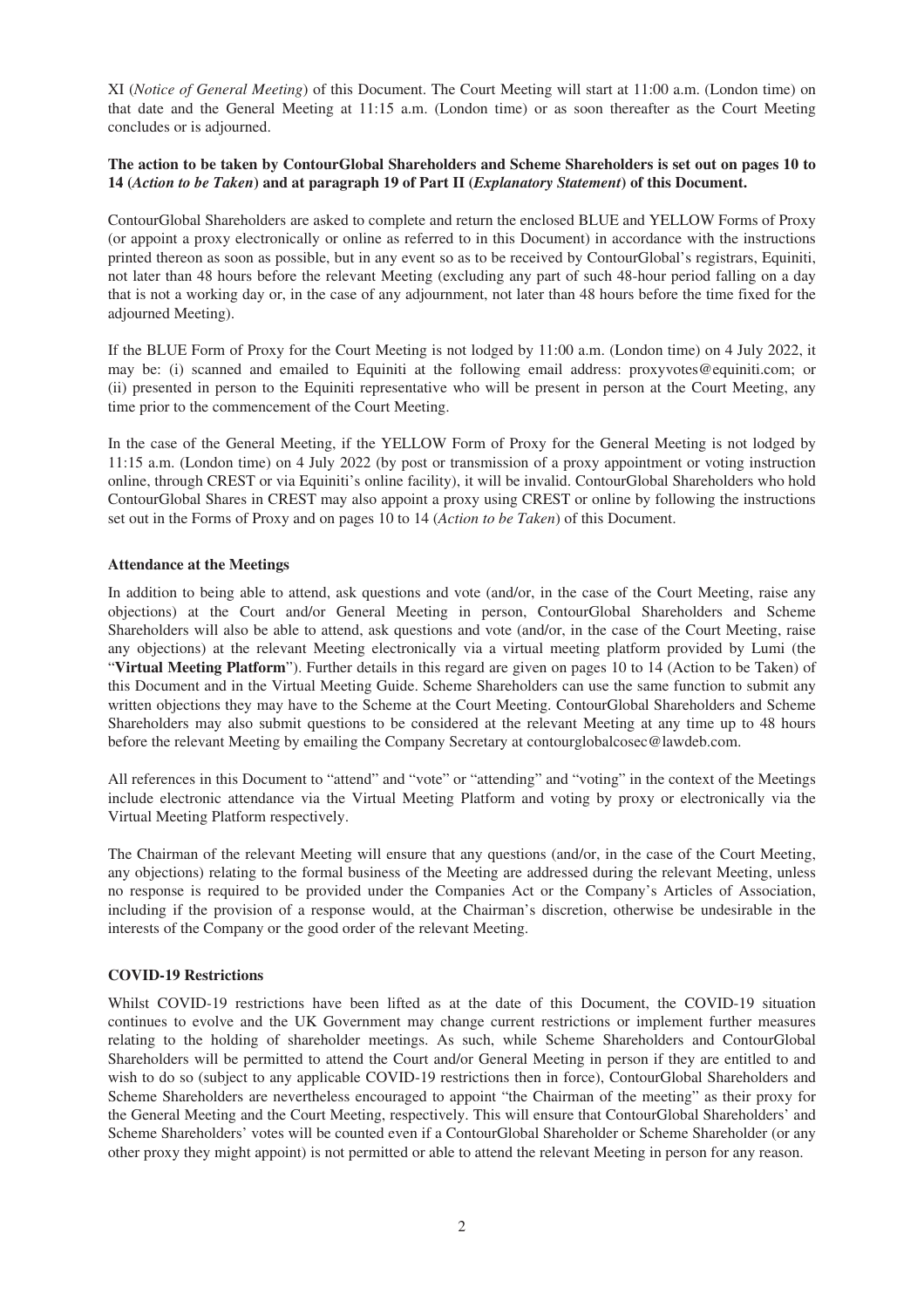If any other person is appointed as proxy and COVID-19 restrictions are introduced which affect the holding of the Meetings, that proxy may not be permitted or able to attend the relevant Meeting in person (but will be able to electronically attend, ask questions and vote (and/or, in the case of the Court Meeting, raise any objections) at the relevant Meeting via the Virtual Meeting Platform, further details of which are set out below and in the Virtual Meeting Guide). Any changes to the arrangements for the Court Meeting and the General Meeting will be communicated to Scheme Shareholders and ContourGlobal Shareholders before the Meetings, including through ContourGlobal's website www.contourglobal.com and by announcement through a Regulatory Information Service.

# **Court Meeting and General Meeting**

**Further details regarding attending the Court Meeting and General Meeting, either in person or electronically (including instructions for accessing the Virtual Meeting Platform) and the appointment of a proxy for each relevant Meeting, are set out on pages 10 to 14 (***Action to be Taken***) of this Document and in the Virtual Meeting Guide.**

**It is important that, for the Court Meeting, as many votes as possible are cast so that the Court may be satisfied that there is a fair representation of opinion of Scheme Shareholders. Whether or not you intend to attend and/or vote at the Meetings, you are therefore strongly encouraged to: (i) sign and return your Forms of Proxy by post; or (ii) transmit a proxy appointment and voting instruction online via Equiniti's online facility or through the CREST electronic proxy appointment service as soon as possible.**

The completion and return of the Forms of Proxy by post (or transmission of a proxy appointment or voting instruction online, through CREST or via Equiniti's online facility) will not prevent you from attending, asking questions and voting (and/or, in the case of the Court Meeting, raising any objections) at the Court Meeting or the General Meeting, if you are entitled to and wish to do so (in each case in person or electronically (via the Virtual Meeting Platform as described above and in the Virtual Meeting Guide).

# **Shareholder Helpline**

If you have any questions about this Document, the Court Meeting or the General Meeting, or are in any doubt as to how to complete the Forms of Proxy or to submit your proxies electronically or online, please contact the Company's Registrar, Equiniti, by calling the shareholder helpline on 0371 384 2050 from the UK or +44 371 384 2050 from overseas. Lines are open between 8:30 a.m. and 5:30 p.m. (London time) Monday to Friday (except public holidays in England and Wales). Calls from outside the UK will be charged at the applicable international rate. Different charges may apply to calls from mobile telephones. Please note that calls may be monitored or recorded and Equiniti cannot provide advice on the merits of the Acquisition or the Scheme or give any financial, legal or tax advice.

Certain terms used in this Document are defined in Part IX (*Definitions*). References to times in this Document are to London, United Kingdom time unless otherwise stated.

#### **Notices relating to Financial Advisers**

Goldman Sachs International, which is authorised by the PRA and regulated by the FCA and the PRA in the UK, is acting exclusively for ContourGlobal and no one else in connection with the Acquisition and will not be responsible to anyone other than ContourGlobal for providing the protections afforded to clients of Goldman Sachs International or for providing advice in connection with the matters referred to in this Document. No representation or warranty, express or implied, is made by Goldman Sachs International as to the contents of this Document. Goldman Sachs International and/or its affiliates have provided and may provide further exchange rate risk management products to Reservoir Capital or any parties related to it in connection with the Acquisition for which they could receive payment(s), earn a profit and/or suffer or avoid a loss contingent on the closing of the Acquisition (and the quantum of such amounts may potentially be significantly in excess of the fees earned by the relevant adviser for its services provided to the Company in connection with the Acquisition).

Evercore, which is authorised and regulated by the FCA in the United Kingdom, is acting exclusively as financial adviser to ContourGlobal and no one else in connection with the Acquisition and will not be responsible to anyone other than ContourGlobal for providing the protections afforded to clients of ContourGlobal nor for providing advice in connection with the matters referred to herein. Neither ContourGlobal nor any of its subsidiaries, branches or affiliates owes or accepts any duty, liability or responsibility whatsoever (whether direct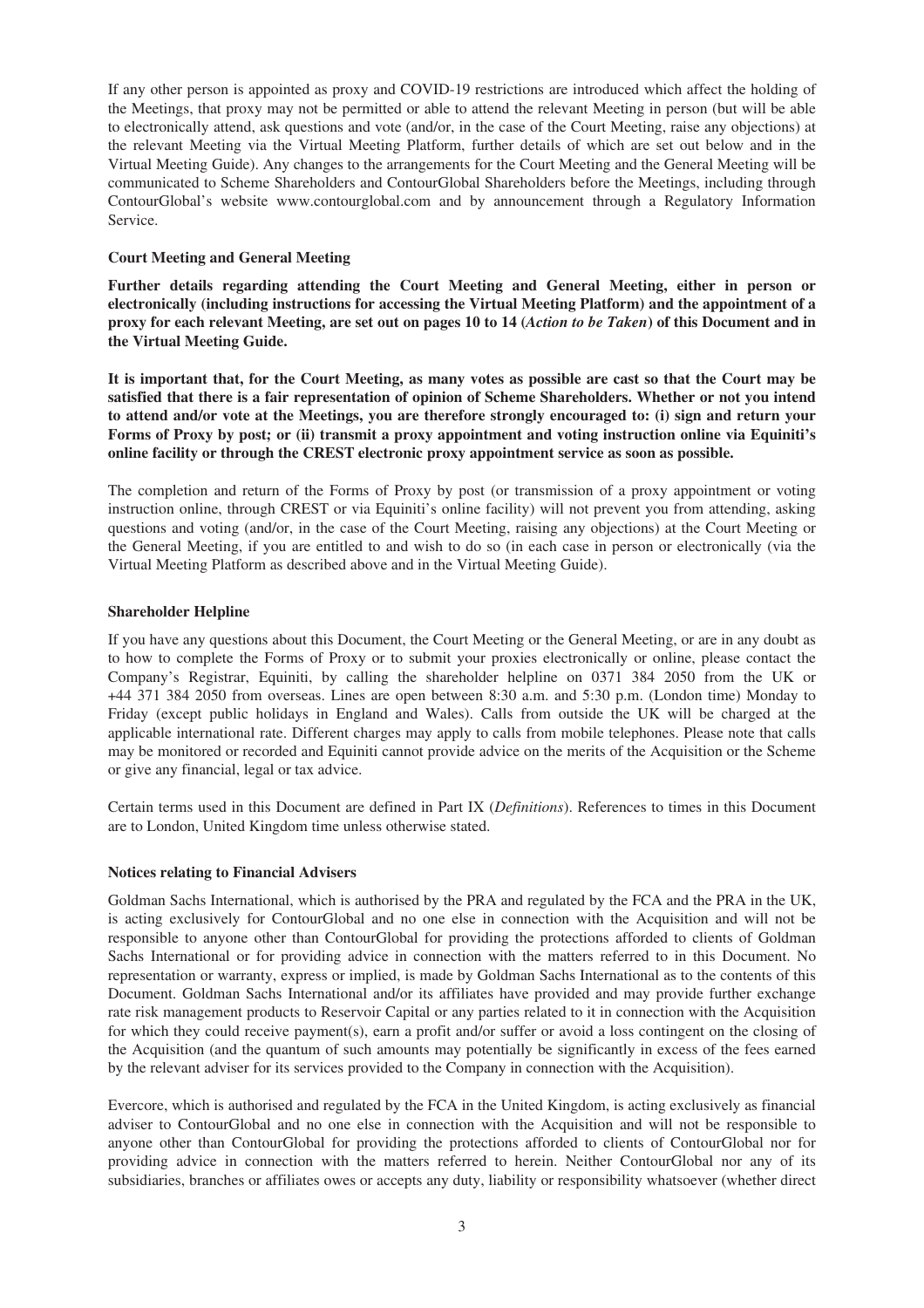or indirect, whether in contract, in tort, under statute or otherwise) to any person who is not a client of Evercore in connection with this Document, any statement contained herein, the Acquisition or otherwise. Apart from the responsibilities and liabilities, if any, which may be imposed on Evercore by FSMA, or the regulatory regime established thereunder, or under the regulatory regime of any jurisdiction where exclusion of liability under the relevant regulatory regime would be illegal, void or unenforceable, neither Evercore nor any of its affiliates accepts any responsibility or liability whatsoever for the contents of this Document, and no representation, express or implied, is made by it, or purported to be made on its behalf, in relation to the contents of this Document, including its accuracy, completeness or verification of any other statement made or purported to be made by it, or on its behalf, in connection with ContourGlobal or the matters described in this Document. To the fullest extent permitted by applicable law, Evercore and its affiliates accordingly disclaim all and any responsibility or liability whether arising in tort, contract or otherwise (save as referred to above) which they might otherwise have in respect of this Document or any statement contained therein.

J.P. Morgan Securities plc, which conducts its UK investment banking business as J.P. Morgan Cazenove, and which is authorised in the United Kingdom by the PRA and regulated by the PRA and the FCA, is acting as financial adviser exclusively for Bidco and no one else in connection with the Acquisition and will not regard any other person as its client in relation to the Acquisition and will not be responsible to anyone other than Bidco for providing the protections afforded to clients of J.P. Morgan Cazenove or its affiliates, nor for providing advice in relation to the Acquisition or any other matter or arrangement referred to herein.

No person has been authorised to give any information or make any representations other than those contained in this Document and, if given or made, such information or representations must not be relied upon as having been authorised by ContourGlobal, the ContourGlobal Directors, Bidco, the Bidco Directors or by Goldman Sachs International, Evercore, J.P. Morgan Cazenove or any other person involved in the Acquisition. Neither the delivery of this Document nor holding the Meetings, the Scheme Court Hearing, or filing the Court Order shall, under any circumstances, create any implication that there has been no change in the affairs of the ContourGlobal Group or the Bidco Group since the date of this Document or that the information in, or incorporated into, this Document is correct as at any time subsequent to its date.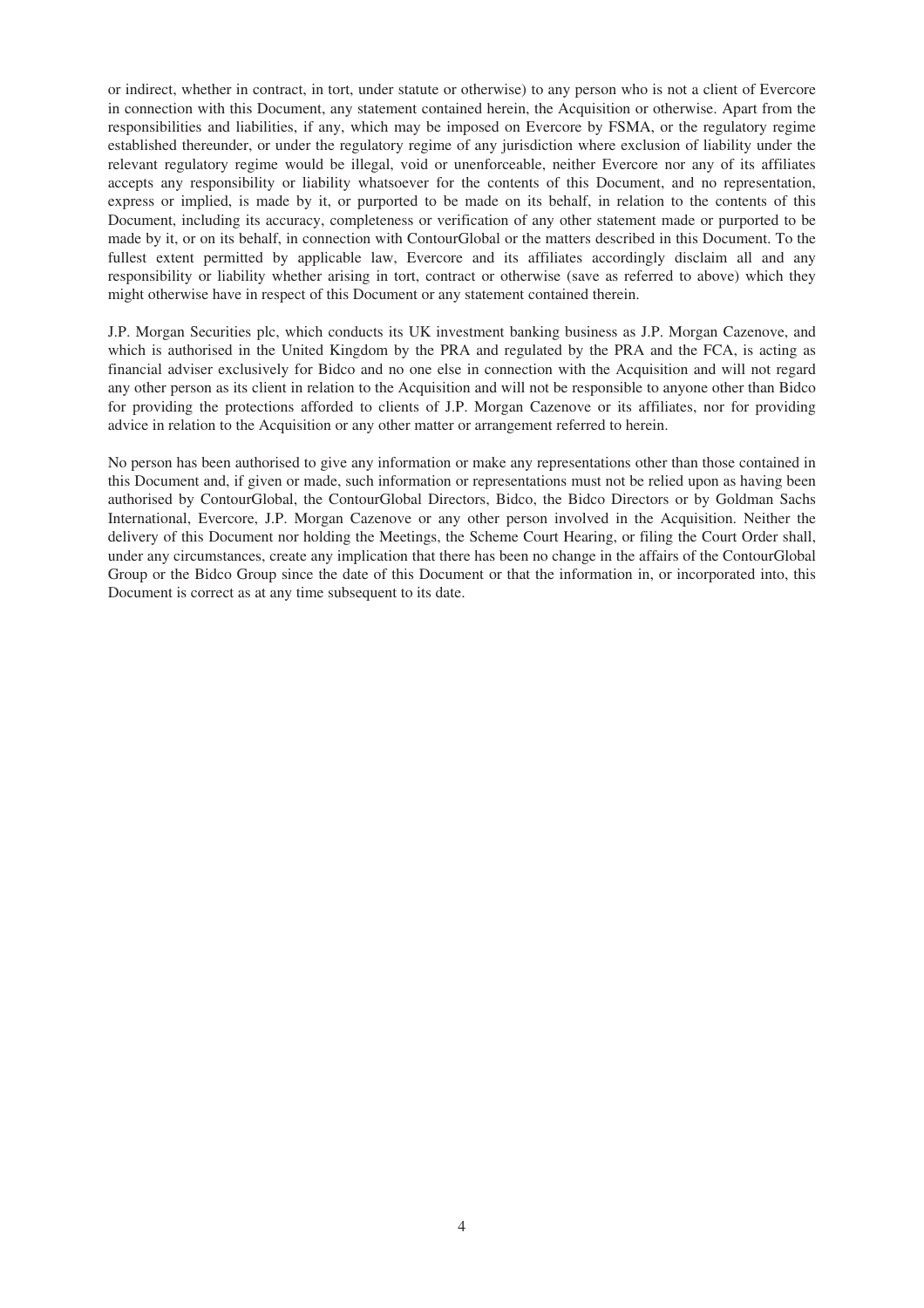#### **IMPORTANT NOTICES**

#### **Further Information**

The statements contained in this Document are made as at the date of this Document, unless some other time is specified in relation to them, and service of this Document shall not give rise to any implication that there has been no change in the facts set forth in this Document since such date. Nothing in this Document shall be deemed to be a forecast, projection or estimate of the future financial performance of ContourGlobal or Bidco except where otherwise stated.

The Acquisition shall be subject to the applicable requirements of the Takeover Code, the Panel, the London Stock Exchange and the FCA.

This Document has been prepared for the purpose of complying with English law, including the Takeover Code, the UK Market Abuse Regulation, the Disclosure Guidance and Transparency Rules and the Listing Rules, and the information disclosed may not be the same as that which would have been disclosed if this Document had been prepared in accordance with the laws of jurisdictions outside of England.

This Document does not constitute a prospectus or prospectus equivalent document.

#### **Overseas Shareholders**

The release, publication or distribution of this Document in or into certain jurisdictions other than the United Kingdom or the United States may be restricted by law. Persons who are not resident in the United Kingdom or the United States or who are subject to other jurisdictions should inform themselves of, and observe, any applicable requirements.

Unless otherwise determined by Bidco or required by the Takeover Code, and permitted by applicable law and regulation, the Acquisition shall not be made available, directly or indirectly, in, into or from a Restricted Jurisdiction where to do so would violate the laws in that jurisdiction and no person may vote in favour of the Acquisition by any such use, means, instrumentality or form within a Restricted Jurisdiction or any other jurisdiction if to do so would constitute a violation of the laws of that jurisdiction. Accordingly, copies of this Document and all documents relating to the Scheme and the Acquisition are not being, and must not be, directly or indirectly, mailed or otherwise forwarded, distributed or sent in, into or from a Restricted Jurisdiction where to do so would violate the laws in that jurisdiction, and persons receiving this Document and all documents relating to the Acquisition (including custodians, nominees and trustees) must not mail or otherwise distribute or send them in, into or from such jurisdictions where to do so would violate the laws in that jurisdiction. Doing so may render invalid any related purported vote in respect of the Acquisition. If the Acquisition is implemented (with the consent of the Panel and subject to and in accordance with the terms of the Cooperation Agreement) by way of a Takeover Offer (unless otherwise permitted by applicable law and regulation), the Takeover Offer may not be made directly or indirectly, in or into, or by the use of mails or any means or instrumentality (including, but not limited to, facsimile, email or other electronic transmission, telex or telephone) of interstate or foreign commerce of, or of any facility of a national, state or other securities exchange of any Restricted Jurisdiction and the Takeover Offer may not be capable of acceptance by any such use, means, instrumentality or facilities.

The availability of the Acquisition to ContourGlobal Shareholders who are not resident in the United Kingdom (and, in particular, their ability to vote their ContourGlobal Shares with respect to the Scheme at the Court Meeting, or to appoint another person as proxy to vote at the Court Meeting on their behalf) may be affected by the laws of the relevant jurisdictions in which they are resident. Persons who are not resident in the United Kingdom should inform themselves of, and observe, any applicable requirements, as any failure to comply with such requirements may constitute a violation of the securities laws of any such jurisdiction. To the fullest extent permitted by applicable law, the companies and persons involved in the Acquisition disclaim any responsibility or liability for the violation of such restrictions by any person.

This Document does not constitute an offer or invitation to purchase or subscribe for any securities or a solicitation of an offer to buy any securities pursuant to this Document or otherwise in any jurisdiction in which such offer or solicitation is unlawful.

#### **Additional Information for US Investors**

The Acquisition is being made to acquire the securities of an English company by means of a scheme of arrangement provided for under the law of England and Wales. A transaction effected by means of a scheme of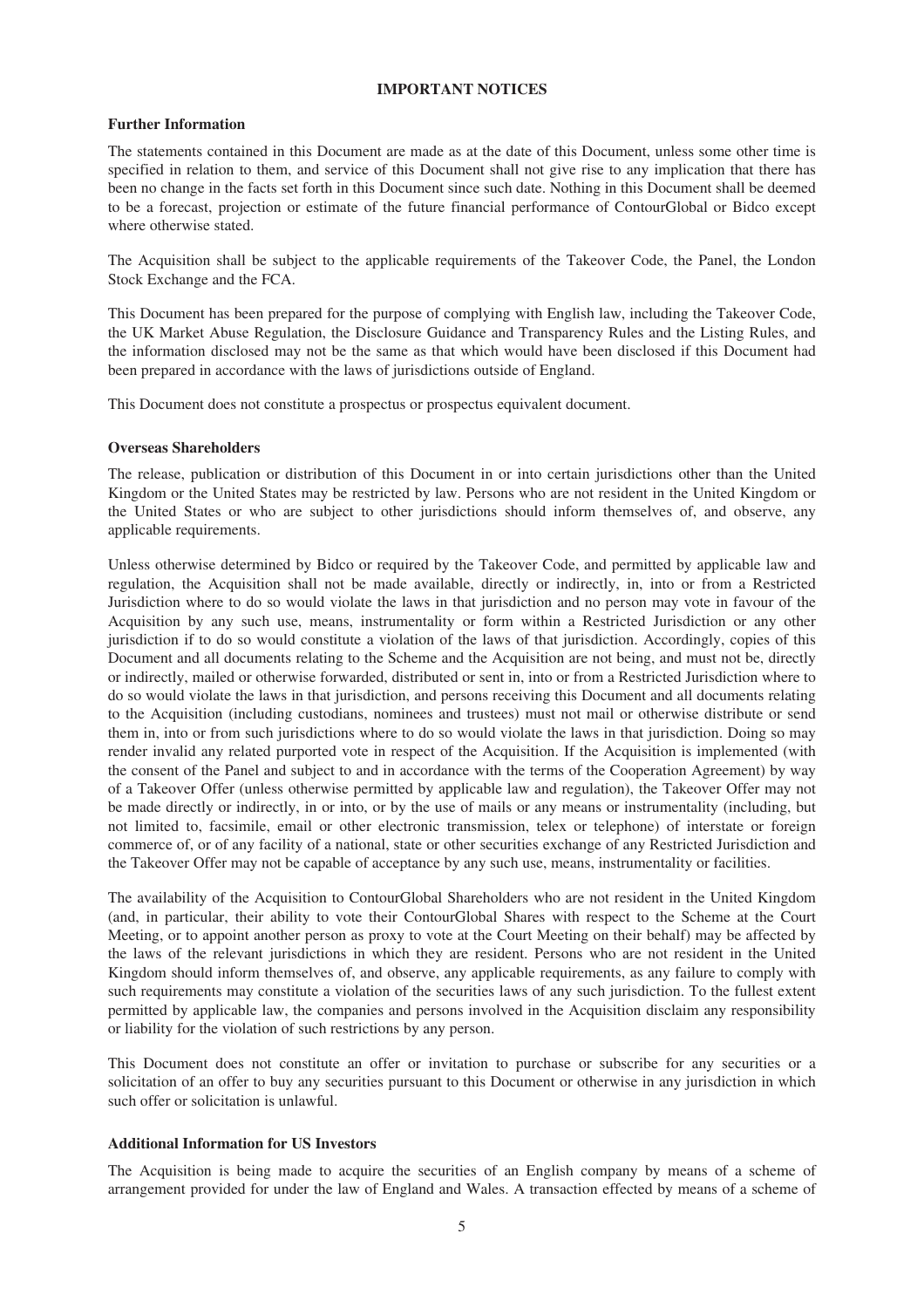arrangement is not subject to the tender offer or proxy solicitation rules under the US Exchange Act. Accordingly, the Scheme is subject to disclosure requirements and practices applicable in the United Kingdom to schemes of arrangement, which are different from the disclosure requirements of the US tender offer and proxy solicitation rules.

Certain financial information included in this Document has been prepared in accordance with International Financial Reporting Standards, which vary significantly from generally accepted accounting principles in the US, and thus may not be comparable to financial information of US companies or companies whose financial statements are prepared in accordance with generally accepted accounting principles in the US.

If Bidco were to elect to implement the Acquisition by means of a Takeover Offer, such Takeover Offer would be made in compliance with applicable US laws and regulations, including Section 14(e) of the US Exchange Act and Regulation 14E thereunder. Such a takeover would be made in the United States by Bidco and no one else.

Neither the SEC nor any securities commission or regulatory authority of any state of the US nor any other US regulatory authority has approved the Acquisition, passed upon the fairness of the Acquisition or passed upon the adequacy or accuracy of this Document. Any representation to the contrary is a criminal offence in the US.

The receipt of cash pursuant to the Acquisition by a US ContourGlobal Shareholder as consideration for the transfer of its ContourGlobal Shares pursuant to the Scheme will likely be a taxable transaction for United States federal income tax purposes and under applicable United States state and local, as well as foreign and other, tax laws. ContourGlobal Shareholders are urged to consult their independent legal, tax and financial advisers immediately regarding the tax consequences of the Acquisition applicable to them.

It may be difficult for US ContourGlobal Shareholders to enforce their rights and claims arising out of the US federal securities laws, since Bidco and ContourGlobal are located in countries other than the US, and some or all of their officers and directors may be residents of countries other than the US. US ContourGlobal Shareholders may not be able to sue a non-US company or its officers or directors in a non-US court for violations of US securities laws. Further, it may be difficult to compel a non-US company and its affiliates to subject themselves to a US court's jurisdiction and judgement.

In accordance with normal UK practice and pursuant to Rule 14e-5(b) of the US Exchange Act, Bidco, certain affiliated companies and their nominees or brokers (acting as agents) may make certain purchases of, or arrangements to purchase, shares in ContourGlobal outside of the US, other than pursuant to the Acquisition, until the date on which the Acquisition and/or Scheme becomes Effective, lapses or is otherwise withdrawn. Also, in accordance with Rule 14e-5(b) of the US Exchange Act, each of J.P. Morgan Cazenove and Goldman Sachs International will continue to act as a connected exempt principal trader in ContourGlobal Shares on the London Stock Exchange. If such purchases or arrangements to purchase were to be made they would occur either in the open market at prevailing prices or in private transactions at negotiated prices and comply with applicable law, including the US Exchange Act. Any information about such purchases or arrangements to purchase will be disclosed as required in the United Kingdom, will be reported to a Regulatory Information Service and will be available on the London Stock Exchange website at http://www.londonstockexchange.com.

#### **Forward Looking Statements**

This Document (including information incorporated by reference in this Document), oral statements made regarding the Acquisition, and other information published by KKR, Bidco or ContourGlobal contain statements about Bidco and ContourGlobal that are or may be deemed to be forward looking statements. All statements other than statements of historical facts included in this Document may be forward looking statements. Without limitation, any statements preceded or followed by or that include the words "targets", "plans", "believes", "expects", "aims", "intends", "will", "may", "shall", "should", "anticipates", "estimates", "projects", "is subject to", "budget", "scheduled", "forecast" or words or terms of similar substance or the negative thereof, are forward looking statements. Forward looking statements include statements relating to the following: (i) future capital expenditures, expenses, revenues, earnings, synergies, economic performance, indebtedness, financial condition, dividend policy, losses and future prospects; (ii) business and management strategies and the expansion and growth of Bidco's or ContourGlobal's operations and potential synergies resulting from the Acquisition; and (iii) the effects of government regulation on Bidco's or ContourGlobal's business.

Such forward looking statements are prospective in nature and are not based on historical facts, but rather on current expectations and projections of the management of Bidco and ContourGlobal about future events, and are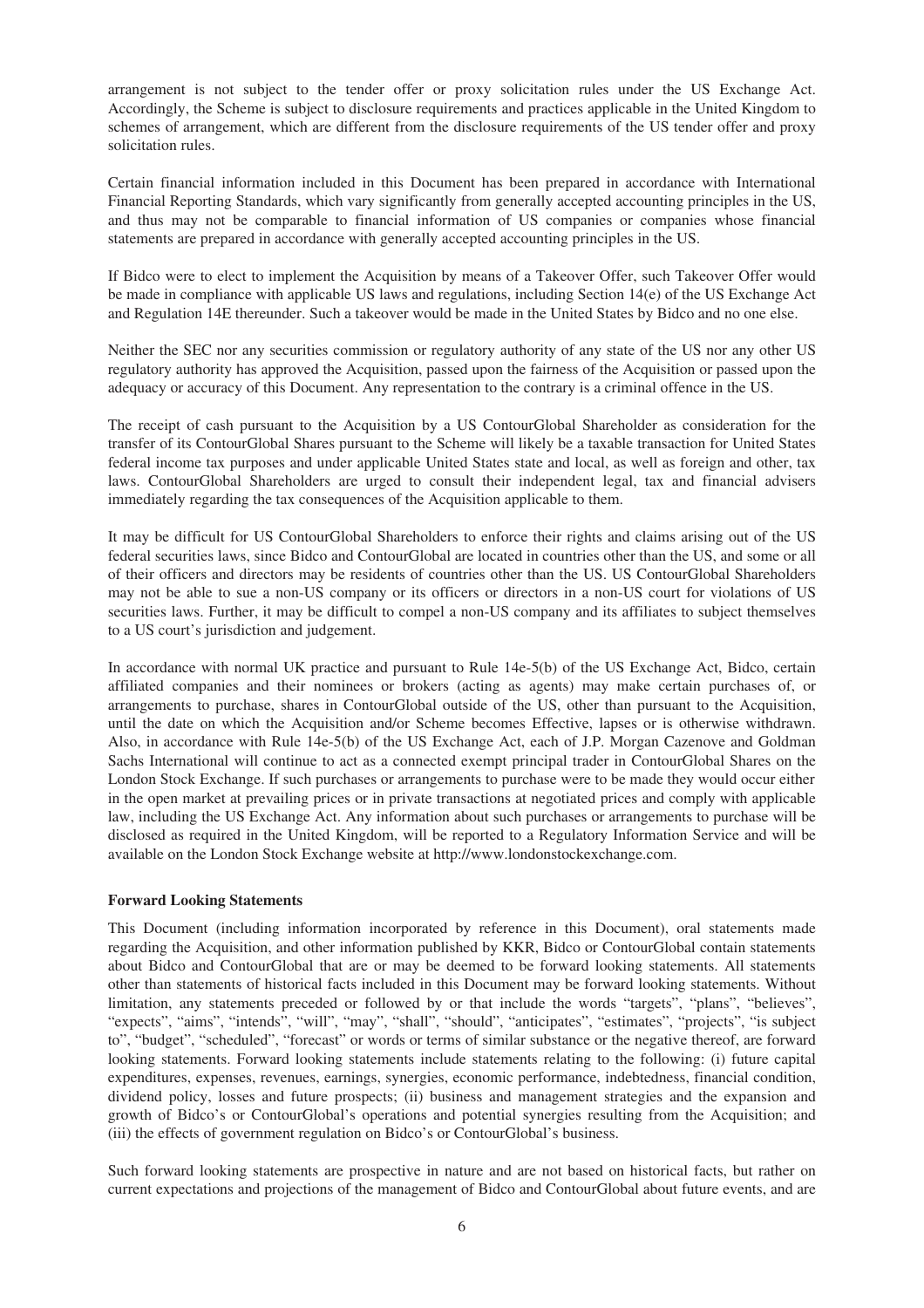therefore subject to risks and uncertainties that could significantly affect expected results and are based on certain key assumptions. Many factors could cause actual results to differ materially from those projected or implied in any forward looking statements, including: increased competition, the loss of or damage to one or more key customer relationships, changes to customer ordering patterns, delays in obtaining customer approvals for engineering or price level changes, the failure of one or more key suppliers, the outcome of business or industry restructuring, the outcome of any litigation, changes in economic conditions, currency fluctuations, changes in interest and tax rates, changes in raw material or energy market prices, changes in laws, regulations or regulatory policies, developments in legal or public policy doctrines, technological developments, the failure to retain key management, or the timing and success of future acquisition opportunities or major investment projects. Other unknown or unpredictable factors could cause actual results to differ materially from those in the forward looking statements. Such forward looking statements should therefore be construed in the light of such factors. Neither Bidco nor ContourGlobal, nor any of their respective associates or directors, officers or advisers, provides any representation, assurance or guarantee that the occurrence of the events expressed or implied in any forward looking statements in this Document will actually occur. Due to such uncertainties and risks, readers are cautioned not to place undue reliance on such forward looking statements, which speak only as of the date hereof. All subsequent oral or written forward looking statements attributable to any member of the Bidco Group or the ContourGlobal Group, or any of their respective associates, directors, officers, employees or advisers, are expressly qualified in their entirety by the cautionary statement above.

Bidco and ContourGlobal expressly disclaim any obligation to update any forward looking or other statements contained herein, except as required by applicable law or by the rules of any competent regulatory authority, whether as a result of new information, future events or otherwise.

#### **No Profit Forecasts or Profit Estimates or Quantified Financial Benefit Statements**

Save as disclosed in relation to the ContourGlobal Q1 2022 Profit Estimates set out in Part XII (*ContourGlobal Q1 2022 Profit Estimates*) of this Document, no statement in this Document is intended as a profit forecast, profit estimate or quantified financial benefits statement for any period and no statement in this Document should be interpreted to mean that earnings or earnings per share for ContourGlobal for the current or future financial years would necessarily match or exceed the historical published earnings or earnings per share for ContourGlobal.

#### **Disclosure Requirements of the Takeover Code**

Under Rule 8.3(a) of the Takeover Code, any person who is interested in 1 per cent. or more of any class of relevant securities of an offeree company or of any securities exchange offeror (being any offeror other than an offeror in respect of which it has been announced that its offer is, or is likely to be, solely in cash) must make an Opening Position Disclosure following the commencement of the Offer Period and, if later, following the announcement in which any securities exchange offeror is first identified. An Opening Position Disclosure must contain details of the person's interests and short positions in, and rights to subscribe for, any relevant securities of each of (i) the offeree company and (ii) any securities exchange offeror(s). An Opening Position Disclosure by a person to whom Rule 8.3(a) applies must be made by no later than 3:30 p.m. (London time) on the 10th business day following the commencement of the Offer Period and, if appropriate, by no later than 3:30 p.m. (London time) on the 10th business day following the announcement in which any securities exchange offeror is first identified. Relevant persons who deal in the relevant securities of the offeree company or of a securities exchange offeror prior to the deadline for making an Opening Position Disclosure must instead make a Dealing Disclosure.

Under Rule 8.3(b) of the Takeover Code, any person who is, or becomes, interested in 1 per cent. or more of any class of relevant securities of the offeree company or of any securities exchange offeror must make a Dealing Disclosure if the person deals in any relevant securities of the offeree company or of any securities exchange offeror. A Dealing Disclosure must contain details of the dealing concerned and of the person's interests and short positions in, and rights to subscribe for, any relevant securities of each of (i) the offeree company and (ii) any securities exchange offeror, save to the extent that these details have previously been disclosed under Rule 8. A Dealing Disclosure by a person to whom Rule 8.3(b) applies must be made by no later than 3:30 p.m. (London time) on the business day following the date of the relevant dealing.

If two or more persons act together pursuant to an agreement or understanding, whether formal or informal, to acquire or control an interest in relevant securities of an offeree company or a securities exchange offeror, they will be deemed to be a single person for the purpose of Rule 8.3.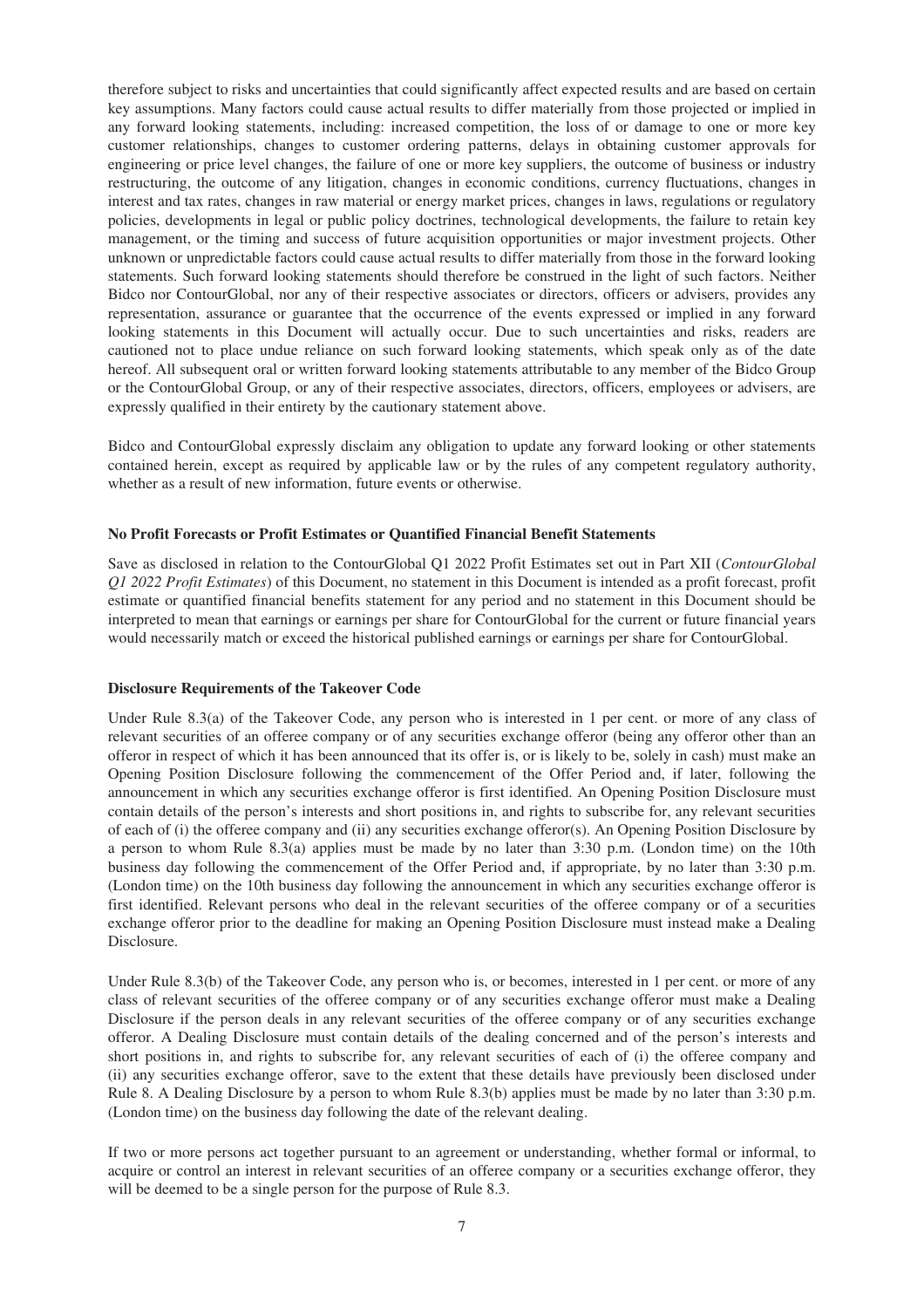Opening Position Disclosures must also be made by the offeree company and by any offeror and Dealing Disclosures must also be made by the offeree company, by any offeror and by any persons acting in concert with any of them (see Rules 8.1, 8.2 and 8.4).

Details of the offeree and offeror companies in respect of whose relevant securities Opening Position Disclosures and Dealing Disclosures must be made can be found in the Disclosure Table on the Panel's website at http://www.thetakeoverpanel.org.uk/, including details of the number of relevant securities in issue, when the Offer Period commenced and when any offeror was first identified. If you are in any doubt as to whether you are required to make an Opening Position Disclosure or a Dealing Disclosure, you should contact the Panel's Market Surveillance Unit on +44 (0)20 7638 0129.

#### **Electronic Communications**

Please be aware that addresses, electronic addresses and certain information provided by ContourGlobal Shareholders, persons with information rights and other relevant persons for the receipt of communications from ContourGlobal may be provided to Bidco during the Offer Period as required under Section 4 of Appendix 4 of the Takeover Code to comply with Rule 2.11(c) of the Takeover Code.

#### **Publication on Website and Availability of Hard Copies**

A copy of this Document and the documents required to be published by Rule 26 of the Takeover Code shall be made available subject to certain restrictions relating to persons resident in Restricted Jurisdictions on ContourGlobal's website at www.contourglobal.com by no later than 12 noon (London time) on the Business Day following the date of this Document. For the avoidance of doubt, the contents of the websites referred to in this Document are not incorporated into and do not form part of this Document.

In accordance with Rule 30.3 of the Takeover Code, ContourGlobal Shareholders, persons with information rights and participants in the ContourGlobal Share Plan may request a hard copy of this Document by contacting Equiniti during business hours on +44 (0) 371 384 2050 or by submitting a request in writing to Registrar at Equiniti Limited, Aspect House, Spencer Road, Lancing, West Sussex, BN99 6DA, United Kingdom. In accordance with Rule 30.3 of the Takeover Code, a person so entitled may also request that all future documents, announcements and information in relation to the Acquisition should be sent to them in hard copy form. If you have received this Document in electronic form or via a website notification, hard copies of this Document and any document or information incorporated by reference into this document will not be provided unless such a request is made.

#### **Rounding**

Certain figures included in this Document have been subjected to rounding adjustments. Accordingly, figures shown for the same category presented in different tables may vary slightly and figures shown as totals in certain tables may not be an arithmetic aggregation of the figures that precede them.

This Document is dated 13 June 2022.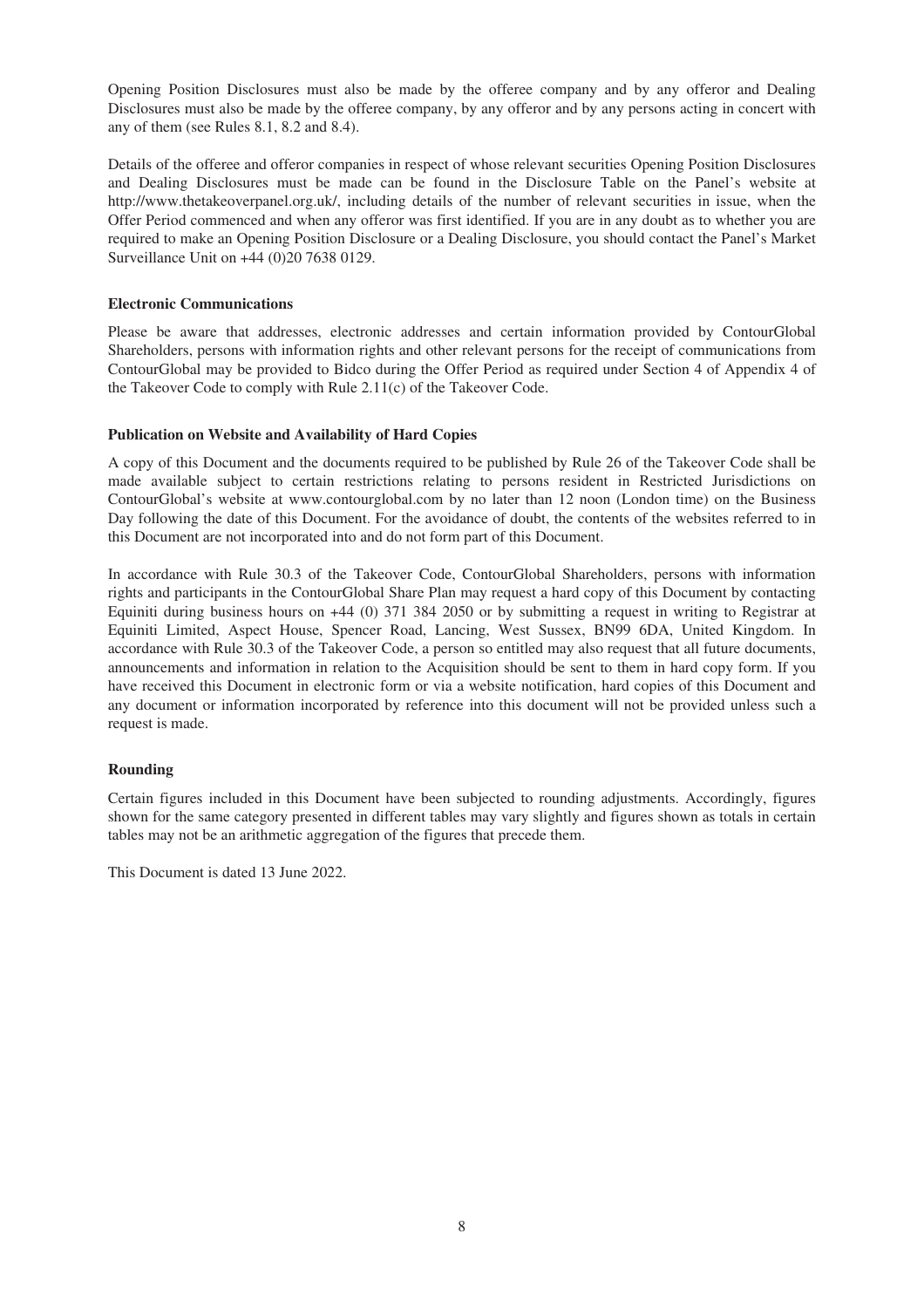# **CONTENTS**

|                                                                    | 10  |
|--------------------------------------------------------------------|-----|
|                                                                    |     |
| PART I LETTER FROM THE CHAIRMAN OF CONTOURGLOBAL                   | 17  |
|                                                                    | 26  |
| PART III CONDITIONS TO THE IMPLEMENTATION OF THE SCHEME AND TO THE |     |
|                                                                    |     |
|                                                                    | 62  |
|                                                                    | 63  |
| PART VII ADDITIONAL INFORMATION FOR OVERSEAS SHAREHOLDERS          | 65  |
| PART VIII ADDITIONAL INFORMATION ON CONTOURGLOBAL, BIDCO AND KKR   | 67  |
|                                                                    | 88  |
|                                                                    | -96 |
|                                                                    | 100 |
|                                                                    |     |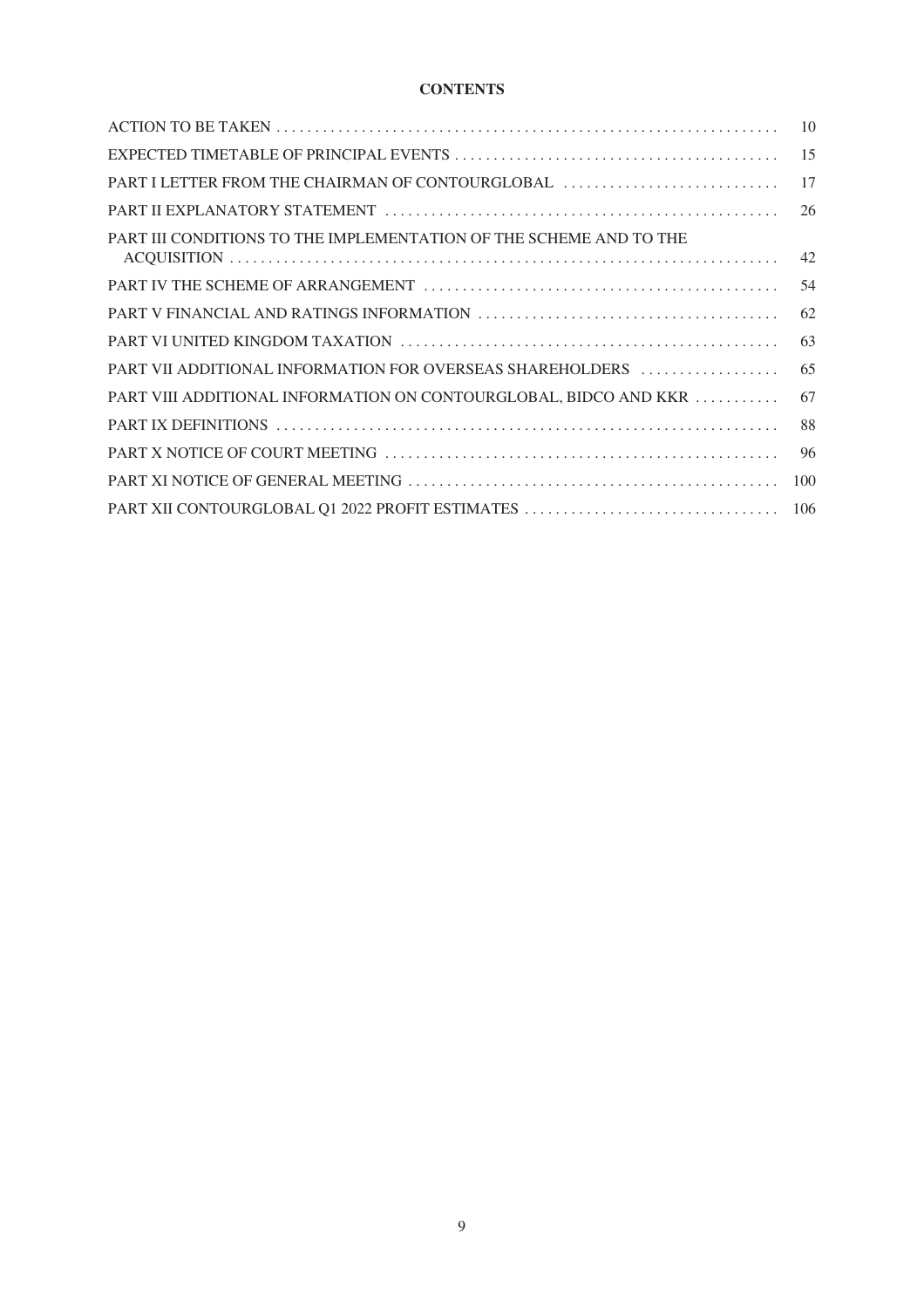#### **ACTION TO BE TAKEN**

**For the reasons set out in this Document, the ContourGlobal Directors, who have been so advised by Goldman Sachs International and Evercore as to the financial terms of the Acquisition, consider the terms of the Acquisition to be fair and reasonable. In providing their advice to the ContourGlobal Directors, Goldman Sachs International and Evercore have taken into account the commercial assessments of the ContourGlobal Directors. Evercore is providing independent financial advice to the ContourGlobal Directors for the purposes of Rule 3 of the Takeover Code.**

**Accordingly, in order to implement the Acquisition, the ContourGlobal Directors unanimously recommend that you vote in favour of the Scheme at the Court Meeting and the Special Resolutions proposed at the General Meeting (as the ContourGlobal Directors who hold interests in ContourGlobal Shares have irrevocably undertaken to do in respect of their own legal and/or beneficial holdings which are under their control) and that you take the action described below.**

This page should be read in conjunction with the rest of this Document, and in particular, paragraph 19 of Part II (*Explanatory Statement*) of this Document and the notices of the Court Meeting and the General Meeting at the end of this Document.

#### *COVID-19 Restrictions*

Whilst COVID-19 restrictions have been lifted as at the date of this Document, the COVID-19 situation continues to evolve and the UK Government may change current restrictions or implement further measures relating to the holding of shareholder meetings. As such, while Scheme Shareholders and ContourGlobal Shareholders will be permitted to attend the Court and/or General Meeting in person if they are entitled to and wish to do so (subject to any applicable COVID-19 restrictions then in force), ContourGlobal Shareholders and Scheme Shareholders are nevertheless encouraged to appoint "the Chairman of the meeting" as their proxy for the General Meeting and the Court Meeting, respectively. This will ensure that ContourGlobal Shareholders' and Scheme Shareholders' votes will be counted even if a ContourGlobal Shareholder or Scheme Shareholder (or any other proxy they might appoint) is not permitted or able to attend the relevant Meeting in person for any reason.

If any other person is appointed as proxy and COVID-19 restrictions are introduced which affect the holding of the Meetings, that proxy may not be permitted or able to attend the relevant Meeting in person (but will be able to electronically attend, ask questions and vote (and/or, in the case of the Court Meeting, raise any objections) at the relevant Meeting via the Virtual Meeting Platform, further details of which are set out below and in the Virtual Meeting Guide). Any changes to the arrangements for the Court Meeting and the General Meeting will be communicated to Scheme Shareholders and ContourGlobal Shareholders before the Meetings, including through ContourGlobal's website www.contourglobal.com and by announcement through a Regulatory Information Service.

#### *Attendance at the Meetings*

All references in this Document to "attend" and "vote" or "attending" and "voting" in the context of the Meetings include electronic attendance via the Virtual Meeting Platform and voting by proxy or electronically via the Virtual Meeting Platform respectively.

# **1. Documents**

Please check that you have received the following:

- a BLUE Form of Proxy for use in respect of the Court Meeting to be held on 6 July 2022;
- a YELLOW Form of Proxy for use in respect of the General Meeting to be held on 6 July 2022;
- the Virtual Meeting Guide prepared by Lumi explaining how ContourGlobal Shareholders and Scheme Shareholders can electronically access and participate in the Meetings via the Virtual Meeting Platform; and
- a pre-paid envelope for use in the UK only for the return of the BLUE Form of Proxy and the YELLOW Form of Proxy.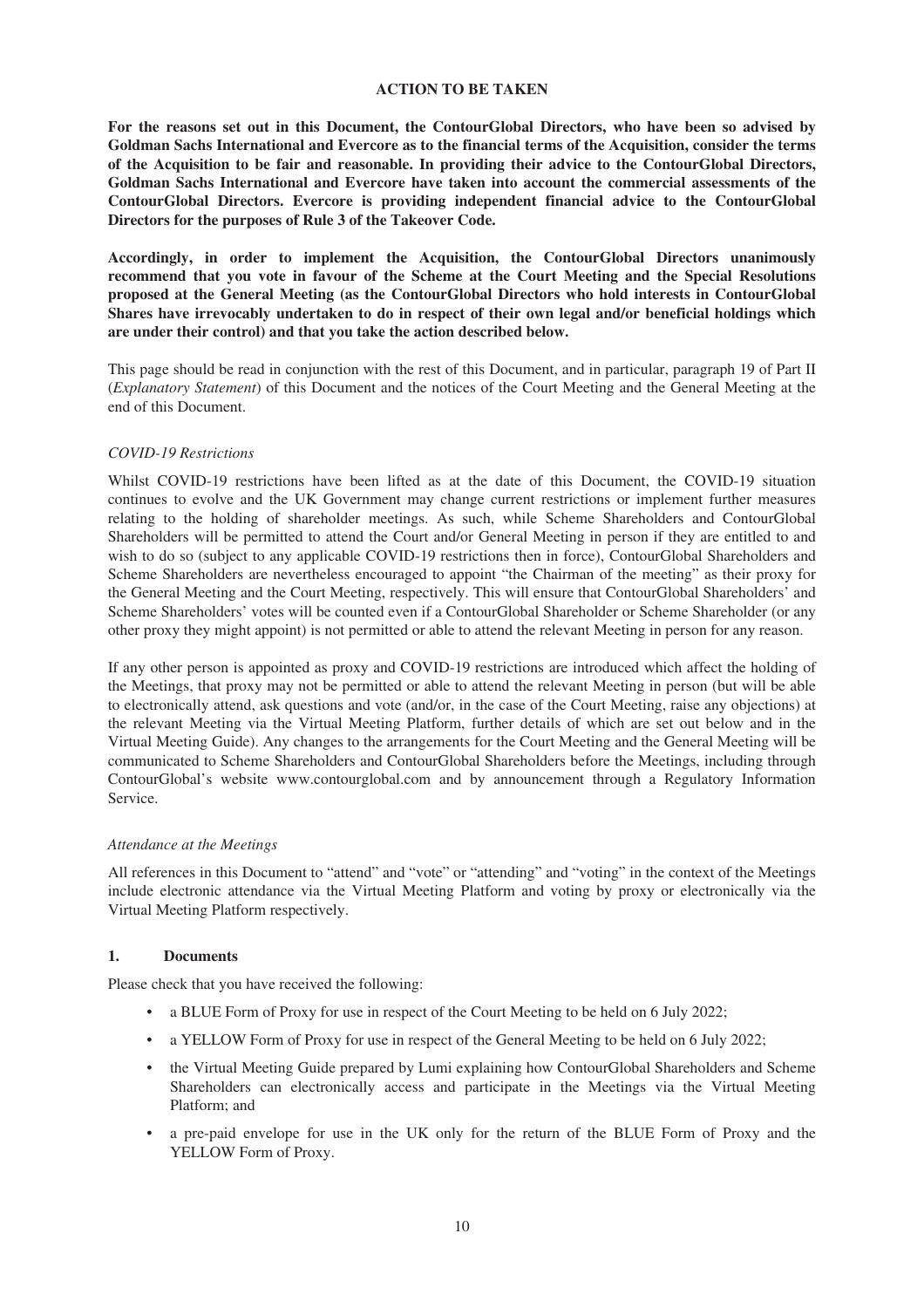If you have not received all of these documents, please contact the shareholder helpline operated by Equiniti, the Company's Registrar, between 8:30 a.m. and 5:30 p.m. (London time) Monday to Friday (except public holidays in England and Wales) on 0371 384 2050 from the UK or +44 371 384 2050 from overseas. Calls from outside the UK will be charged at the applicable international rate. Different charges may apply to calls from mobile telephones. Please note that calls may be monitored or recorded and Equiniti cannot provide advice on the merits of the Acquisition or the Scheme or give any financial, legal or tax advice.

# **2. Voting at the Court Meeting and the General Meeting**

**IT IS IMPORTANT THAT, FOR THE COURT MEETING, AS MANY VOTES AS POSSIBLE ARE CAST SO THAT THE COURT MAY BE SATISFIED THAT THERE IS A FAIR REPRESENTATION OF SHAREHOLDER OPINION. YOU ARE THEREFORE STRONGLY URGED TO COMPLETE, SIGN AND RETURN YOUR FORMS OF PROXY BY POST (OR TRANSMIT A PROXY APPOINTMENT AND VOTING INSTRUCTION ONLINE VIA EQUINITI'S ONLINE FACILITY OR THROUGH THE CREST ELECTRONIC PROXY APPOINTMENT SERVICE) AS SOON AS POSSIBLE.**

The Scheme will require approval at a meeting of Scheme Shareholders convened with the permission of the Court to be held in person at the offices of Slaughter and May at One Bunhill Row, London, EC1Y 8YY, United Kingdom and electronically via the Virtual Meeting Platform at 11:00 a.m. (London time) on 6 July 2022. Implementation of the Scheme will also require approval of the Special Resolutions relating to the Acquisition to be proposed at the General Meeting. The General Meeting will be held at the same place as the Court Meeting (and also electronically via the Virtual Meeting Platform) at 11:15 a.m. (London time) on 6 July 2022 (or as soon thereafter as the Court Meeting concludes or is adjourned).

Scheme Shareholders and ContourGlobal Shareholders are strongly encouraged to submit proxy appointments and instructions for the Court Meeting and the General Meeting as soon as possible, using any of the methods (by post, online or electronically through CREST) set out below.

As explained in Part I (*Letter from the Chairman of ContourGlobal*) of this Document and set out in set out in Part X (*Notice of Court Meeting*) and Part XI (*Notice of General Meeting*) of this Document, in addition to being able to attend, ask questions and vote (and/or, in the case of the Court Meeting, raise any objections) at the Court and/or General Meeting in person, ContourGlobal Shareholders and Scheme Shareholders will also be able to attend, ask questions and vote (and/or, in the case of the Court Meeting, raise any objections) at the relevant Meeting electronically via the Virtual Meeting Platform, further details of which are set out below and in the Virtual Meeting Guide. Scheme Shareholders can use the same function to submit any written objections they may have to the Scheme at the Court Meeting. ContourGlobal Shareholders and Scheme Shareholders may also submit questions to be considered at the relevant Meeting at any time up to 48 hours before the relevant Meeting by emailing the Company Secretary at contourglobalcosec@lawdeb.com.

The Chairman of the relevant Meeting will ensure that any questions and/or objections (in the case of the Court Meeting) relating to the formal business of the Meeting are addressed during the relevant Meeting, unless no response is required to be provided under the Companies Act or the Company's Articles of Association, including if the provision of a response would, at the Chairman's discretion, otherwise be undesirable in the interests of the Company or the good order of the relevant Meeting.

ContourGlobal Shareholders are entitled to appoint a proxy in respect of some or all of their ContourGlobal Shares and may also appoint more than one proxy, provided that each proxy is appointed to exercise the rights attached to a different share or shares held by such holder. ContourGlobal Shareholders who wish to appoint more than one proxy in respect of their holding of ContourGlobal Shares should contact Equiniti for further Forms of Proxy or photocopy the Forms of Proxy as required.

The completion and return of the Forms of Proxy by post (or transmission of a proxy appointment or voting instruction online, through CREST or via Equiniti's online facility) will not prevent you from attending, asking questions and voting (and/or, in the case of the Court Meeting, raising any objections) at the Court Meeting or the General Meeting, if you are entitled to and wish to do so.

Scheme Shareholders and ContourGlobal Shareholders are required to submit or amend proxy voting instructions in respect of the relevant Meeting not later than 48 hours before the relevant Meeting (excluding any part of such 48-hour period falling on a day that is not a working day) (or in the case of any adjournment, not later than 48 hours before the time fixed for the adjourned Meeting). In the case of the Court Meeting only, Scheme Shareholders who have not cast or amended their proxy voting instructions by this time may be: (i) scanned and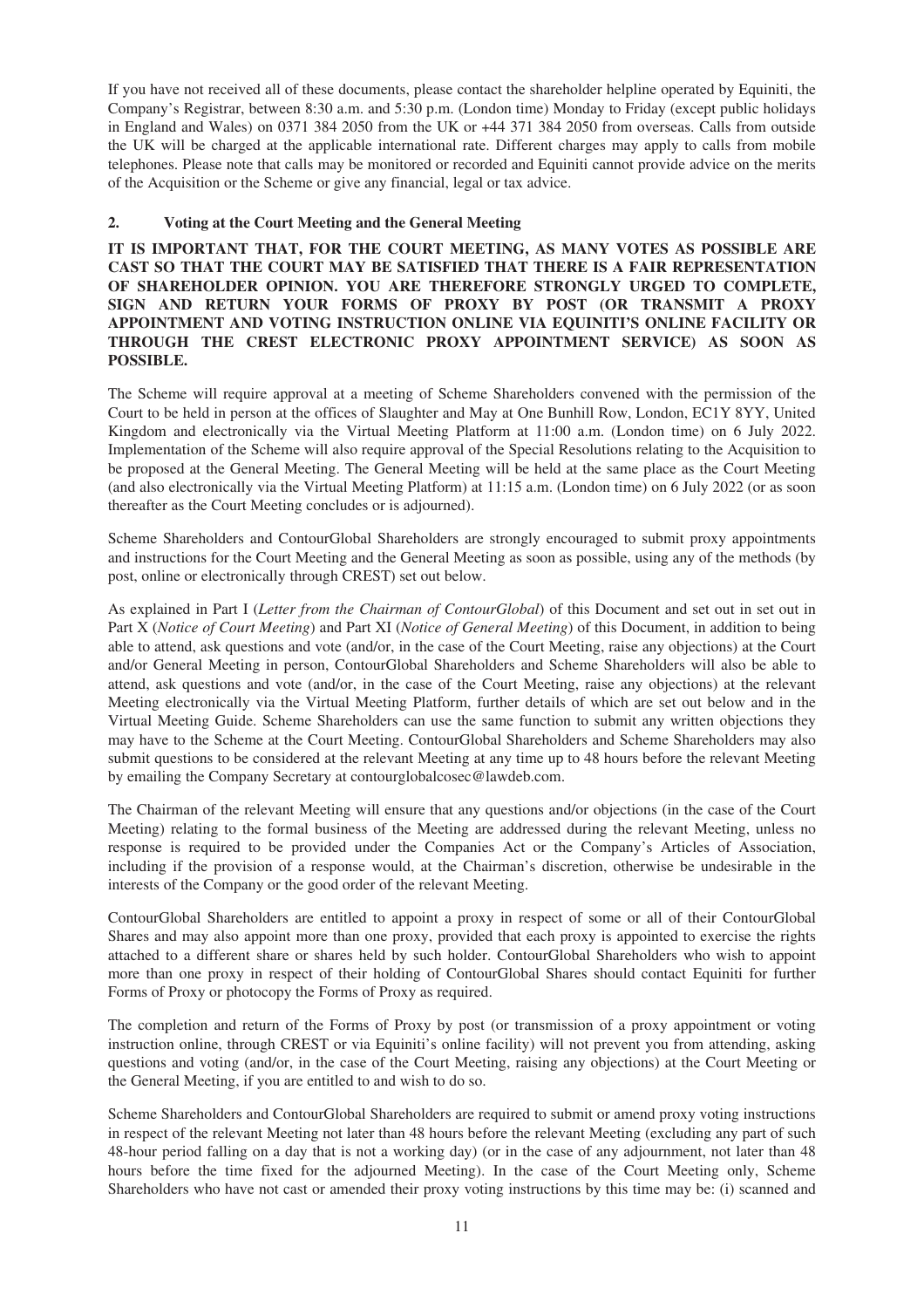emailed to Equiniti at the following email address: proxyvotes@equiniti.com; or (ii) presented in person to the Equiniti representative who will be present in person at the Court Meeting, any time prior to the commencement of the Court Meeting (or any adjournment thereof).

# *(a) Sending Forms of Proxy by post*

Please complete and sign the Forms of Proxy in accordance with the instructions printed on them and return them to Equiniti, the Company's Registrar by post to Equiniti Limited, Aspect House, Spencer Road, Lancing, West Sussex, BN99 6DA, United Kingdom, so as to be received as soon as possible and in any event not later than the relevant times set out below:

| BLUE Forms of Proxy for the Court Meeting     | $11:00$ a.m. (London time) on 4 July 2022 |
|-----------------------------------------------|-------------------------------------------|
| YELLOW Forms of Proxy for the General Meeting | 11:15 a.m. (London time) on 4 July 2022   |

or, if in either case the Meeting is adjourned, the relevant Form of Proxy should be received not later than 48 hours (excluding any part of such 48-hour period falling on a day that is not a working day) before the time fixed for the adjourned Meeting.

#### *What if I miss the deadline mentioned above?*

- If the BLUE Form of Proxy for the Court Meeting is not lodged by the relevant time, it may be: (i) scanned and emailed to Equiniti at the following email address: proxyvotes@equiniti.com; or (ii) presented in person to the Equiniti representative who will be present in person at the Court Meeting, any time prior to the commencement of the Court Meeting (or any adjournment thereof).
- If the YELLOW Form of Proxy for the General Meeting is not lodged by the relevant time, it will be invalid.

#### *(b) Online appointment of proxies*

As an alternative to completing and returning the printed Forms of Proxy, proxies may be appointed electronically via Equiniti's online facility by logging on to the following website: www.sharevote.co.uk and following the instructions therein. Alternatively, if you have already registered with Equiniti's online portfolio service, Shareview, you can appoint your proxy electronically at www.shareview.co.uk by logging in with your username/ID and password.

For an electronic proxy appointment to be valid, the appointment must be received by Equiniti not later than 48 hours (excluding any part of such 48-hour period falling on a non-working day) before the time fixed for the relevant Meeting (as set out in paragraph 2(a) above) or any adjournment thereof. Full details of the procedure to be followed to appoint a proxy electronically are given on the relevant website.

#### *What if I miss the deadline mentioned above?*

- In the case of the Court Meeting only, if the electronic proxy appointment is not received by this time, the BLUE Form of Proxy may be: (i) scanned and emailed to Equiniti at the following email address: proxyvotes@equiniti.com; or (ii) presented in person to the Equiniti representative who will be present in person at the Court Meeting, any time prior to the commencement of the Court Meeting (or any adjournment thereof).
- In the case of the General Meeting only, if the electronic proxy appointment is not received by this time, it will be invalid.

#### *(c) Electronic appointment of proxies through CREST*

If you hold ContourGlobal Shares in uncertificated form through CREST and wish to appoint a proxy or proxies for the Court Meeting or the General Meeting (or any adjourned Meeting) by using the CREST electronic proxy appointment service, you may do so by using the procedures described in the CREST Manual (please also refer to the accompanying notes to the notices of the Meetings set out in Part X (*Notice of Court Meeting*) and Part XI (*Notice of General Meeting*) of this Document). CREST personal members or other CREST sponsored members, and those CREST members who have appointed any voting service provider(s), should refer to their CREST sponsor or voting service provider(s), who will be able to take the appropriate action on their behalf.

In order for a proxy appointment or instruction made using the CREST service to be valid, the appropriate CREST message (a "**CREST Proxy Instruction**") must be properly authenticated in accordance with the specifications of Euroclear and must contain the information required for such instructions as described in the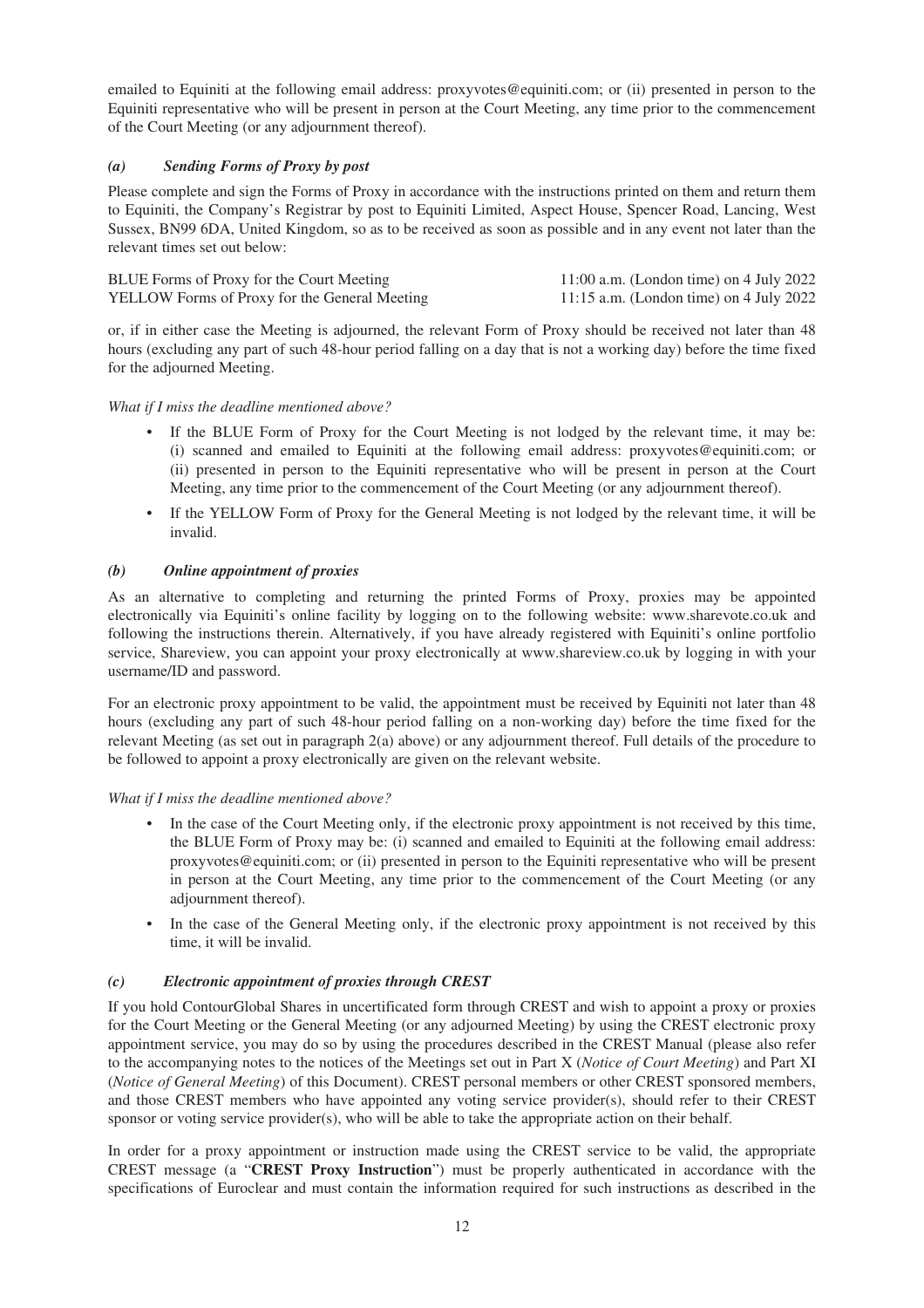CREST Manual. The message (regardless of whether it constitutes the appointment of a proxy or an amendment to the instructions given to a previously appointed proxy) must, in order to be valid, be transmitted so as to be received by Equiniti (ID: RA19) not later than 48 hours (excluding any part of such 48-hour period falling on a non-working day) before the time fixed for the relevant Meeting (as set out in paragraph 2(a) above) or any adjournment thereof. For this purpose, the time of receipt will be taken to be the time (as determined by the timestamp applied to the message by the CREST Applications Host) from which Equiniti are able to retrieve the message by enquiry to CREST in the manner prescribed by CREST.

#### *What if I miss the deadline mentioned above?*

- In the case of the Court Meeting only, if the CREST proxy or instruction is not received by this time, the BLUE Form of Proxy may be (i) scanned and emailed to Equiniti at the following email address: proxyvotes@equiniti.com; or (ii) presented in person to the Equiniti representative who will be in person present at the Court Meeting, any time prior to the commencement of the Court Meeting (or any adjournment thereof).
- In the case of the General Meeting only, if the CREST proxy or instruction is not received by this time, it will be invalid.

CREST members and, where applicable, their CREST sponsors or voting service providers should note that Euroclear does not make available special procedures in CREST for any particular messages. Normal system timings and limitations will therefore apply in relation to the input of CREST Proxy Instructions. It is the responsibility of the CREST member concerned to take (or, if the CREST member is a CREST personal member or sponsored member or has appointed any voting service provider(s), to procure that his/her CREST sponsor or voting service provider(s) take(s)) such action as shall be necessary to ensure that a message is transmitted by means of the CREST system by any particular time. For further information on the logistics of submitting messages in CREST, CREST members and, where applicable, their CREST sponsors or voting service providers are referred, in particular, to those sections of the CREST Manual concerning practical limitations of the CREST system and timings.

ContourGlobal may treat as invalid a CREST Proxy Instruction in the circumstances set out in the CREST Regulations.

#### **3. Instructions for accessing the Virtual Meeting Platform**

As noted above, in addition to being able to attend, ask questions and vote (and/or, in the case of the Court Meeting, raise any objections) at the Court and/or General Meeting in person, ContourGlobal Shareholders and Scheme Shareholders will also be able to attend, ask questions and vote (and/or, in the case of the Court Meeting, raise any objections) at the relevant Meeting electronically via the Virtual Meeting Platform, further details of which are set out below and in the Virtual Meeting Guide. Scheme Shareholders can use the same function to submit any written objections they may have to the Scheme at the Court Meeting.

Scheme Shareholders and ContourGlobal Shareholders can access the Virtual Meeting Platform via https://web.lumiagm.com/118-660-008. The Virtual Meeting Platform is compatible with the latest browser versions of Chrome, Firefox, Internet Explorer 11 (Internet Explorer v. 10 and below are not supported), Edge and Safari and can be accessed using any web browser, on a PC or smartphone device.

Once you have accessed https://web.lumiagm.com/118-660-008 from your web browser, you will be prompted to enter your unique shareholder reference number ("**SRN**") and PIN. These can be found printed on your BLUE and YELLOW Forms of Proxy. If you are unable to access your SRN or PIN or if you have any questions on, or experience any difficulties with, the Virtual Meeting Platform, please contact the Company's Registrar, Equiniti, by emailing hybrid.help@equiniti.com stating your full name, postcode and SRN (if known). This mailbox is monitored 9:00 a.m. to 5:00 p.m. (London time) Monday to Friday (except public holidays in England & Wales). To avoid any delays accessing the meeting, contact should be made at least 24 hours prior to the date and time of the relevant Meeting if possible. Please note that Equiniti cannot provide advice on the merits of the Acquisition or the Scheme or give any financial, legal or tax advice.

Access to the Virtual Meeting Platform will be available from 10:30 a.m. (London time) on 6 July 2022, as further detailed below. However, voting functionality will not be enabled until the Chairman of the relevant Meeting declares the poll open.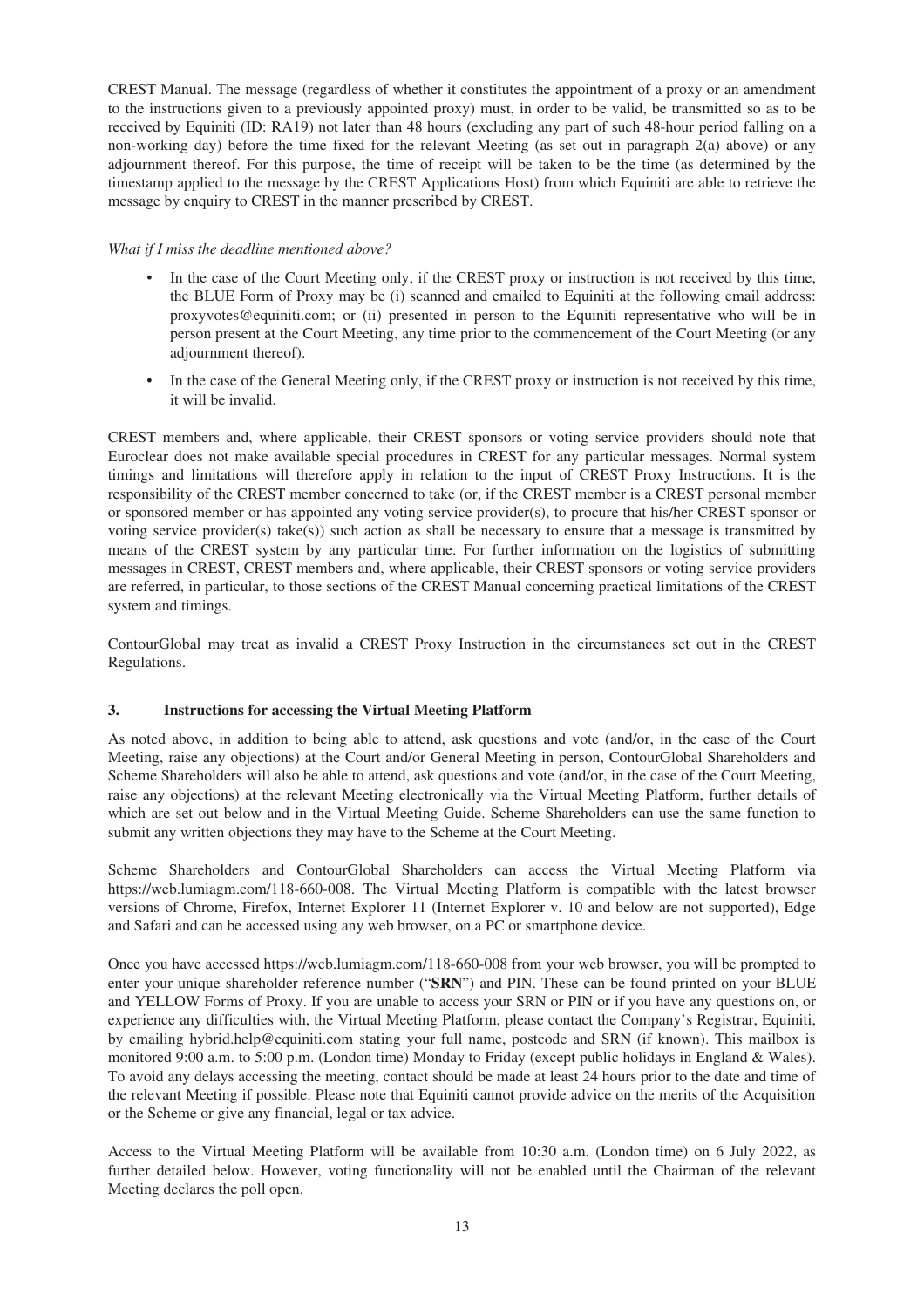**During the relevant Meeting, Scheme Shareholders and ContourGlobal Shareholders must ensure that they are connected to the internet at all times in order to submit written questions and vote when the Chairman of the relevant Meeting commences polling. Therefore, it is the responsibility of each Scheme Shareholder or ContourGlobal Shareholder to ensure their connectivity for the duration of the relevant Meeting via their wireless or other internet connection.** The Virtual Meeting Guide contains further information on electronically accessing and participating in the Meetings via the Virtual Meeting Platform and is available on ContourGlobal's website at www.contourglobal.com.

If you wish to appoint a proxy and for the proxy to attend the relevant Meeting electronically (via the Virtual Meeting Platform) on your behalf, please contact Equiniti by calling the shareholder helpline on 0371 384 2050 from the UK or +44 371 384 2050 from overseas. Lines are open between 8:30 a.m. and 5:30 p.m. (London time) Monday to Friday (except public holidays in England and Wales). Calls from outside the UK will be charged at the applicable international rate. Different charges may apply to calls from mobile telephones. Please note that calls may be monitored or recorded and Equiniti cannot provide advice on the merits of the Acquisition or the Scheme or give any financial, legal or tax advice.

If your shares are held within a nominee and you wish to access the Virtual Meeting Platform, you will need to contact your nominee immediately. Duly appointed proxies and corporate representatives should contact the Company's Registrar, Equiniti, by emailing hybrid.help@equiniti.com in order to obtain their unique shareholder reference number ("SRN") and PIN to access the Virtual Meeting Platform. This mailbox is monitored 9:00 a.m. to 5:00 p.m. (London time) Monday to Friday (except public holidays in England & Wales). To avoid any delays accessing the meeting, contact should be made at least 24 hours prior to the date and time of the relevant Meeting if possible. Please note that Equiniti cannot provide advice on the merits of the Acquisition or the Scheme or give any financial, legal or tax advice.

# **4. ContourGlobal Share Plan**

Participants in the ContourGlobal Share Plan will be contacted separately regarding the effect of the Scheme on their rights under the ContourGlobal Share Plan. A summary of the effect of the Scheme on outstanding options and awards under the ContourGlobal Share Plan is set out in paragraph 9 of Part II (*Explanatory Statement*) of this Document.

#### **5. Shareholder helpline**

If you have any questions about this Document, the Court Meeting, the General Meeting or how to complete the Forms of Proxy or to submit your proxies electronically, please call Equiniti on 0371 384 2050 from the UK or +44 371 384 2050 from overseas. Lines are open between 8:30 a.m. and 5:30 p.m. (London time) Monday to Friday (except public holidays in England and Wales). Calls from outside the UK will be charged at the applicable international rate. Different charges may apply to calls from mobile telephones. Please note that calls may be monitored or recorded and Equiniti cannot provide advice on the merits of the Acquisition or the Scheme or give any financial, legal or tax advice.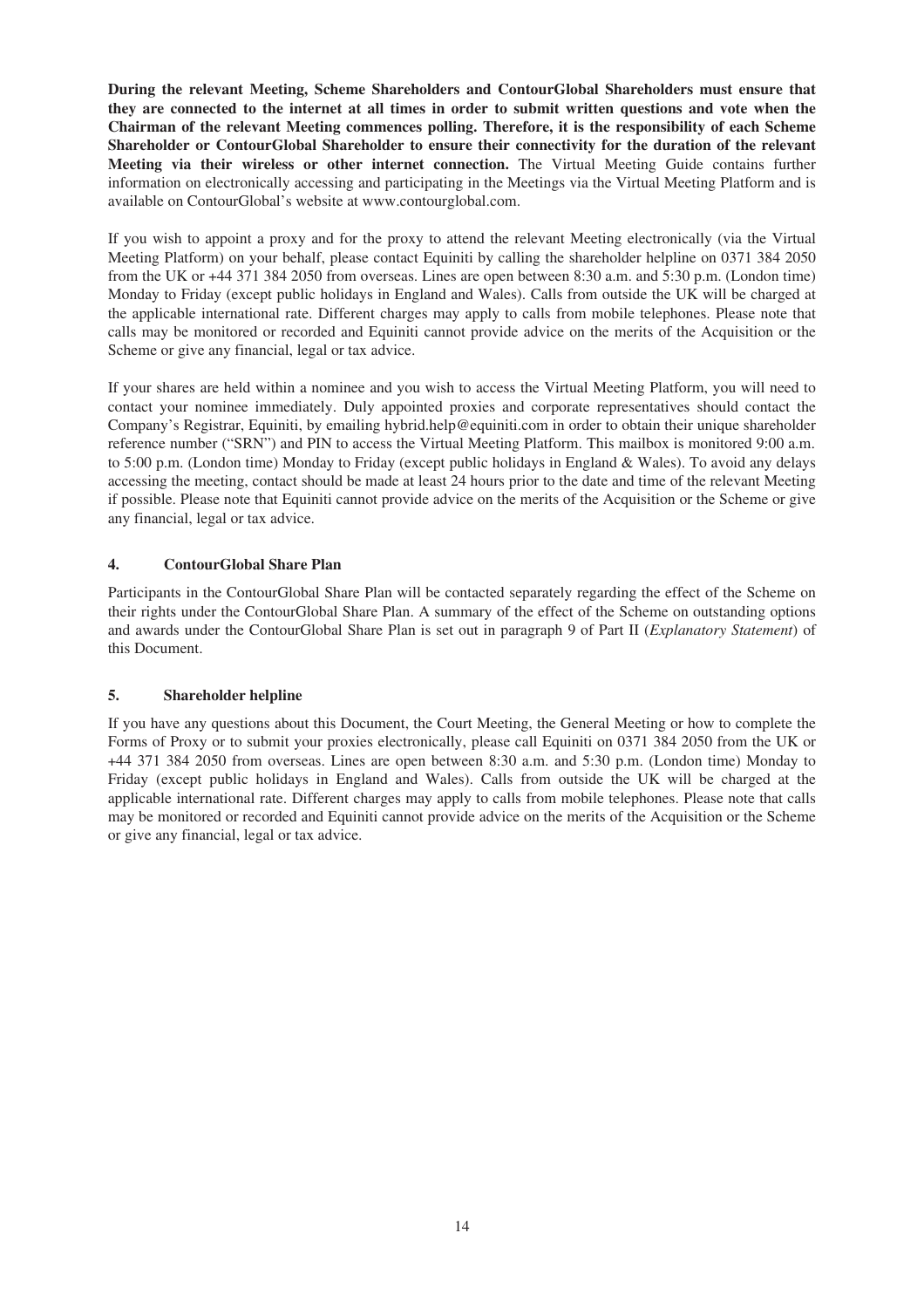# **EXPECTED TIMETABLE OF PRINCIPAL EVENTS**

The following indicative timetable is based on ContourGlobal's and Bidco's current expected dates for the implementation of the Scheme and is subject to change. If any of the dates and/or times in this expected timetable change, the revised dates and/or times will be notified to ContourGlobal Shareholders by announcement through the Regulatory Information Service of the London Stock Exchange.

| <b>Event</b>                                                                                                                                                                                                                                                                                                                                                                                                                                                                                                                                                                                                                                                                                        | Time and/or date <sup>(1)</sup>                                                                                                                                                              |  |  |
|-----------------------------------------------------------------------------------------------------------------------------------------------------------------------------------------------------------------------------------------------------------------------------------------------------------------------------------------------------------------------------------------------------------------------------------------------------------------------------------------------------------------------------------------------------------------------------------------------------------------------------------------------------------------------------------------------------|----------------------------------------------------------------------------------------------------------------------------------------------------------------------------------------------|--|--|
| Publication of this Document                                                                                                                                                                                                                                                                                                                                                                                                                                                                                                                                                                                                                                                                        | 13 June 2022                                                                                                                                                                                 |  |  |
| Latest time for lodging Forms of Proxy for the:                                                                                                                                                                                                                                                                                                                                                                                                                                                                                                                                                                                                                                                     |                                                                                                                                                                                              |  |  |
| Court Meeting (BLUE form)                                                                                                                                                                                                                                                                                                                                                                                                                                                                                                                                                                                                                                                                           | 11:00 a.m. (London time) on 4 July 2022 <sup>(2)</sup>                                                                                                                                       |  |  |
| General Meeting (YELLOW form)                                                                                                                                                                                                                                                                                                                                                                                                                                                                                                                                                                                                                                                                       | 11:15 a.m. (London time) on 4 July $2022^{(3)}$                                                                                                                                              |  |  |
| Voting Record Time                                                                                                                                                                                                                                                                                                                                                                                                                                                                                                                                                                                                                                                                                  | 6:30 p.m. (London time) on 4 July $2022^{(4)}$                                                                                                                                               |  |  |
| <b>Court Meeting</b>                                                                                                                                                                                                                                                                                                                                                                                                                                                                                                                                                                                                                                                                                | 11:00 a.m. (London time) on 6 July 2022                                                                                                                                                      |  |  |
| <b>General Meeting</b>                                                                                                                                                                                                                                                                                                                                                                                                                                                                                                                                                                                                                                                                              | 11:15 a.m. (London time) on 6 July 2022(5)                                                                                                                                                   |  |  |
| The following dates and times associated with the Scheme are subject to change and will depend on, among<br>other things, the date on which the Conditions to the Scheme are satisfied or, if capable of waiver, waived,<br>and the date on which the Court sanctions the Scheme. ContourGlobal will give adequate notice of all of<br>these dates and times, when known, by issuing an announcement through a Regulatory Information<br>available<br>with<br>being made<br>ContourGlobal's<br>website<br>Service.<br>such<br>announcement<br>$\mathfrak{o}n$<br>at<br>www.contourglobal.com. Further updates and changes to these times will be notified in the same way. See<br>also note $(1)$ . |                                                                                                                                                                                              |  |  |
| <b>Scheme Court Hearing</b>                                                                                                                                                                                                                                                                                                                                                                                                                                                                                                                                                                                                                                                                         | a date no later than 21 days after the satisfaction (or,<br>if applicable, waiver) of the Conditions (other than<br>Condition $2(c)$ ) and in any event prior to the Long<br>Stop Date ("D") |  |  |
| Last day for dealings in, and for the registration of<br>transfer of, ContourGlobal Shares                                                                                                                                                                                                                                                                                                                                                                                                                                                                                                                                                                                                          | D+1 Business Day                                                                                                                                                                             |  |  |
| Scheme Record Time                                                                                                                                                                                                                                                                                                                                                                                                                                                                                                                                                                                                                                                                                  | 6:00 p.m. (London time) on D+1 Business Day                                                                                                                                                  |  |  |
| Disablement of CREST in respect of ContourGlobal<br><b>Shares</b>                                                                                                                                                                                                                                                                                                                                                                                                                                                                                                                                                                                                                                   | 6:00 p.m. (London time) on D+1 Business Day                                                                                                                                                  |  |  |
| Suspension of dealings in ContourGlobal Shares                                                                                                                                                                                                                                                                                                                                                                                                                                                                                                                                                                                                                                                      | by 7:30 a.m. (London time) on D+2 Business Days                                                                                                                                              |  |  |
| <b>Effective Date of the Scheme</b>                                                                                                                                                                                                                                                                                                                                                                                                                                                                                                                                                                                                                                                                 | D+2 Business Days <sup>(6)</sup>                                                                                                                                                             |  |  |
| Cancellation of listing of ContourGlobal Shares                                                                                                                                                                                                                                                                                                                                                                                                                                                                                                                                                                                                                                                     | by 7:30 a.m. (London time) on D+3 Business Days                                                                                                                                              |  |  |
| Latest date for despatch of cheques and crediting of<br>CREST accounts and processing electronic transfers<br>for cash Consideration due under the Scheme                                                                                                                                                                                                                                                                                                                                                                                                                                                                                                                                           | by 14 days after the Effective Date                                                                                                                                                          |  |  |
| Long Stop Date(7)                                                                                                                                                                                                                                                                                                                                                                                                                                                                                                                                                                                                                                                                                   | 17 February 2023                                                                                                                                                                             |  |  |
| The dates and times given are indicative only and are based on current expectations and are subject to change (including as a result of<br>(1)<br>changes to the regulatory timetable).                                                                                                                                                                                                                                                                                                                                                                                                                                                                                                             |                                                                                                                                                                                              |  |  |
| If any of the times and/or dates above change, the revised times and/or dates will be notified to ContourGlobal Shareholders by<br>announcement through a Regulatory Information Service.                                                                                                                                                                                                                                                                                                                                                                                                                                                                                                           |                                                                                                                                                                                              |  |  |
| Participants in the ContourGlobal Share Plan will be contacted separately to inform them of the effect of the Scheme on their rights<br>under the ContourGlobal Share Plan, including details of any appropriate proposals being made and dates and times relevant to them.                                                                                                                                                                                                                                                                                                                                                                                                                         |                                                                                                                                                                                              |  |  |
| (2) It is requested that BLUE Forms of Proxy for the Court Meeting be lodged not later than 48 hours prior to the time appointed for the<br>Court Meeting or, if the Court Meeting is adjourned, 48 hours prior to the time fixed for any adjourned Court Meeting (excluding any<br>part of such 48-hour period falling on a day that is not a working day). If the BLUE Form of Proxy for the Court Meeting is not<br>lodged by 11:00 a.m. (London time) on 4 July 2022, it may be: (i) scanned and emailed to Equiniti at the following email address:<br>proxyvotes@equiniti.com; or (ii) presented in person to the Equiniti representative who will be present in person at the Court          |                                                                                                                                                                                              |  |  |

Meeting, any time prior to the commencement of the Court Meeting (or any adjournment thereof).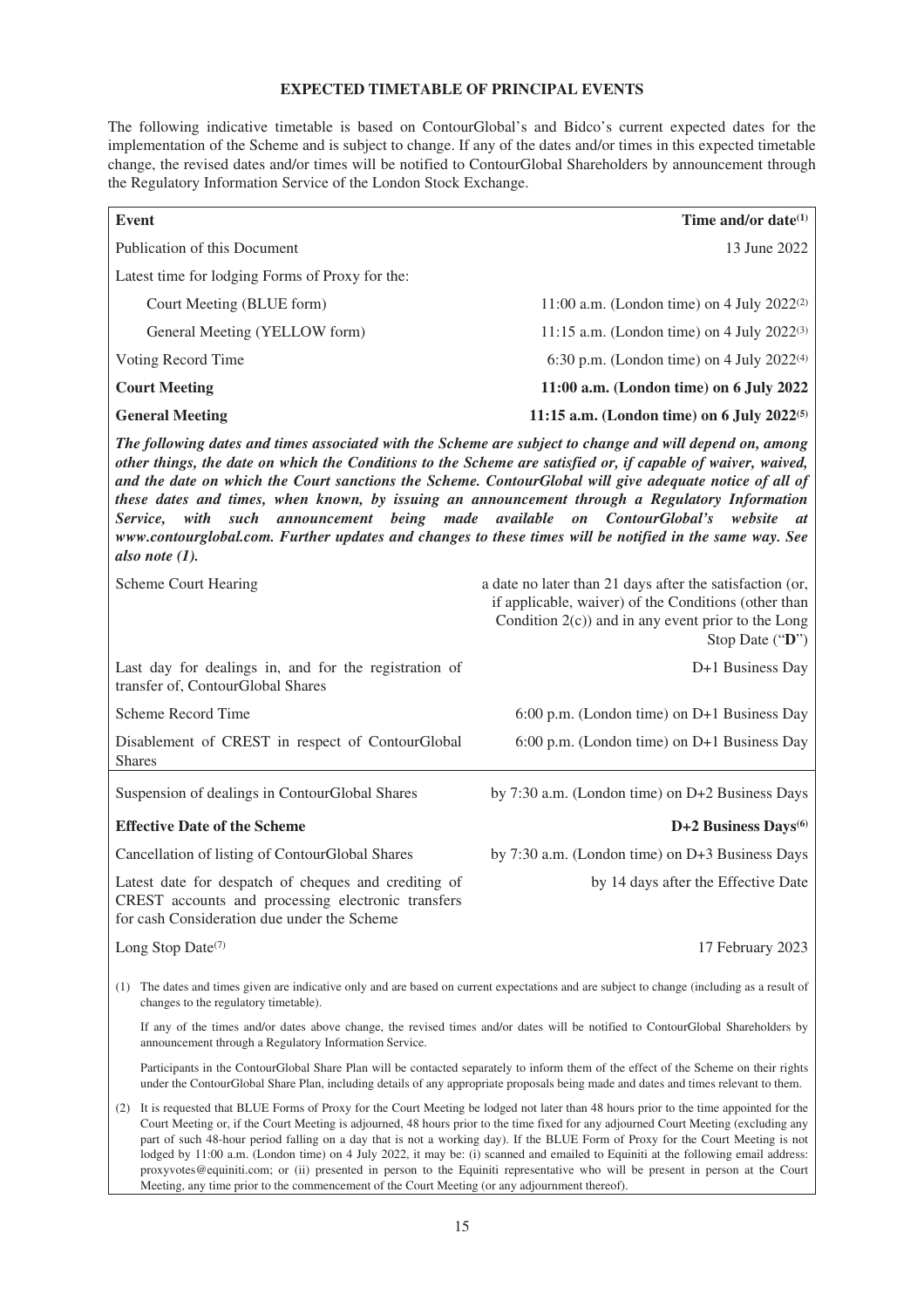- (3) In order to be valid, the YELLOW Forms of Proxy for the General Meeting must be lodged not later than 11:15 a.m. (London time) on 4 July 2022 or, if the General Meeting is adjourned, 48 hours prior to the time fixed for the adjourned General Meeting (excluding any part of such 48-hour period falling on a day that is not a working day).
- (4) If either the Court Meeting or the General Meeting is adjourned, the Voting Record Time for the relevant adjourned Meeting will be 6:30 p.m. (London time) on the day which is two Business Days prior to the date of the adjourned Meeting.
- (5) To commence at 11:15 a.m. (London time) or as soon thereafter as the Court Meeting concludes or is adjourned.
- (6) Bidco expects that, subject to the satisfaction (or, where applicable, waiver) of the Conditions in Part III (*Conditions to the Implementation of the Scheme and to the Acquisition*) of this Document, the Acquisition will become Effective in Q4 2022.
- (7) This is the latest date by which the Scheme may become Effective. However, the Long Stop Date may be extended to such later date as may be agreed by ContourGlobal and Bidco (with the Panel's consent and as the Court may approve (if such approval(s) is/are required)) or if the Panel requires an extension to the Long Stop Date pending final determination of an issue under section 3(g) of Appendix 7 of the Takeover Code.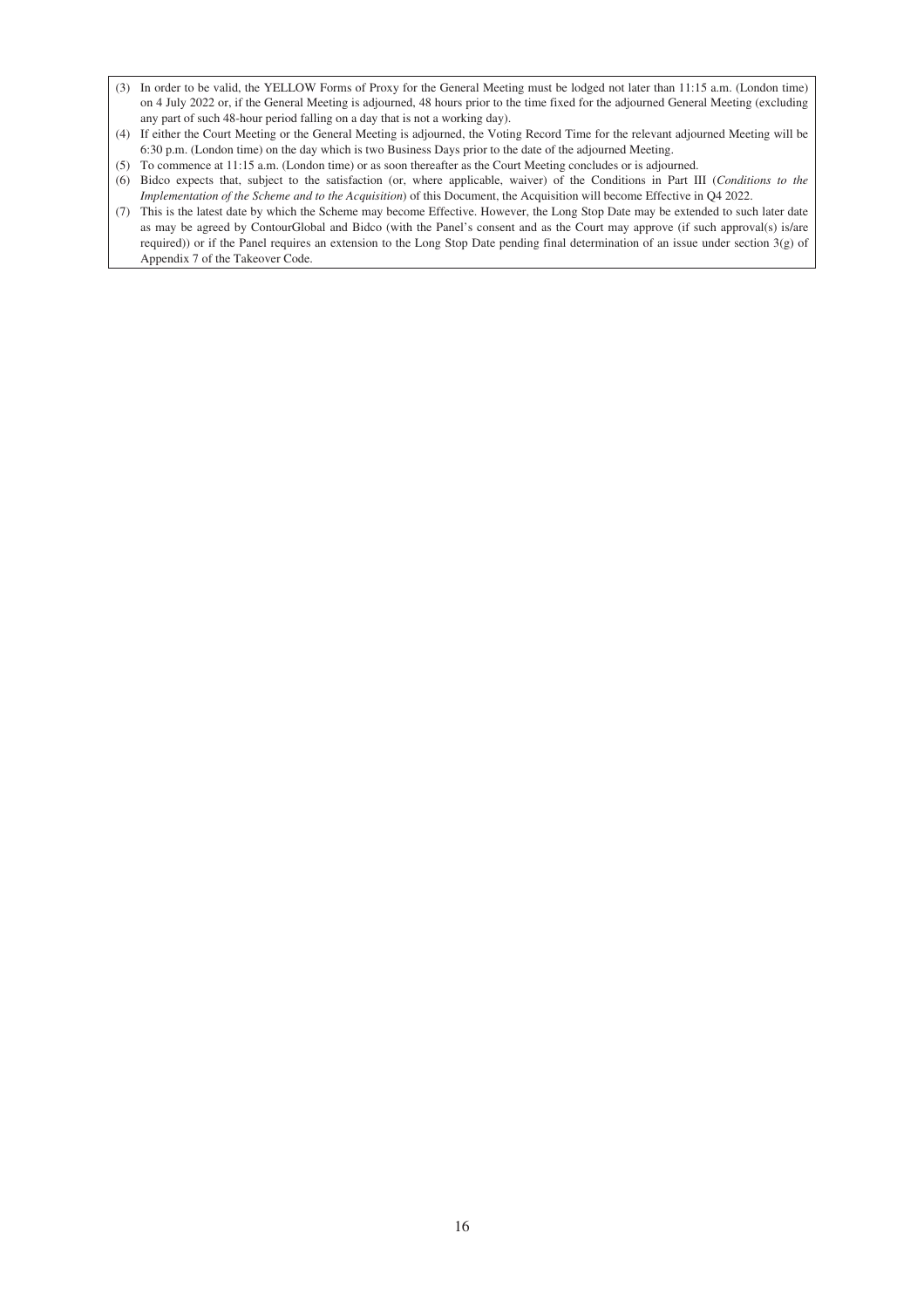# **PART I LETTER FROM THE CHAIRMAN OF CONTOURGLOBAL**



ContourGlobal plc 5th Floor, 55 Baker Street London W1U 8EW United Kingdom

#### *(Incorporated in England and Wales with registered number 10982736)*

Directors: Craig A. Huff, Chairman Joseph C. Brandt, Executive Director, President & Chief Executive Officer Stefan Schellinger, Executive Vice President and Global Chief Financial Officer Gregg M. Zeitlin, Non-Executive Director Ronald Traechsel, Non-Executive Director Daniel Camus, Non-Executive Director Alejandro Santo Domingo, Non-Executive Director Dr. Alan Gillespie, Non-Executive Director Mariana Gheorghe, Non-Executive Director

13 June 2022

*To the holders of ContourGlobal Shares and, for information only, to holders of awards and options under the ContourGlobal Share Plan and persons with information rights.*

Dear Shareholder,

# **RECOMMENDED CASH ACQUISITION OF CONTOURGLOBAL PLC BY CRETACEOUS BIDCO LIMITED**

#### **1. Introduction**

On 17 May 2022, the boards of ContourGlobal and Bidco announced that they had reached agreement on the terms of a recommended cash acquisition pursuant to which Bidco proposes to acquire the entire issued and to be issued share capital of ContourGlobal. Bidco is a newly formed company indirectly owned by funds advised by KKR. The Acquisition is to be effected by means of a Court-sanctioned scheme of arrangement under Part 26 of the Companies Act.

**I am writing to you today, on behalf of the ContourGlobal Directors, to set out the background to the Acquisition and the reasons why the ContourGlobal Directors consider the terms of the Acquisition to be fair and reasonable. The ContourGlobal Directors are unanimously recommending that you vote in favour of the Scheme at the Court Meeting and in favour of the Special Resolutions proposed at the General Meeting, as the ContourGlobal Directors who hold interests in ContourGlobal Shares have irrevocably undertaken to do in respect of their own legal and/or beneficial holdings which are under their control of 9,657,878 ContourGlobal Shares, in aggregate, representing approximately 1.47 per cent. of ContourGlobal's issued ordinary share capital as at the Latest Practicable Date.**

I also draw your attention to the letter from Goldman Sachs International and Evercore set out in Part II (*Explanatory Statement*) of this Document which gives details about the Acquisition and to the additional information set out in Part VIII (*Additional Information on ContourGlobal, Bidco and KKR*) of this Document. Further information relating to the irrevocable undertakings given by those ContourGlobal Directors who hold ContourGlobal Shares, including the circumstances in which they cease to be binding, is set out at paragraph 6 of this letter, and in paragraph 5 of Part VIII (*Additional Information on ContourGlobal, Bidco and KKR*) of this Document.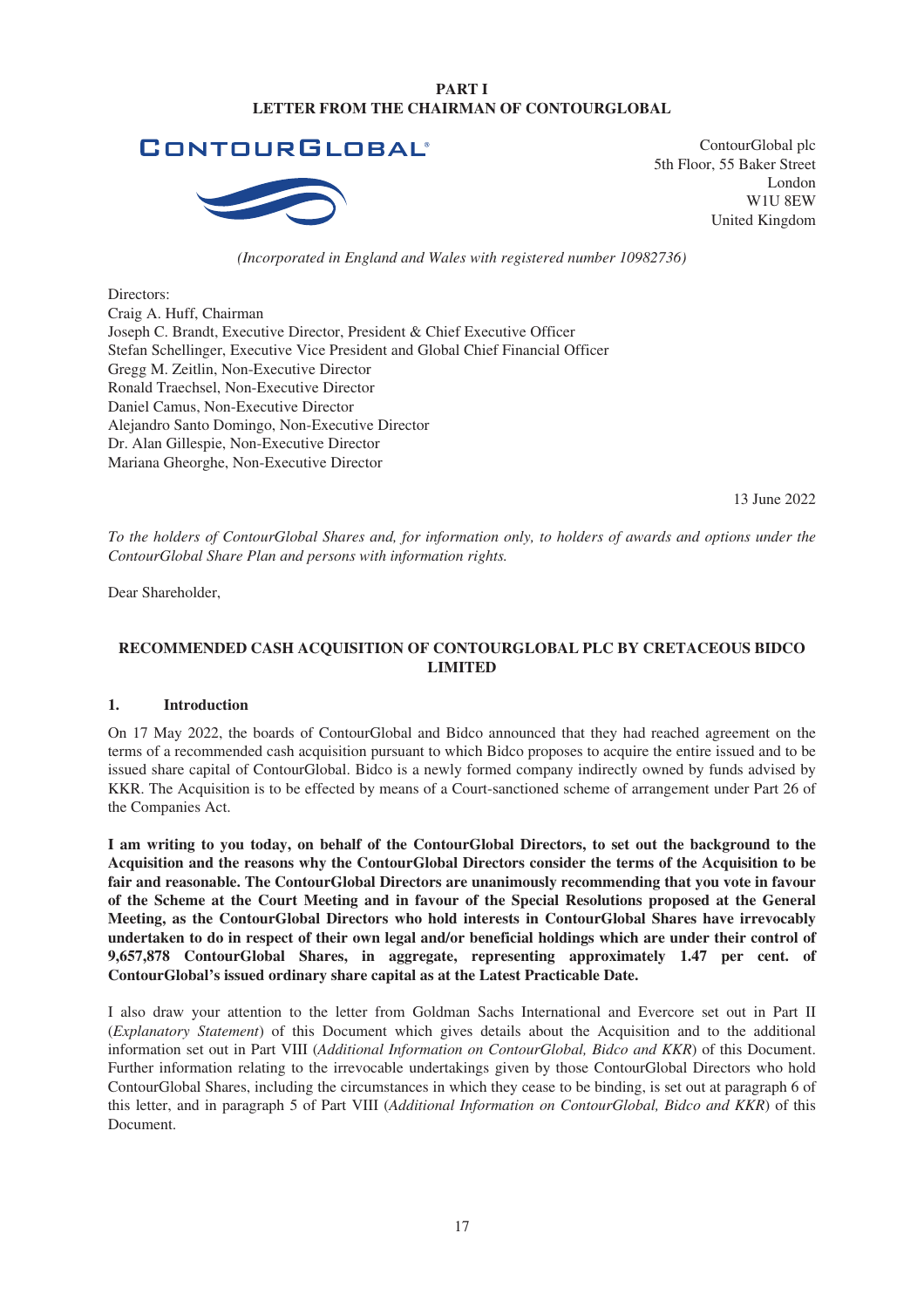In order to approve the terms of the Acquisition, the required majority of Scheme Shareholders will need to vote in favour of the Scheme at the Court Meeting and the required majority of ContourGlobal Shareholders will need to vote in favour of the Special Resolutions proposed at the General Meeting (as set out in paragraph 11 of Part II (*Explanatory Statement*) of this Document). The Court Meeting and the General Meeting are to be held in person at the offices of Slaughter and May at One Bunhill Row, London, EC1Y 8YY, United Kingdom and electronically via the Virtual Meeting Platform on 6 July 2022 at 11:00 a.m. and 11:15 a.m. (London time) (or immediately after the conclusion of the Court Meeting), respectively.

Whilst COVID-19 restrictions have been lifted as at the date of this Document, the COVID-19 situation continues to evolve and the UK Government may change current restrictions or implement further measures relating to the holding of shareholder meetings. As such, while Scheme Shareholders and ContourGlobal Shareholders will be permitted to attend the Court and/or General Meeting in person if they are entitled to and wish to do so (subject to any applicable COVID-19 restrictions then in force), ContourGlobal Shareholders and Scheme Shareholders are nevertheless encouraged to appoint "the Chairman of the meeting" as their proxy for the General Meeting and the Court Meeting, respectively. This will ensure that ContourGlobal Shareholders' and Scheme Shareholders' votes will be counted even if a ContourGlobal Shareholder or Scheme Shareholder (or any other proxy they might appoint) is not permitted or able to attend the relevant Meeting in person for any reason.

If any other person is appointed as proxy and COVID-19 restrictions are introduced which affect the holding of the Meetings, that proxy may not be permitted or able to attend the relevant Meeting in person (but will be able to electronically attend, ask questions and vote (and/or, in the case of the Court Meeting, raise any objections) at the relevant Meeting via the Virtual Meeting Platform, further details of which are set out below and in the Virtual Meeting Guide). Any changes to the arrangements for the Court Meeting and the General Meeting will be communicated to Scheme Shareholders and ContourGlobal Shareholders before the Meetings, including through ContourGlobal's website www.contourglobal.com and by announcement through a Regulatory Information Service.

Details of the actions you should take are set out in paragraph 19 of Part II (*Explanatory Statement*) of this Document. The recommendation of the ContourGlobal Directors is set out in paragraph 13 of this letter.

# **2. Summary of the terms of the Acquisition**

Under the terms of the Acquisition, which is subject to the Conditions and further terms set out in Part III (*Conditions to the Implementation of the Scheme and to the Acquisition*) of this Document, Scheme Shareholders at the Scheme Record Time will be entitled to receive:

#### **for each Scheme Share: 259.6 pence in cash**

As envisaged in the Acquisition Announcement issued on 17 May 2022, this Consideration reflects a reduction of 4.0 pence per Scheme Share to the Acquisition Announcement Price of 263.6 pence per Scheme Share, following the payment on 10 June 2022 to ContourGlobal Shareholders on the register of members of the Company on 27 May 2022 of the Q1 2022 Dividend (announced by ContourGlobal on 13 May 2022) of 4.0128 pence (4.9115 cents) per ContourGlobal Share. ContourGlobal Shareholders are entitled to retain the Q1 2022 Dividend.

The Aggregate Acquisition Consideration of 263.6 pence, paid or payable to ContourGlobal Shareholders since the Acquisition Announcement on 17 May 2022 and comprising the Consideration of 259.6 pence per Scheme Share and the Q1 2022 Dividend, represents an attractive premium of approximately:

- 36 per cent. to the Closing Price of 193.4 pence per ContourGlobal Share on 16 May 2022 (being the last Business Day prior to 17 May 2022, the date of the Acquisition Announcement and the commencement of the Offer Period); and
- 40 per cent. to the volume weighted average price of 188.3 pence per ContourGlobal Share for the six-month period prior to 16 May 2022 (being the last Business Day prior to 17 May 2022, the date of the Acquisition Announcement and the commencement of the Offer Period).

The Aggregate Acquisition Consideration values the entire issued and to be issued ordinary share capital of ContourGlobal at approximately £1.75 billion and US\$2.19 billion on a fully diluted basis, and an enterprise value of approximately US\$6.19 billion (each based on the Exchange Rate).

Further information about the Acquisition is provided in Part II (*Explanatory Statement*) of this Document.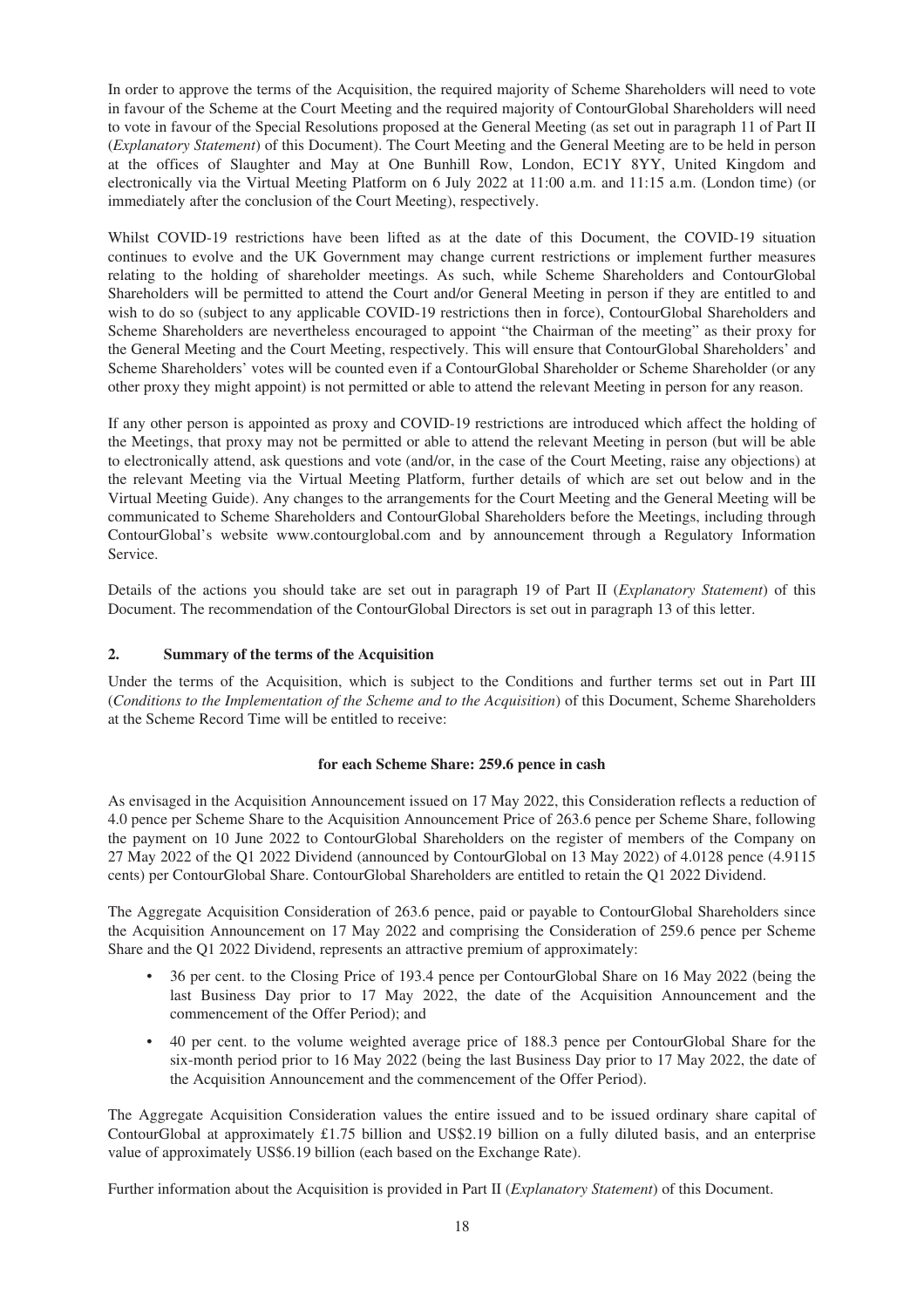# **3. Dividends**

As noted above, ContourGlobal Shareholders on the register of members of the Company on 27 May 2022 have, since the date of the Acquisition Announcement, received and are entitled to retain the Q1 2022 Dividend of 4.0128 pence (4.9115 cents) per ContourGlobal Share announced by ContourGlobal on 13 May 2022. Accordingly, the Acquisition Announcement Price has been reduced by 4.0 pence per Scheme Share.

As set out more fully in paragraph 3 of Part II (*Explanatory Statement*) of this Document, if any dividend or distribution (other than the Q1 2022 Dividend) is announced, declared, made or paid in respect of ContourGlobal Shares on or after the date of the Acquisition Announcement and before the Effective Date, Bidco reserves the right to reduce the Consideration by the amount of such dividend or other distribution (based on the \$/£ exchange rate announced by ContourGlobal in the ordinary course on the date the relevant dividend or other distribution is announced and rounding down any such dividend or other distribution in pence per share to one decimal point). If any such dividend or distribution is paid after the date of the Acquisition Announcement and Bidco exercises its rights described in the preceding sentence, ContourGlobal Shareholders would be entitled to retain any such dividend or other distribution and any reference in this Document to the Consideration payable under the Scheme shall be deemed to be a reference to the Consideration as so reduced.

# **4. Background to and reasons for the recommendation**

Since its founding in 2005, ContourGlobal has established itself as a leading high-growth, global, power generation platform delivering value-accretive returns for its shareholders. ContourGlobal is a world class power generation operator and has successfully invested globally to expand and diversify its portfolio through a combination of greenfield developments and strategic acquisitions in both the renewable and thermal space. As of 31 December 2021, ContourGlobal operated an installed capacity of approximately 6.3 GW, consisting of 138 power generation assets balanced across a broad range of renewable and thermal power generation technologies in 20 countries—a diversified international footprint developed under a focused business model framework anchored to:

- excellence in power plant operations in diverse markets and technologies with an industry leading health & safety performance;
- long-term contracts and regulated tariffs delivering stable and secure cash flows;
- an efficient capital structure optimised at project and corporate levels;
- longstanding commitment to ESG and sustainability principles; and
- active management of inflation, interest rate, commodity and currency risk.

In the year ended 31 December 2021, ContourGlobal achieved a record financial performance with consolidated revenue growth of 50 per cent. on a constant currency basis to US\$2,152 million and Adjusted EBITDA growth of 15 per cent. on a constant currency basis to US\$842 million.

The ContourGlobal Board remains confident in ContourGlobal's growth prospects as an independent listed company and its ability to continue to create significant value for ContourGlobal Shareholders through a combination of high quality operations, value accretive M&A and greenfield development in both the thermal and renewable energy space. Following robust performance in 2021, the current financial year has started positively with overall business trading performance ahead of the ContourGlobal Board's expectations.

ContourGlobal has a proven track record of shareholder value creation, delivered through a disciplined approach to capital allocation. Since IPO, ContourGlobal has returned more than 50 pence per share to ContourGlobal Shareholders through dividends and its share buy-back programme. As with the sale of the Brazilian hydroelectric generation business announced on 20 January 2022 and the ongoing sale of the Brazil wind assets, ContourGlobal continues to take steps to unlock and return value to ContourGlobal Shareholders.

While the ContourGlobal Directors believe that ContourGlobal has a strong future as an independent listed company, they have carefully reviewed the terms of the Acquisition and have taken into account a number of relevant factors:

• The Acquisition provides ContourGlobal Shareholders the opportunity to realise value for their holdings in cash in the near term and at a material premium to the share price prior to the date of the Acquisition Announcement and the commencement of the Offer Period, accelerating the return of value to ContourGlobal Shareholders without any execution risk associated with delivery of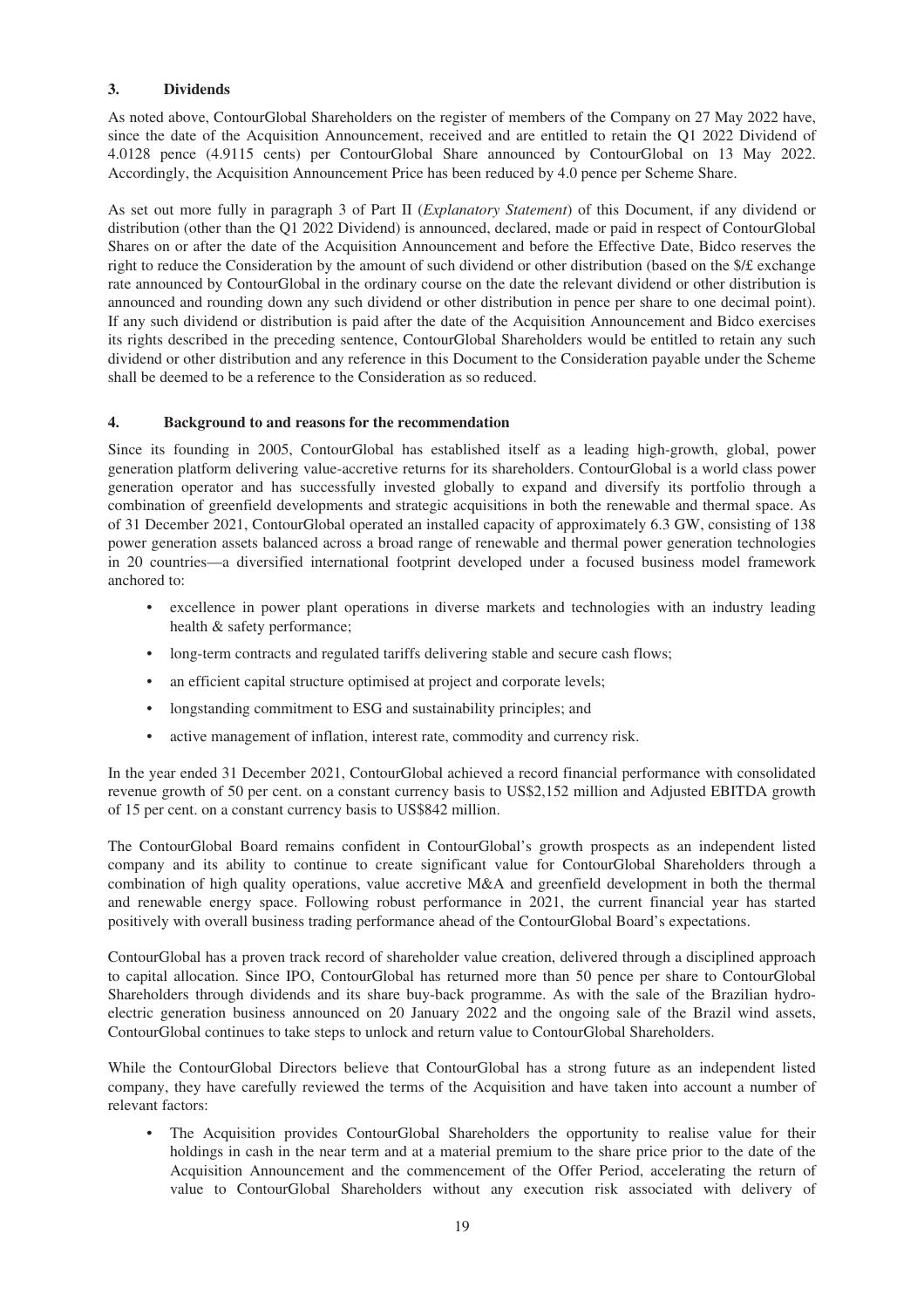ContourGlobal's standalone business plan. The Aggregate Acquisition Consideration of 263.6 pence, paid or payable to ContourGlobal Shareholders since the Acquisition Announcement on 17 May 2022 and comprising the Consideration of 259.6 pence per Scheme Share and the Q1 2022 Dividend, represents an attractive premium in cash of approximately:

- <sup>O</sup> 36 per cent. to the Closing Price of 193.4 pence per ContourGlobal Share on 16 May 2022 (being the last Business Day prior to 17 May 2022, the date of the Acquisition Announcement and the commencement of the Offer Period); and
- <sup>O</sup> 40 per cent. to the volume weighted average price of 188.3 pence per ContourGlobal Share for the six-month period prior to 16 May 2022 (being the last Business Day prior to 17 May 2022, the date of the Acquisition Announcement and the commencement of the Offer Period).
- Despite ContourGlobal's strong growth track record, operational excellence, robust financial performance and shareholder returns since IPO, ContourGlobal Shares continue to trade at a discount to its IPO price which significantly undervalues the business. Such underperformance reflects the limited trading liquidity in ContourGlobal Shares in part as a result of Reservoir Capital's maintained large shareholding in the Company.
- Unlocking value, particularly of ContourGlobal's renewable portfolio, involves highly disruptive and time-consuming asset level sales processes.
- The ContourGlobal Directors believe there is significant potential for ContourGlobal to benefit from KKR's ownership in a private environment, with enhanced access to larger and more flexible capital sources which could support further acceleration of ContourGlobal's strategy and the pace of investment including in its thermal and renewable energy platform.

The ContourGlobal Directors have also taken into account the statements and assurances made by KKR and Bidco regarding their future intentions for the business, management, and employees of ContourGlobal as set out in paragraphs 5 and 7 of this Part I (*Letter from the Chairman of ContourGlobal*) below. The ContourGlobal Directors note KKR's belief that ContourGlobal benefits from a strong and highly experienced management team, that ContourGlobal's existing business provides a compelling platform for future organic and inorganic value-accretive growth and that KKR intends to support the Company and its management team in achieving its goals, including by supporting ContourGlobal in its ESG-positive strategy. The ContourGlobal Directors welcome in particular Bidco's statements with regard to its intention to provide capital and operational expertise to support ContourGlobal's strategy, the importance Bidco attaches to ContourGlobal's management and employees and its safeguarding of their contractual and employment rights.

Accordingly, following careful consideration of the above factors, the ContourGlobal Directors intend to recommend unanimously the Acquisition to ContourGlobal Shareholders.

#### **5. Background to and reasons for the Acquisition**

KKR believes that ContourGlobal is a high quality business underpinned by a balanced and geographically diversified power generation portfolio across multiple technologies. ContourGlobal has highly contracted and inflation-protected cash flow streams with pass-through mechanisms, and sells power under long-term contracts to investment grade counterparties or against regulated tariffs (together around 90 per cent. of the portfolio).

KKR believes that ContourGlobal's strong and highly experienced management team has successfully executed a growth and value creation strategy through the development of greenfield assets and integrating acquisitions, where ContourGlobal has a competitive advantage and can deliver significant operational value. KKR considers that ContourGlobal has an outstanding track record of pursuing value maximising growth and integrating new assets, including across new and existing geographies, which has resulted in an approximately 25 per cent. CAGR in terms of installed capacity since 2006. These features represent a highly attractive investment opportunity for KKR and display the key attributes KKR seeks in its power and infrastructure investments.

KKR believes that ContourGlobal's existing business provides a compelling platform for significant future organic and inorganic value-accretive growth, driven by the changing nature of the energy industry as a result of decarbonisation targets. The energy transition is driving substantial changes in the underlying energy markets and, as such, will require sustained capital investment and business agility. KKR believes it can support ContourGlobal in its ESG-positive strategy, which aims at a meaningful 40 per cent. reduction of CO2 emissions intensity by 2030, and to be net zero carbon by 2050.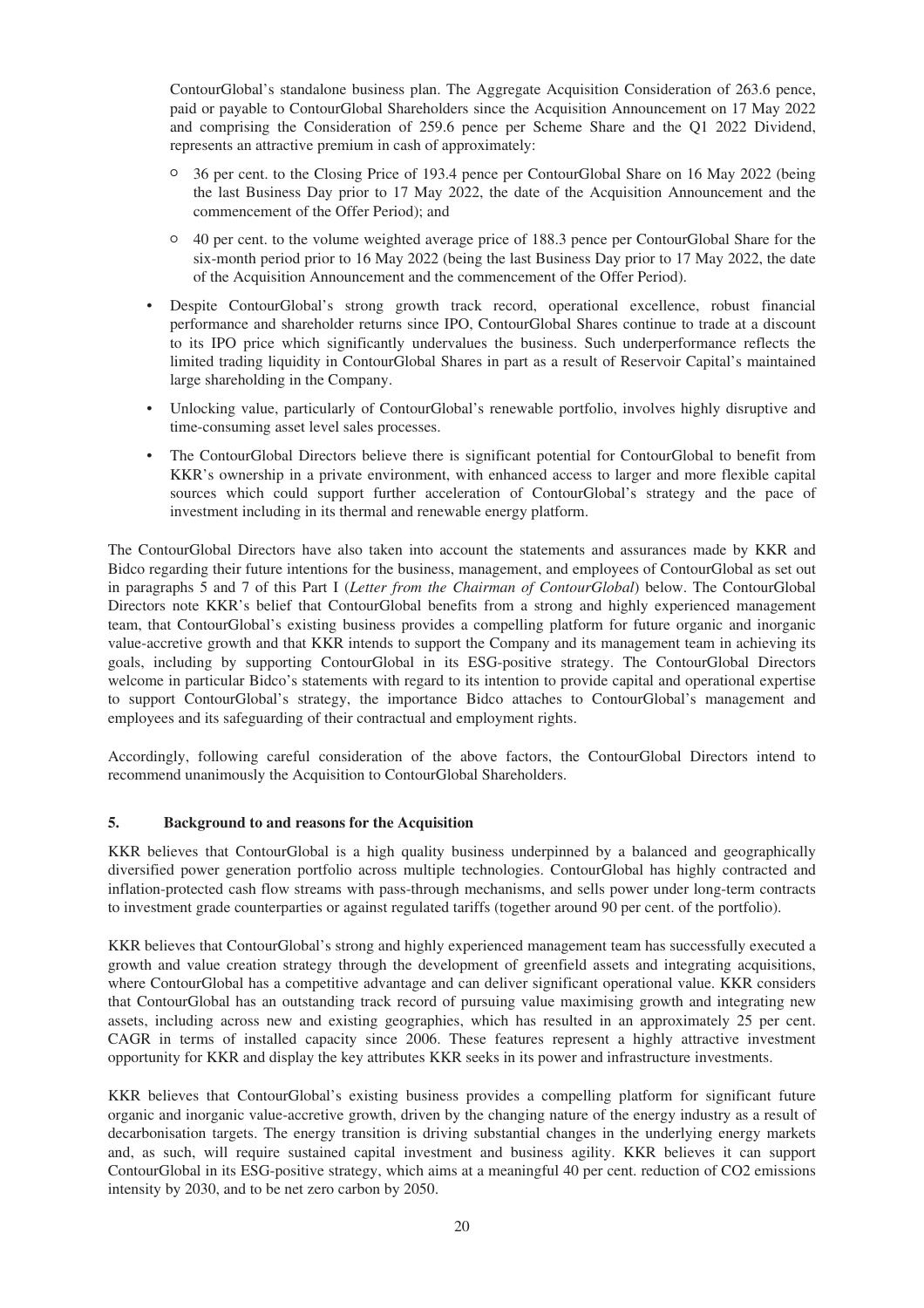KKR's infrastructure strategy is committed to investing in a sustainable energy transition, one that accelerates a shift to a clean energy future while recognising the ongoing importance of responsibly and safely supplying the conventional energy needed for well-being and economic growth around the world today.

KKR's experience, capabilities and long-term partnership approach will enable it to be a committed and responsible partner and to add value as ContourGlobal progresses through its next phase of development. KKR has a track-record of driving value creation through active management and capital support and plans to operate ContourGlobal in a way that benefits all stakeholders. KKR intends to support the Company and its management team in achieving its goals, leveraging KKR's substantial global value creation resources to deliver best-in-class asset management.

# **6. Irrevocable undertakings**

As noted above, each of the ContourGlobal Directors who holds interests in ContourGlobal Shares has irrevocably undertaken to vote in favour of the Scheme at the Court Meeting and the Special Resolutions to be proposed at the General Meeting in respect of those ContourGlobal Shares that they legally and/or beneficially hold which are under their control of 9,657,878 ContourGlobal Shares, in aggregate, representing approximately 1.47 per cent. of ContourGlobal's issued ordinary share capital as at the Latest Practicable Date.

In addition to the irrevocable undertakings from the ContourGlobal Directors described above, Bidco has received an irrevocable undertaking from Reservoir Capital to vote in favour of the Scheme at the Court Meeting and the Special Resolutions to be proposed at the General Meeting (and, if the Acquisition is subsequently structured as a Takeover Offer, to accept any Takeover Offer made by Bidco in accordance with the terms of the irrevocable undertaking), in respect of 468,189,424 ContourGlobal Shares, representing approximately 71.36 per cent. of ContourGlobal's issued ordinary share capital on the Latest Practicable Date.

The irrevocable undertaking from Reservoir Capital continues to be binding until the earlier to occur of the following: (i) the Scheme lapsing or being withdrawn in accordance with its terms and Bidco publicly confirming that it does not intend to proceed with the Acquisition or to implement the Acquisition by way of a Takeover Offer or otherwise; or (ii) the Scheme having not become effective by 11:59 p.m. on the Long Stop Date (or such later time or date as agreed between Bidco and ContourGlobal, with the approval of the Court and/or the Panel if required).

In total, therefore, Bidco has procured irrevocable undertakings to vote, or procure votes, in favour of the Scheme at the Court Meeting and the Special Resolutions to be proposed at the General Meeting (or, if the Acquisition is subsequently structured as a Takeover Offer, to accept any Takeover Offer made by Bidco), in respect of 477,847,302 ContourGlobal Shares, in aggregate, representing approximately 72.83 per cent. of ContourGlobal's issued ordinary share capital on the Latest Practicable Date.

Further details of these irrevocable undertakings, including the circumstances in which they cease to be binding, are set out in paragraph 5 of Part VIII (*Additional Information on ContourGlobal, Bidco and KKR*) of this Document. Copies of the irrevocable undertakings are available on ContourGlobal's website at www.contourglobal.com and will remain on display until the end of the Offer Period.

# **7. Intentions regarding directors, management, employees, research and development and locations**

#### *Bidco's strategic plans for ContourGlobal*

As set out in paragraph 5 above, Bidco believes that the Acquisition represents an attractive opportunity to support ContourGlobal in the next phase of its growth.

Bidco is supportive of ContourGlobal's publicly stated strategy of acquiring and developing wholesale power generation with long-term contracts diversified across fuel types and geographies. Bidco intends to provide capital, access to its global network and operational expertise to support ContourGlobal's strategy under private ownership, including accelerating investments in energy transition to reach ContourGlobal's stated net zero commitments. Bidco believes that its support will allow ContourGlobal to expand its portfolio of assets, building on ContourGlobal's leading global footprint and operational track record.

In line with market practice for a public offer process, Bidco completed a period of confirmatory due diligence on ContourGlobal prior to the date of the Acquisition Announcement; however, because of the constraints of a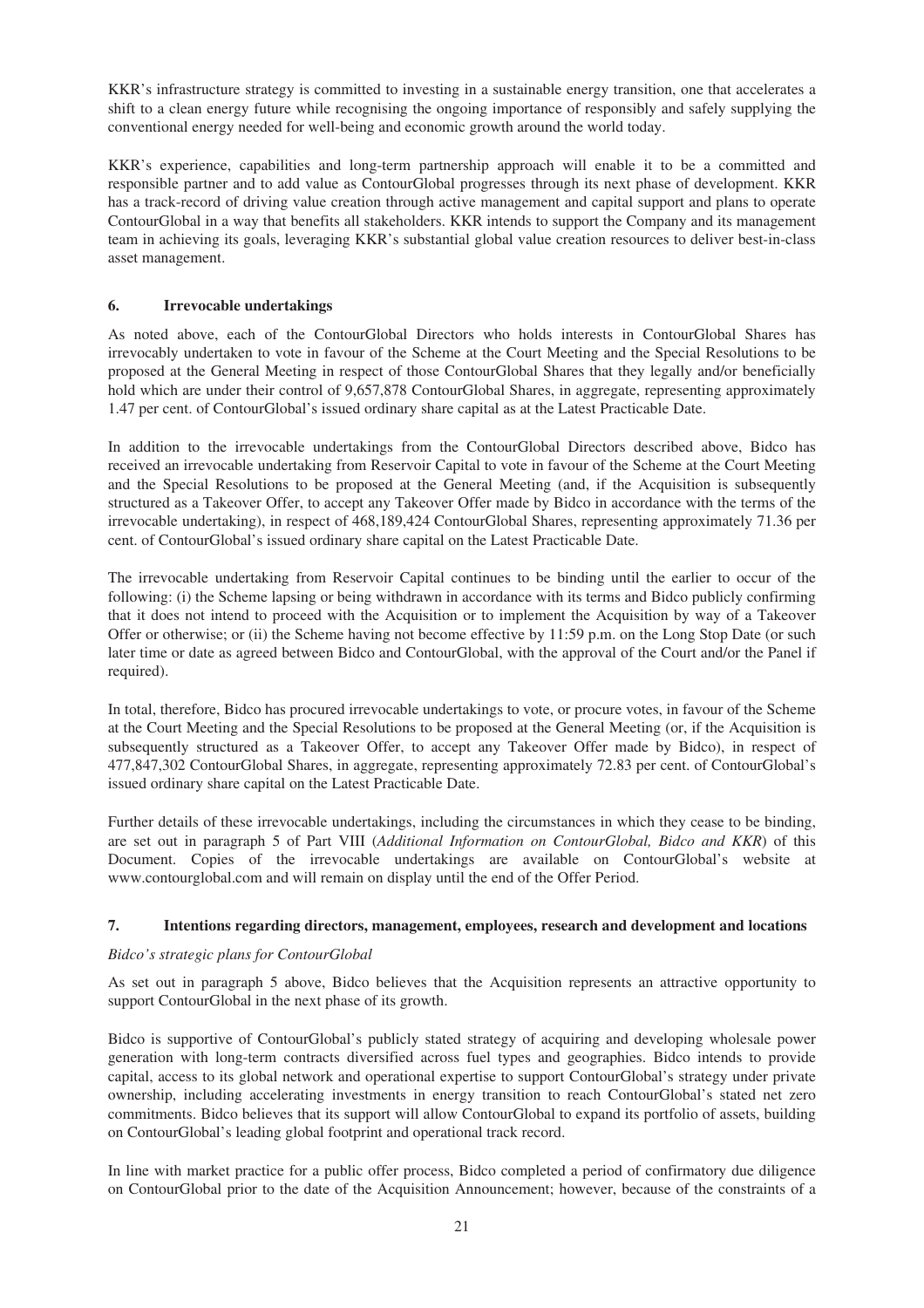public offer process, Bidco has not yet had access to sufficiently detailed operational information to formulate an agreed strategy for ContourGlobal. Following the Scheme becoming Effective, Bidco intends to conduct, together with the management team, a detailed review of ContourGlobal's business and operations, and expects that the review will be completed within approximately twelve months from the Effective Date. The review will include:

- Assessing the ContourGlobal portfolio, embedded growth opportunities and on-going publicly announced disposals.
- In light of the energy transition trends and the broader regulatory backdrop, evaluating opportunities to position the business for the future and to review the role of legacy thermal technologies, transitionenabling thermal technologies and clean renewable energy. In particular:
	- <sup>O</sup> accelerating investment in energy transition in existing thermal generation facilities to reduce greenhouse gases and conventional pollutants and provide reliable alternatives to conventional thermal generation, in coordination with national governments and in full respect of the European Union climate & energy framework;
	- <sup>O</sup> supporting ContourGlobal's ambitions to grow its renewable energy portfolio through greater investment in helping identify and execute acquisition and development opportunities globally; and
	- <sup>O</sup> assessing opportunities to support and accelerate ContourGlobal's ambition for carbon neutrality, across existing assets and assets acquired in the future.

#### *Employees, management and pensions*

Bidco attaches great importance to the skills and experience of ContourGlobal's management and employees and recognises that the employees and management of ContourGlobal will be key to its future success. Bidco is looking forward to working with ContourGlobal's management and employees to support the future development of ContourGlobal and to ensure that the business continues to thrive as a private company.

Based on the due diligence carried out thus far by Bidco, once ContourGlobal ceases to be a publicly listed company, there will likely be limited headcount reductions related to public company-related functions which will no longer be required under private ownership. Bidco will seek to reassign individuals involved in these functions where possible and will comply with applicable law (including any information and consultation obligations) in connection with any headcount reductions. Bidco expects that, upon the Scheme becoming Effective, the Chairman and each of the Non-Executive Directors on the ContourGlobal Board will resign from his or her office as a director of ContourGlobal and for the ContourGlobal Board's committees to be disbanded.

Other than as described above, Bidco does not intend to make any other material reductions to the ContourGlobal employee headcount.

Following completion of the Acquisition, Bidco intends to fully safeguard the existing contractual and statutory employment rights, including pension rights, of all management and employees of ContourGlobal in accordance with applicable law, and envisages that there will be no material change in their terms and conditions of employment or in the balance of their skills and functions.

#### *Locations and headquarters*

Other than described below, Bidco has no plans to change the locations of ContourGlobal's places of business.

ContourGlobal's office in London primarily carries out public-company functions, and therefore Bidco anticipates that this office may no longer be required after ContourGlobal becomes a private company.

Other than as set out above under the heading "Bidco's strategic plans for ContourGlobal", Bidco has no other plans to make changes to the fixed assets of ContourGlobal.

#### *Research and development*

Bidco does not intend to make any changes to ContourGlobal's research and development functions.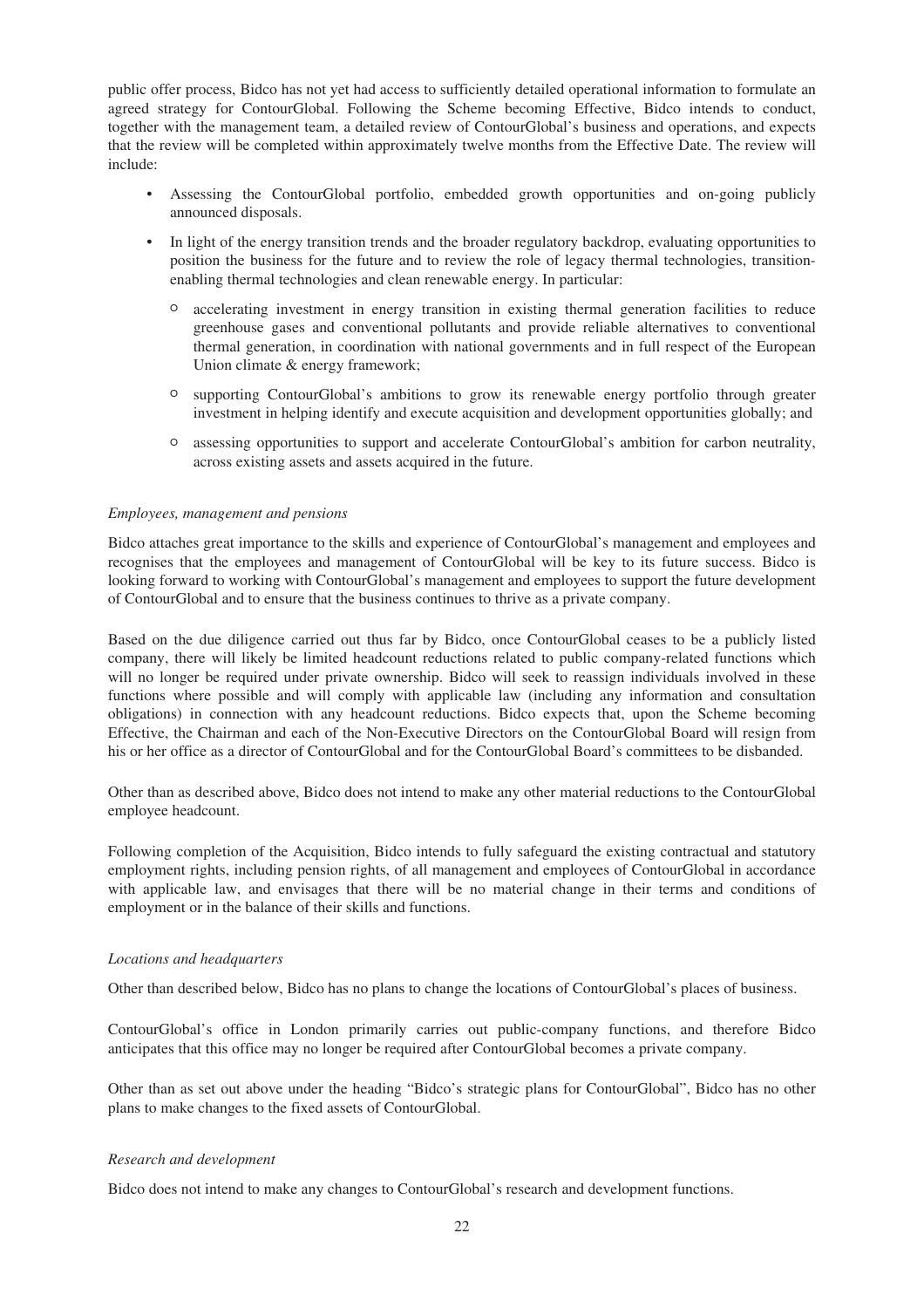# *Trading facilities*

ContourGlobal is currently listed on the Official List and admitted to trading on the London Stock Exchange's Main Market for listed securities and, as set out in paragraph 14 of Part II (*Explanatory Statement*) of this Document, subject to the Scheme becoming Effective, an application will be made to the FCA for the cancellation of the listing of ContourGlobal Shares on the Official List and to the London Stock Exchange to cancel the admission to trading of ContourGlobal Shares.

Bidco intends to re-register ContourGlobal as a private limited company and for this to take effect as soon as practicable on or following the Effective Date.

#### *Management incentivisation*

As noted above, Bidco attaches great importance to the skills, experience and expertise of the existing employees of ContourGlobal. At this stage, Bidco has not entered into, and has not discussed any form of, incentivisation arrangements with members of ContourGlobal's management. Bidco expects to put in place certain incentive arrangements for the management of ContourGlobal following the Effective Date and for the retention of key employees.

# *Post-offer undertakings*

No statement in this paragraph 7 constitutes or is intended to become a post–offer undertaking under Rule 19.5 of the Takover Code.

# **8. ContourGlobal Share Plan**

Details of the arrangements proposed to be implemented in relation to the ContourGlobal Share Plan in connection with the Acquisition are set out in paragraph 9 of Part II (*Explanatory Statement*) of this Document.

# **9. ContourGlobal current trading**

On 13 May 2022, ContourGlobal issued a trading update for the period from 1 January 2022 to 31 March 2022 (the "**ContourGlobal Q1 2022 Trading Update**"), which included the following information in relation to its operating and financial performance:

- Improved health and safety performance with a zero lost time incident rate in the first three months of 2022.
- Technical operational performance for the period was below Q1 2021 with an average availability factor of 96.1 per cent. combined across the thermal and renewable fleets, compared to 97.4 per cent. in Q1 2021.
- Adjusted EBITDA was up 15.3 per cent. from US\$180.6 million to US\$208.3 million, mainly driven by the Western Group acquisition (+US\$11 million), Mexico CHP (+US\$11 million), Austria Wind (+US\$8 million) and a negative FX variance of US\$8 million.\*
- There was strong cash flow generation with Funds From Operations reaching US\$112 million in Q1 2022, a 9 per cent. increase over Q1 2021, mainly explained by growth in Adjusted EBITDA (+US\$28 million) partially offset by higher distributions to non-controlling shareholders (-US\$20 million) and lower interest paid (+US\$12 million).\*
- There was cash conversion of 54 per cent. in Q1 2022, compared to 57 per cent. in Q1 2021, largely driven by higher distribution to non-controlling shareholders.
- Cash flows and overall business continue to be well protected from higher inflation. 72 per cent. of Adjusted EBITDA is inflation protected, while 88 per cent. of total debt is with fixed interest rates providing a significant hedge against rising interest rates. Assets without inflation linkages have longterm fixed interest rate financings.
- The previously announced disposal of ContourGlobal's Brazil hydro assets to Pátria Investments remains on track for completion.
- ContourGlobal's business model is highly resilient with stable and predictable cash flows. The current financial year has started positively and overall trading across the ContourGlobal Group is ahead of the ContourGlobal Board's expectations.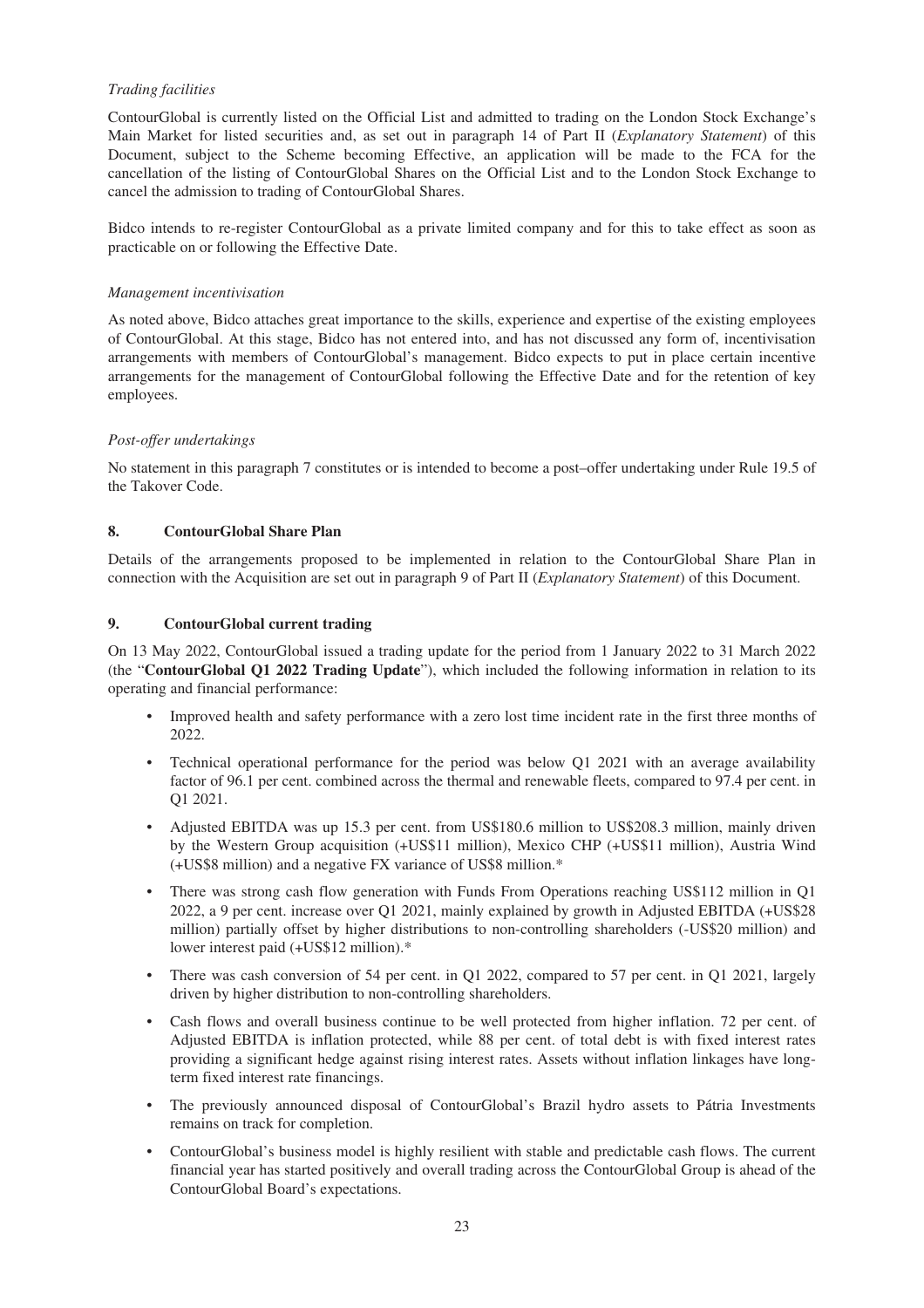The statements above marked with an asterisk (\*) constitute ordinary course profit estimates in respect of the period 1 January 2022 to 31 March 2022 for the purposes of Rule 28 of the Takeover Code (the "**ContourGlobal Q1 2022 Profit Estimates**"). Part XII (*ContourGlobal Q1 2022 Profit Estimates*) of this Document sets out further information in relation to the ContourGlobal Q1 2022 Profit Estimates.

As at the date of this Document, current trading for ContourGlobal continues in line with the ContourGlobal Q1 2022 Trading Update.

Financial information relating to ContourGlobal is set out in Part V (*Financial and Ratings Information*) of this Document.

# **10. Action to be taken by ContourGlobal Shareholders**

Details of the approvals being sought at the Court Meeting and the General Meeting and the action to be taken by Scheme Shareholders and ContourGlobal Shareholders in respect of the Acquisition and the Scheme are set out in paragraph 19 of Part II (*Explanatory Statement*) of this Document.

Details relating to the cancellation of listing of the ContourGlobal Shares and settlement of the cash Consideration offered by Bidco are included in paragraphs 14 and 15 of Part II (*Explanatory Statement*) of this Document.

# **11. Overseas Shareholders**

Overseas Shareholders should refer to Part VI (*United Kingdom Taxation*) and Part VII (*Additional Information for Overseas Shareholders*) of this Document, which contains important information relevant to such holders.

# **12. United Kingdom taxation**

Your attention is drawn to Part VI (*United Kingdom Taxation*) and Part VII (*Additional Information for Overseas Shareholders*) of this Document, which contain a summary of limited aspects of the UK tax treatment of the Scheme. These summaries relate only to the position of certain categories of ContourGlobal Shareholders (as explained further in Part VI (*United Kingdom Taxation*) and Part VII (*Additional Information for Overseas Shareholders*) of this Document), do not constitute tax advice and do not purport to be a complete analysis of all potential UK tax consequences of the Scheme.

You are strongly advised to contact an appropriate independent professional adviser immediately to discuss the tax consequences of the Scheme on your particular circumstances, in particular if you are in any doubt about your own taxation position or you are subject to taxation in a jurisdiction other than the United Kingdom.

#### **13. Recommendation**

**The ContourGlobal Directors, who have been so advised by Goldman Sachs International and Evercore as to the financial terms of the Acquisition, consider the terms of the Acquisition to be fair and reasonable. In providing their advice to the ContourGlobal Directors, Goldman Sachs International and Evercore have taken into account the commercial assessments of the ContourGlobal Directors. Evercore is providing independent financial advice to the ContourGlobal Directors for the purposes of Rule 3 of the Takeover Code.**

**The ContourGlobal Directors consider that the terms of the Acquisition are in the best interests of ContourGlobal Shareholders as a whole. Accordingly, the ContourGlobal Directors unanimously recommend that ContourGlobal Shareholders vote in favour of the Scheme at the Court Meeting and the Special Resolutions proposed at the General Meeting, as the ContourGlobal Directors who hold interests in ContourGlobal Shares have irrevocably undertaken to do in respect of their own legal and/or beneficial holdings which are under their control of 9,657,878 ContourGlobal Shares, in aggregate, representing approximately 1.47 per cent. of ContourGlobal's issued ordinary share capital as at the Latest Practicable Date.**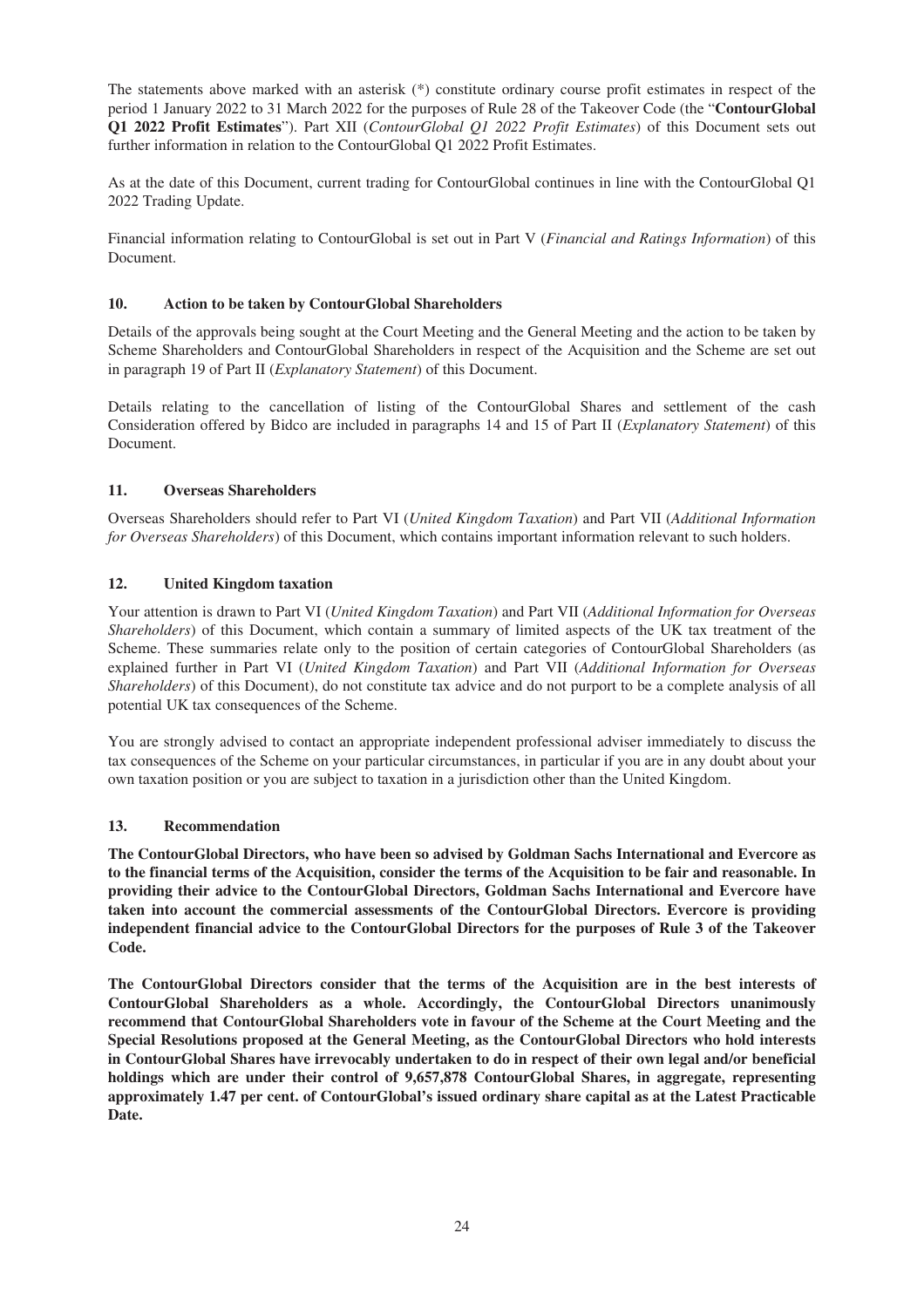# **14. Further information**

Your attention is drawn to further information contained in Part II (*Explanatory Statement*), Part III (*Conditions to the Implementation of the Scheme and to the Acquisition*), Part IV (*The Scheme of Arrangement*) and Part VIII (*Additional Information on ContourGlobal, Bidco and KKR*) of this Document which provides further details concerning the Scheme.

**You are advised to read the whole of this Document and the accompanying Forms of Proxy and not just rely on the summary information contained in this letter or the Explanatory Statement.**

Yours faithfully,

**Craig A. Huff** Chairman ContourGlobal plc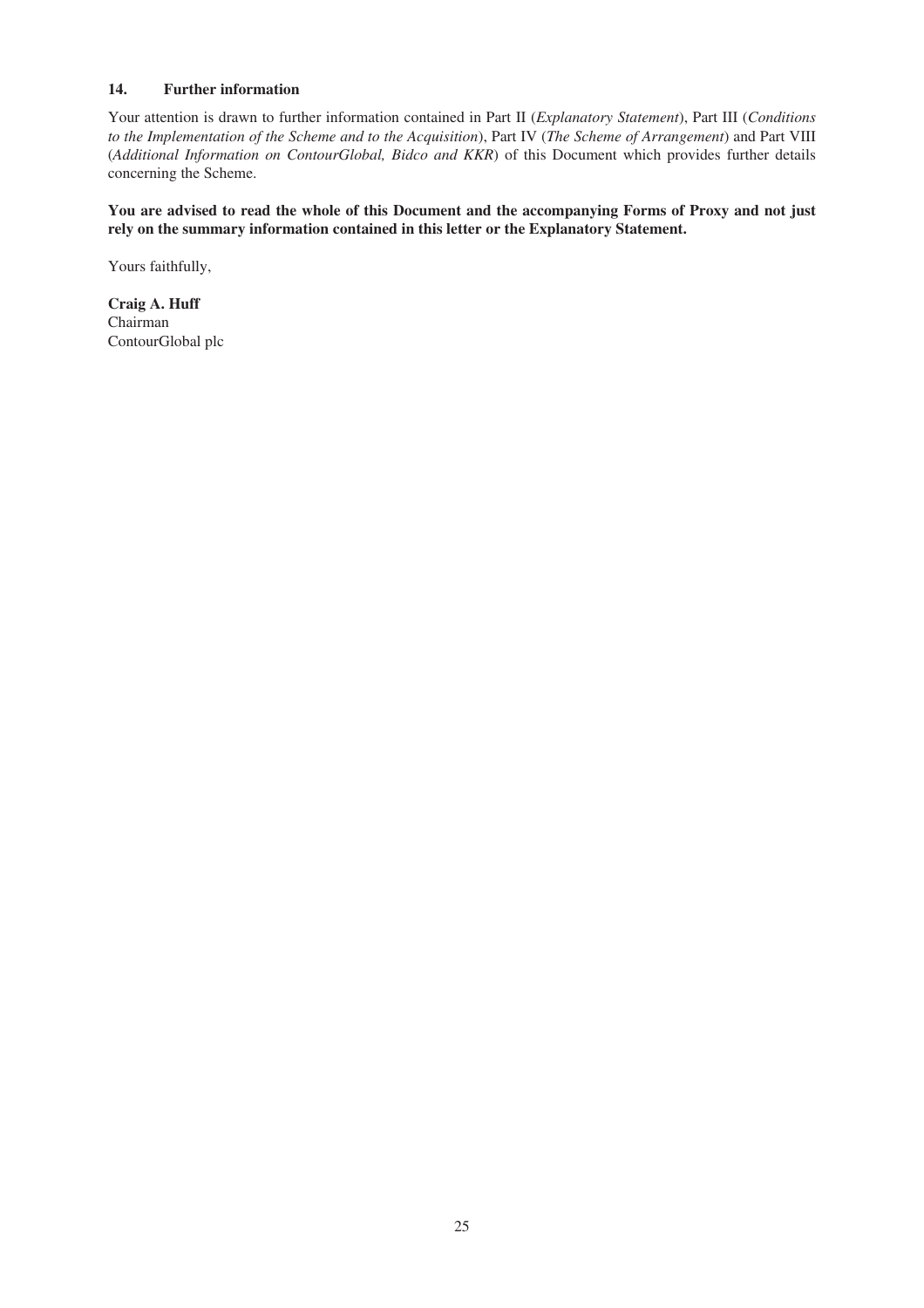# **PART II EXPLANATORY STATEMENT**

(in compliance with section 897 of the Companies Act)

Goldman Sachs International Plumtree Court, 25 Shoe Lane London EC4A 4AU United Kingdom

Evercore Partners International LLP 15 Stanhope Gate London W1K 1LN United Kingdom

# **Goldman<br>Sachs**



13 June 2022

*To the holders of ContourGlobal Shares and, for information only, to holders of awards and options under the ContourGlobal Share Plan and persons with information rights*

Dear Shareholder,

# **RECOMMENDED CASH ACQUISITION OF CONTOURGLOBAL PLC BY CRETACEOUS BIDCO LIMITED**

#### **1. Introduction**

On 17 May 2022, the boards of ContourGlobal and Bidco announced that they had agreed the terms of a recommended cash acquisition pursuant to which Bidco will acquire the entire issued and to be issued ordinary share capital of ContourGlobal. Bidco is a newly formed company indirectly owned by funds advised by KKR. The Acquisition is to be effected by means of a Court-sanctioned scheme of arrangement under Part 26 of the Companies Act.

The Scheme requires, among other things, the approval of Scheme Shareholders at the Court Meeting and ContourGlobal Shareholders at the General Meeting as well as the sanction of the Court.

Your attention is drawn to the letter set out in Part I (*Letter from the Chairman of ContourGlobal*) of this Document, which forms part of this Explanatory Statement. The letter contains, among other things, (i) the ContourGlobal Directors' unanimous recommendation that ContourGlobal Shareholders vote in favour of the Scheme at the Court Meeting and the Special Resolutions proposed at the General Meeting, and (ii) information on the background to, and reasons for, giving the above recommendation.

The ContourGlobal Directors have been advised by Goldman Sachs International and Evercore in connection with the financial terms of the Acquisition. We have been authorised by the ContourGlobal Directors to write to you to explain the terms of the Acquisition and to provide you with other relevant information.

This Part II (*Explanatory Statement*) contains a summary of the terms of the Scheme, while the terms of the Scheme are set out in full in Part IV (*The Scheme of Arrangement*) of this Document. For overseas holders of ContourGlobal Shares, your attention is drawn to Part VII (*Additional Information for Overseas Shareholders*), which forms part of this Explanatory Statement.

Statements made or referred to in this Explanatory Statement regarding Bidco or KKR's reasons for the Acquisition, information concerning the businesses of Bidco and KKR, the financial effects of the Acquisition on Bidco or KKR and/or intentions or expectations of or concerning Bidco or KKR reflect the views of the Bidco Directors and the KKR Responsible Persons (as applicable).

Statements made or referred to in this Explanatory Statement regarding the background to and reasons for the recommendation of the ContourGlobal Directors, information concerning the business of the ContourGlobal Group and/or intentions or expectations of or concerning the ContourGlobal Group prior to completion of the Acquisition, reflect the views of the ContourGlobal Board.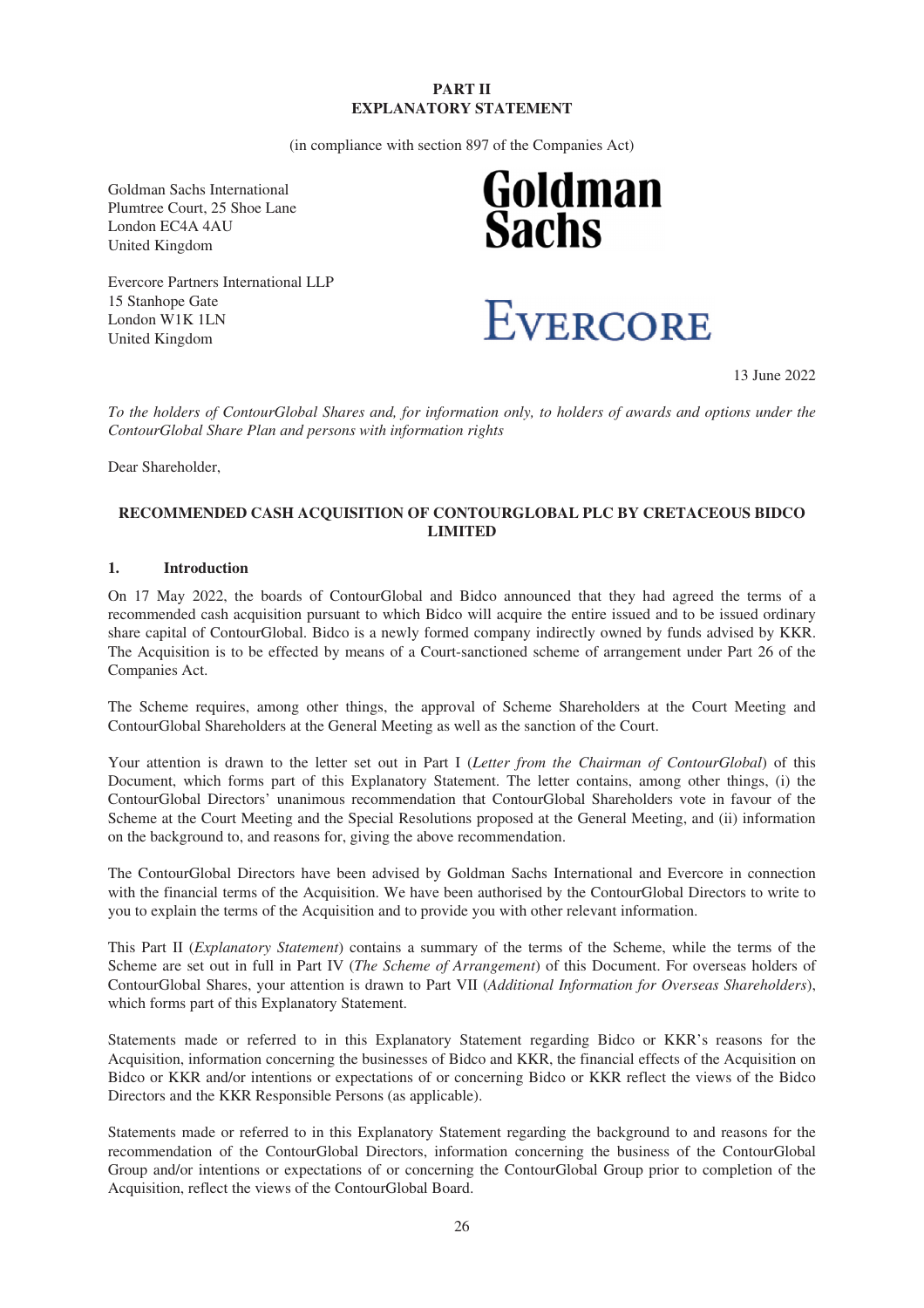#### **2. Summary of the terms of the Acquisition and the Scheme**

Under the terms of the Acquisition, which is subject to the Conditions and further terms set out in Part III (*Conditions to the Implementation of the Scheme and to the Acquisition*) of this Document, Scheme Shareholders at the Scheme Record Time will be entitled to receive:

# **for each Scheme Share: 259.6 pence in cash**

As envisaged in the Acquisition Announcement issued on 17 May 2022, this Consideration reflects a reduction of 4.0 pence per Scheme Share to the Acquisition Announcement Price of 263.6 pence per Scheme Share, following the payment on 10 June 2022 to ContourGlobal Shareholders on the register of members of the Company on 27 May 2022 of the Q1 2022 Dividend (announced by ContourGlobal on 13 May 2022) of 4.0128 pence (4.9115 cents) per ContourGlobal Share. ContourGlobal Shareholders are entitled to retain the Q1 2022 Dividend.

The Aggregate Acquisition Consideration of 263.6 pence, paid or payable to ContourGlobal Shareholders since the Acquisition Announcement on 17 May 2022 and comprising the Consideration of 259.6 pence per Scheme Share and the Q1 2022 Dividend, represents an attractive premium of approximately:

- 36 per cent. to the Closing Price of 193.4 pence per ContourGlobal Share on 16 May 2022 (being the last Business Day prior to 17 May 2022, the date of the Acquisition Announcement and the commencement of the Offer Period); and
- 40 per cent. to the volume weighted average price of 188.3 pence per ContourGlobal Share for the six-month period prior to 16 May 2022 (being the last Business Day prior to 17 May 2022, the date of the Acquisition Announcement and the commencement of the Offer Period).

The Aggregate Acquisition Consideration values the entire issued and to be issued ordinary share capital of ContourGlobal at approximately £1.75 billion and US\$2.19 billion on a fully diluted basis, and an enterprise value of approximately US\$6.19 billion (each based on the Exchange Rate).

# **3. Dividends**

As noted above, ContourGlobal Shareholders on the register of members of the Company on 27 May 2022 have, since the date of the Acquisition Announcement, received and are entitled to retain the Q1 2022 Dividend of 4.0128 pence (4.9115 cents) per ContourGlobal Share announced by ContourGlobal on 13 May 2022. Accordingly, the Acquisition Announcement Price has been reduced by 4.0 pence per Scheme Share.

If any other dividend or distribution (other than the Q1 2022 Dividend) is announced, declared, made or paid in respect of ContourGlobal Shares on or after the date of the Acquisition Announcement and before the Effective Date, Bidco reserves the right to reduce the Consideration by the amount of such dividend or other distribution (based on the \$/£ exchange rate announced by ContourGlobal in the ordinary course on the date the relevant dividend or other distribution is announced and rounding down any such dividend or other distribution in pence per share to one decimal point). If any such dividend or distribution is paid after the date of the Acquisition Announcement and Bidco exercises its rights described in the preceding sentence, ContourGlobal Shareholders would be entitled to retain any such dividend or other distribution and any reference in this Document to the Consideration payable under the Scheme shall be deemed to be a reference to the Consideration as so reduced.

The Consideration will not be reduced in circumstances where the ContourGlobal Shares are or will be acquired pursuant to the Scheme on a basis which entitles Bidco to receive a dividend or other distribution in respect of its ContourGlobal Shares after the Scheme has become effective and to retain such dividend or other distribution.

No amounts of cash of less than one penny will be paid to any Scheme Shareholder pursuant to the Scheme and the aggregate amount of cash to which a Scheme Shareholder will be entitled under the Scheme will be rounded down to the nearest penny.

#### **4. Background to and reasons for the recommendation**

Information relating to the background to and reasons for the ContourGlobal Directors' recommendation of the Acquisition is set out in paragraph 4 of Part I (*Letter from the Chairman of ContourGlobal*) of this Document.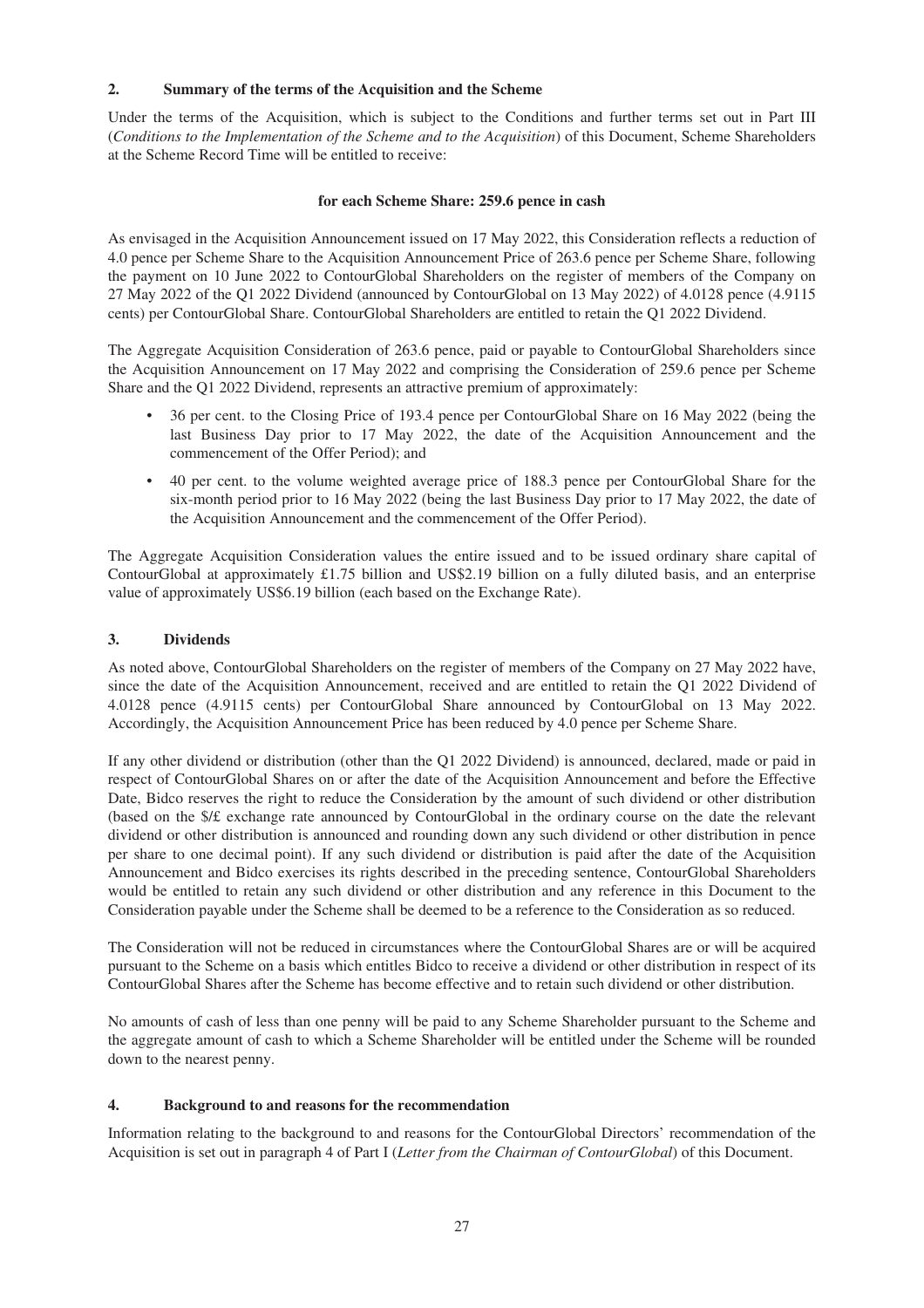#### **5. Information on ContourGlobal**

ContourGlobal was founded 17 years ago by Joseph C. Brandt (President and Chief Executive Officer) and since then has successfully grown into a global platform of contracted power generation with strong expertise across wind, solar, hydro and thermal generation.

ContourGlobal is today an international owner and operator of contracted wholesale power generation businesses with approximately 6.3 GW in operation in 20 countries. ContourGlobal operates a portfolio of 138 thermal and renewable power plants across Europe, North America, Latin America, and Africa utilising a wide range of fuel types, technologies and equipment.

ContourGlobal is organised into two operating divisions: Thermal and Renewable. The Thermal Group consists of plants using conventional fuels, specifically natural gas, coal, lignite, fuel oil and diesel. As of 31 December 2021, the Thermal Group had a gross capacity of 4,494 MW, and, for the year ended 31 December 2021, generated an Adjusted EBITDA of US\$541 million. The Renewable Group consists of plants using renewable resources of wind, solar and hydropower. As of 31 December 2021, this segment had an installed gross capacity of 1,816 MW and, for the year ended 31 December 2021, generated an Adjusted EBITDA of US\$335 million.

ContourGlobal has a differentiated business model, with a proven growth track record focussed on long term and wholesale contracted or regulated power generation across different technologies, geographies and stages of development. The combination of strong operational performance, a flexible and agile corporate strategy and an efficient capital structure has enabled ContourGlobal to deliver superior project level returns and growth, having grown Adjusted EBITDA by over 60 per cent. over four years together with an over 50 per cent. growth in generating capacity.

For the year ended 31 December 2021, the ContourGlobal Group reported consolidated revenue of US\$2,152 million; Adjusted EBITDA of US\$842 million; Funds From Operations of US\$440 million and cash flow from operations of US\$826m, with the total dividend payable for the full year of 2021 being US\$117 million.

ContourGlobal is listed on the Premium Segment of the Official List and admitted to trading on the Main Market of the London Stock Exchange with a market capitalisation of £1.27 billion as of the Latest Practicable Date.

# **6. Information on Bidco and KKR**

Bidco is a newly formed company indirectly owned by funds advised by KKR. KKR is a leading global investment firm with approximately US\$479 billion in assets under management as of 31 March 2022 and a 46-year history of leadership, innovation and investment excellence. KKR offers alternative asset management as well as capital markets and insurance solutions, sponsoring funds that invest in private equity, credit and real assets and with strategic partners that manage hedge funds. KKR's insurance subsidiaries offer retirement, life and reinsurance products under the management of Global Atlantic Financial Group. KKR aims to generate attractive investment returns by following a patient and disciplined investment approach, employing world-class people, and supporting growth in its portfolio companies and communities.

KKR has significant experience and deep roots in infrastructure investing. KKR established its Global Infrastructure strategy in 2008 and has since been one of the most active infrastructure investors around the world with a team of approximately 75 dedicated investment professionals. The firm has made approximately 65 infrastructure investments spanning the globe across various sectors including renewables, utilities, midstream, transportation, water and communications. Its portfolio companies have assets across many geographies, including the US, Canada, Mexico, Germany, France, Spain, and the UK, amongst others.

KKR will invest in the Acquisition through KKR Global Infrastructure Investors IV (the "**Fund**"), a US\$17 billion fund focused on critical infrastructure investments with low volatility and strong downside protection where KKR believes it can achieve attractive risk-adjusted returns by leveraging its experienced team, risk-based strategy, long track record of operational value creation, and global network of industry experts. The Fund has a broad investment mandate across a number of infrastructure sectors and predominantly pursues assets with strong existing cash flows and attractive reinvestment opportunities for future growth.

#### **7. Financial effects of the Acquisition on Bidco**

Following the Scheme becoming Effective, the earnings, assets and liabilities of the ContourGlobal Group would be consolidated into the earnings, assets and liabilities of the Bidco Group. The earnings, assets and liabilities of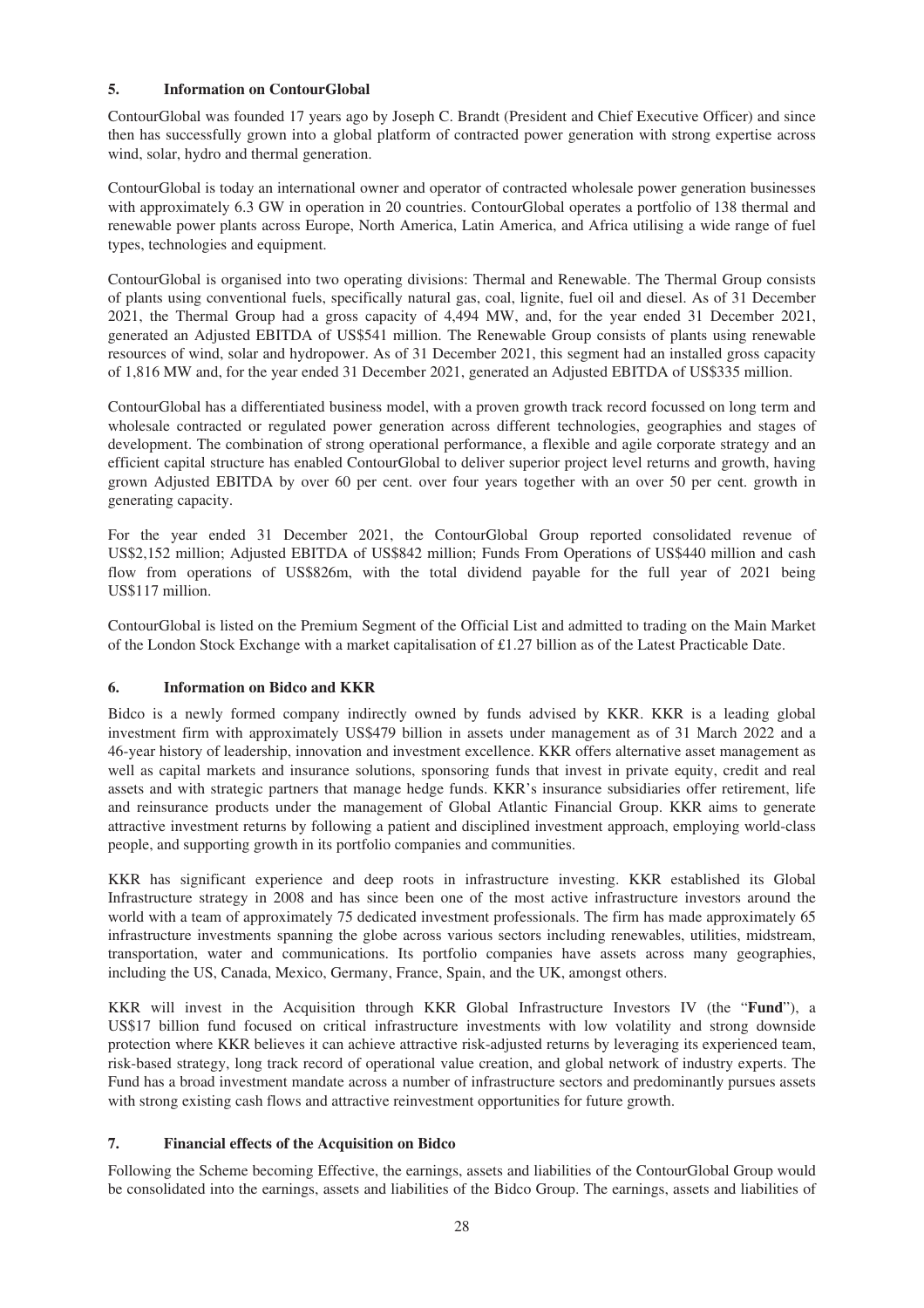the Bidco Group would thereby be increased. In addition, the liabilities of the Bidco Group would also be increased to reflect the debt incurred in order to fund the Acquisition.

#### **8. Financing of the Acquisition**

The Consideration payable by Bidco to ContourGlobal Shareholders under the terms of the Acquisition will be funded by a combination of equity and debt financing.

The equity is to be drawn from funds advised by KKR. Other potential investors may take indirect minority interests in Bidco during the Offer Period or once the Acquisition completes.

The debt financing is to be provided pursuant to an interim facilities agreement between Bidco and certain interim lenders (the "**Interim Lenders**").

J.P. Morgan Cazenove, as financial adviser to Bidco, is satisfied that sufficient cash resources are available to Bidco to enable it to satisfy in full the cash Consideration payable to Scheme Shareholders under the terms of the Acquisition.

Further information on the financing of the Acquisition is included at paragraph 11 of Part VIII (*Additional Information on ContourGlobal, Bidco and KKR*) of this Document.

#### **9. ContourGlobal Share Plan and other incentive arrangements**

The ContourGlobal Group operates the ContourGlobal Share Plan to reward and retain its employees.

Participants in the ContourGlobal Share Plan will be contacted separately regarding the effect of the Scheme on their rights under the ContourGlobal Share Plan with the details of the arrangements applicable to them, including (where applicable) the proposals made to them under Rule 15 of the Takeover Code. A summary of the effect of the Scheme on outstanding options and awards is set out below. In the event of any conflict between the summary set out below and the rules of the ContourGlobal Share Plan, the ContourGlobal Directors' remuneration policy (where applicable) and/or the communications to participants in the ContourGlobal Share Plan regarding the effect of the Scheme on their rights under the ContourGlobal Share Plan and the details of the arrangements applicable to them (the "**Share Plan Letters**"), the rules of the ContourGlobal Share Plan, the ContourGlobal Directors' remuneration policy (where applicable) or the terms of the Share Plan Letters (as the case may be) will prevail.

The Scheme will apply to any ContourGlobal Shares which are unconditionally allotted, issued or transferred to satisfy the vesting of awards or exercise of options under the ContourGlobal Share Plan before the Scheme Record Time. Any ContourGlobal Shares allotted, issued or transferred out of treasury to satisfy the vesting of awards or exercise of options under the ContourGlobal Share Plan after the Scheme Record Time will, subject to the Scheme becoming Effective and the proposed amendments to the Articles of Association being approved by way of the Special Resolutions proposed at the General Meeting, be transferred to Bidco in exchange for the same consideration as Scheme Shareholders will be entitled to receive under the Scheme.

Further information in respect of the proposed amendments to the Articles of Association is contained in the notice of General Meeting at Part XI (*Notice of General Meeting*) of this Document.

#### *Performance share awards*

Performance share awards granted under the ContourGlobal Share Plan which would not otherwise vest prior to the Court Sanction Date will (in consequence of the Acquisition and in accordance with participants' contractual rights under the ContourGlobal Share Plan) vest early on the Court Sanction Date. The ContourGlobal Remuneration Committee will, at its sole discretion, determine the extent to which performance share awards vest, including consideration of the applicable performance conditions and time pro-rating. The formal discretion as to the level at which awards vest will be exercised on or shortly before the Court Sanction Date.

On the vesting of performance share awards, participants will be entitled to an additional number of ContourGlobal Shares under the rules of the ContourGlobal Share Plan in respect of dividend equivalents.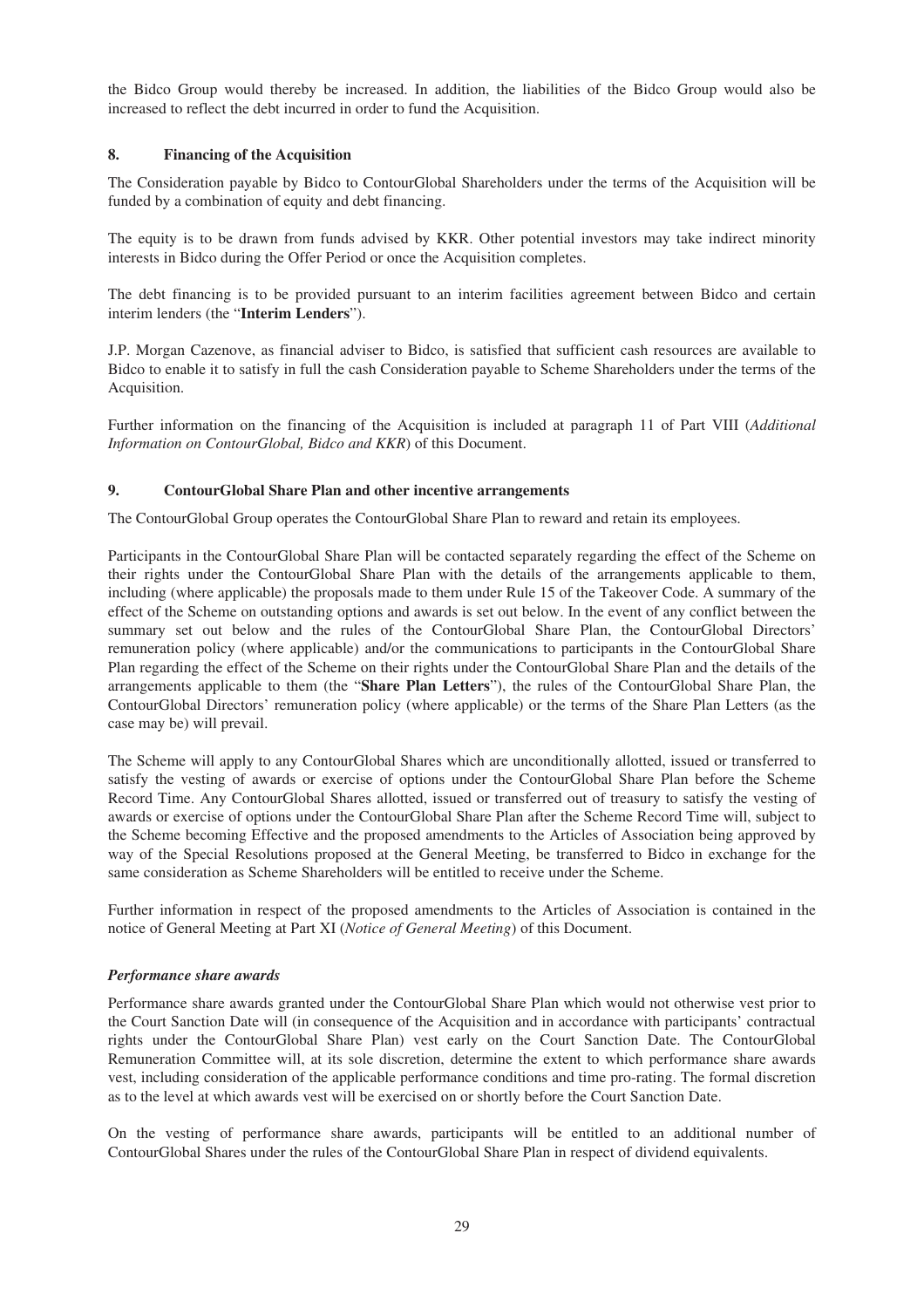#### *Restricted share awards*

Restricted share awards granted under the ContourGlobal Share Plan which would not otherwise vest prior to the Court Sanction Date will (in consequence of the Acquisition and in accordance with participants' contractual rights under the ContourGlobal Share Plan) vest early on the Court Sanction Date. The ContourGlobal Remuneration Committee will, at its sole discretion, determine whether and to what extent restricted share awards will be subject to time pro-rating. The formal discretion as to time pro-rating will be exercised on or shortly before the Court Sanction Date.

On the vesting of restricted share awards, participants will be entitled to an additional number of ContourGlobal Shares under the rules of the ContourGlobal Share Plan in respect of dividend equivalents.

#### *Deferred bonus awards*

Deferred bonus awards granted under the ContourGlobal Share Plan which would not otherwise vest prior to the Court Sanction Date will (in consequence of the Acquisition and in accordance with participants' contractual rights under the ContourGlobal Share Plan) vest early and in full on the Court Sanction Date (subject to any alternative arrangements for participants who are US taxpayers specified in the applicable grant documentation for participants).

On the vesting of deferred bonus awards, participants will be entitled to an additional number of ContourGlobal Shares under the rules of the ContourGlobal Share Plan in respect of dividend equivalents.

#### **10. The ContourGlobal Directors and the effect of the Scheme on their interests**

Details of the interests of the ContourGlobal Directors in the issued ordinary share capital of ContourGlobal and awards in respect of such share capital, are set out in Part VIII (*Additional Information on ContourGlobal, Bidco and KKR*) of this Document. Scheme Shares held by the ContourGlobal Directors at the Scheme Record Time will be subject to the Scheme.

The ContourGlobal Directors have irrevocably undertaken to vote in favour of the Scheme at the Court Meeting and the Special Resolutions proposed at the General Meeting (and, if the Acquisition is subsequently structured as a Takeover Offer, to accept any Takeover Offer made by Bidco in accordance with the terms of the irrevocable undertakings) in respect of those ContourGlobal Shares that they legally and/or beneficially hold which are under their control. With certain exceptions, these irrevocable undertakings also extend to any shares acquired by the ContourGlobal Directors as a result of the vesting of awards or the exercise of options under the ContourGlobal Share Plan. Further details of these irrevocable undertakings, including the circumstances in which they cease to be binding, are set out in paragraph 5 of in Part VIII (*Additional Information on ContourGlobal, Bidco and KKR*) of this Document.

Particulars of the service contracts (including termination provisions) and letters of appointment of the ContourGlobal Directors are set out in paragraph 6 of Part VIII (*Additional Information on ContourGlobal, Bidco and KKR*) of this Document.

Bidco expects that, following completion of the Acquisition, the proposed delisting of ContourGlobal Shares and re-registration of ContourGlobal as a private limited company, there will likely be limited headcount reductions related to public company-related functions (which will no longer be required once ContourGlobal is under private ownership), some of which may impact ContourGlobal Directors. Further, Bidco expects that, upon the Scheme becoming Effective, the Chairman and each of the Non-Executive Directors on the ContourGlobal Board will resign from his or her office as a director of ContourGlobal and for the ContourGlobal Board's committees to be disbanded.

In common with the other participants in the ContourGlobal Share Plan, the ContourGlobal Directors who hold awards and/or options will be able to receive ContourGlobal Shares under such awards and/or options, to the extent that such awards vest and (if necessary) are exercised.

Save as set out above, the effect of the Scheme on the interests of ContourGlobal Directors does not differ from its effect on the like interests of any other ContourGlobal Shareholder.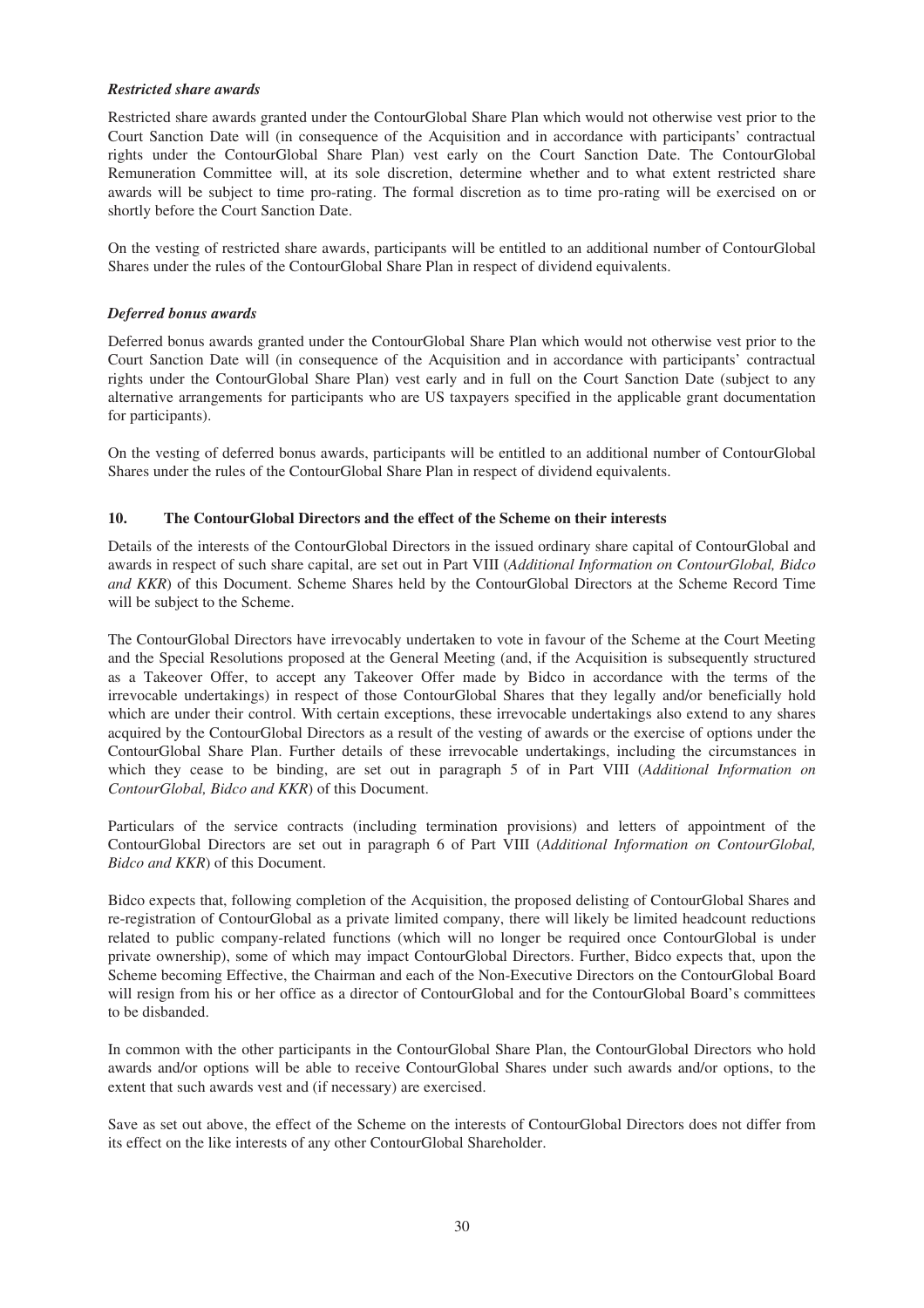#### **11. Description of the Scheme and the Meetings**

#### *The Scheme*

The Acquisition is to be implemented by means of a Court-sanctioned scheme of arrangement between ContourGlobal and the Scheme Shareholders who are on the register of members of ContourGlobal at the Scheme Record Time, under Part 26 of the Companies Act. This procedure requires approval by Scheme Shareholders at the Court Meeting and ContourGlobal Shareholders at the General Meeting, and sanction of the Scheme by the Court. The Scheme is set out in full in Part IV (*The Scheme of Arrangement*) of this Document.

The purpose of the Scheme is to provide for Bidco to become the holder of the entire issued and to be issued share capital of ContourGlobal. This is to be achieved by transferring the Scheme Shares held by Scheme Shareholders as at the Scheme Record Time to Bidco, in consideration for which Bidco will pay cash to Scheme Shareholders (at the Scheme Record Time) on the basis set out in paragraph 2 of this Part II (*Explanatory Statement*). Any ContourGlobal Shares held by or on behalf of a subsidiary owned by Bidco, any member of the Bidco Group, funds and separately managed accounts advised and/or managed by KKR or any nominee of any of the foregoing are, in each case, excluded from the Scheme.

#### *ContourGlobal Meetings*

The Scheme will require the approval of Scheme Shareholders at the Court Meeting and ContourGlobal Shareholders at the separate General Meeting, both of which will be held on 6 July 2022 in person at the offices of Slaughter and May at One Bunhill Row, London, EC1Y 8YY, United Kingdom and electronically via the Virtual Meeting Platform. The Court Meeting is being held with the permission of the Court to seek the approval of Scheme Shareholders for the Scheme. The General Meeting is being convened to seek the approval of ContourGlobal Shareholders to enable the ContourGlobal Directors to implement the Scheme and to amend the Articles of Association as described below.

Notices of both the Court Meeting and the General Meeting are set out in Part X (*Notice of Court Meeting*) and Part XI (*Notice of General Meeting*) respectively of this Document. Entitlement to attend and vote at these Meetings and the number of votes which may be cast thereat will be determined by reference to the register of members of ContourGlobal at the Voting Record Time.

Whilst COVID-19 restrictions have been lifted as at the date of this Document, the COVID-19 situation continues to evolve and the UK Government may change current restrictions or implement further measures relating to the holding of shareholder meetings. As such, while Scheme Shareholders and ContourGlobal Shareholders will be permitted to attend the Court and/or General Meeting in person if they are entitled to and wish to do so (subject to any applicable COVID-19 restrictions then in force), ContourGlobal Shareholders and Scheme Shareholders are nevertheless encouraged to appoint "the Chairman of the meeting" as their proxy for the General Meeting and the Court Meeting, respectively. This will ensure that ContourGlobal Shareholders' and Scheme Shareholders' votes will be counted even if a ContourGlobal Shareholder or Scheme Shareholder (or any other proxy they might appoint) is not permitted or able to attend the relevant Meeting in person for any reason.

If any other person is appointed as proxy and COVID-19 restrictions are introduced which affect the holding of the Meetings, that proxy may not be permitted or able to attend the relevant Meeting in person (but will be able to electronically attend, ask questions and vote (and/or, in the case of the Court Meeting, raise any objections) at the relevant Meeting via the Virtual Meeting Platform, further details of which are set out below and in the Virtual Meeting Guide). Any changes to the arrangements for the Court Meeting and the General Meeting will be communicated to Scheme Shareholders and ContourGlobal Shareholders before the Meetings, including through ContourGlobal's website www.contourglobal.com and by announcement through a Regulatory Information Service.

The Chairman of the relevant Meeting will ensure that any questions and/or any objections (in the case of the Court Meeting) relating to the formal business of the Meeting are addressed during the relevant Meeting, unless no response is required to be provided under the Companies Act or the Company's Articles of Association, including if the provision of a response would, at the Chairman's discretion, otherwise be undesirable in the interests of the Company or the good order of the relevant Meeting.

In addition to being able to attend, ask questions and vote (and/or, in the case of the Court Meeting, raise any objections) at the Court and/or General Meeting in person, ContourGlobal Shareholders and Scheme Shareholders will also be able to attend, ask questions and vote (and/or, in the case of the Court Meeting, raise any objections) at the relevant Meeting electronically via the Virtual Meeting Platform, further details of which are set out on pages 13 and 14 of this Document and in the Virtual Meeting Guide.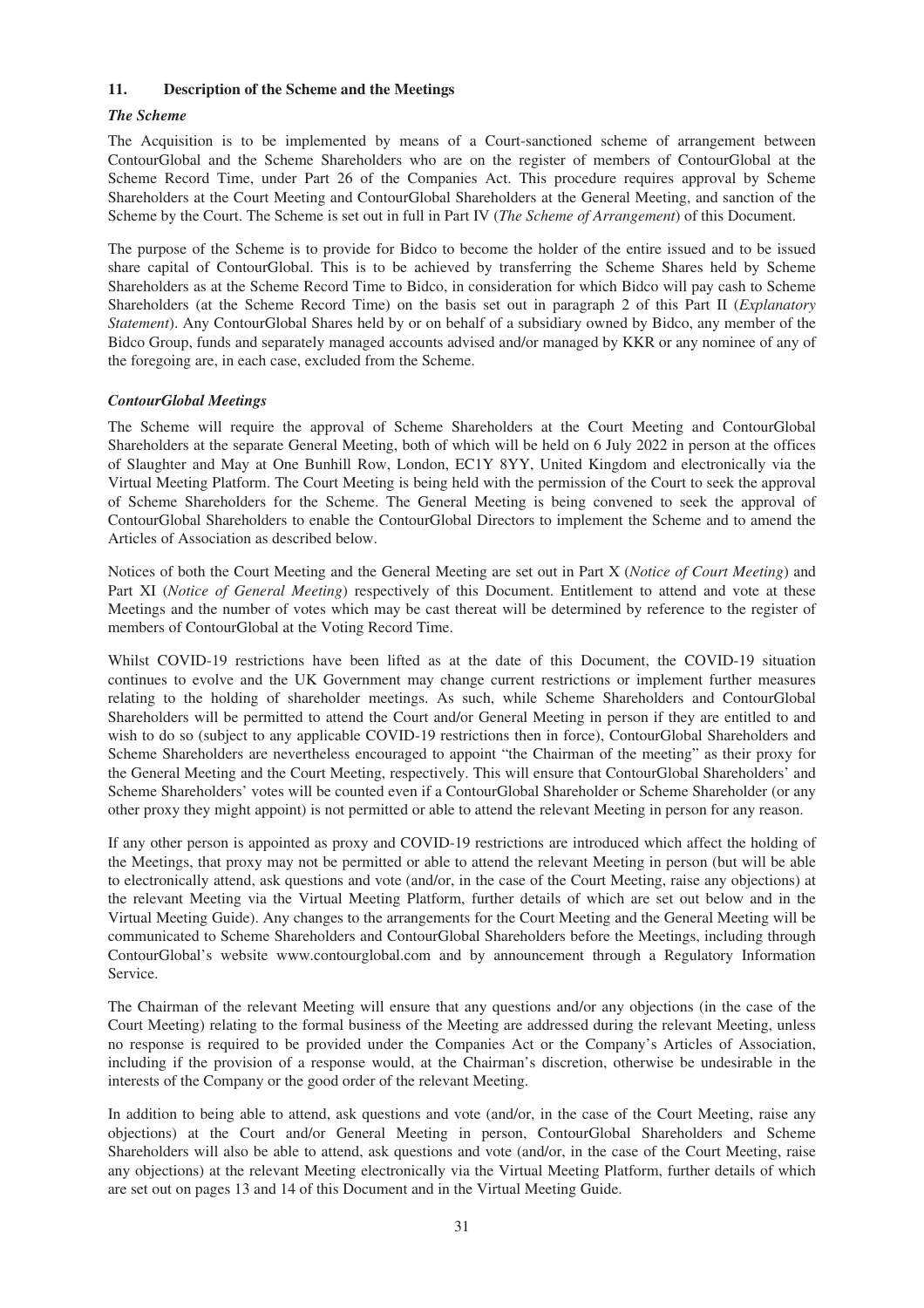All references in this Document to "attend" and "vote" or "attending" and "voting" in the context of the Meetings include electronic attendance via the Virtual Meeting Platform and voting by proxy or electronically via the Virtual Meeting Platform respectively.

Access to the Virtual Meeting Platform will be available from 10:30 a.m. (London time) on 6 July 2022. However, voting functionality will not be enabled until the Chairman of the relevant Meeting declares the poll open.

Scheme Shareholders and ContourGlobal Shareholders will be permitted to ask questions (both in person (subject to any applicable COVID-19 restrictions then in force) and electronically (via the Virtual Meeting Platform)) during the course of the relevant Meeting. Scheme Shareholders can use the same function to submit any written objections they may have to the Scheme at the Court Meeting. ContourGlobal Shareholders and Scheme Shareholders may also submit questions to be considered at the relevant Meeting at any time up to 48 hours before the relevant Meeting by emailing the Company Secretary at contourglobalcosec@lawdeb.com.

# **Upon the Scheme becoming Effective, it will be binding on all Scheme Shareholders holding Scheme Shares at the Scheme Record Time, irrespective of whether or not they attended or voted in favour of, or against, the Scheme at the Court Meeting or in favour of, or against, or abstained from voting on the Special Resolutions at the General Meeting.**

Any ContourGlobal Shares which Bidco may acquire prior to the Court Meeting or the General Meeting (and any ContourGlobal Shares which any subsidiary owned by Bidco, any member of the Bidco Group, funds and separately managed accounts advised and/or managed by KKR or any nominee of any of the foregoing) holds at the date of the Court Meeting or General Meeting) are not Scheme Shares and therefore no subsidiary owned by Bidco, nor member of the Bidco Group, funds and separately managed accounts advised and/or managed by KKR nor any nominee of any of the foregoing is entitled to vote at the Court Meeting in respect of the ContourGlobal Shares held or acquired by it. Each such member of the Wider Bidco Group will undertake to be bound by the Scheme.

# *Court Meeting*

The Court Meeting has been convened with the permission of the Court for 11:00 a.m. (London time) on 6 July 2022 for Scheme Shareholders on the register of members of ContourGlobal as at the Voting Record Time to consider and, if thought fit, approve the Scheme.

At the Court Meeting, voting will be by poll and each Scheme Shareholder present in person, electronically (via the Virtual Meeting Platform) or by proxy will be entitled to one vote for each Scheme Share held as at the Voting Record Time. The approval required at the Court Meeting is a simple majority in number of those Scheme Shareholders present and voting (and entitled to vote) in person, electronically (via the Virtual Meeting Platform) or by proxy, representing 75 per cent. or more in value of the Scheme Shares voted by such Scheme Shareholders.

**It is important that, for the Court Meeting, as many votes as possible are cast so that the Court may be satisfied that there is a fair representation of opinion of Scheme Shareholders. Whether or not you intend to attend and/or vote at the Meetings, you are therefore strongly encouraged to: (i) sign and return your Forms of Proxy by post; or (ii) transmit a proxy appointment and voting instruction online via Equiniti's online facility or through the CREST electronic proxy appointment service as soon as possible.**

The completion and return of the Forms of Proxy by post (or transmission of a proxy appointment or voting instruction online, through CREST or via Equiniti's online facility) will not prevent you from attending, asking questions and voting (and/or, in the case of the Court Meeting, raising any objections) at the Court Meeting or the General Meeting, if you are entitled to and wish to do so (in each case in person or electronically (via the Virtual Meeting Platform) as described in the opening pages of this Document and the Virtual Meeting Guide).

If the BLUE Form of Proxy for the Court Meeting is not lodged by 11:00 a.m. (London time) on 4 July 2022, it may be: (i) scanned and emailed to Equiniti at the following email address: proxyvotes@equiniti.com; or (ii) presented in person to the Equiniti representative who will be present in person at the Court Meeting, any time prior to the commencement of the Court Meeting (or any adjournment thereof).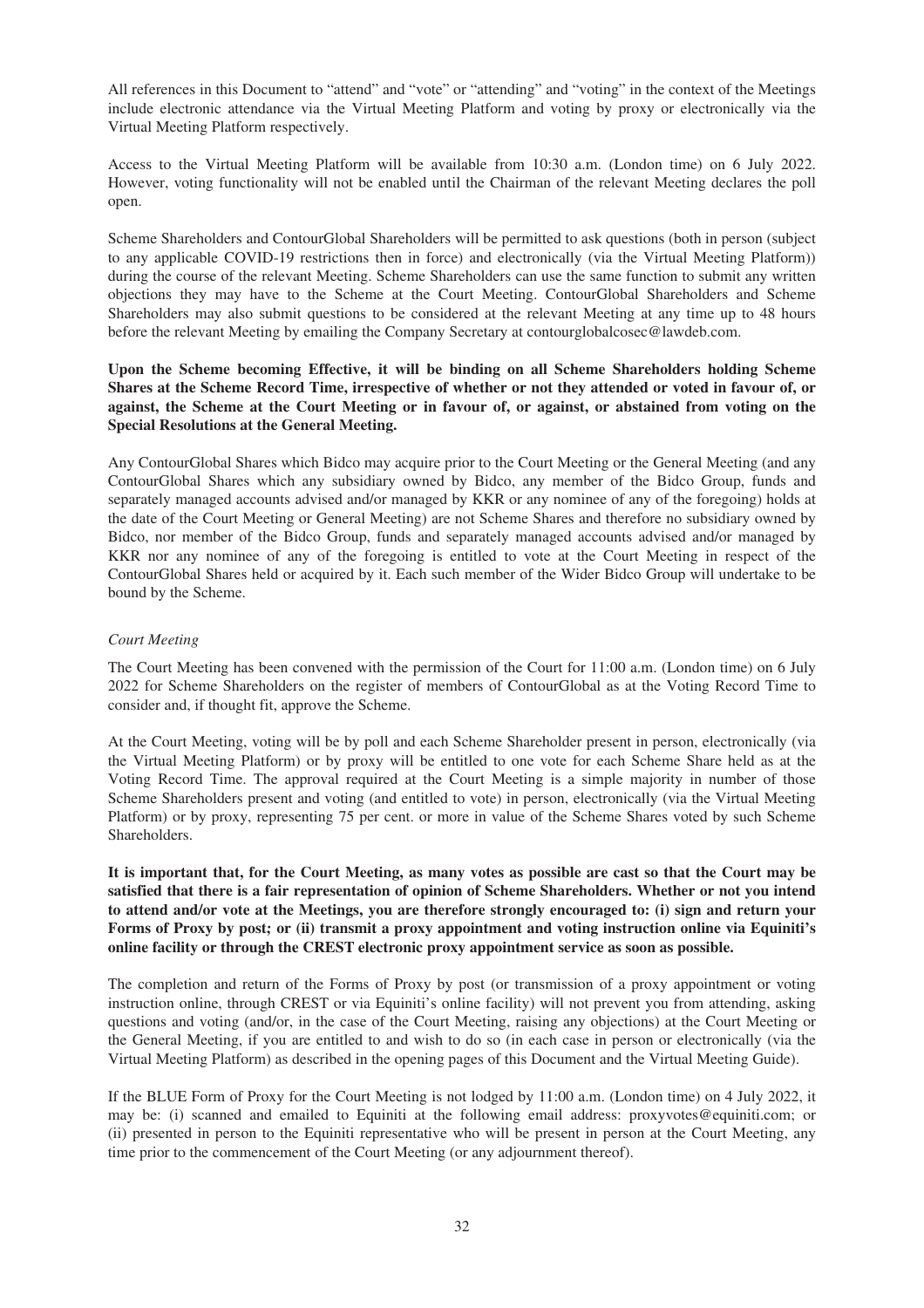#### *General Meeting*

In addition, the General Meeting has been convened for the same date (to be held at 11:15 a.m. (London time) or as soon thereafter as the Court Meeting concludes or is adjourned) to consider and, if thought fit, pass the Special Resolutions to:

- (i) authorise the ContourGlobal Directors to take all such actions as they may consider necessary or appropriate for carrying the Scheme into effect; and
- (ii) amend the Articles of Association in the manner described below.

Voting at the General Meeting will be by poll and each ContourGlobal Shareholder present in person, electronically (via the Virtual Meeting Platform) or by proxy will be entitled to one vote for each ContourGlobal Share held as at the Voting Record Time. The approval required for the Special Resolutions to be passed is at least 75 per cent. of the votes cast on such resolution in person, electronically (via the Virtual Meeting Platform) or by proxy.

If the YELLOW Form of Proxy for the General Meeting is not lodged by 11:15 a.m. (London time) on 4 July 2022 (by post or transmission of a proxy appointment or voting instruction online, through CREST or via Equiniti's online facility), it will be invalid.

ContourGlobal will announce the details of the votes at each Meeting as required under the Takeover Code through a Regulatory Information Service as soon as practicable after the conclusion of the Meetings and, in any event, by no later than 8:00 a.m. (London time) on the Business Day following the Meetings.

#### *Scheme Court Hearing*

Under the Companies Act, the Scheme requires the sanction of the Court. The hearing by the Court to sanction the Scheme is currently expected to be held, following the Meetings, in Q4 2022 on a date which is no more than 21 days after the satisfaction (or, if applicable, waiver) of the Conditions (other than Condition  $2(c)$ )) set out in Part A of Part III (*Conditions to the Implementation of the Scheme and to the Acquisition*) of this Document and, in any event, prior to the Long Stop Date.

The Scheme shall lapse if:

- (A) the Court Meeting and the General Meeting are not held on or before 28 July 2022 (or such later date as may be agreed between Bidco and ContourGlobal with the consent of the Panel (and that the Court may approve if required));
- (B) the Scheme Court Hearing is not held on or before the 22nd day after the expected date of such hearing as set out in this Document (or such later date as may be agreed between Bidco and ContourGlobal); or
- (C) the Scheme has not become Effective by 11:59 p.m. (London Time) on the Long Stop Date (or such later time or date as agreed between Bidco and ContourGlobal, with the approval of the Court and/or the Panel if required).

Once details of the Scheme Court Hearing are confirmed, these will be communicated to Scheme Shareholders, including through ContourGlobal's website, www.contourglobal.com and by announcement through a Regulatory Information Service.

Following sanction of the Scheme by the Court, the Scheme will become Effective in accordance with its terms upon a copy of the Court Order being delivered to the Registrar of Companies. This is presently expected to occur two Business Days after the date of the Scheme Court Hearing, subject to satisfaction (or, where applicable, waiver) of the Conditions.

ContourGlobal and/or Bidco will make an announcement through a Regulatory Information Service as soon as practicable following the Scheme becoming Effective.

**Upon the Scheme becoming Effective, it will be binding on all Scheme Shareholders holding Scheme Shares at the Scheme Record Time, irrespective of whether or not they attended or voted in favour of, or against, the Scheme at the Court Meeting or in favour of, or against, or abstained from voting on the Special Resolutions at the General Meeting.**

If the Scheme does not become Effective by 11:59 p.m. (London time) on the Long Stop Date or such later date, if any, as may be agreed in writing by Bidco and ContourGlobal (with the Panel's consent and as the Court may approve (if such approval(s) is/are required)), the Scheme will never become Effective.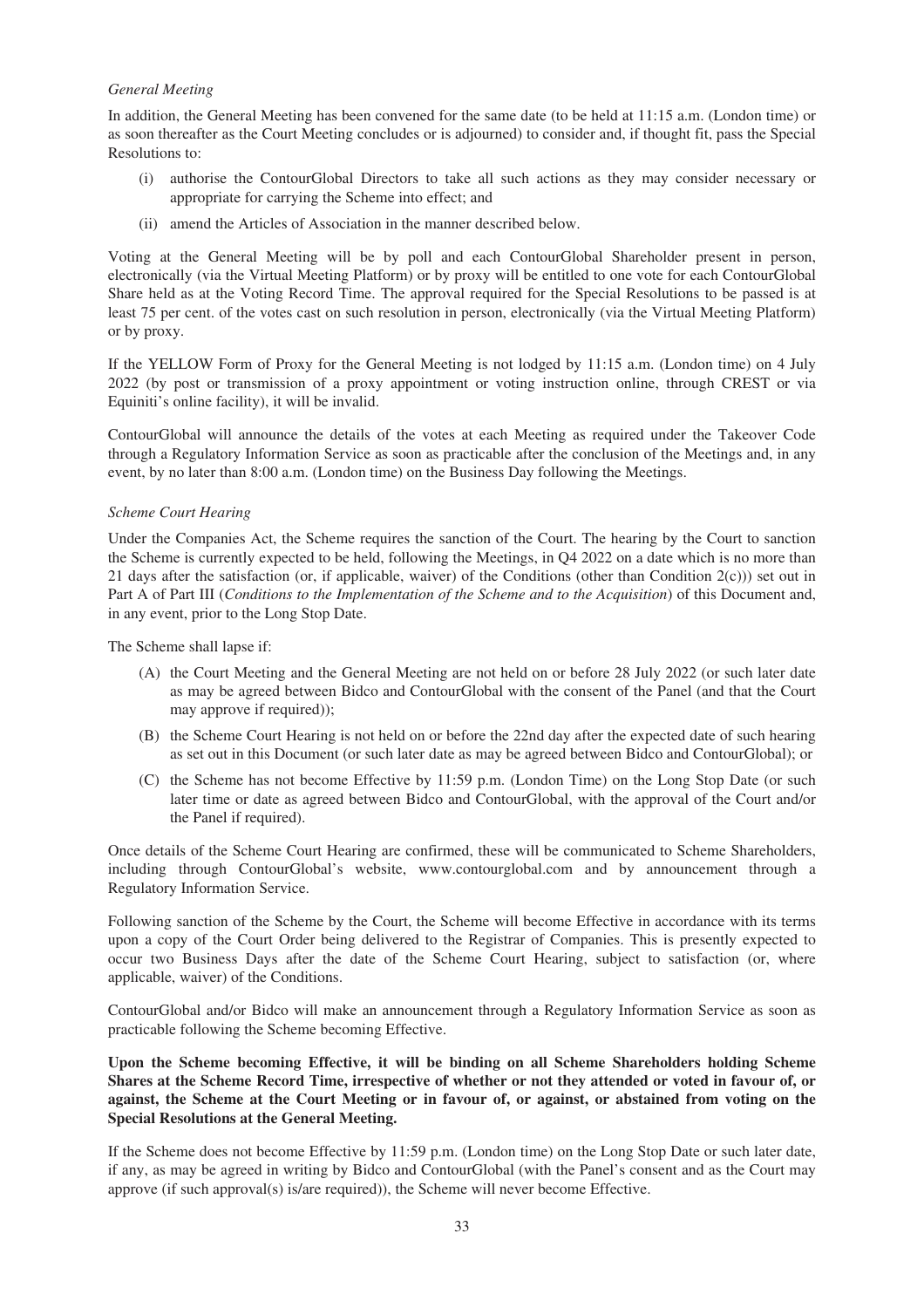#### *Amendments to the Articles of Association*

It is proposed, as part of the Special Resolutions, to amend ContourGlobal's Articles of Association to ensure that any ContourGlobal Shares issued or transferred out of treasury to satisfy the vesting of awards or the exercise of options granted under the ContourGlobal Share Plan or otherwise between the time at which the Special Resolutions are passed and the Scheme Record Time will be subject to the Scheme. It is also proposed to amend ContourGlobal's Articles of Association so that any ContourGlobal Shares issued or transferred out of treasury to any person other than Bidco or its nominee(s) at or after the Scheme Record Time (including to satisfy the vesting of awards or the exercise of options granted under the ContourGlobal Share Plan) will be automatically transferred to Bidco (and, where applicable, for consideration to be paid to the transferee or the original recipient of the ContourGlobal Shares so transferred or issued) on the same terms as under the Scheme (other than terms as to timing and formalities). This will avoid any person (other than Bidco or its nominee(s)) holding ContourGlobal Shares after the Scheme becomes Effective.

The relevant Special Resolution to effect these amendments is set out in the notice of General Meeting in Part XI (*Notice of General Meeting*) of this Document.

#### *Entitlement to vote at the Meetings*

Each ContourGlobal Shareholder who is entered in ContourGlobal's register of members at the Voting Record Time (expected to be 6:30 p.m. (London time) on 4 July 2022) will be entitled to attend and vote (in person, electronically (via the Virtual Meeting Platform) or by proxy) on all resolutions to be put to the General Meeting and Court Meeting respectively. If either Meeting is adjourned, only those ContourGlobal Shareholders on the register of members at 6:30 p.m. (London time) on the day which is two Business Days before the adjourned Meeting will be entitled to attend (in person, electronically (via the Virtual Meeting Platform) or by proxy). Each eligible ContourGlobal Shareholder is entitled to appoint a proxy or proxies to attend and, on a poll, to vote instead of him or her. A proxy need not be a ContourGlobal Shareholder.

The completion and return of the Forms of Proxy by post (or transmission of a proxy appointment or voting instruction online, through CREST or via Equiniti's online facility) will not prevent you from attending, asking questions and voting (and/or, in the case of the Court Meeting, raising any objections) (in person or electronically (via the Virtual Meeting Platform)) at the Court Meeting or the General Meeting if you are entitled to and wish to do so.

If you are in any doubt as to whether or not you are permitted to vote at the Meetings (in person, electronically (via the Virtual Meeting Platform) or by proxy), please contact the Company's Registrar, Equiniti, by calling the shareholder helpline on 0371 384 2050 from the UK or +44 371 384 2050 from overseas. Lines are open between 8:30 a.m. and 5:30 p.m. (London time) Monday to Friday (except public holidays in England and Wales). Calls from outside the UK will be charged at the applicable international rate. Different charges may apply to calls from mobile telephones. Please note that calls may be monitored or recorded and Equiniti cannot provide advice on the merits of the Acquisition or the Scheme or give any financial, legal or tax advice.

Further information on the actions to be taken is set out in paragraph 19 of this Part II (*Explanatory Statement*).

#### *Modifications to the Scheme*

The Scheme contains a provision for ContourGlobal and Bidco jointly to consent (on behalf of all persons concerned) to any modification of, or addition to, the Scheme or to any condition which the Court may approve or impose. The Court would be unlikely to approve or impose any modification of, or addition or condition to, the Scheme which might be material to the interests of Scheme Shareholders unless Scheme Shareholders were informed of any such modification, addition or condition. It would be for the Court to decide, in its discretion, whether or not a further meeting of Scheme Shareholders should be held in those circumstances for the purpose of approving any such modification, addition or condition.

#### **12. Conditions to the Acquisition**

The Acquisition and, accordingly, the Scheme is subject to a number of conditions set out in full in Part III (*Conditions to the Implementation of the Scheme and to the Acquisition*) of this Document, including (among others):

(A) approval of the Scheme by a majority in number of the Scheme Shareholders who are present and vote (in each case, in person, electronically (via the Virtual Meeting Platform) or by proxy) at the Court Meeting and who represent 75 per cent. or more in value of the ContourGlobal Shares voted by those Scheme Shareholders (or the relevant class thereof);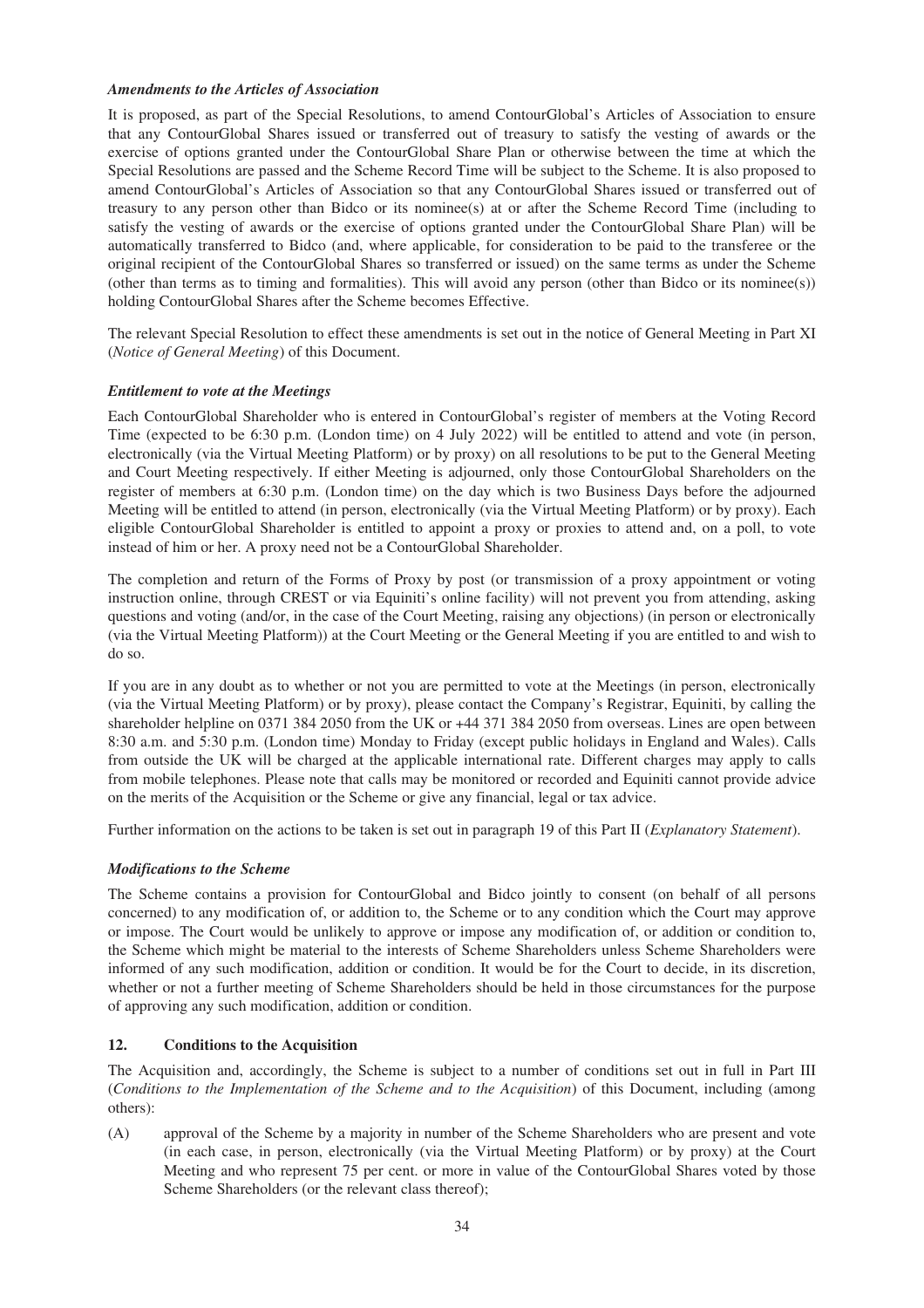- (B) approval of the Special Resolutions necessary to implement the Scheme proposed at the General Meeting by ContourGlobal Shareholders representing at least 75 per cent. of the votes cast at the General Meeting (in person, electronically (via the Virtual Meeting Platform) or by proxy);
- (C) certain antitrust, regulatory and other third party approvals and clearances, as listed in Part III (*Conditions to the Implementation of the Scheme and to the Acquisition*)of this Document, having been obtained;
- (D) following the Court Meeting and the General Meeting, the sanction of the Scheme by the Court (with or without modification but subject to any modification being on terms acceptable to ContourGlobal and Bidco); and
- (E) following the sanction of the Scheme by the Court, the delivery of a copy of the Court Order to the Registrar of Companies.

#### *Other matters relevant to the Conditions*

The Scheme will require approval by Scheme Shareholders at the Court Meeting and by ContourGlobal Shareholders at the General Meeting and the sanction of the Court at the Scheme Court Hearing. The Meetings and the nature of the approvals required to be given at them are described in more detail in paragraph 11 of this Part II (*Explanatory Statement*). All ContourGlobal Shareholders are entitled to attend the Scheme Court Hearing in person, electronically (via the Virtual Meeting Platform) or through representation to support or oppose the sanctioning of the Scheme.

The Scheme can become Effective only if all Conditions to the Scheme, including shareholder approvals and the sanction of the Court, have been satisfied (unless, where applicable, the relevant Condition is waived). The Scheme will become Effective upon a copy of the Court Order being delivered to the Registrar of Companies. This is expected to occur in Q4 2022. Unless the Scheme becomes Effective by 11:59 p.m. on the Long Stop Date or such later date, if any, as may be agreed by Bidco and ContourGlobal (with the Panel's consent and as the Court may approve (if such approval(s) are required)) the Scheme will not become Effective and the Acquisition will not proceed.

If any of Conditions 2(a) to 2(c) (inclusive) set out in Part A of Part III (*Conditions to the Implementation of the Scheme and to the Acquisition*) of this Document is not capable of being satisfied by the date specified therein, Bidco shall make an announcement through a Regulatory Information Service as soon as practicable and in any event by no later than 8:00 a.m. (London time) on the Business Day following the date so specified, stating whether Bidco has invoked that Condition, (where applicable) waived that Condition or, with the agreement of ContourGlobal (with the Panel's consent and as the Court may approve (if such consent(s) or approval(s) is/are required)), specified a new date by which that Condition must be satisfied.

#### *Implementation by Takeover Offer*

Bidco has reserved the right to elect (with the consent of the Panel and subject to and in accordance with the terms of the Cooperation Agreement) to implement the Acquisition by way of a Takeover Offer for the entire issued and to be issued share capital of ContourGlobal as an alternative to the Scheme, in which case additional documents will be required to be sent to ContourGlobal Shareholders. In such event, the Takeover Offer will be implemented on substantially the same terms (subject to appropriate amendments), so far as applicable and subject to and in accordance with the terms of the Cooperation Agreement, as those which would apply to the Scheme (subject to appropriate amendments, including (without limitation) an acceptance condition set at a level permitted by the Panel and by the terms of the Cooperation Agreement (for so long as it remained in force) of the voting rights attaching to the ContourGlobal Shares). In the event that the Acquisition is implemented by way of a Takeover Offer, the acceptance condition shall not be capable of being satisfied until all of the other conditions to the Takeover Offer have either been satisfied or (if capable of waiver) waived.

If the Acquisition is effected by way of a Takeover Offer and such Takeover Offer becomes or is declared unconditional in all respects and sufficient acceptances are received, Bidco intends to: (i) make a request to the FCA to cancel the listing of the ContourGlobal Shares from the Official List; (ii) make a request to the London Stock Exchange to cancel trading in ContourGlobal Shares on its Main Market for listed securities; and (iii) exercise its rights, if available, to apply the provisions of Chapter 3 of Part 28 of the Companies Act to acquire compulsorily the remaining ContourGlobal Shares in respect of which the Takeover Offer has not been accepted.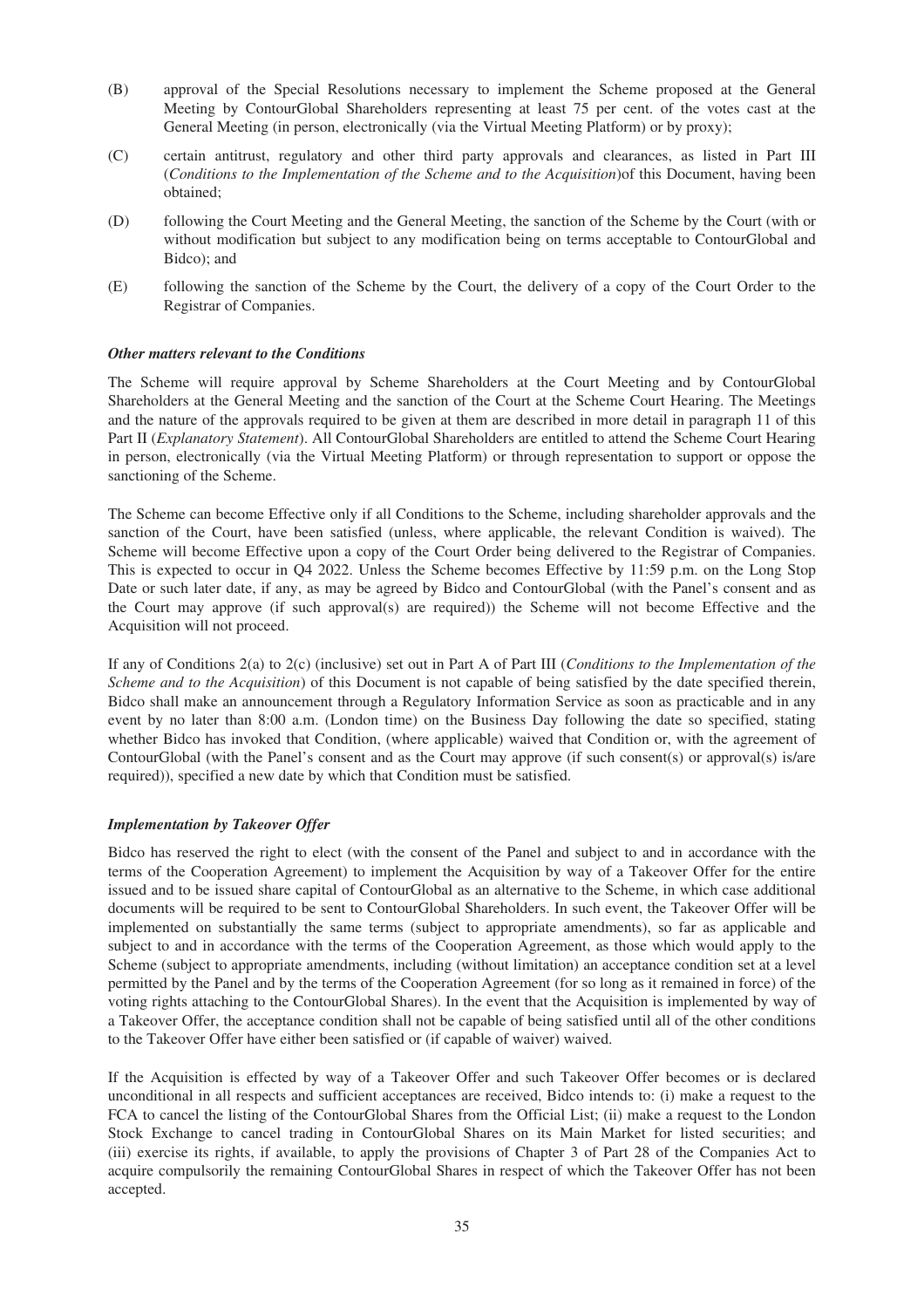#### **13. Acquisition-related arrangements**

# *Confidentiality Agreement*

Kohlberg Kravis Roberts & Co. Partners LLP, an affiliate of Kohlberg Kravis Roberts & Co. L.P., and ContourGlobal entered into a confidentiality agreement on 10 March 2022 (the "**Confidentiality Agreement**"), pursuant to which KKR has undertaken to keep information relating to ContourGlobal confidential and not to disclose it to third parties (other than to permitted recipients) unless required by law or regulation. These confidentiality obligations shall remain in force until the earlier of completion of the Acquisition or two years from the date of the Confidentiality Agreement.

The Confidentiality Agreement also contains undertakings from KKR that, for a period of 12 months from the date of the Confidentiality Agreement, KKR shall not solicit certain of ContourGlobal's employees or officers without the prior written consent of ContourGlobal nor shall KKR employ or otherwise engage certain of ContourGlobal's employees.

The Confidentiality Agreement includes customary provisions relating to restrictions on share dealings.

# *Clean Team Agreement*

On 6 May 2022, ContourGlobal and KKR entered into a clean team agreement (the "**Clean Team Agreement**"), the purpose of which is to stipulate the procedure for the sharing of commercially sensitive information relating to the ContourGlobal Group with identified employees and representatives of KKR in connection with: (i) KKR's due diligence, evaluation and negotiation of the Acquisition; (ii) planning and integration; and (iii) antitrust and regulatory analysis and, as needed, the preparation of filings and communications with regulatory authorities.

# *Cooperation Agreement*

On 17 May 2022, Bidco and ContourGlobal entered into the Cooperation Agreement, pursuant to which: (i) Bidco has agreed to take all required or necessary steps to secure the clearances and authorisations necessary to achieve and otherwise satisfy the antitrust and regulatory Conditions to the Acquisition as promptly as reasonably practicable (and, in any event, in sufficient time so as to enable the Effective Date to occur by 11:59 p.m. on the Long Stop Date); (ii) Bidco and ContourGlobal have agreed to certain undertakings to cooperate in relation to such clearances and authorisations; (iii) Bidco agreed to provide ContourGlobal with certain information for the purposes of this Document and to otherwise assist with the preparation of this Document; (iv) ContourGlobal and Bidco have agreed to certain provisions if the Scheme should switch to a Takeover Offer; and (v) ContourGlobal and Bidco have agreed certain arrangements in respect of employees and the ContourGlobal Share Plan.

The Cooperation Agreement can be terminated in certain circumstances, including (subject to certain exceptions): (i) if Bidco and ContourGlobal agree in writing to terminate the Cooperation Agreement; (ii) if the Effective Date has not occurred by 11:59 p.m. on the Long Stop Date; (iii) if, prior to 11:59 p.m. on the Long Stop Date, any Condition has been invoked by Bidco (in circumstances where the invocation of the relevant Condition is permitted by the Panel); (iv) at Bidco's election, if the ContourGlobal Directors withdraw, modify or qualify the recommendation provided in this Document or, prior to 11:59 p.m. on the Long Stop Date, a third party announces a firm intention to make a competing offer for ContourGlobal which is recommended by the ContourGlobal Directors; or (v) if the Acquisition (whether implemented by way of the Scheme or a Takeover Offer) lapses, terminates or is withdrawn in accordance with its terms on or prior to 11:59 p.m. on the Long Stop Date (other than in certain limited circumstances) and, where required, with the consent of the Panel.

# **14. Cancellation of listing of ContourGlobal Shares**

The last day of dealings in, and registration of transfers of, ContourGlobal Shares on the London Stock Exchange is expected to be the Business Day immediately after the Scheme Court Hearing and no transfers shall be registered after 6:00 p.m. (London time) on that date, following which ContourGlobal Shares will be suspended from the Official List and from the London Stock Exchange's Main Market for listed securities from 7:30 a.m. (London time) on the next Business Day thereafter.

It is intended that, prior to the Effective Date, applications will be made to the London Stock Exchange for ContourGlobal Shares to cease to be admitted to trading on its Main Market for listed securities, and to the FCA for the listing of ContourGlobal Shares on the Official List to be cancelled, in each case to take effect on or shortly following the Effective Date.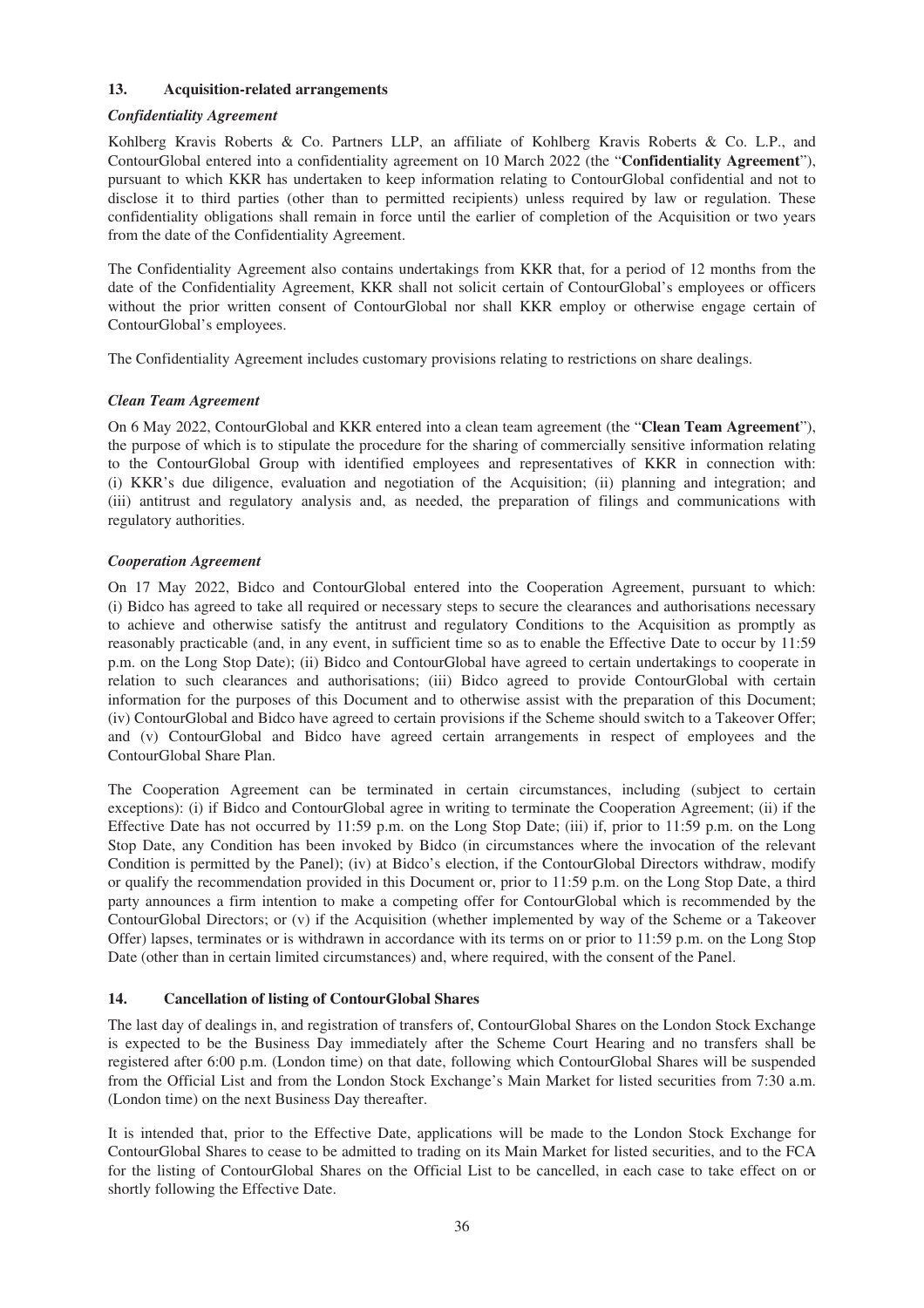On the Effective Date, entitlements to Scheme Shares held within CREST will be cancelled, and share certificates in respect of Scheme Shares held in certificated form will cease to be valid documents of title and should be destroyed or, at the request of ContourGlobal, delivered up to ContourGlobal, or to any person appointed by ContourGlobal to receive the same.

It is also proposed that, following the Effective Date and after its shares are delisted, ContourGlobal shall be re-registered as a private limited company.

# **15. Settlement**

Subject to the Acquisition becoming Effective (and except as provided in Part VII (*Additional Information for Overseas Shareholders*) of this Document in relation to certain Overseas Shareholders), settlement of the Consideration to which any ContourGlobal Shareholder on the register of members as at the Scheme Record Time is entitled under the Scheme will be effected in the following manner:

### *ContourGlobal Shares held in uncertificated form (that is, in CREST)*

Where, at the Scheme Record Time, a Scheme Shareholder holds ContourGlobal Shares in uncertificated form, the cash Consideration to which such Scheme Shareholder is entitled under the terms of the Scheme will be transferred to such person through CREST by Bidco instructing or procuring the instruction of Euroclear to create an assured payment obligation in favour of the appropriate CREST account through which the Scheme Shareholder holds such uncertificated ContourGlobal Shares in respect of the cash Consideration due to them not later than the 14th day following the Effective Date.

As from the Effective Date, each holding of ContourGlobal Shares credited to any stock account in CREST will be disabled and all ContourGlobal Shares will be removed from CREST in due course.

Subject to the terms of the Scheme, Bidco reserves the right to pay all, or any part of, the cash Consideration referred to above to all or any Scheme Shareholder(s) who hold ContourGlobal Shares in uncertificated form in the manner referred to in paragraph (B) below if, for any reason, it wishes to do so.

# *ContourGlobal Shares held in certificated form*

Where, at the Scheme Record Time, a Scheme Shareholder holds ContourGlobal Shares in certificated form, settlement of the cash Consideration due under the Scheme in respect of the Scheme Shares will be despatched:

- (i) by first class post, by cheque drawn on a branch of a UK clearing bank, provided that where a Scheme Shareholder is entitled to aggregate Consideration of more than £200,000, the Company may elect to facilitate payment by electronic payment of such consideration in lieu of a cheque; or
- (ii) by such other method as may be approved by the Panel.

All such cash payments will be made in sterling and drawn on a United Kingdom clearing bank. Payments made by cheque will be payable to the Scheme Shareholder(s) concerned and the encashment of any such cheque shall be a complete discharge of Bidco's obligation under the Scheme to pay the monies represented thereby. Bidco shall despatch or procure the despatch of cheques within 14 days of the Effective Date to the person entitled thereto at the address as appearing in the register of members of ContourGlobal at the Scheme Record Time or in accordance with any special standing instructions regarding communications (except that, in the case of joint holders, Bidco reserves the right to make such cheques payable to the joint holder whose name stands first in the register of members of the Company in respect of such holding at the Scheme Record Time or to make such cheques payable to all joint holders). None of ContourGlobal, Bidco, any nominee(s) of ContourGlobal or Bidco, or any of their respective agents shall be responsible for any loss or delay in the transmission of cheques sent in this way, and such cheques shall be sent at the risk of the person or persons entitled thereto.

If any Scheme Shareholders have not encashed their cheques within six months of the Effective Date, Bidco and ContourGlobal shall procure that the cash Consideration due to such Scheme Shareholders under the Scheme shall be held by the Receiving Agent in a designated UK bank account for a period of at least 12 years from the Effective Date solely for the purpose of satisfying payment obligations under the Scheme, and such Scheme Shareholders may claim the Consideration due to them by written notice to the Company or the Receiving Agent in a form and with such evidence which the Company determines evidences their entitlement to such Consideration at any time during the period of 12 years from the Effective Date.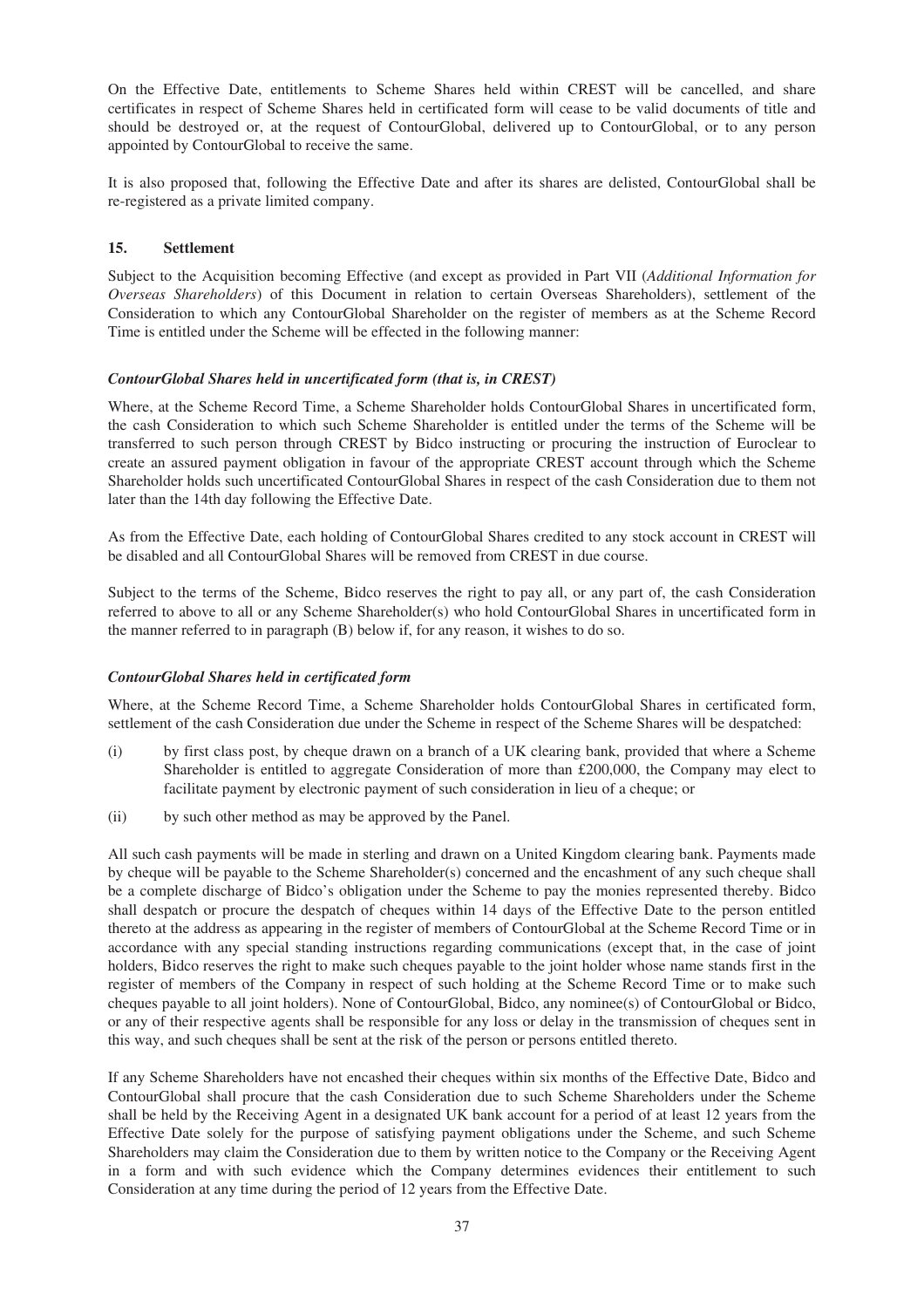# *General*

All documents and remittances sent to ContourGlobal Shareholders will be sent at the risk of the person(s) entitled thereto.

On the Effective Date each certificate representing a holding of Scheme Shares will cease to be a valid document of title and should be destroyed or, at the request of ContourGlobal, delivered up to ContourGlobal, or to any person appointed by ContourGlobal to receive the same.

In accordance with the Scheme, as from the Effective Date, ContourGlobal shall procure that each holding of Scheme Shares credited to any stock account in CREST shall be disabled. With effect from, or as soon as practicable after, the Effective Date, ContourGlobal shall procure that Euroclear is instructed to cancel or transfer the entitlements to Scheme Shares of holders of Scheme Shares in uncertificated form. Following cancellation of the entitlements to Scheme Shares of holders of Scheme Shares in uncertificated form, ContourGlobal shall procure (if necessary) that such entitlements to Scheme Shares are rematerialised.

Subject to the completion of the relevant forms of transfer or other instruments or instructions of transfer as may be required in accordance with the Scheme and the payment of any UK stamp duty thereon, ContourGlobal shall make or procure to be made, the appropriate entries in its register of members to reflect the transfer of the Scheme Shares to Bidco and/or its nominee(s).

Except with the consent of the Panel, settlement of the Consideration to which any Scheme Shareholder is entitled under the Scheme will be implemented in full in accordance with the terms of the Scheme free of any lien, right of set-off, counterclaim or other analogous right to which Bidco might otherwise be, or claim to be, entitled against such ContourGlobal Shareholder.

All mandates and other instructions given to ContourGlobal by Scheme Shareholders in force at the Scheme Record Time relating to Scheme Shares shall, as from the Effective Date, cease to be valid.

# *ContourGlobal Share Plan*

In the case of Scheme Shares issued or transferred to satisfy the vesting of awards of the exercise of options granted under the ContourGlobal Share Plan after the Scheme Court Hearing and prior to the Scheme Record Time, the cash Consideration due under the Scheme in respect of those Scheme Shares will be settled by such method as shall be determined by ContourGlobal (including, but not limited to, procuring that payments are made through payroll as soon as practicable subject to the deduction of the applicable exercise price (if any) and applicable income taxes and social security contributions and other statutory levies).

# *Dividends*

Please refer to paragraph 3 of this Part II (*Explanatory Statement*) for further information on dividends.

# **16. United Kingdom taxation**

Your attention is drawn to Part VI (*United Kingdom Taxation*) and Part VII (*Additional Information for Overseas Shareholders*) of this Document, which contain a summary of limited aspects of the UK tax treatment of the Scheme. These summaries relate only to the position of certain categories of ContourGlobal Shareholders (as explained further in Part VI (*United Kingdom Taxation*) and Part VII (*Additional Information for Overseas Shareholders*) of this Document), do not constitute tax advice and do not purport to be a complete analysis of all potential UK tax consequences of the Scheme.

You are strongly advised to contact an appropriate independent professional adviser immediately to discuss the tax consequences of the Scheme on your particular circumstances, in particular if you are in any doubt about your own taxation position or you are subject to taxation in a jurisdiction other than the United Kingdom.

# **17. Overseas Shareholders**

Overseas Shareholders should refer to Part VII (*Additional Information for Overseas Shareholders*) of this Document which contains important information relevant to such Overseas Shareholders.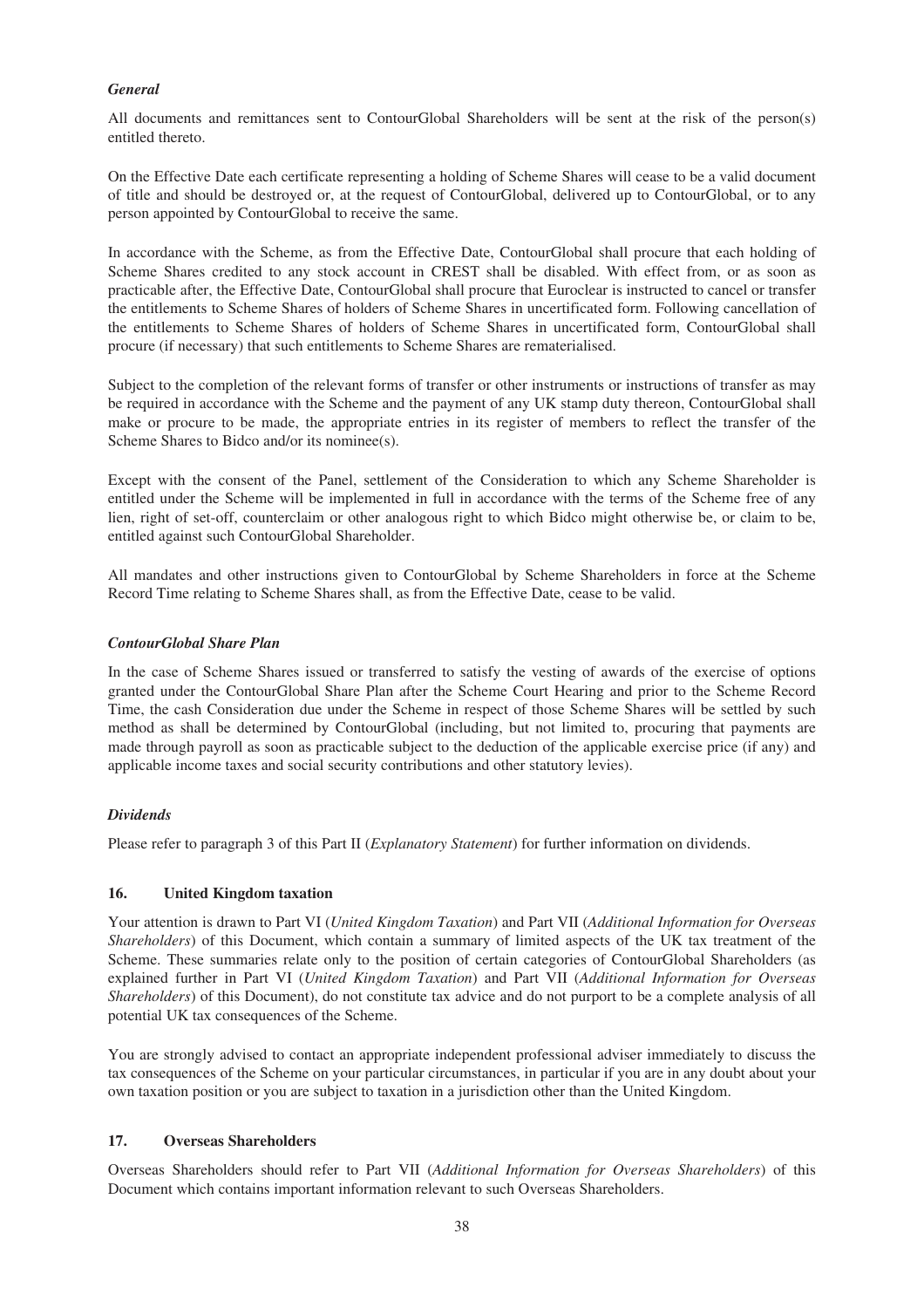# **18. Further information**

The terms of the Scheme are set out in full in Part IV (*The Scheme of Arrangement*) of this Document. Further information regarding ContourGlobal, Bidco and KKR is set out in Part VIII (*Additional Information on ContourGlobal, Bidco and KKR*) of this Document. Documents published and available for inspection are listed in paragraph 17 of Part VIII (*Additional Information on ContourGlobal, Bidco and KKR*) of this Document.

# **19. Action to be taken**

# *Sending Forms of Proxy by post*

ContourGlobal Shareholders will receive a BLUE Form of Proxy for the Court Meeting and a YELLOW Form of Proxy for the General Meeting. Whether or not you intend to attend these Meetings, please complete and sign the Forms of Proxy in accordance with the instructions printed on them and return them to Equiniti, the Company's Registrar, by post to Equiniti Limited, Aspect House, Spencer Road, Lancing, West Sussex, BN99 6DA, United Kingdom, during business hours, so as to be received as soon as possible and in any event not later than the relevant times set out below:

| BLUE Forms of Proxy for the Court Meeting            | $11:00$ a.m. (London time) on 4 July 2022 |
|------------------------------------------------------|-------------------------------------------|
| <b>YELLOW</b> Forms of Proxy for the General Meeting | 11:15 a.m. (London time) on 4 July 2022   |

or, if in either case the Meeting is adjourned, the relevant Form of Proxy should be received not later than 48 hours (excluding any part of such 48-hour period falling on a day that is not a working day) before the time fixed for the adjourned Meeting.

*Why if I miss the deadline mentioned above?*

- If the BLUE Form of Proxy for the Court Meeting is not lodged by the relevant time, it may be: (i) scanned and emailed to Equiniti at the following email address: proxyvotes@equiniti.com; or (ii) presented in person to the Equiniti representative who will be present in person at the Court Meeting, any time prior to the commencement of the Court Meeting (or any adjournment thereof).
- However, if the YELLOW Form of Proxy for the General Meeting is not lodged by the relevant time, it will be invalid.

# *Online appointment of proxies*

As an alternative to completing and returning the printed Forms of Proxy, proxies may be appointed electronically via Equiniti's online facility by logging on to the following website: www.sharevote.co.uk and following the instructions therein. Alternatively, if you have already registered with Equiniti's online portfolio service, Shareview, you can appoint your proxy electronically at www.shareview.co.uk by logging in with your username/ID and password.

For an electronic proxy appointment to be valid, the appointment must be received by Equiniti not later than 48 hours (excluding any part of such 48-hour period falling on a non-working day) before the time fixed for the relevant Meeting or any adjournment thereof.

*What if I miss the deadline mentioned above?*

- In the case of the Court Meeting only, if the electronic proxy appointment is not received by this time, the BLUE Form of Proxy may be: (i) scanned and emailed to Equiniti at the following email address: proxyvotes@equiniti.com; or (ii) presented in person to the Equiniti representative who will be present in person at the Court Meeting, any time prior to the commencement of the Court Meeting (or any adjournment thereof).
- In the case of the General Meeting only, if the electronic proxy appointment is not received by this time, it will be invalid.

# *Electronic appointment of proxies through CREST*

If you hold ContourGlobal Shares in uncertificated form through CREST and wish to appoint a proxy or proxies for the Court Meeting or the General Meeting (or any adjourned Meeting) by using the CREST electronic proxy appointment service, you may do so by using the procedures described in the CREST Manual (please also refer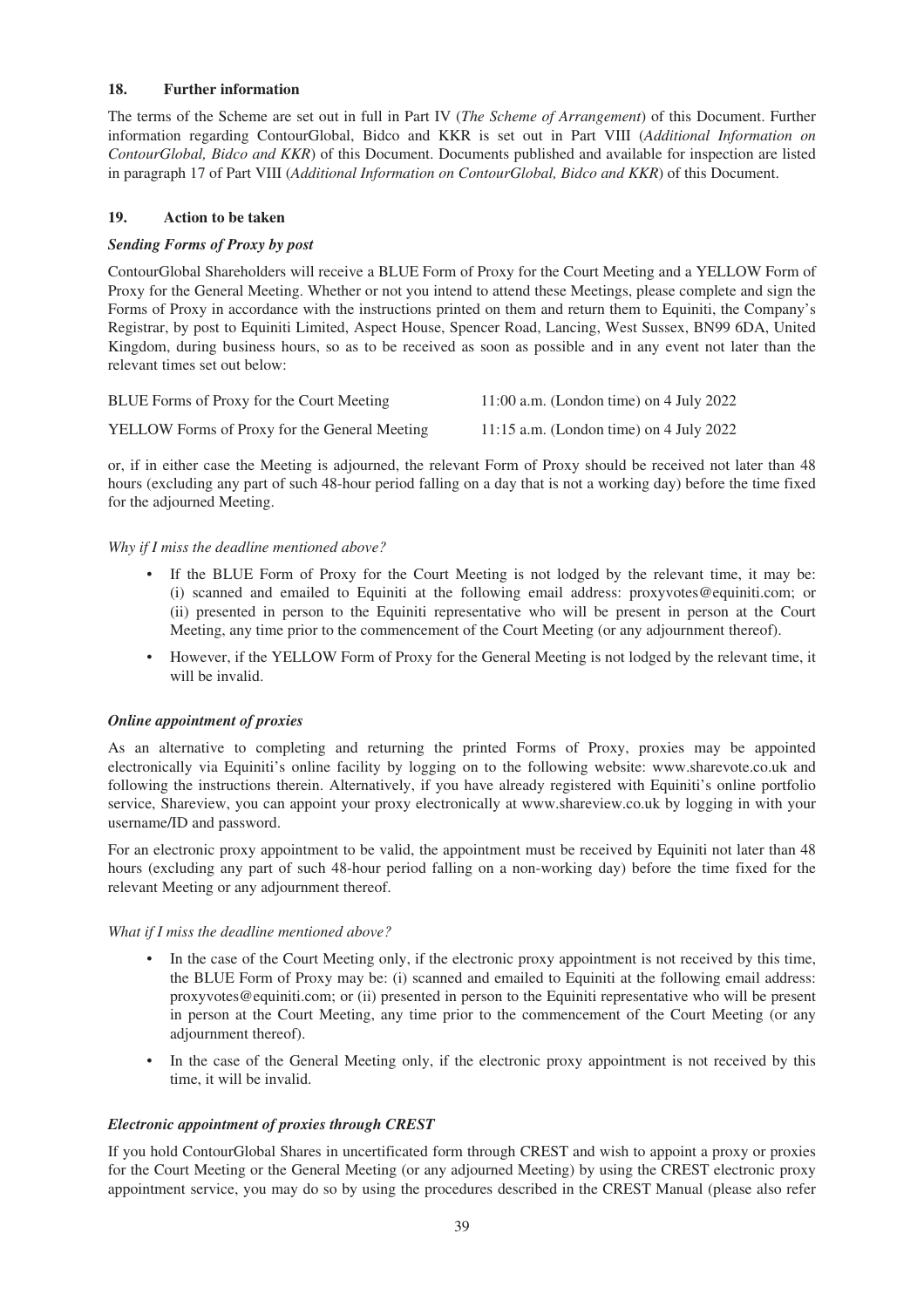to the accompanying notes to the notices of the Meetings set out in Part X (*Notice of Court Meeting*) and Part XI (*Notice of General Meeting*) of this Document). CREST personal members or other CREST sponsored members, and those CREST members who have appointed any voting service provider(s), should refer to their CREST sponsor or voting service provider(s), who will be able to take the appropriate action on their behalf.

In order for a proxy appointment or instruction made using the CREST service to be valid, the appropriate CREST message (a "**CREST Proxy Instruction**") must be properly authenticated in accordance with the specifications of Euroclear and must contain the information required for such instructions as described in the CREST Manual. The message (regardless of whether it constitutes the appointment of a proxy or an amendment to the instructions given to a previously appointed proxy) must, in order to be valid, be transmitted so as to be received by Equiniti (ID: RA19) not later than 48 hours (excluding any part of such 48-hour period falling on a non-working day) before the time fixed for the relevant Meeting or any adjournment thereof. For this purpose, the time of receipt will be taken to be the time (as determined by the timestamp applied to the message by the CREST Applications Host) from which Equiniti are able to retrieve the message by enquiry to CREST in the manner prescribed by CREST.

### *What if I miss the deadline mentioned above?*

- In the case of the Court Meeting only, if the CREST proxy or instruction is not received by this time, the BLUE Form of Proxy may be: (i) scanned and emailed to Equiniti at the following email address: proxyvotes@equiniti.com; or (ii) presented in person to the Equiniti representative who will be present in person at the Court Meeting, any time prior to the commencement of the Court Meeting (or any adjournment thereof).
- In the case of the General Meeting only, if the CREST proxy or instruction is not received by this time, it will be invalid.

CREST members and, where applicable, their CREST sponsors or voting service providers should note that Euroclear does not make available special procedures in CREST for any particular messages. Normal system timings and limitations will therefore apply in relation to the input of CREST Proxy Instructions. It is the responsibility of the CREST member concerned to take (or, if the CREST member is a CREST personal member or sponsored member or has appointed any voting service provider(s), to procure that his/her CREST sponsor or voting service provider(s) take(s)) such action as shall be necessary to ensure that a message is transmitted by means of the CREST system by any particular time. For further information on the logistics of submitting messages in CREST, CREST members and, where applicable, their CREST sponsors or voting service providers are referred, in particular, to those sections of the CREST Manual concerning practical limitations of the CREST system and timings.

ContourGlobal may treat as invalid a CREST Proxy Instruction in the circumstances set out in the CREST Regulations.

# *Attendance at the Meetings*

**It is important that, for the Court Meeting in particular, as many votes as possible are cast so that the Court may be satisfied that there is a fair representation of opinion of Scheme Shareholders. Whether or not you intend to attend and/or vote at the Meetings (in person, electronically (via the Virtual Meeting Platform) or by proxy), you are therefore strongly encouraged to: (i) sign and return your Forms of Proxy by post; or (ii) transmit a proxy appointment and voting instruction online via Equiniti's online facility or through the CREST electronic proxy appointment service as soon as possible.**

The completion and return of the Forms of Proxy by post (or transmission of a proxy appointment or voting instruction online, through CREST or via Equiniti's online facility) will not prevent you from attending, asking questions and voting (and/or, in the case of the Court Meeting, raising any objections) at the Court Meeting or the General Meeting, if you are entitled to and wish to do so (in each case in person or electronically (via the Virtual Meeting Platform) as described in the opening pages of this Document).

#### *Shareholder Helpline*

If you have any questions about this Document, the Court Meeting or the General Meeting, or are in any doubt as to how to complete the Forms of Proxy or to submit your proxies electronically, please contact the shareholder helpline operated by Equiniti, the Company's Registrar, on 0371 384 2050 from the UK or +44 371 384 2050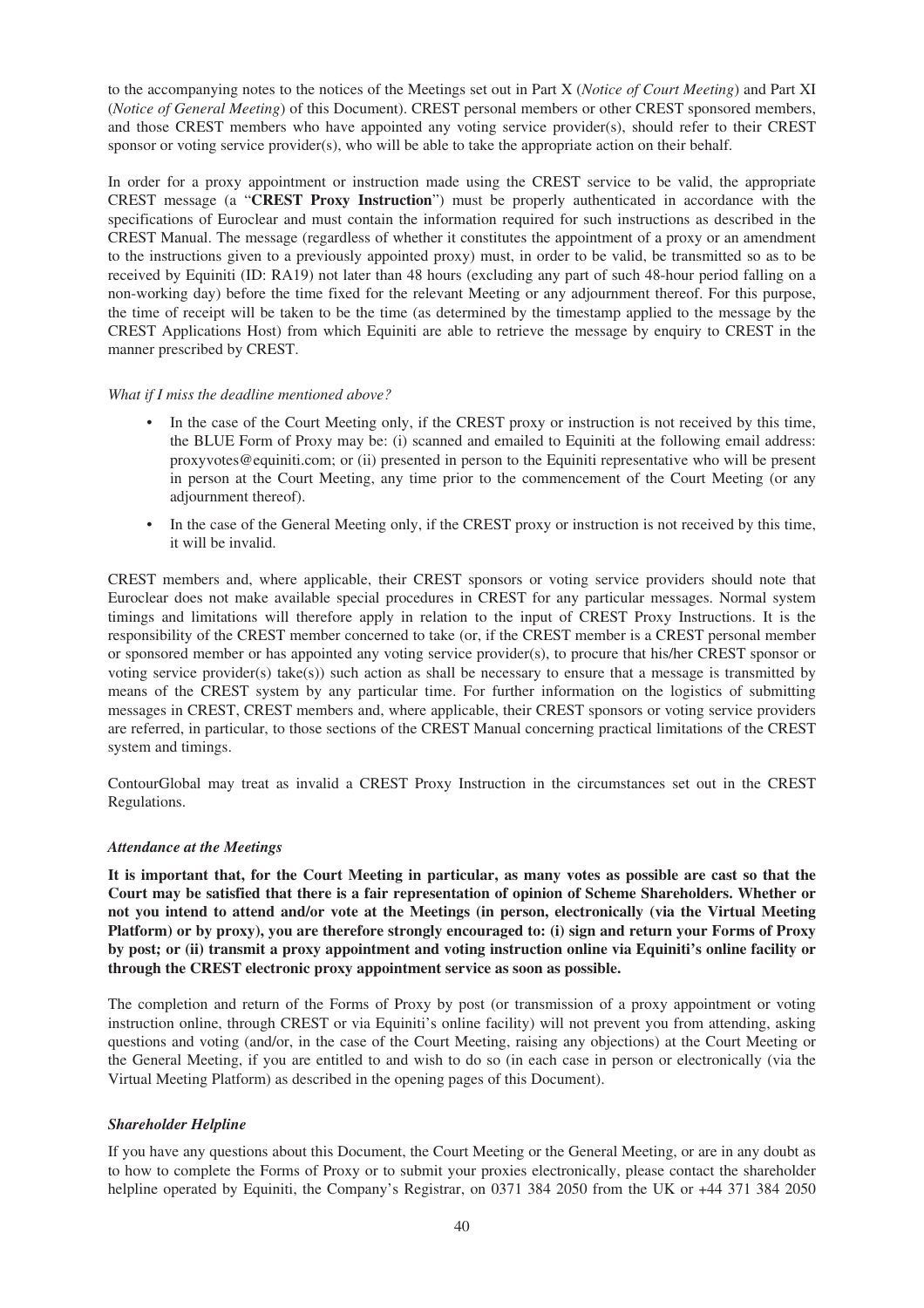from overseas. Lines are open between 8:30 a.m. and 5:30 p.m. (London time) Monday to Friday (except public holidays in England and Wales). Calls from outside the UK will be charged at the applicable international rate. Different charges may apply to calls from mobile telephones. Please note that calls may be monitored or recorded and Equiniti cannot provide advice on the merits of the Acquisition or the Scheme or give any financial, legal or tax advice.

Yours truly,

|  | Nimesh Khiroya       |  |
|--|----------------------|--|
|  | for and on behalf of |  |

and Julian Oakley for and on behalf of

**Goldman Sachs International**

**Evercore Partners International LLP**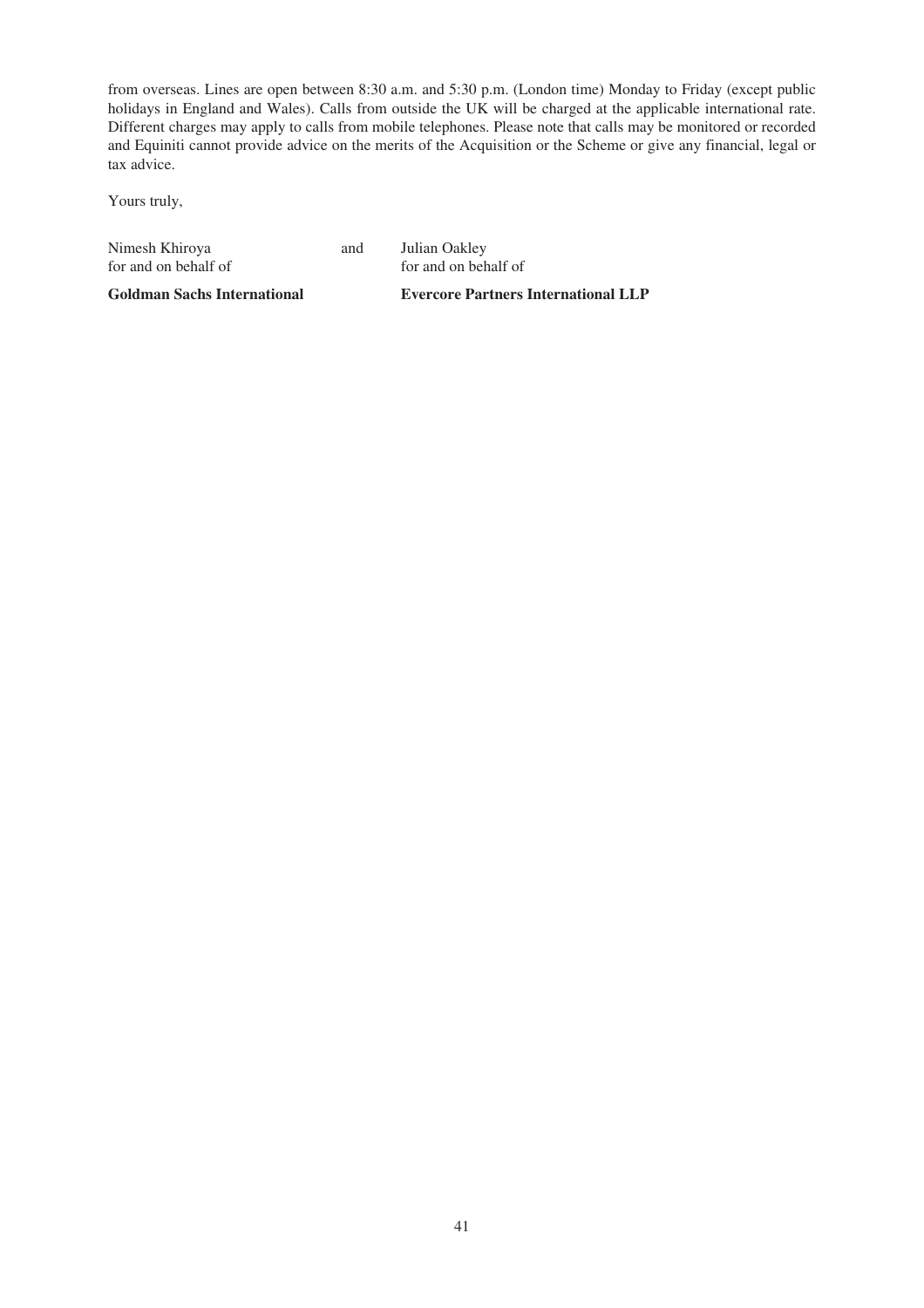#### **PART III**

# **CONDITIONS TO THE IMPLEMENTATION OF THE SCHEME AND TO THE ACQUISITION**

#### **Part A: Conditions to the Scheme and Acquisition**

1. The Acquisition is conditional upon the Scheme becoming unconditional and becoming Effective, subject to the provisions of the Takeover Code, by no later than 11.59 p.m. (London time) on the Long Stop Date.

### **Scheme approval**

- 2. The Scheme is subject to the following Conditions:
	- (a) (i) its approval by a majority in number representing not less than 75 per cent. in value of Scheme Shareholders who are on the register of members of ContourGlobal (or the relevant class or classes thereof) at the Voting Record Time, present and voting, whether in person, electronically (via the Virtual Meeting Platform) or by proxy, at the Court Meeting and at any separate class meeting which may be required (or, in each case, any adjournment thereof), and (ii) such Court Meeting being held on or before the 22nd day after the expected date of the Court Meeting set out in this Document (or such later date as may be agreed between Bidco and ContourGlobal with the consent of the Panel (and that the Court may approve if required));
	- (b) (i) the Special Resolutions being duly passed at the General Meeting (or any adjournment thereof) and (ii) such General Meeting being held on or before the 22nd day after the expected date of the General Meeting set out in this Document (or such later date as may be agreed between Bidco and ContourGlobal with the consent of the Panel (and that the Court may approve if required)); and
	- (c) (i) the sanction of the Scheme by the Court (with or without modification (but subject to such modification being acceptable to Bidco and ContourGlobal)) and the delivery of a copy of the Court Order to the Registrar of Companies; and (ii) the Scheme Court Hearing being held on or before the 22nd day after the expected date of the Scheme Court Hearing set out in this Document (or such later date as may be agreed between Bidco and ContourGlobal with the Panel (and that the Court may approve if required)).

# **General Conditions**

3. In addition, subject as stated in Part B below and to the requirements of the Panel, the Acquisition is conditional upon the following Conditions and, accordingly, the necessary actions to make the Scheme Effective will not be taken unless the following Conditions (as amended if appropriate) have been satisfied or, where relevant, waived:

# *Anti-trust*

# *European Union*

- (a) insofar as the Acquisition constitutes, or is deemed to constitute, a concentration with a Community dimension within scope of Council Regulation (EC) 139/2004 (as amended) (the "**Regulation**"), or the European Commission otherwise accepts jurisdiction to review the Acquisition under the Regulation:
	- (i) the European Commission having issued a decision under Article  $6(1)(b)$ ,  $6(2)$ ,  $8(1)$  or 8(2) of the Regulation, or being deemed to have done so under Article 10(6) of the Regulation, declaring the Acquisition compatible with the internal market; or
	- (ii) following a referral by the European Commission of the Acquisition (or part of it) to a relevant national competition authority of an EU or EFTA Member State under Article 9 of the Regulation, all such relevant competition authority or authorities having issued or being deemed to have issued a decision with equivalent effect to that referred to in paragraph  $3(a)(i)$  above with respect to those parts of the Acquisition referred to it or them, as the case may be, and, to the extent relevant, the European Commission issuing a decision referred to in paragraph 3(a)(i) above with respect to any part of the Acquisition retained by it;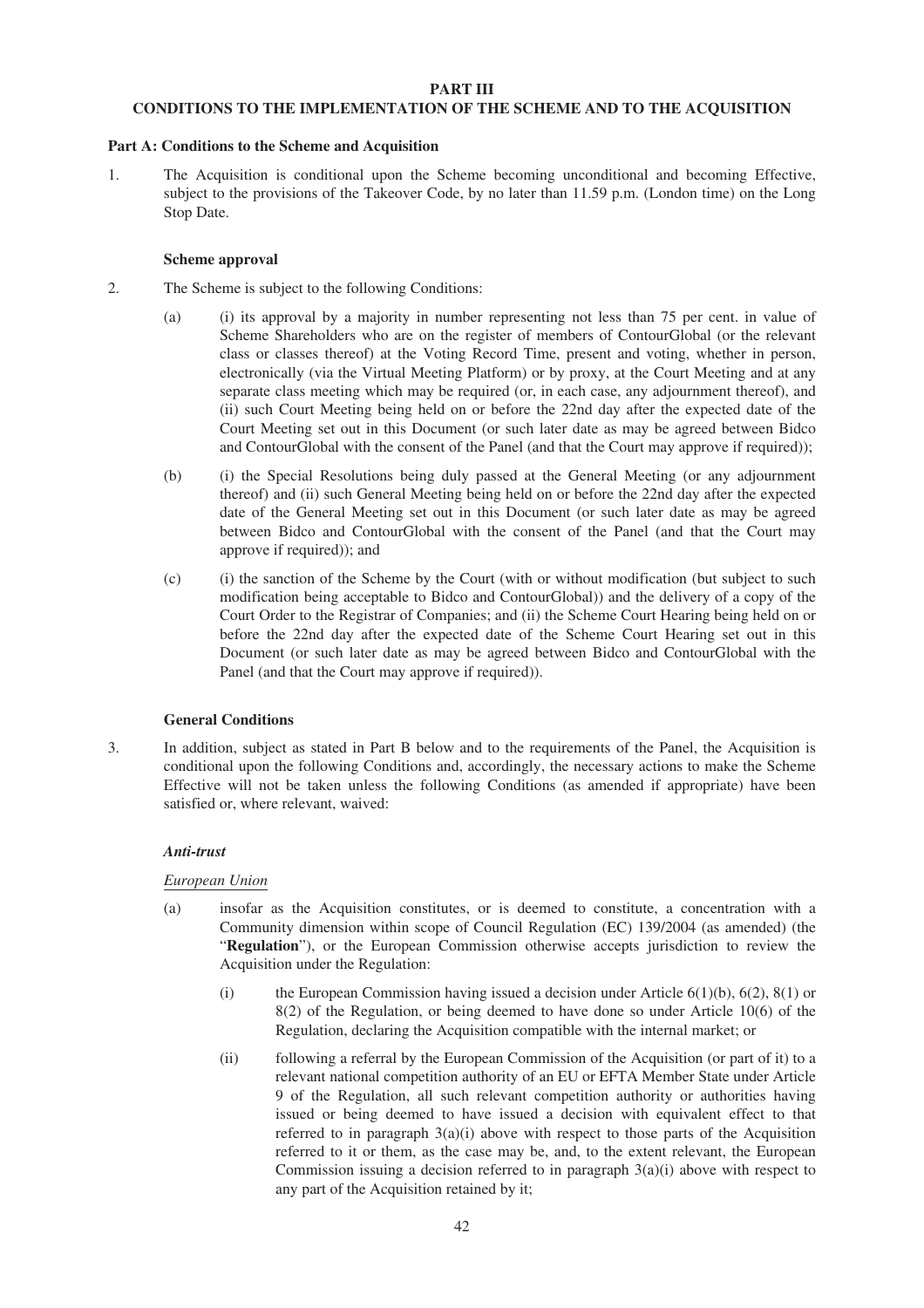#### *United States of America*

(b) all applicable filings having been made and all applicable waiting periods under the Hart Scott Rodino Antitrust Improvements Act of 1976 (as amended), and the regulations made thereunder relating to the Acquisition, having expired, lapsed or been terminated;

# *Mexico*

(c) insofar as the Acquisition is subject to a mandatory filing requirement under the Mexican merger control regime, the Mexican Federal Antitrust Commission (*the Comisión Federal de Competencia Económica*) having cleared the Acquisition pursuant to applicable Mexican law (whether conditionally or unconditionally), or the applicable waiting period has elapsed;

# *Brazil*

(d) insofar as the Acquisition is subject to a mandatory filing requirement under the Brazilian merger control regime, the Administrative Council for Economic Defense of Brazil (CADE) having approved the consummation of the Acquisition (whether conditionally or unconditionally) and/or the applicable waiting periods having expired;

# *Peru*

(e) insofar as the Acquisition is subject to a mandatory filing requirement under the Peruvian merger control regime, authorisation from Instituto Nacional de Defensa de la Competencia y Protección de la Propiedad Intelectual (*INDECOPI*) having been received (whether unconditionally or conditionally), or the term for the issuance of such authorisation having lapsed, under Law No. 31112 and its regulations;

# *Colombia*

(f) insofar as the Acquisition is subject to a mandatory filing requirement pursuant to article 9 of Colombian Law 1340 of 2009, providing formal notice of the Acquisition to the Superintendence of Industry and Commerce of Colombia and obtaining a response or approval from the Superintendence of Industry and Commerce of Colombia being in a form of (i) an acknowledgment of receipt in case the applicable procedure is a short-form notification, or (ii) a formal clearance decision in case the applicable procedure is a long-form pre-authorisation request either clearing the deal unconditionally or taking a decision to approve the deal conditional upon the giving of certain undertakings, concessions or other remedies;

# *Trinidad & Tobago*

(g) insofar as the Acquisition is subject to a mandatory filing requirement under the Trinidad  $\&$ Tobago merger control regime, the Trinidad and Tobago Fair Trading Commission (the "**T&T Commission**") having confirmed that no application for permission to merge under the Fair Trading Act, Ch. 81:13 9 (the "**Act**") is required as the Acquisition does not fall within scope of the relevant rules, or an application has been submitted to the T&T Commission under the Act and the T&T Commission has granted the requisite permission for the Acquisition to proceed;

# *Nigeria*

(h) insofar as the Acquisition is subject to a mandatory filing requirement under the Nigerian merger control regime, all applicable filings having been made and approval (whether conditional or unconditional) for the Acquisition having been issued by the Nigerian Federal Competition and Consumer Protection Commission, or any applicable waiting period under the Federal Competition and Consumer Protection Act, 2018 and the regulations made thereunder relating to the Acquisition having expired, lapsed or been terminated;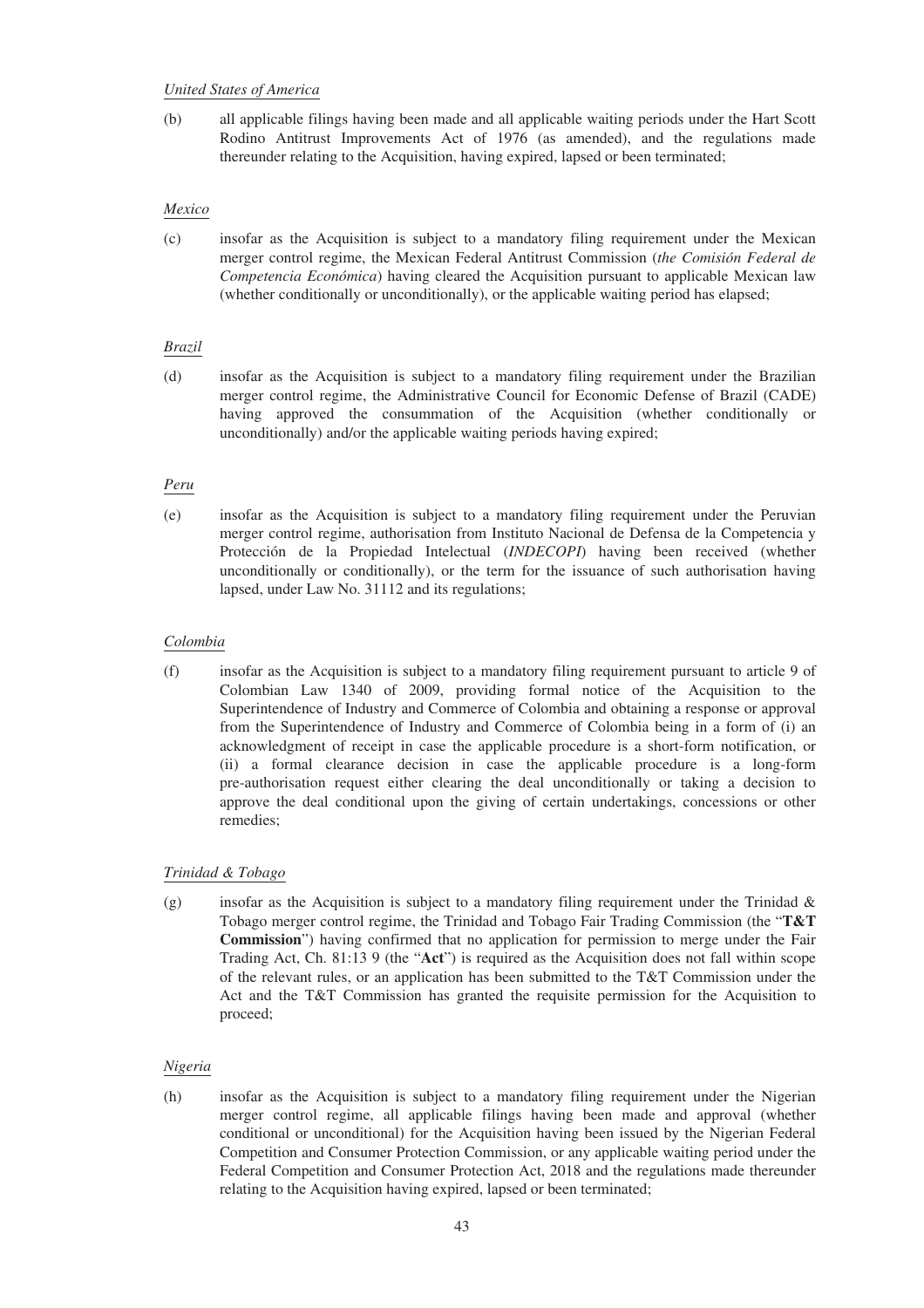#### *Regulatory*

### *France*

(i) either (i) the necessary authorisation in respect of the Acquisition by the French Ministry of Economy and Finance pursuant to Articles L. 151-3 and R. 151-1 et seq. of the French Monetary and Financial Code having been obtained (either unconditionally or conditionally); or (ii) a decision in writing per which the French Ministry of Economy and Finance confirms to Bidco, that the Acquisition is not subject to the authorisation process provided by Articles L. 151-3 and R. 151-1 et seq. of the French Monetary and Financial Code having been obtained;

### *Spain*

(j) either (i) Bidco having obtained written confirmation, including via email, from the Spanish Sub-Directorate General on Foreign Investment (*Subdirección General de Inversiones Exteriores*) that no foreign direct investment authorisation under Spanish Law 19/2003, Royal Decree-law 11/2020, Royal Decree-law 34/2020, and Regulation (EU) 2019/452 of the European Parliament and of the Council, all of them as amended, developed or supplemented from time to time (the "**Spanish FDI Laws**"), is required for the Acquisition or, (ii) if applicable, Bidco having obtained the required foreign direct investment authorisation under the Spanish FDI Laws from the applicable authority; or (iii) there having been an amendment to the existing Spanish FDI Laws that excludes the application of any foreign-direct-investment screening to the Acquisition, including, without limitation any amendment rendering without effect article 7.bis of Spanish Law 19/2003;

### *Austria*

(k) issuance of a legally binding clearance certificate from the Federal Minister for Digital and Economic Affairs of the Republic of Austria (*Bundesministerin für Digitalisierung und Wirtschaftsstandort*) (the "**Austrian Authority**") pursuant to the Austrian Investment Control Act (*Investitionskontrollgesetz; Federal Law Gazette, I No 87/2020*) (the "**InvKG**") approving the Acquisition; or such certificate to be deemed to have been issued due to expiry of time; or issuance of a legally binding decision by the Austrian Authority stating that no approval procedure will be initiated or that there are no objections to the Acquisition, or such approval to be deemed to have been granted due to the expiry of time, or issuance of a legally binding decision on the approval of the Acquisition or such approval to be deemed to have been granted due to the lapse of time; or the Austrian Authority having declined to conduct a review of the Acquisition;

# *Romania*

(l) insofar as the Acquisition is subject to the Romanian foreign direct investment regime, issuance by the relevant Romanian authority of a legally binding Romanian foreign direct investment clearance for the Acquisition or such clearance to be deemed to have been granted due to the lapse of time in accordance with article 9 of the Emergency Government Ordinance no. 46/2022 on the implementation of Regulation (EU) 2019/452 of the European Parliament and of the Council of 19 March 2019 establishing a framework for the screening of foreign direct investments into the Union and the modification of Competition Law no. 21/1996;

# *United States of America: Federal Energy Regulatory Commission*

(m) all applicable filings having been made and approval for the Acquisition having been issued under section 203 of the Federal Power Act (as amended) by the Federal Energy Regulatory Commission;

# *Brazil: ANEEL*

(n) insofar as the Acquisition is subject to a mandatory filing requirement under the rules of the Brazilian Electricity Regulatory Agency of Brazil (ANEEL), ANEEL having approved the consummation of the Acquisition;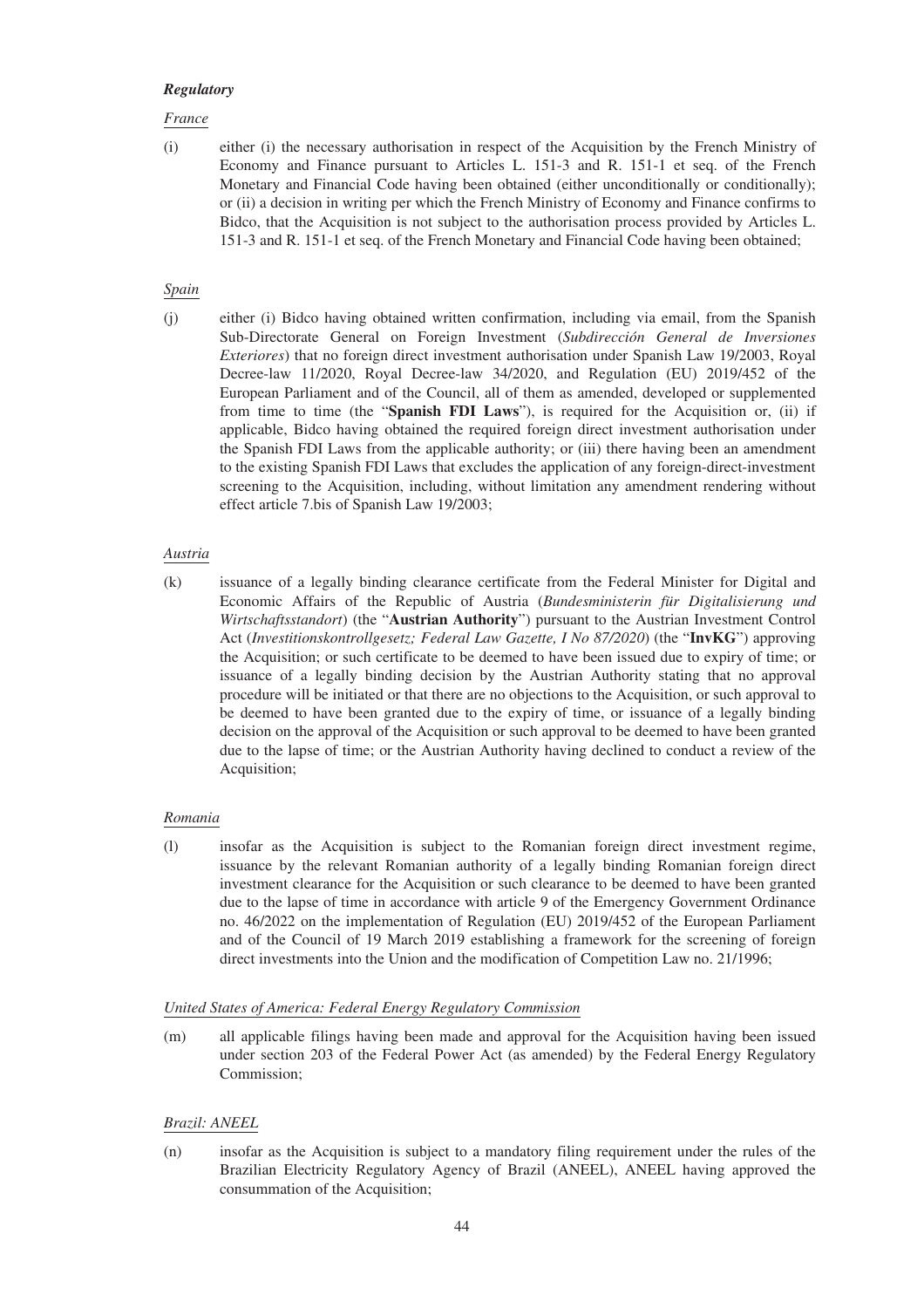#### *Approval of other Relevant Authorities*

(o) other than the Conditions set out under paragraphs  $3(a)$  to  $3(n)$  above, no Relevant Authority having given notice of a decision to take, institute or implement any action, proceeding, suit, investigation, enquiry or reference, in any case in a manner which would or would reasonably be expected to, in each case to an extent which is or would be material in the context of the Wider Bidco Group taken as a whole, make the Acquisition or its implementation void, unenforceable and/or illegal under the laws of any relevant jurisdiction;

# *Other Third Party clearances*

- (p) the waiver (or non-exercise within any applicable time limits) by any relevant government or governmental, quasi-governmental, supranational, statutory, regulatory, administrative, environmental, professional or investigative body, court, trade agency, association, institution, any entity owned or controlled by any relevant government or state, or any other body or person whatsoever in any jurisdiction (each a "**Third Party**") of any termination right, right of pre-emption, first refusal or similar right (which is material in the context of the Wider Bidco Group taken as a whole) arising as a result of or in connection with the Acquisition including, without limitation, its implementation and financing or the proposed direct or indirect acquisition of any shares or other securities in, or control of, ContourGlobal by Bidco or any member of the Bidco Group;
- (q) no Third Party having given notice of a decision to take, institute or implement any action, proceeding, suit, investigation, enquiry or reference, or having required any action to be taken or otherwise having done anything or having enacted, made or proposed any statute, regulation, decision, order or change to published practice and there not continuing to be outstanding any statute, regulation, decision or order which would or might reasonably be expected to:
	- (i) require, prevent or delay the divestiture, or alter the terms envisaged for any proposed divestiture by any member of the Wider Bidco Group or any member of the Wider ContourGlobal Group of all or any portion of their respective businesses, assets or property or impose any limitation on the ability of any of them to conduct their respective businesses (or any of them) or to own, control or manage any of their respective assets or properties or any part thereof which, in each case, is or would be material in the context of the Wider Bidco Group or the Wider ContourGlobal Group taken as a whole;
	- (ii) require, prevent or delay, or alter the terms envisaged for, any proposed divestiture by any member of the Wider Bidco Group of any shares or other securities in ContourGlobal;
	- (iii) impose any material limitation on, or result in a material delay in, the ability of any member of the Wider Bidco Group directly or indirectly to acquire or to hold or to exercise effectively, directly or indirectly, all or any rights of ownership in respect of shares or loans or securities convertible into shares or any other securities (or the equivalent) in any member of the Wider ContourGlobal Group or to exercise management control over any such member;
	- (iv) otherwise adversely affect the business, assets, profits or prospects of any member of the Wider ContourGlobal Group to an extent which is material in the context of the Wider ContourGlobal Group taken as a whole;
	- (v) make the Acquisition or its implementation or the acquisition or proposed acquisition by Bidco or any member of the Wider Bidco Group of any shares or other securities in, or control of ContourGlobal void, illegal, and/or unenforceable under the laws of any relevant jurisdiction, or otherwise, directly or indirectly, restrict, prevent, prohibit or delay, or impose additional conditions or obligations with respect thereto (in each case which are material and adverse to the Wider Bidco Group taken as a whole);
	- (vi) require (other than pursuant to the implementation of the Scheme or, if applicable, sections 974 to 991 of the Companies Act) any member of the Wider Bidco Group or the Wider ContourGlobal Group to acquire or to offer to acquire any shares or other securities (or the equivalent) or interest in any member of the Wider ContourGlobal Group or the Wider Bidco Group or any asset owned by any third party; or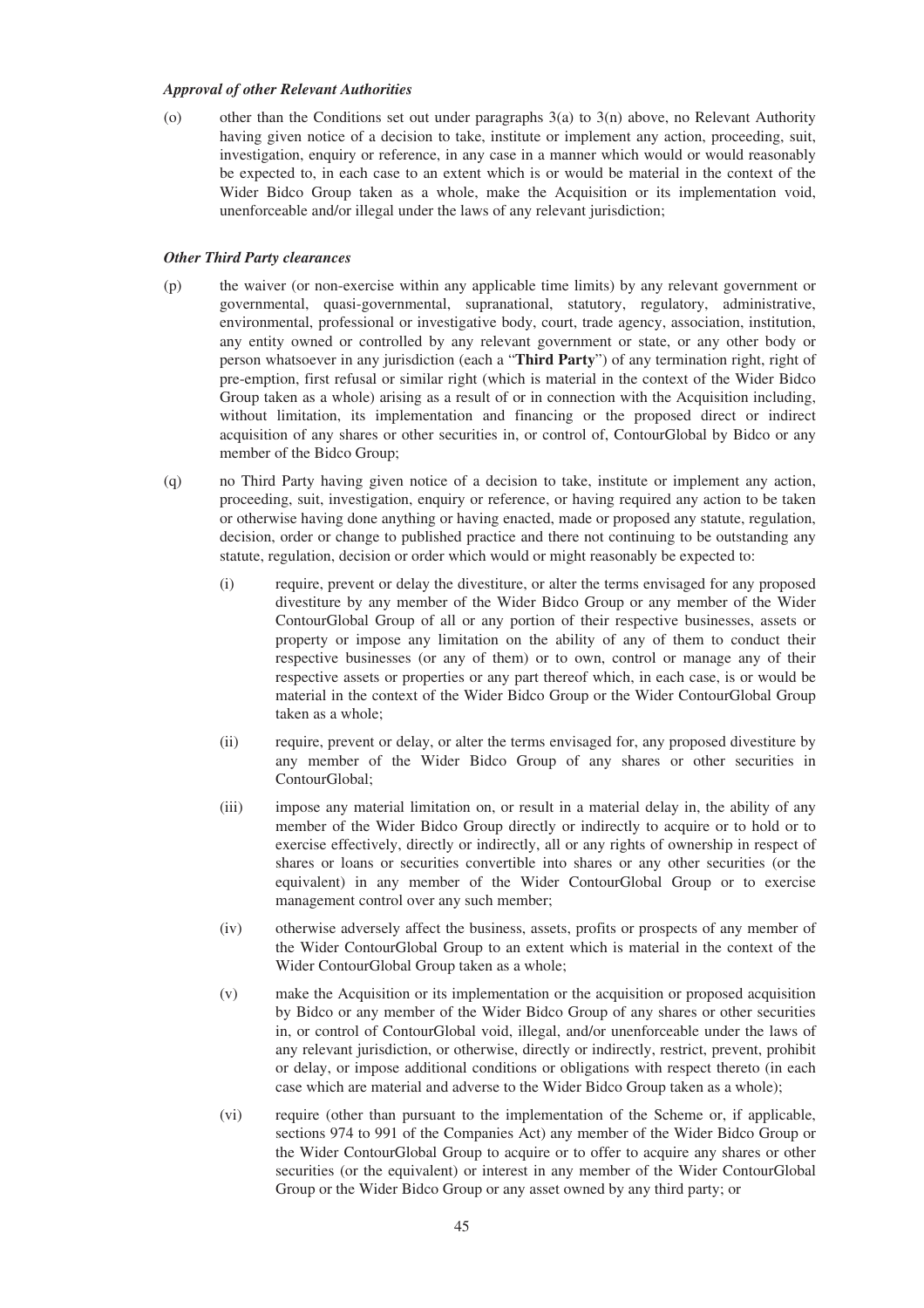(vii) result in any member of the Wider ContourGlobal Group ceasing to be able to carry on business under any name under which it presently does so,

and all applicable waiting and other time periods (including any extensions thereof) during which any such Third Party could decide to take, institute or implement any such action, proceeding, suit, investigation, enquiry or reference or take any other step under the laws of any jurisdiction in respect of the Acquisition or proposed acquisition of any ContourGlobal Shares or otherwise intervene having expired, lapsed, or been terminated;

- (r) in addition to the competition law and regulatory approvals referred to in paragraphs 3(a) to 3(n) above, all necessary filings, applications and/or notifications having been made in connection with the Acquisition and all relevant waiting periods and other time periods (including any extensions thereof) under any applicable legislation or regulation of any jurisdiction having expired, lapsed or been terminated and all material statutory or regulatory obligations in any relevant jurisdiction having been complied with in connection with the Acquisition or the acquisition by any member of the Wider Bidco Group of any shares or other securities in, or control or management of, ContourGlobal or any member of the Wider ContourGlobal Group, where the direct consequence of a failure to make such filing, application or notification or to wait for the expiry, lapse or termination of any such waiting or time period would be unlawful in any relevant jurisdiction;
- (s) in addition to the competition law and regulatory approvals referred to in paragraphs 3(a) to 3(n) above, all necessary authorisations, orders, recognitions, grants, consents, licences, confirmations, clearances, permissions and approvals (including following a referral to a Member State) for the proposed acquisition of any shares or other securities in, or control of, ContourGlobal by any member of the Wider Bidco Group having been obtained from all necessary Third Parties or persons with whom any member of the Wider ContourGlobal Group has entered into contractual arrangements or other business relationships, and all such authorisations, orders, recognitions, grants, consents, licences, confirmations, clearances, permissions and approvals, together with all authorisations, orders, recognitions, grants, licences, confirmations, clearances, permissions and approvals, which are necessary to carry on the business of any member of the Wider ContourGlobal Group and which are material in the context of the Wider ContourGlobal Group taken as a whole, remaining in full force and effect and all filings necessary for such purpose have been made and there being no notice or intimation of any intention to revoke, suspend, restrict, modify or not to renew any of the same at the time at which the Acquisition becomes otherwise unconditional and all necessary statutory or regulatory obligations in any jurisdiction having been complied with;
- (t) no temporary restraining order, preliminary or permanent injunction, preliminary or permanent enjoinment, or other order having been issued and being in effect by a court or other Third Party which has the effect of making the Acquisition or any acquisition or proposed acquisition of any shares or other securities or control or management of, any member of the Wider ContourGlobal Group by any member of the Wider Bidco Group, or the implementation of either of them, void, voidable, illegal and/or unenforceable under the laws of any relevant jurisdiction, or otherwise directly or indirectly prohibiting, preventing or materially delaying with the completion or the approval of the Acquisition or any matter arising from the proposed acquisition of any shares or other securities in, or control or management of, any member of the Wider ContourGlobal Group by any member of the Wider Bidco Group;

#### *Circumstances arising as a result of any arrangement, agreement etc.*

- (u) except as Disclosed, there being no provision of any arrangement, agreement, licence, permit, franchise, lease or other instrument to which any member of the Wider ContourGlobal Group is a party or by or to which any such member or any of its assets is or may be bound, entitled or be subject or any event or circumstance which, as a consequence of the Acquisition or the proposed acquisition by any member of the Wider Bidco Group of any shares or other securities in ContourGlobal or because of a change in the control or management of any member of the Wider ContourGlobal Group or otherwise, would reasonably be expected to result in, in each case to an extent which is material in the context of the Wider ContourGlobal Group taken as a whole or in the context of the Acquisition:
	- (i) any monies borrowed by, or any other indebtedness or liabilities, actual or contingent of, or any grant available to, any member of the Wider ContourGlobal Group being or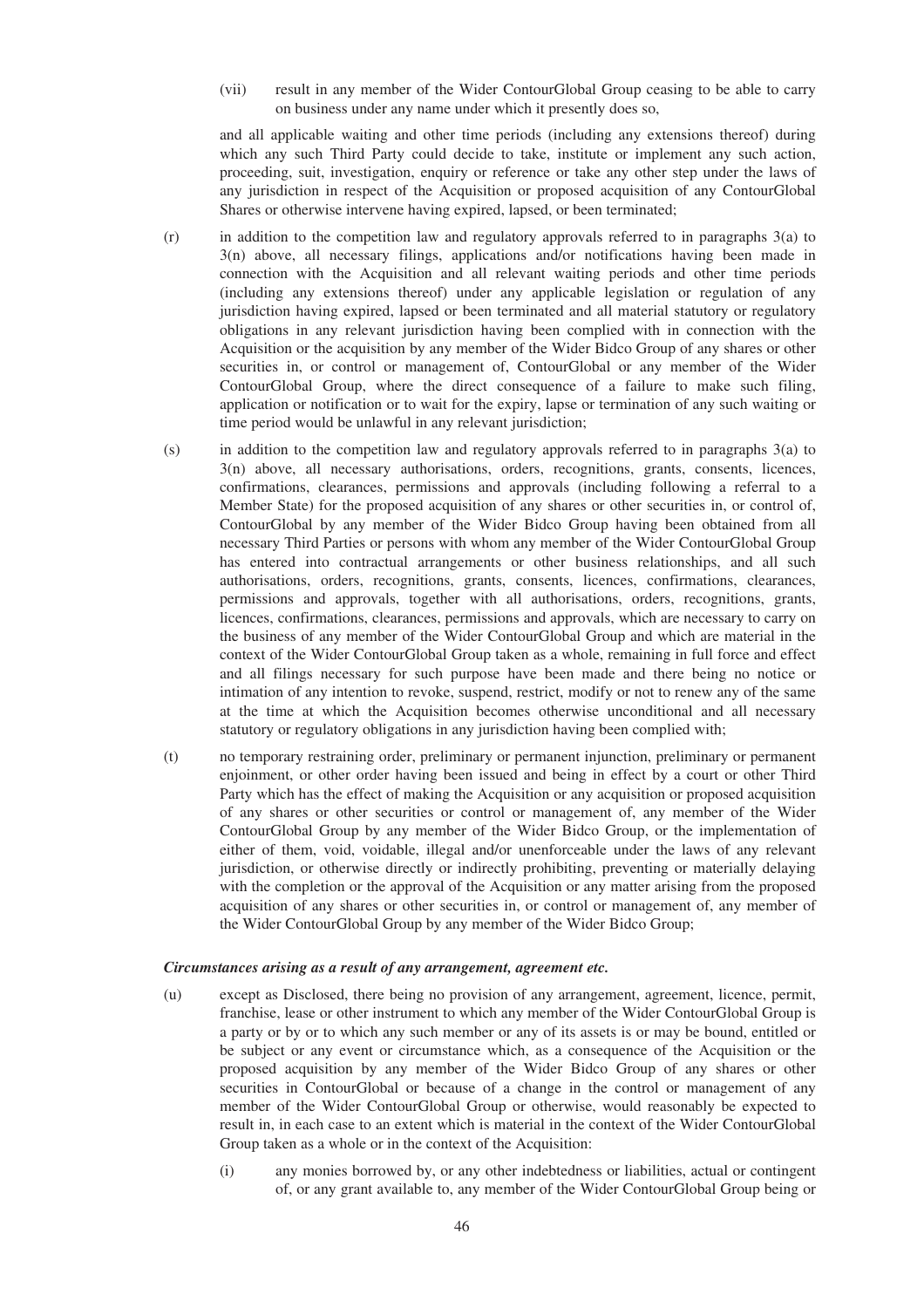becoming repayable, or capable of being declared repayable, immediately or prior to its or their stated maturity date or repayment date, or the ability of any such member to borrow monies or incur any indebtedness being withdrawn or inhibited or being capable of becoming or being withdrawn or inhibited;

- (ii) the rights or liabilities of any member of the Wider ContourGlobal Group under any such arrangement, agreement, licence, permit, lease or instrument or the interests or business of any member of the Wider ContourGlobal Group in or with any other person (or any agreement or arrangement relating to any such business or interests) being terminated or adversely modified or any onerous obligation or liability arising thereunder;
- (iii) any assets or interests of any member of the Wider ContourGlobal Group being or falling to be disposed of or charged or ceasing to be available to any such member or any right arising under which any such asset or interest could be required to be disposed of or charged or could cease to be available to any member of the Wider ContourGlobal Group otherwise than in the ordinary course of business;
- (iv) otherwise than in the ordinary course of business, the creation or enforcement of any mortgage, charge or other security interest over the whole or any part of the business, property or assets of any member of the Wider ContourGlobal Group or any such mortgage, charge or other security interest becoming enforceable;
- (v) the value, financial or trading position of any member of the Wider ContourGlobal Group being prejudiced or adversely affected;
- (vi) the creation of any material liabilities (actual or contingent) by any member of the Wider ContourGlobal Group other than trade creditors or other liabilities incurred in the ordinary course of business; or
- (vii) any liability of ContourGlobal to make any severance, termination, bonus or other payment to any of its directors or other officers other than in the ordinary course of business;

and no event having occurred which, under any provision of any such agreement, arrangement, licence, permit or other instrument to which any member of the Wider ContourGlobal Group is a party or by or to which any such member or any of its assets may be bound, entitled or subject, would or would reasonably be expected to result in any of the events or circumstances as are referred to in sub-paragraphs (i) to (v) of this Condition occurring, in each case which is or would reasonably be expected to be material and adverse in the context of the Wider ContourGlobal Group taken as a whole;

# *No material transactions, claims or changes in the conduct of the business of the Wider ContourGlobal Group*

- (v) except as Disclosed, no member of the Wider ContourGlobal Group having since 31 December 2021:
	- (i) save as between ContourGlobal and the Wider ContourGlobal Group and/or on the exercise of options or vesting of awards granted in the ordinary course under the ContourGlobal Share Plan, issued or agreed to issue or authorised the issue of additional shares of any class, or securities convertible into, or exchangeable for, or rights, warrants or options to subscribe for or acquire, any such shares or convertible securities or transferred or sold or agreed to transfer or sell or authorised or proposed the transfer or sale of ContourGlobal Shares out of treasury;
	- (ii) recommended, declared, paid or made any bonus issue, dividend or other distribution (whether payable in cash or otherwise) other than: (a) to ContourGlobal or one of its wholly-owned subsidiaries; (b) the interim dividend announced by ContourGlobal on 18 March 2022 for the three months ended 31 December 2021 of 4.465 cents per ContourGlobal Share or 3.3923 pence per ContourGlobal Share; (c) the Q1 2022 Dividend; and (d) any interim dividend to be announced by ContourGlobal for the three months ending 30 June 2022, the three months ending 30 September 2022 or the three months ending 31 December 2022;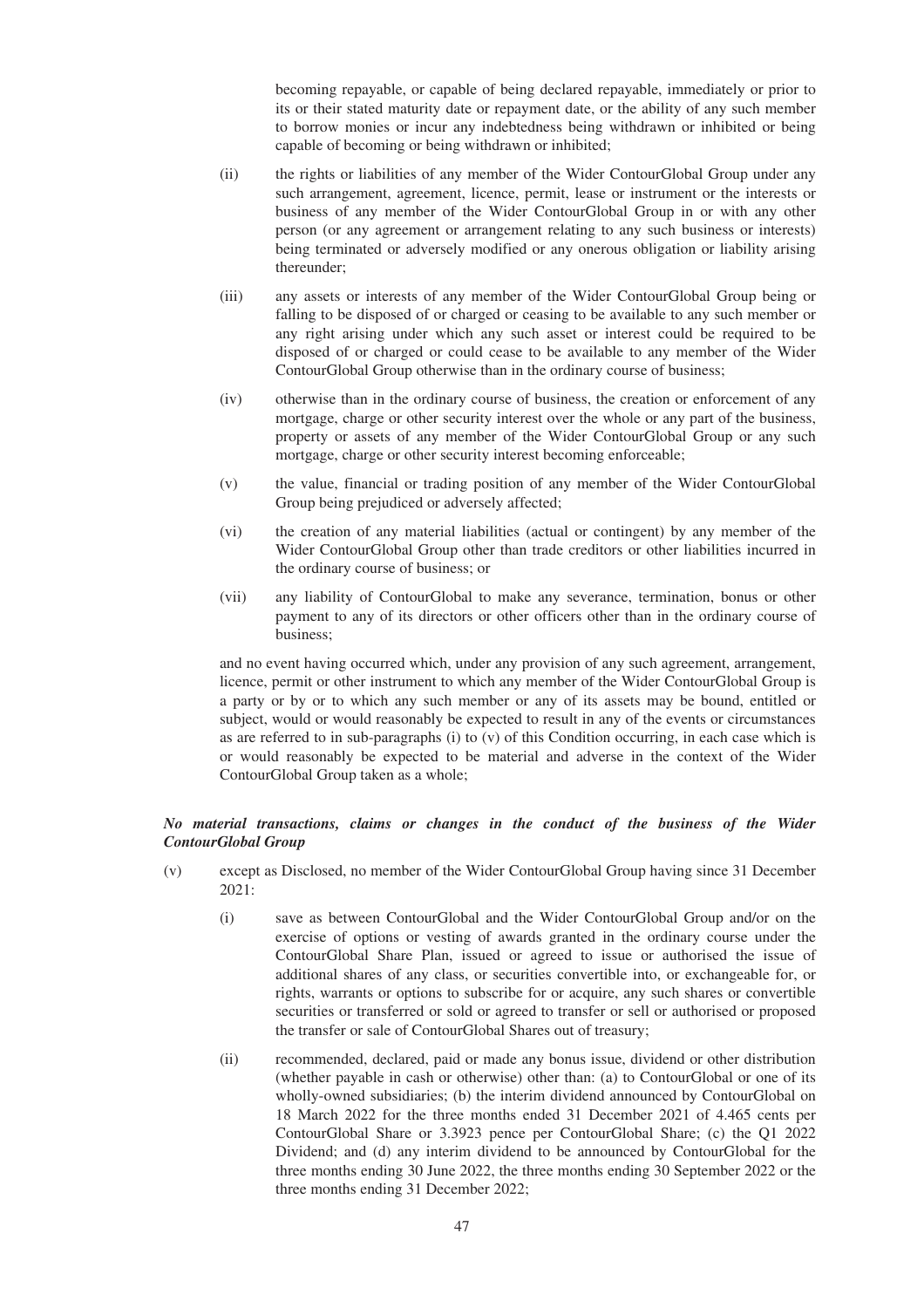- (iii) save as between ContourGlobal and its wholly-owned subsidiaries or between such wholly-owned subsidiaries, merged with (by statutory merger or otherwise) or demerged from or acquired any body, corporate, partnership or business or acquired or disposed of, or transferred, mortgaged or charged or created any security interest over, any assets or any right, title or interest in any asset (including shares and trade investments) or authorised, proposed or announced any intention to do so, in each case other than in the ordinary course of business and excluding the disposal of the Brazil hydro-electric generation business announced by ContourGlobal on 20 January 2022;
- (iv) save as between ContourGlobal and its wholly-owned subsidiaries or between such wholly-owned subsidiaries and other than in the ordinary course of business, made, authorised, proposed or announced an intention to propose any change in its loan capital or issued or authorised the issue of any debentures or incurred or increased any indebtedness or contingent liability;
- (v) issued, authorised, or made any change in or to the terms of, any debentures or (save in the ordinary course of business and as between ContourGlobal and its whollyowned subsidiaries or between such wholly-owned subsidiaries) incurred or increased any indebtedness or become subject to any contingent liability;
- (vi) entered into, varied, authorised or announced its intention to enter into or vary, any contract, transaction, arrangement or commitment (whether in respect of capital expenditure or otherwise) which:
	- (I) is of a long term, unusual or onerous nature or magnitude other than in the ordinary course of business, or
	- (II) which is or is likely to be restrictive on the business of any member of the Wider ContourGlobal Group other than of a nature and extent which is customary or normal in the context of the business concerned,

in any such case to an extent which is material in the context of the Wider ContourGlobal Group taken as a whole;

- (vii) save to the extent arising as a result of any change in applicable law, entered into or varied the terms of or made any offer (which remains open for acceptance) to enter into or vary the terms of, any contract, commitment, arrangement or any service agreement with any director or "person discharging managerial responsibility" of the Wider ContourGlobal Group (save for salary increases, bonuses or variations of terms in the ordinary course), which is material and adverse in the context of the Wider ContourGlobal Group taken as a whole;
- (viii) save to the extent arising as a result of any change in applicable law, proposed, agreed to provide or modified the terms of any share option scheme, incentive scheme, or other benefit relating to the employment or termination of employment of any employee of the Wider ContourGlobal Group and in each case which is material and adverse in the context of the Wider ContourGlobal Group taken as a whole;
- (ix) in relation to any pension scheme or other retirement, leaving service or death benefit arrangement established for any directors, former directors, employees or former employees of any entity in the Wider ContourGlobal Group or their dependants and established by a member of the Wider ContourGlobal Group (a "**Relevant Pension Plan**") made, agreed or consented to or procured any significant change to the basis on which benefits accrue, pensions are payable or the persons entitled to accrue or be paid benefits, under any Relevant Pension Plan which is material in the context of the Wider ContourGlobal Group taken as a whole or in the context of the Acquisition and other than as required in accordance with applicable law, in each case which has or would be reasonably be expected to have a material adverse effect on the financial position of the Wider ContourGlobal Group taken as a whole;
- (x) established any Relevant Pension Plan to the extent which is material in the context of the Wider ContourGlobal Group taken as a whole other than as required in accordance with applicable law;
- (xi) entered into, implemented or effected, proposed or announced its intention to implement or effect, any joint venture, asset or profit sharing arrangement,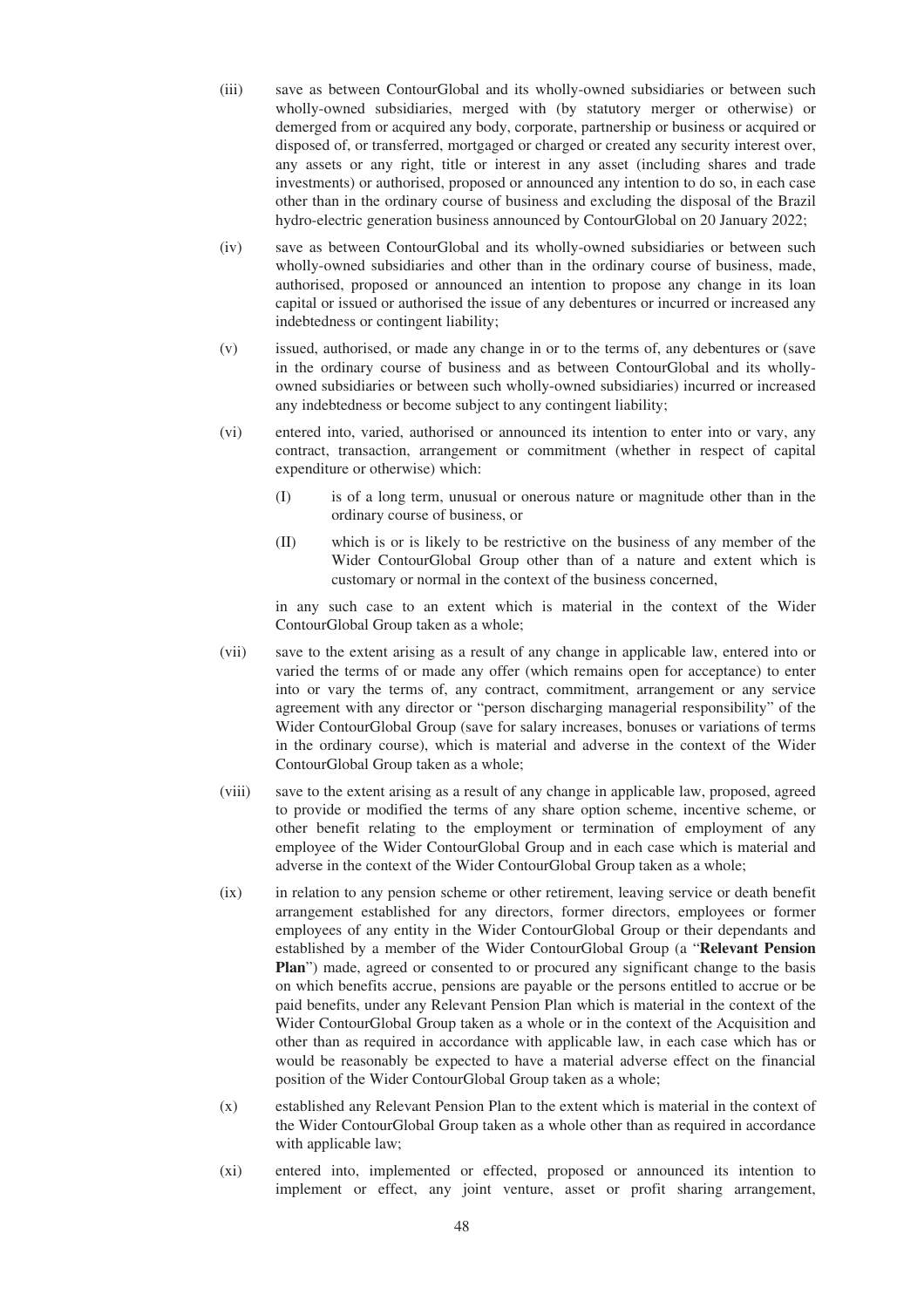partnership, composition, assignment, reconstruction, amalgamation, commitment, scheme or other transaction or arrangement (other than the Scheme and otherwise than in the ordinary course of business) and which is material and adverse in the context of the Wider ContourGlobal Group taken as a whole;

- (xii) purchased, redeemed or repaid or announced any proposal to purchase, redeem or repay any of its own shares or other securities or reduced or, save in respect of the matters mentioned in sub-paragraph (i) above, made any other change to any part of its share capital;
- (xiii) other than with respect to claims between ContourGlobal and its wholly owned subsidiaries (or between such subsidiaries) and other than in the ordinary course of business, waived, compromised or settled any claim or admitted any dispute, claim or counter-claim whether by or against any member of the Wider ContourGlobal Group and which is material in the context of the Wider ContourGlobal Group taken as a whole or in the context of the Acquisition;
- (xiv) made any alteration to its articles of association or other constitutional documents which is material in the context of the Acquisition (in each case, other than in connection with the Scheme);
- (xv) (other than in respect of a member of the Wider ContourGlobal Group which is dormant and was solvent at the relevant time) taken or proposed any steps, corporate action or had any legal proceedings instituted or threatened against it in relation to the suspension of payments, a moratorium of any indebtedness, its winding-up (voluntary or otherwise), dissolution, reorganisation or for the appointment of any administrator, receiver, manager, administrative receiver, trustee or similar officer of all or any of its assets or revenues or any analogous proceedings in any jurisdiction or appointed any analogous person in any jurisdiction or had any such person appointed;
- (xvi) been unable or deemed unable, or admitted in writing that it is unable, to pay its debts, or having stopped or suspended (or threatened to stop or suspend) payment of its debts generally or ceased or threatened to cease carrying on all or a substantial part of its business in any such case with a material adverse effect on the Wider ContourGlobal Group taken as a whole;
- (xvii) in the case of ContourGlobal only, commenced negotiations with any of its creditors or taken any step with a view to rescheduling or restructuring any of its indebtedness or entered into a composition, compromise, assignment or arrangement with any of its creditors whether by way of a voluntary arrangement, scheme of arrangement, deed of compromise or otherwise in any such case with a material adverse effect on the financial position of the Wider ContourGlobal Group taken as a whole;
- (xviii) terminated or varied the terms of any agreement or arrangement between any member of the Wider ContourGlobal Group and any other person in a manner which would have a material adverse effect on the financial position of the Wider ContourGlobal Group taken as a whole; or
- (xix) other than with the consent of Bidco and (if required) the Panel or on a basis permitted by the Takeover Code, having taken any action which requires, or would require, the approval of ContourGlobal Shareholders in general meeting in accordance with, or as contemplated by, Rule 21.1 of the Takeover Code;

#### *No material adverse change, litigation or regulatory enquiry*

- (w) since 31 December 2021, and except as Disclosed, there having been:
	- (i) no adverse change or deterioration in the business, assets, financial or trading position or profits of any member of the Wider ContourGlobal Group to an extent which is material to the Wider ContourGlobal Group taken as a whole, but excluding any such change or deterioration arising as a result of or in connection with the Acquisition;
	- (ii) (other than as a result of or in connection with the Acquisition) no litigation, arbitration proceedings, prosecution or other legal or regulatory proceedings to which any member of the Wider ContourGlobal Group is or may become a party (whether as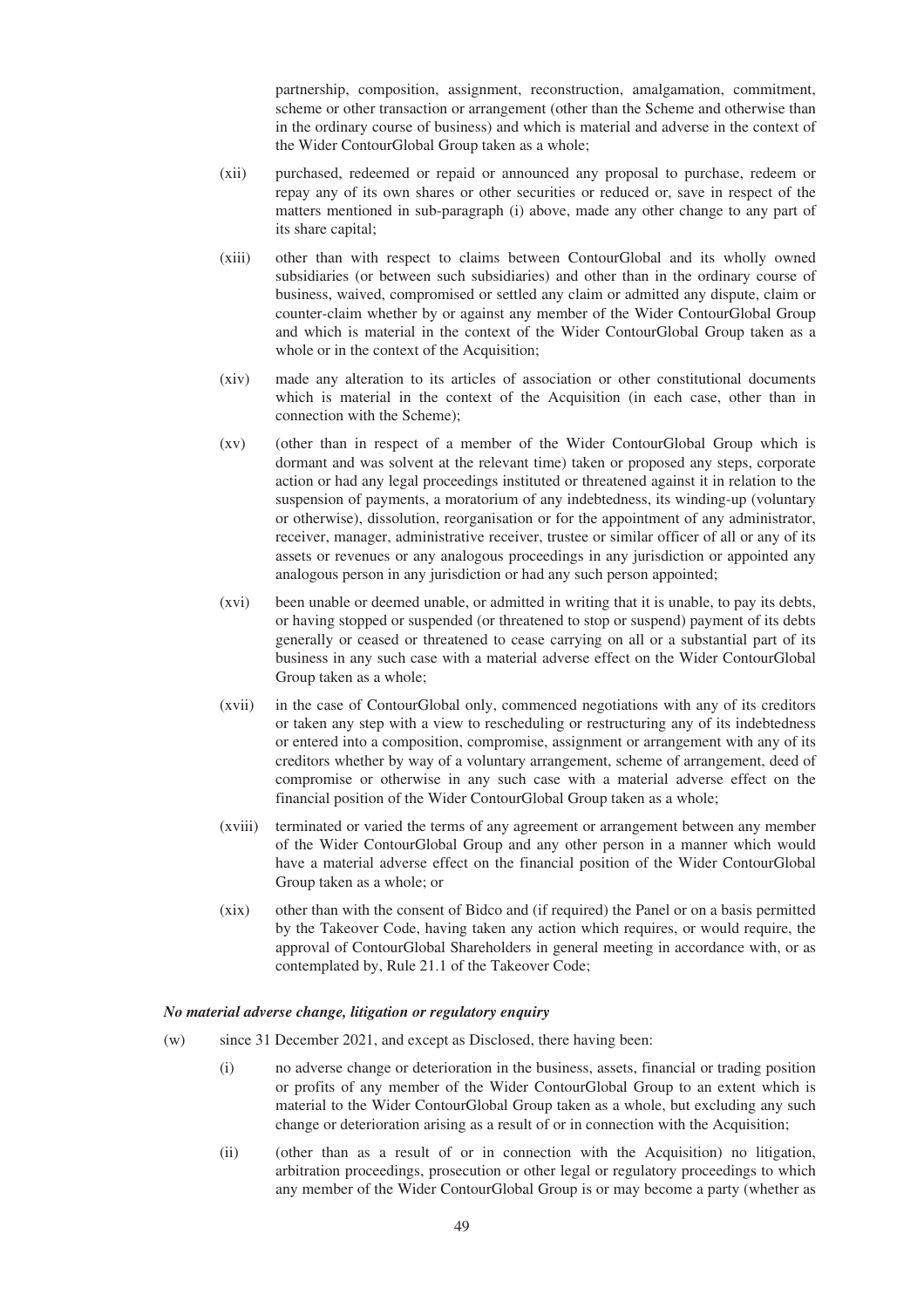claimant or defendant or otherwise), and no investigation or enforcement proceedings by any Third Party against or in respect of any member of the Wider ContourGlobal Group having been threatened, announced or instituted by or against, or remaining outstanding in respect of, any member of the Wider ContourGlobal Group which is material in the context of the Wider ContourGlobal Group taken as a whole;

- (iii) no contingent or other liability having arisen, increased or become apparent which is reasonably likely to have a material adverse effect on the business, assets, financial or trading position or profits of the Wider ContourGlobal Group, taken as a whole;
- (iv) no steps having been taken which are likely to result in the withdrawal, cancellation, termination or modification of any licence held by any member of the Wider ContourGlobal Group, which is necessary for the proper carrying on of its business and the withdrawal, cancellation, termination or modification of which would reasonably be expected to have a material adverse effect on the Wider ContourGlobal Group, taken as a whole; and
- (v) no member of the Wider ContourGlobal Group having conducted its business in breach of any applicable laws and regulations which in any case is material in the context of the Wider ContourGlobal Group taken as a whole;
- (x) except as Disclosed, Bidco not having discovered:
	- (i) that any financial, business or other information concerning the Wider ContourGlobal Group publicly announced or disclosed to any member of the Wider Bidco Group at any time prior to the Acquisition Announcement by or on behalf of any member of the Wider ContourGlobal Group or to any of their advisers is misleading, contains a misrepresentation of fact or omits to state a fact necessary to make that information not misleading and which was not subsequently corrected before the date of the Acquisition Announcement by disclosure by or on behalf of the Wider ContourGlobal Group through the publication of an announcement via a Regulatory Information Service or otherwise, in any case, which is material in the context of the Wider ContourGlobal Group taken as a whole or in the context of the Acquisition; or
	- (ii) that any member of the Wider ContourGlobal Group is subject to any liability (actual or contingent) and which is not disclosed in the 2021 ContourGlobal Annual Report, which is material in the context of the Wider ContourGlobal Group taken as a whole;

# *Environmental liabilities*

- (y) except as Disclosed, Bidco not having discovered that:
	- (i) any past or present member of the Wider ContourGlobal Group has failed to comply with any and/or all applicable legislation or regulations, of any jurisdiction with regard to the use, storage, carriage, disposal, spillage, release, discharge, leak or emission of any waste or hazardous substance or any substance likely to impair the environment (including property) or harm human health or animal health or otherwise relating to environmental matters or the health and safety of humans, or that there has otherwise been any such storage, carriage, disposal, spillage, release, discharge, leak or emission (whether or not the same constituted a non-compliance by any person with any such legislation or regulations, and wherever the same may have taken place) any of which storage, carriage, disposal, spillage, release, discharge, leak or emission would be likely to give rise to any liability (actual or contingent) on the part of any member of the Wider ContourGlobal Group which is material in the context of the ContourGlobal Group taken as a whole; or
	- (ii) there is, or is likely to be, for that or any other reason whatsoever, any liability (actual or contingent) of any past or present member of the Wider ContourGlobal Group to make good, repair, reinstate or clean up any property now or previously owned, occupied, operated or made use of or controlled by any such past or present member of the Wider ContourGlobal Group, under any environmental legislation, regulation, notice, circular or order of any government, governmental, quasi-governmental, state or local government, supranational, statutory or other regulatory body, agency, court, association or any other person or body in any jurisdiction and which is material in the context of the ContourGlobal Group taken as a whole;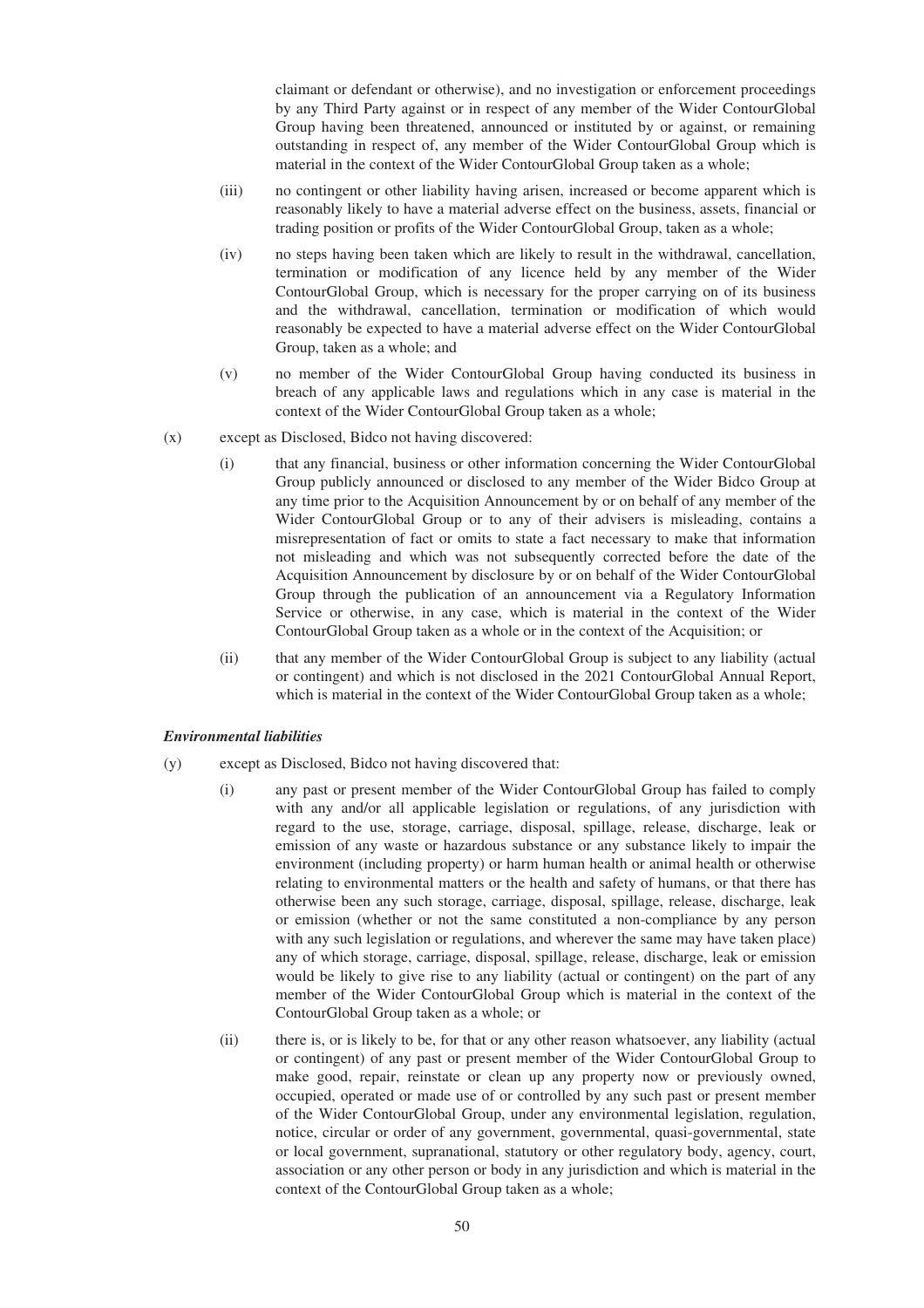#### *Anti-corruption and sanctions*

- (z) except as Disclosed, Bidco not having discovered that:
	- (i) any past or present member, director, officer or employee of the Wider ContourGlobal Group or any person that performs or has performed services for or on behalf of any such company is or has, in their capacity as such, at any time engaged in any activity, practice or conduct (or omitted to take any action) which (at the time of the relevant activity, practice, conduct or omission) constituted an offence under the UK Bribery Act 2010, the US Foreign Corrupt Practices Act of 1977, as amended or any other applicable anti-corruption legislation;
	- (ii) any past or present member, director, officer or employee of the Wider ContourGlobal Group, or any other person for whom any such person is liable or responsible, has, in their capacity as such, engaged in any activity or business with, or made any investments in, or made any funds or assets available to or received any funds or assets from: (a) any government, entity or individual in respect of which United States or European Union persons, or persons operating in those territories, were (at the time of the relevant activity, business, investment or making available of funds or assets) prohibited from engaging in activities or doing business, or from receiving or making available funds or economic resources, by United States or European Union laws or regulations, including the economic sanctions administered by the United States Office of Foreign Assets Control, or HM Treasury; or (b) any government, entity or individual targeted (at the time of the relevant activity, business, investment or making available of funds or assets) by any of the economic sanctions of the United Nations, the United States, the European Union or any of its member states or any other governmental or supranational body or authority in any jurisdiction, except as may have been licensed by the relevant authority; and
	- (iii) a member of the ContourGlobal Group has engaged in any transaction which would cause any member of the ContourGlobal Group to be in breach on completion of the Acquisition of the economic sanctions administered by the United States Office of Foreign Assets Control or HM Treasury as at the date of the Acquisition Announcement;

#### *No criminal property*

(aa) except as Disclosed, Bidco not having discovered that any asset of any member of the Wider ContourGlobal Group constitutes criminal property as defined by section 340(3) of the Proceeds of Crime Act 2002 (but disregarding paragraph (b) of that definition).

# **Part B: Further terms of the Acquisition**

- 1. Subject to the requirements of the Panel in accordance with the Takeover Code, Bidco reserves the right in its sole discretion to waive:
	- (a) any of the deadlines set out in paragraph 2 of Part A of this of this Part III (*Conditions to the Implementation of the Scheme and to the Acquisition*) for the timing of the Court Meeting, the General Meeting and/or the Scheme Court Hearing. If any such deadline is not met, Bidco shall make an announcement by 8:00 a.m. (London time) on the Business Day following such deadline confirming whether it has invoked or waived the relevant Condition or agreed with ContourGlobal to extend the deadline in relation to the relevant Condition; and
	- (b) in whole or in part, all or any of the Conditions listed in Part A above, except for Conditions 1,  $2(a)(i)$ ,  $2(b)(i)$  and  $2(c)(i)$  which cannot be waived.
- 2. Conditions 2(a), 2(b) and 3(a) to (aa) (inclusive) must each be fulfilled, determined by Bidco to be or to remain satisfied or (if capable of waiver) be waived by Bidco by no later than 11.59 p.m. (London time) on the date immediately preceding the date of the Scheme Court Hearing, failing which the Acquisition will lapse. Bidco shall be under no obligation to waive (if capable of waiver) or treat as satisfied any of the Conditions that it is entitled (with the consent of the Panel) to invoke, by a date earlier than the latest date specified above for the fulfilment or waiver thereof, notwithstanding that the other Conditions may at such earlier date have been waived or fulfilled and that there are at such earlier date no circumstances indicating that any of such Conditions may not be capable of fulfilment.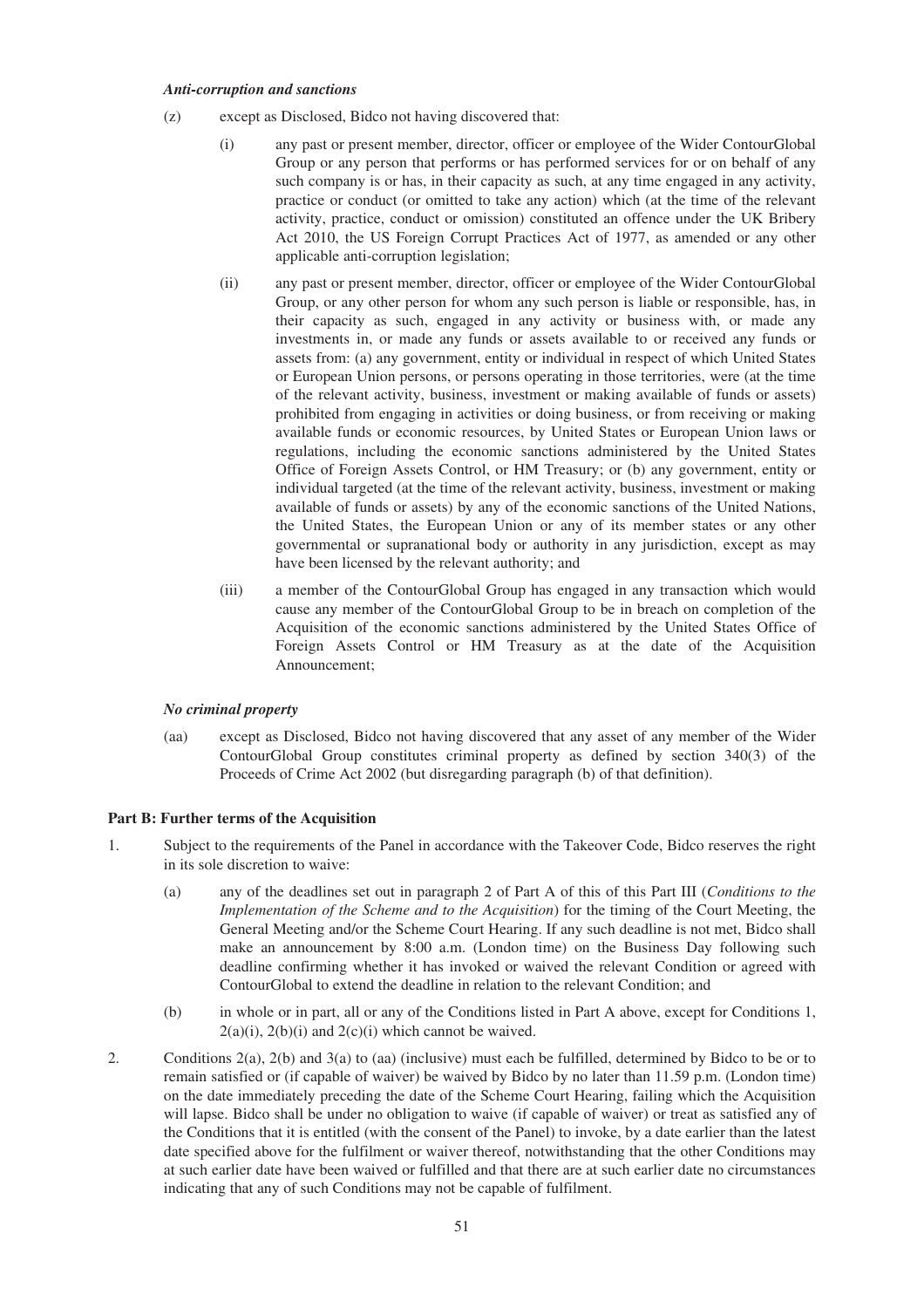- 3. If Bidco is required by the Panel to make an offer for ContourGlobal Shares under the provisions of Rule 9 of the Takeover Code, Bidco may make such alterations to any of the above Conditions and terms of the Acquisition as are necessary to comply with the provisions of that Rule.
- 4. Under Rule 13.5(a) of the Takeover Code, Bidco may only invoke a Condition to the Acquisition so as to cause the Acquisition not to proceed or to be withdrawn with the consent of the Panel. The Panel will normally only give its consent if the circumstances which give rise to the right to invoke the Condition are of material significance to Bidco in the context of the Acquisition. This will be judged by reference to the facts of each case at the time that the relevant circumstances arise. The Conditions contained in paragraphs 1 and 2 of Part A above and, if applicable, any acceptance condition if the Acquisition is implemented by means of a Takeover Offer, are not subject to Rule 13.5(a) of the Takeover Code. Any Condition that is subject to Rule 13.5(a) of the Takeover Code may be waived by Bidco.
- 5. Bidco reserves the right to elect to implement the Acquisition by way of a Takeover Offer as an alternative to the Scheme (subject to the Panel's consent and the terms of the Cooperation Agreement). In such event, the Acquisition will be implemented on the same terms (subject to appropriate amendments including (without limitation) the inclusion of an acceptance condition set at a level permitted by the Panel and by the terms of the Cooperation Agreement (for so long as it remains in force) of the voting rights attaching to the ContourGlobal Shares) as those which would apply to the Scheme.
- 6. The Scheme will be governed by English law and be subject to the jurisdiction of the Court and to the Conditions set out above. The Acquisition is subject to the applicable requirements of the Takeover Code, the Panel, the London Stock Exchange, the FCA, the Listing Rules and the Registrar of Companies.
- 7. Each of the Conditions shall be regarded as a separate Condition and shall not be limited by reference to any other Condition.
- 8. The ContourGlobal Shares will be acquired by Bidco fully paid and free from all liens, equities, charges, encumbrances, options, rights of pre-emption and any other third party rights and interests of any nature and together with all rights attaching to them as at the Effective Date, including (without limitation) voting rights and the right to receive and retain in full all dividends and other distributions (if any) declared, made or paid, or any other return of value (whether by way of reduction of share capital, repurchase or redemption or otherwise) made, on or after the Effective Date.
- 9. If, on or after the date of the Acquisition Announcement and prior to the Effective Date, any dividend, distribution or other return of value (other than the Q1 2022 Dividend) is declared, paid or made or becomes payable by ContourGlobal in respect of the ContourGlobal Shares, Bidco reserves the right (without prejudice to any right of Bidco, with the consent of the Panel, to invoke the Condition set out in paragraph 3(v)(ii) of Part A of this of this Part III (*Conditions to the Implementation of the Scheme and to the Acquisition*)) to reduce the Consideration payable under the terms of the Acquisition for the ContourGlobal Shares to reflect the aggregate amount of such dividend, distribution or other return of value or excess (based on the \$/£ exchange rate announced by ContourGlobal in the ordinary course on the date the relevant dividend is announced and rounding down any such dividend or other distribution in pence per share to one decimal point). In such circumstances, ContourGlobal Shareholders would be entitled to retain any such dividend, distribution or other return of value declared, made or paid.

If and to the extent that any such dividend, distribution or other return of value (other than, for the avoidance of doubt, the Q1 2022 Dividend) is paid or made in respect of the ContourGlobal Shares prior to the Effective Date, and Bidco exercises its rights under this paragraph 9 to reduce the Consideration payable under the terms of the Acquisition for the ContourGlobal Shares, any reference in this Document to the Consideration payable under the terms of the Acquisition shall be deemed to be a reference to the Consideration as so reduced.

If and to the extent that any such dividend, distribution or other return of value has been declared or announced but not paid or made or is not payable in respect of the ContourGlobal Shares prior to the Effective Date or by reference to a record date prior to the Effective Date or is (i) transferred pursuant to the Acquisition on a basis which entitles Bidco to receive the dividend, distribution or other return of value and to retain it; or (ii) cancelled before payment, the Consideration payable under the terms of the Acquisition for the ContourGlobal Shares shall not be subject to change in accordance with this paragraph 9.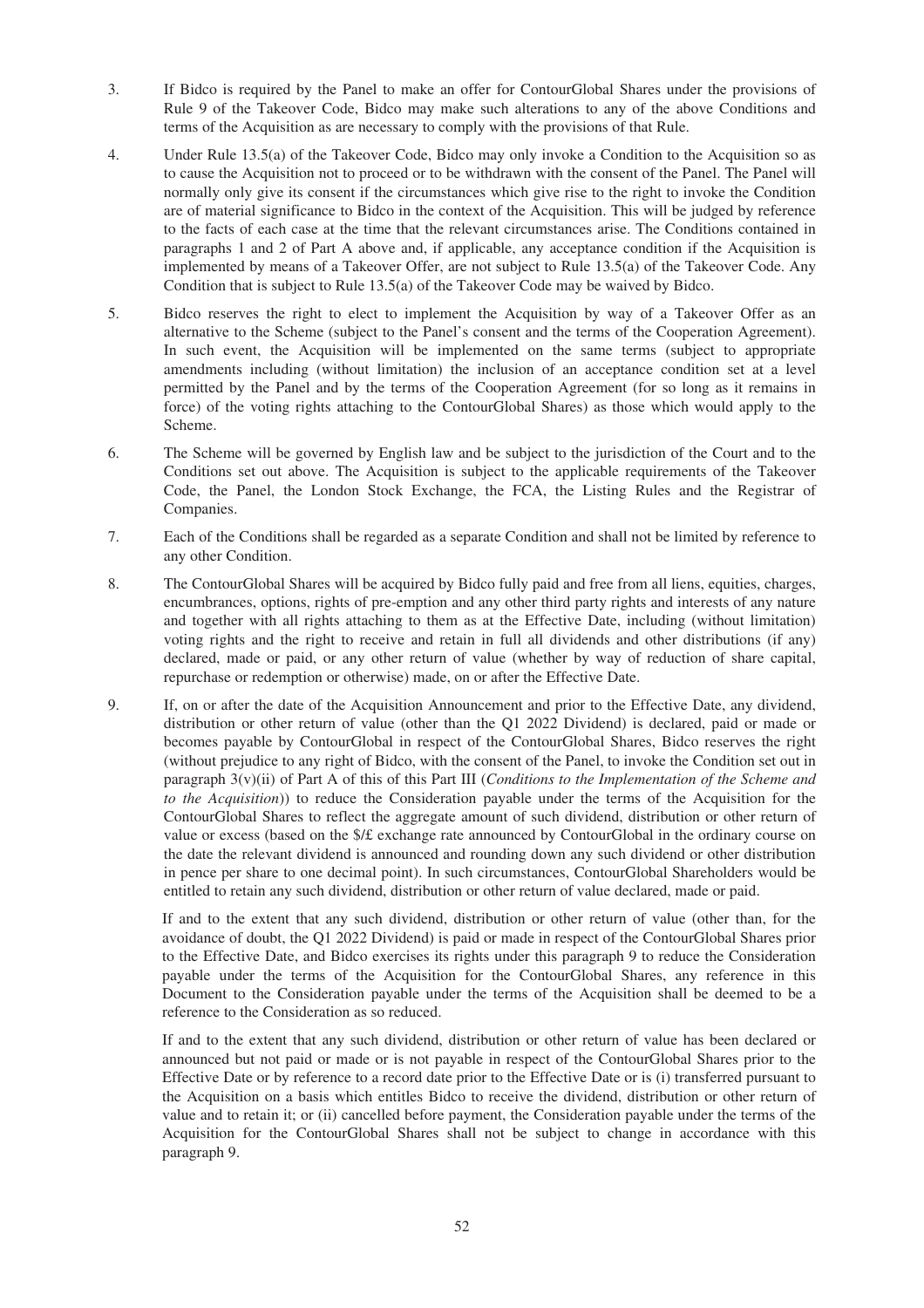Any exercise by Bidco of its rights referred to in this paragraph 9 shall be the subject of an announcement and, for the avoidance of doubt, shall not be regarded as constituting any revision or variation of the Scheme or the Acquisition.

No amounts of cash of less than one penny will be paid to any Scheme Shareholder pursuant to the Scheme (or to any ContourGlobal Shareholder pursuant to a Takeover Offer) and the aggregate amount of cash to which a Scheme Shareholder will be entitled under the Scheme (or pursuant to a Takeover Offer) will be rounded down to the nearest penny

- 10. The Acquisition is not being made, directly or indirectly, in, into or from, or by use of the mails of, or by any means of instrumentality (including, but not limited to, facsimile, email or other electronic transmission, telex or telephone) of interstate or foreign commerce of, or of any facility of a national, state or other securities exchange of, any jurisdiction where to do so would violate the laws of that jurisdiction.
- 11. The Acquisition will be subject, inter alia, to the satisfaction (or waiver, if permitted) of the Conditions and certain further terms which are set out in this Part III (*Conditions to the Implementation of the Scheme and to the Acquisition*) and those terms set out in this Document and the Cooperation Agreement and such further terms as may be required to comply with the Listing Rules and the provisions of the Takeover Code.
- 12. The availability of the Acquisition to persons not resident in the United Kingdom may be affected by the laws of the relevant jurisdiction. Any persons who are subject to the laws of any jurisdiction other than the United Kingdom should inform themselves about and observe any applicable requirements.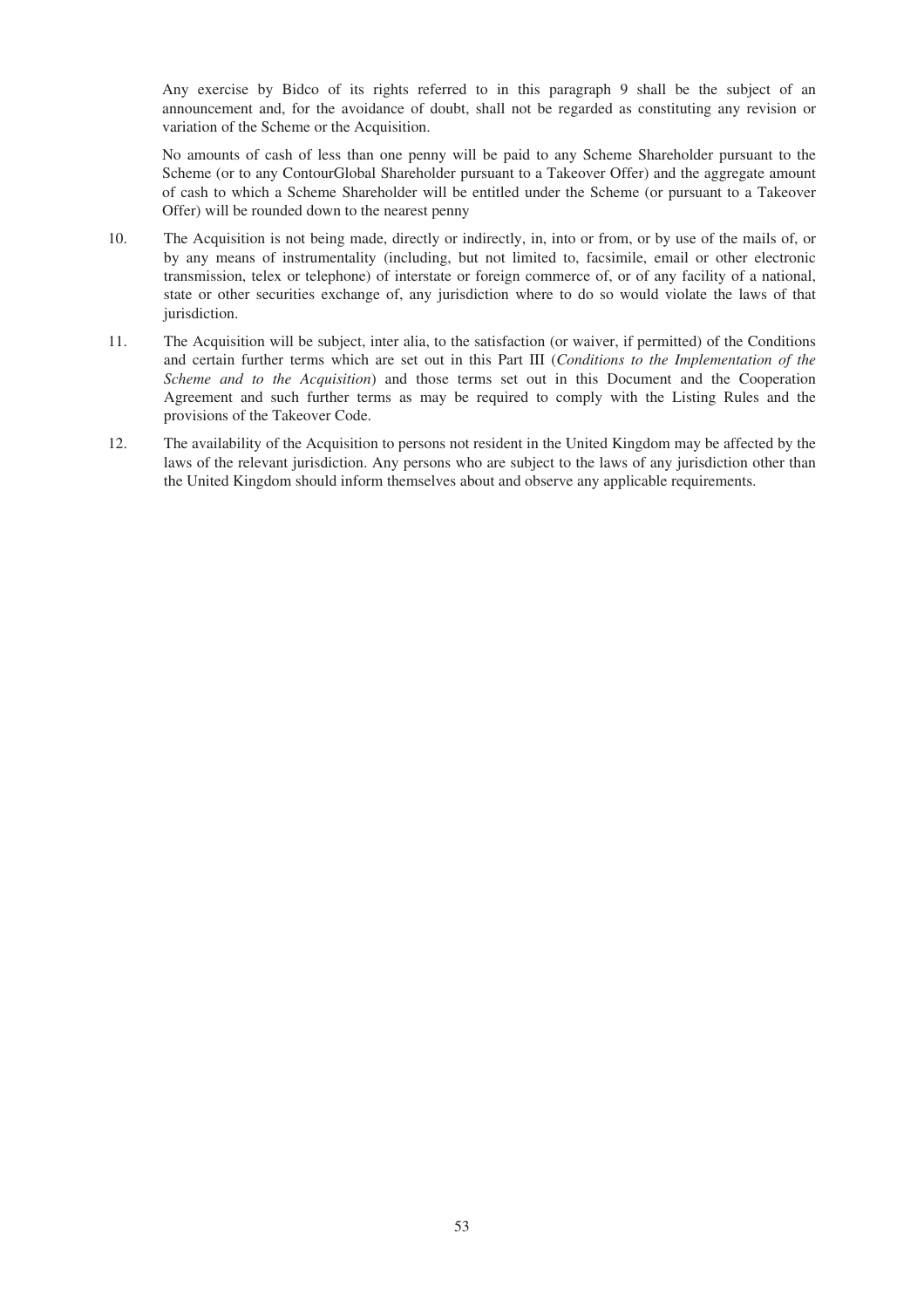### **PART IV THE SCHEME OF ARRANGEMENT**

# **IN THE HIGH COURT OF JUSTICE BUSINESS AND PROPERTY COURTS OF ENGLAND AND WALES COMPANIES COURT (ChD)**

**CR-2022-001447**

### **IN THE MATTER OF CONTOURGLOBAL PLC**

and

# **IN THE MATTER OF THE COMPANIES ACT 2006**

# **SCHEME OF ARRANGEMENT**

*(under Part 26 of the Companies Act 2006)*

between

# **CONTOURGLOBAL PLC**

### and

### **THE HOLDERS OF THE SCHEME SHARES**

(as hereinafter defined)

#### **PRELIMINARY**

| (A) | In this Scheme, unless inconsistent with the subject or context, the following expressions bear the |  |  |  |  |  |  |
|-----|-----------------------------------------------------------------------------------------------------|--|--|--|--|--|--|
|     | following meanings:                                                                                 |  |  |  |  |  |  |

| "Acquisition"                                    | the proposed acquisition by Bidco of the entire issued, and to be<br>issued, share capital of ContourGlobal (other than ContourGlobal<br>Shares already held by or on behalf of Bidco, if any) to be effected by<br>way of the Scheme, and, where the context admits, any subsequent<br>revision, variation, extension or renewal thereof; |
|--------------------------------------------------|--------------------------------------------------------------------------------------------------------------------------------------------------------------------------------------------------------------------------------------------------------------------------------------------------------------------------------------------|
| "Bidco"                                          | Cretaceous Bidco Limited, a company incorporated in England and<br>Wales with company number 14007256 and with its registered office<br>address at 11th Floor 200 Aldersgate Street, London, EC1A 4HD,<br>United Kingdom;                                                                                                                  |
| "Bidco Group"                                    | Bidco and its subsidiaries and subsidiary undertakings;                                                                                                                                                                                                                                                                                    |
| "Business Day"                                   | a day (other than a Saturday, Sunday or a public or bank holiday in<br>the United Kingdom) on which clearing banks in London are<br>generally open for normal business;                                                                                                                                                                    |
| "certificated form" or "in<br>certificated form" | a share or other security which is not in uncertificated form (that is,<br>not in CREST);                                                                                                                                                                                                                                                  |
| "Companies Act"                                  | the Companies Act 2006, as amended from time to time;                                                                                                                                                                                                                                                                                      |
| "Conditions"                                     | the conditions to the Acquisition and to the implementation of this<br>Scheme set out in Part III (Conditions to the Implementation of the<br>Scheme and to the Acquisition) of the Document;                                                                                                                                              |
| "Consideration"                                  | the consideration payable to Scheme Shareholders pursuant to<br>Clause 2 of this Scheme, comprising 259.6 pence in cash per Scheme<br>Share (as the same may be reduced subject to, and in accordance<br>with, Clause 2 of this Scheme);                                                                                                   |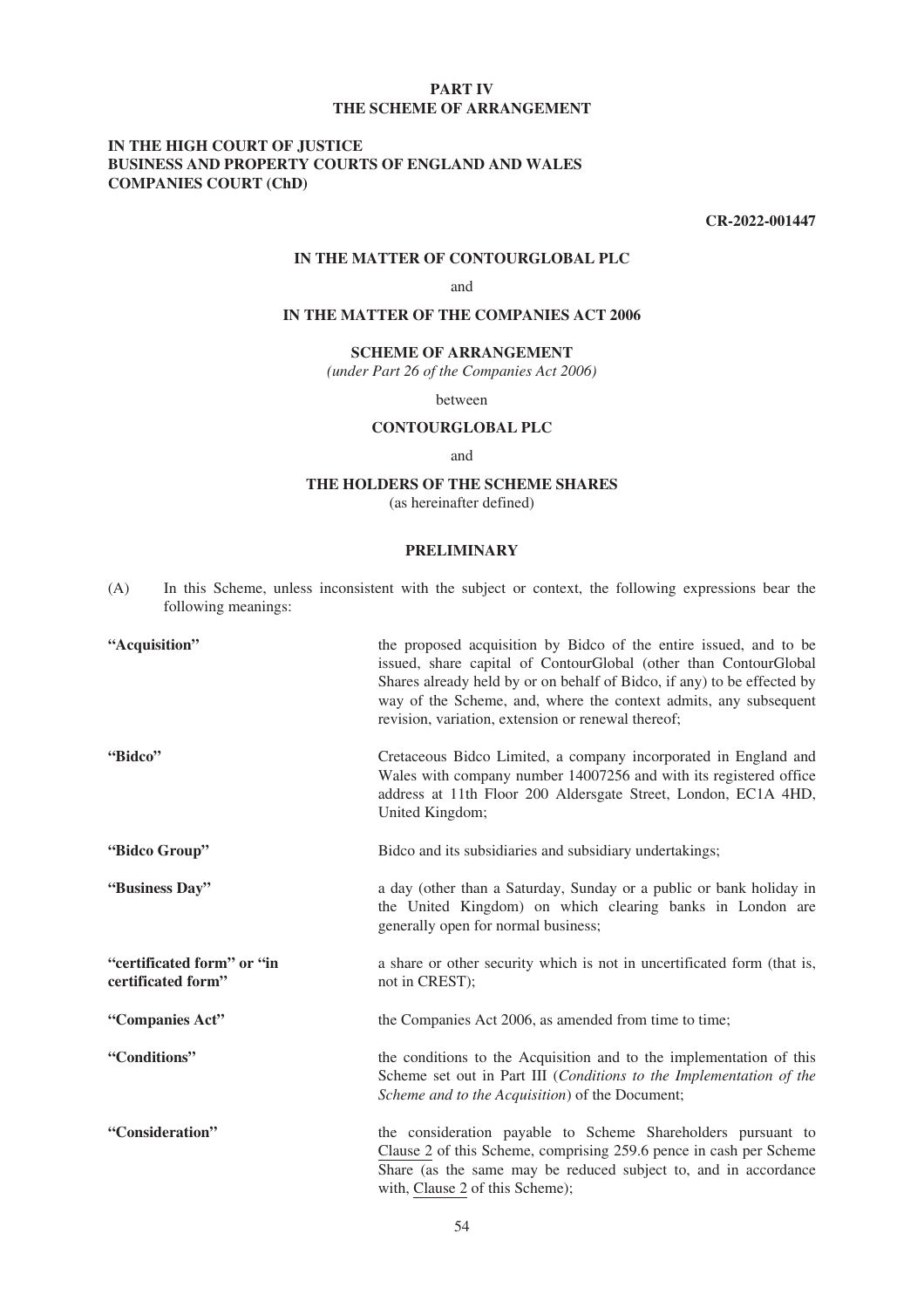| "ContourGlobal" or the "Company" | ContourGlobal plc, a company incorporated in England and Wales<br>with registered number 10982736 and with its registered office at 5th<br>Floor 55 Baker Street, London, W1U 8EW, United Kingdom;                                                                                                                                     |  |  |
|----------------------------------|----------------------------------------------------------------------------------------------------------------------------------------------------------------------------------------------------------------------------------------------------------------------------------------------------------------------------------------|--|--|
| "ContourGlobal Shareholders"     | the holders of ContourGlobal Shares from time to time;                                                                                                                                                                                                                                                                                 |  |  |
| "ContourGlobal Share(s)"         | ordinary shares of £0.01 each in the capital of ContourGlobal;                                                                                                                                                                                                                                                                         |  |  |
| "ContourGlobal Share Plan"       | the ContourGlobal plc Long Term Incentive Plan, as amended from<br>time to time;                                                                                                                                                                                                                                                       |  |  |
| "Court"                          | the High Court of Justice in England and Wales;                                                                                                                                                                                                                                                                                        |  |  |
| "Court Meeting"                  | the meeting of Scheme Shareholders (and any adjournment thereof)<br>convened pursuant to an order of the Court pursuant to section 896 of<br>the Companies Act for the purpose of considering and, if thought fit,<br>approving (with or without modification) this Scheme;                                                            |  |  |
| "Court Order"                    | the order of the Court sanctioning this Scheme under section 899 of<br>the Companies Act;                                                                                                                                                                                                                                              |  |  |
| "CREST"                          | the relevant system (as defined in the CREST Regulations) of which<br>Euroclear is the Operator (as defined in the CREST Regulations);                                                                                                                                                                                                 |  |  |
| "CREST Regulations"              | the Uncertificated Securities Regulations 2001 (SI 2001/3755)<br>(including as it forms part of the domestic law of the UK by virtue of<br>the European Union (Withdrawal) Act 2018), as amended from time<br>to time (including by means of the Uncertificated Securities<br>(Amendment and EU Exit) Regulations 2019 (SI 2019/679)); |  |  |
| "Document"                       | the circular to ContourGlobal Shareholders published by the<br>Company on 13 June 2022 in connection with this Scheme;                                                                                                                                                                                                                 |  |  |
| "Effective Date"                 | the date on which this Scheme becomes effective in accordance with<br>its terms;                                                                                                                                                                                                                                                       |  |  |
| "Euroclear"                      | Euroclear UK & International Limited;                                                                                                                                                                                                                                                                                                  |  |  |
| "Excluded Shares"                | any ContourGlobal Shares which are:                                                                                                                                                                                                                                                                                                    |  |  |
|                                  | registered in the name of, or beneficially owned by:<br>(i)<br>(a) Bidco or any subsidiary or subsidiary undertaking of<br>Bidco; or (b) any nominee of any of the foregoing; or                                                                                                                                                       |  |  |
|                                  | held in treasury,<br>(ii)                                                                                                                                                                                                                                                                                                              |  |  |
|                                  | in each case, immediately prior to the Scheme Record Time;                                                                                                                                                                                                                                                                             |  |  |
| "holder"                         | a registered holder and includes any person(s) entitled by<br>transmission;                                                                                                                                                                                                                                                            |  |  |
| "KKR"                            | Kohlberg Kravis Roberts & Co. L.P. and its affiliates;                                                                                                                                                                                                                                                                                 |  |  |
| "Latest Practicable Date"        | close of business on 9 June 2022, being the latest practicable date<br>before publication of the Document;                                                                                                                                                                                                                             |  |  |
| "Panel"                          | The Panel on Takeovers and Mergers of the United Kingdom, or any<br>successor to it:                                                                                                                                                                                                                                                   |  |  |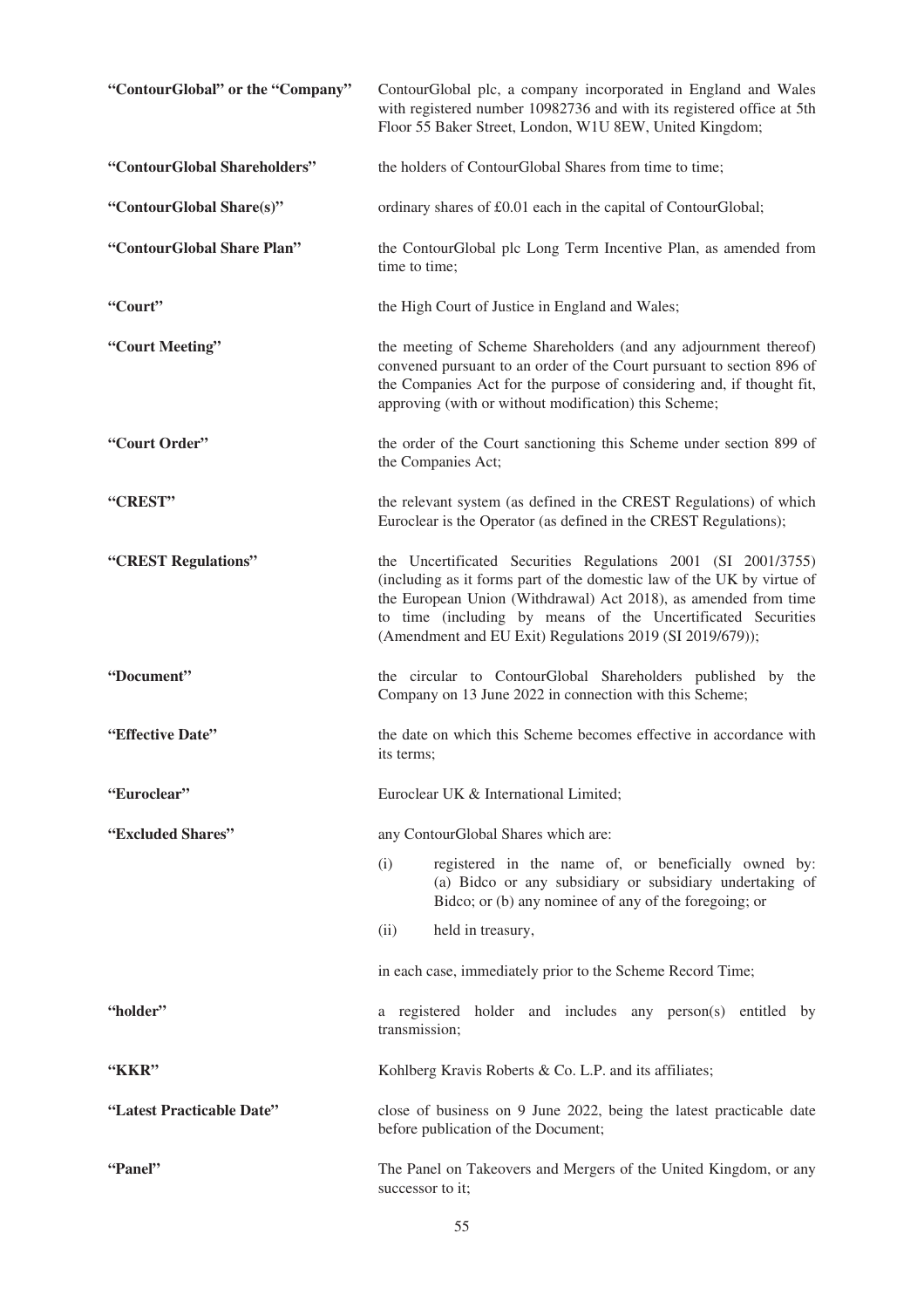| "Q1 2022 Dividend"           | the interim dividend announced by the Company on 13 May 2022 for<br>the three months ended 31 March 2022 of 4.9115 cents per<br>ContourGlobal Share (or 4.0128 pence per ContourGlobal Share),<br>paid on 10 June 2022 to those ContourGlobal Shareholders appearing<br>on the register of members of the Company on 27 May 2022; |                                                                                                                                                                                                                                                                             |  |  |
|------------------------------|-----------------------------------------------------------------------------------------------------------------------------------------------------------------------------------------------------------------------------------------------------------------------------------------------------------------------------------|-----------------------------------------------------------------------------------------------------------------------------------------------------------------------------------------------------------------------------------------------------------------------------|--|--|
| "Scheme"                     |                                                                                                                                                                                                                                                                                                                                   | this scheme of arrangement in its present form or with or subject to<br>any modification, addition or condition approved or imposed by the<br>Court and agreed by ContourGlobal and Bidco;                                                                                  |  |  |
| "Scheme Record Time"         | 6:00 p.m. (London time) on the Business Day immediately after the<br>date on which the Court makes the Court Order (or such other date<br>and/or time as ContourGlobal and Bidco may agree);                                                                                                                                      |                                                                                                                                                                                                                                                                             |  |  |
| "Scheme Shareholders"        |                                                                                                                                                                                                                                                                                                                                   | holders of Scheme Shares;                                                                                                                                                                                                                                                   |  |  |
| "Scheme Shares"              |                                                                                                                                                                                                                                                                                                                                   | the ContourGlobal Shares:                                                                                                                                                                                                                                                   |  |  |
|                              | (i)                                                                                                                                                                                                                                                                                                                               | in issue at the date of this Scheme;                                                                                                                                                                                                                                        |  |  |
|                              | (ii)                                                                                                                                                                                                                                                                                                                              | (if any) issued after the date of this Scheme and prior to the<br>Voting Record Time; and                                                                                                                                                                                   |  |  |
|                              | (iii)                                                                                                                                                                                                                                                                                                                             | (if any) issued at or after the Voting Record Time and prior<br>to the Scheme Record Time in respect of which the original<br>or any subsequent holder thereof shall be bound by this<br>Scheme or shall by such time have agreed in writing to be<br>bound by this Scheme, |  |  |
|                              |                                                                                                                                                                                                                                                                                                                                   | in each case (where the context requires), remaining in issue at the<br>Scheme Record Time but excluding any Excluded Shares at any<br>relevant date or time;                                                                                                               |  |  |
| "subsidiary"                 |                                                                                                                                                                                                                                                                                                                                   | has the meaning given in section 1159 of the Companies Act;                                                                                                                                                                                                                 |  |  |
| "subsidiary undertaking"     |                                                                                                                                                                                                                                                                                                                                   | has the meaning given in section 1162 of the Companies Act;                                                                                                                                                                                                                 |  |  |
| "Takeover Code"              | time;                                                                                                                                                                                                                                                                                                                             | the City Code on Takeovers and Mergers, as amended from time to                                                                                                                                                                                                             |  |  |
| "UK" or "United Kingdom"     |                                                                                                                                                                                                                                                                                                                                   | the United Kingdom of Great Britain and Northern Ireland;                                                                                                                                                                                                                   |  |  |
| "uncertificated form" or "in |                                                                                                                                                                                                                                                                                                                                   |                                                                                                                                                                                                                                                                             |  |  |
| uncertificated form"         |                                                                                                                                                                                                                                                                                                                                   | a share or other security recorded on the relevant register as being<br>held in uncertificated form in CREST, and title to which, by virtue of<br>the CREST Regulations, may be transferred by means of CREST; and                                                          |  |  |
| "Voting Record Time"         |                                                                                                                                                                                                                                                                                                                                   | 6:30 p.m. (London time) on the day which is two Business Days prior<br>to the date of the Court Meeting or, if the Court Meeting is adjourned,<br>6:30 p.m. (London time) on the day which is two Business Days<br>before the date of such adjourned Meeting.               |  |  |

- (B) In this Scheme: (i) all references to times of day are to London time; (ii) all references to "**£**", "**GBP**", "**Pounds Sterling**", "**pence**", "**penny**" and "**p**" are to the lawful currency of the United Kingdom; (iii) all references to "**US\$**", "**\$**", "**USD**", "**US dollars**" and "**cents**" are to the lawful currency of the United States; and (iv) all references to Clauses and sub-clauses are to clauses and sub-clauses of this Scheme.
- (C) As at the Latest Practicable Date, the issued share capital of the Company was £6,707,129.20 divided into 670,712,920 ordinary shares of £0.01 pence each, all of which are credited as fully paid up. The Company holds 14,572,065 shares in treasury.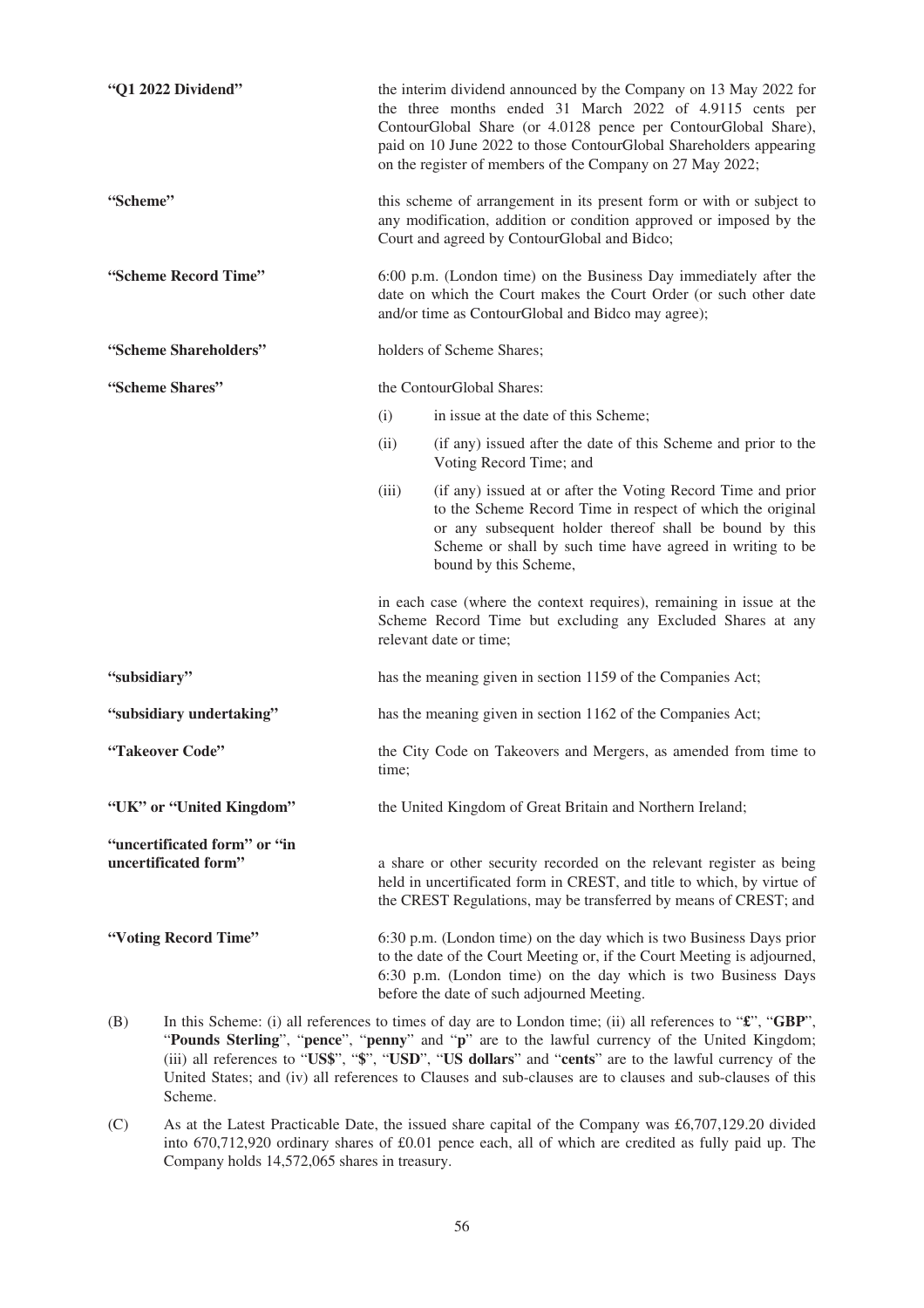- (D) As at the Latest Practicable Date, 7,128,158 ContourGlobal Shares may be issued on or after the date of the Document to satisfy the exercise of options or vesting of awards pursuant to the ContourGlobal Share Plan.
- (E) Bidco was incorporated on 28 March 2022 under the laws of England and Wales as a private company limited by shares for the purpose of carrying out the Acquisition.
- (F) As at the Latest Practicable Date, none of: (i) Bidco nor any member of the Bidco Group; nor (ii) funds or separately managed accounts advised and/or managed by KKR; nor (iii) as far as Bidco is aware, any person acting in concert (within the meaning of the Takeover Code) with Bidco, is the registered holder of, or has any beneficial shareholding in, ContourGlobal Shares.
- (G) Bidco has agreed, subject to the satisfaction or (where applicable) waiver of the Conditions (other than Condition 2(c) set out in the Document), to appear by Counsel at the hearing to sanction this Scheme and to undertake to the Court to be bound by the provisions of this Scheme in so far as it relates to Bidco and to execute and do or procure to be executed and done all such documents, acts and things as may be necessary or desirable to be executed or done by it to give effect to this Scheme.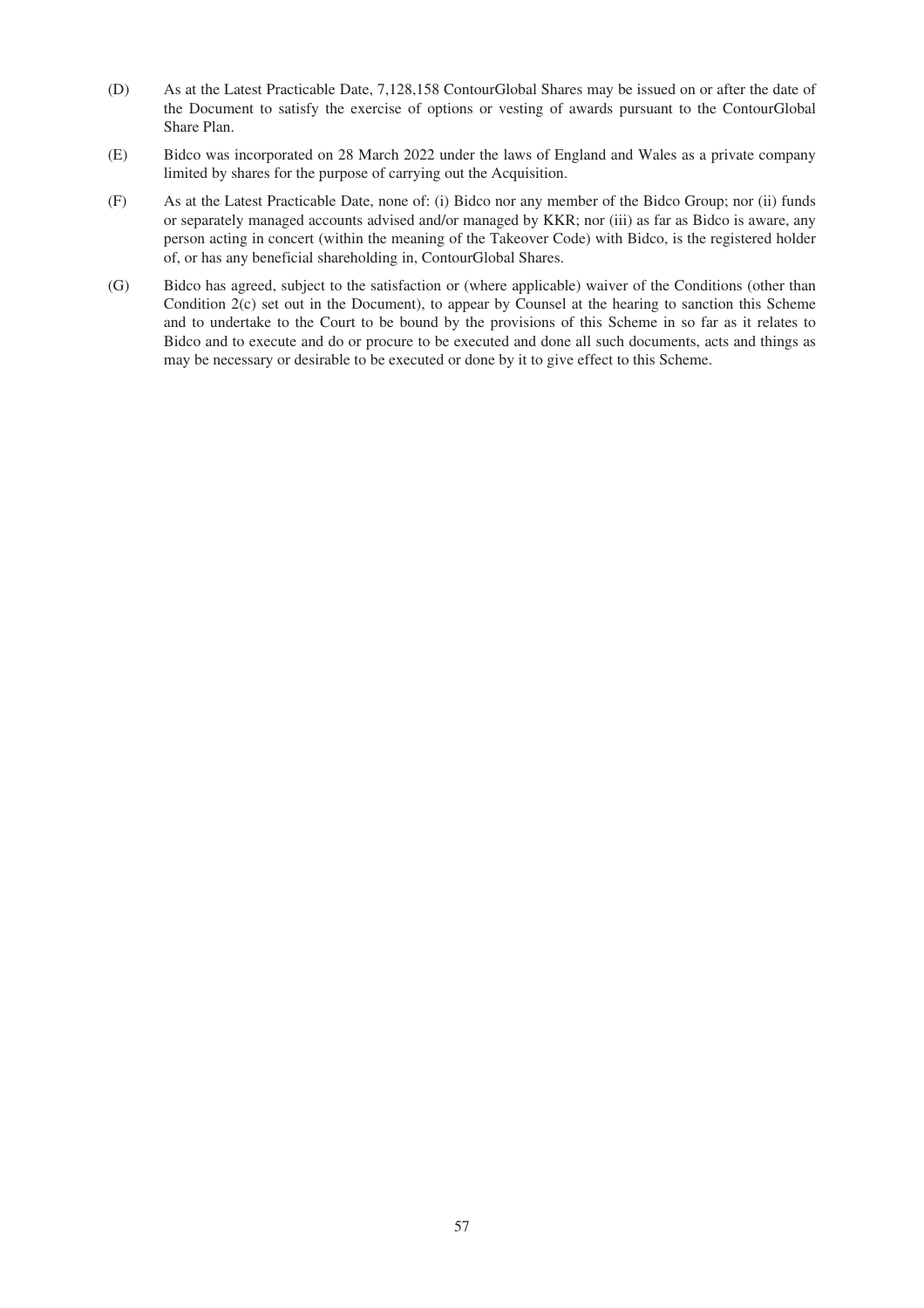# **THE SCHEME**

# **1. Transfer of Scheme Shares**

- (A) Upon and with effect from the Effective Date, Bidco (and/or its nominee(s)) shall acquire all the Scheme Shares fully paid, free from all liens, equities, charges, encumbrances and any other third party rights of any nature whatsoever, and together with all rights at the Effective Date or thereafter attached thereto, including voting rights and the right to receive and retain all dividends and other distributions (if any) and any return of capital (whether by reduction of share capital or share premium account or otherwise) announced, authorised, declared, made or paid in respect of the Scheme Shares by reference to a record date falling on or after the Effective Date (which does not include, for the avoidance of any doubt, the Q1 2022 Dividend).
- (B) For the purposes of such acquisition, the Scheme Shares shall be transferred to Bidco (and/or its nominee(s)) and such transfer shall be effected by means of a form or forms of transfer or other instrument or instruction of transfer and to give effect to such transfer(s) any person may be appointed by Bidco as attorney and/or agent and shall be authorised as such attorney and/or agent on behalf of the relevant holder of Scheme Shares to execute and deliver as transferor a form of transfer or other instrument of transfer (whether as a deed or otherwise) of, or give any instruction to transfer, such Scheme Shares and every form, instrument or instruction of transfer so executed or instruction given shall be as effective as if it had been executed or given by the holder or holders of the Scheme Shares thereby transferred.
- (C) With effect from the Effective Date and pending the transfer of the Scheme Shares pursuant to sub-clause  $1(A)$  and sub-clause  $1(B)$  of this Scheme and the updating of the register of members of the Company to reflect such transfer, each Scheme Shareholder irrevocably:
	- (i) appoints Bidco (and/or its nominee(s)) as its attorney and/or agent to exercise on its behalf (in place of and to the exclusion of the relevant Scheme Shareholder) any voting rights attached to its Scheme Shares and any or all rights and privileges (including the right to requisition the convening of a general meeting of the Company or of any class of its shareholders) attaching to its Scheme Shares;
	- (ii) appoints Bidco (and/or its nominee(s)) and any one or more of its directors or agents to sign on behalf of such Scheme Shareholder any such documents, and to do such things, as may in the opinion of Bidco and/or any one or more of its directors or agents be necessary or desirable in connection with the exercise of any votes or any other rights or privileges attaching to its Scheme Shares (including, without limitation, an authority to sign any consent to short notice of any general or separate class meeting of ContourGlobal as attorney or agent for, and on behalf of, such Scheme Shareholder and/or to attend, and/or to execute a form of proxy in respect of its Scheme Shares appointing any person nominated by Bidco and/or any one or more of its directors or agents to attend, any general and/or separate class meetings of ContourGlobal (or any adjournment thereof) and to exercise or refrain from exercising the votes attaching to the Scheme Shares on such Scheme Shareholder's behalf); and
	- (iii) authorises ContourGlobal and/or its agents to send to Bidco (and/or its nominee(s)) any notice, circular, warrant or other document or communication which may be required to be sent to them as a member of ContourGlobal in respect of such Scheme Shares (including any share certificate(s) or other document(s) of title issued as a result of conversion of their Scheme Shares into certificated form),

such that from the Effective Date, no Scheme Shareholder shall be entitled to exercise any voting rights attached to the Scheme Shares or any other rights or privileges attaching to the Scheme Shares otherwise than in accordance with the directions of Bidco.

# **2. Consideration for the transfer of Scheme Shares**

(A) In consideration for the transfer of the Scheme Shares to Bidco and/or its nominee(s) pursuant to Clause 1 of this Scheme, Bidco shall, subject as hereinafter provided (and, in particular, subject to the remainder of this Clause 2), pay or procure that there shall be paid to or for the account of each Scheme Shareholder (as appearing on the register of members of ContourGlobal at the Scheme Record Time):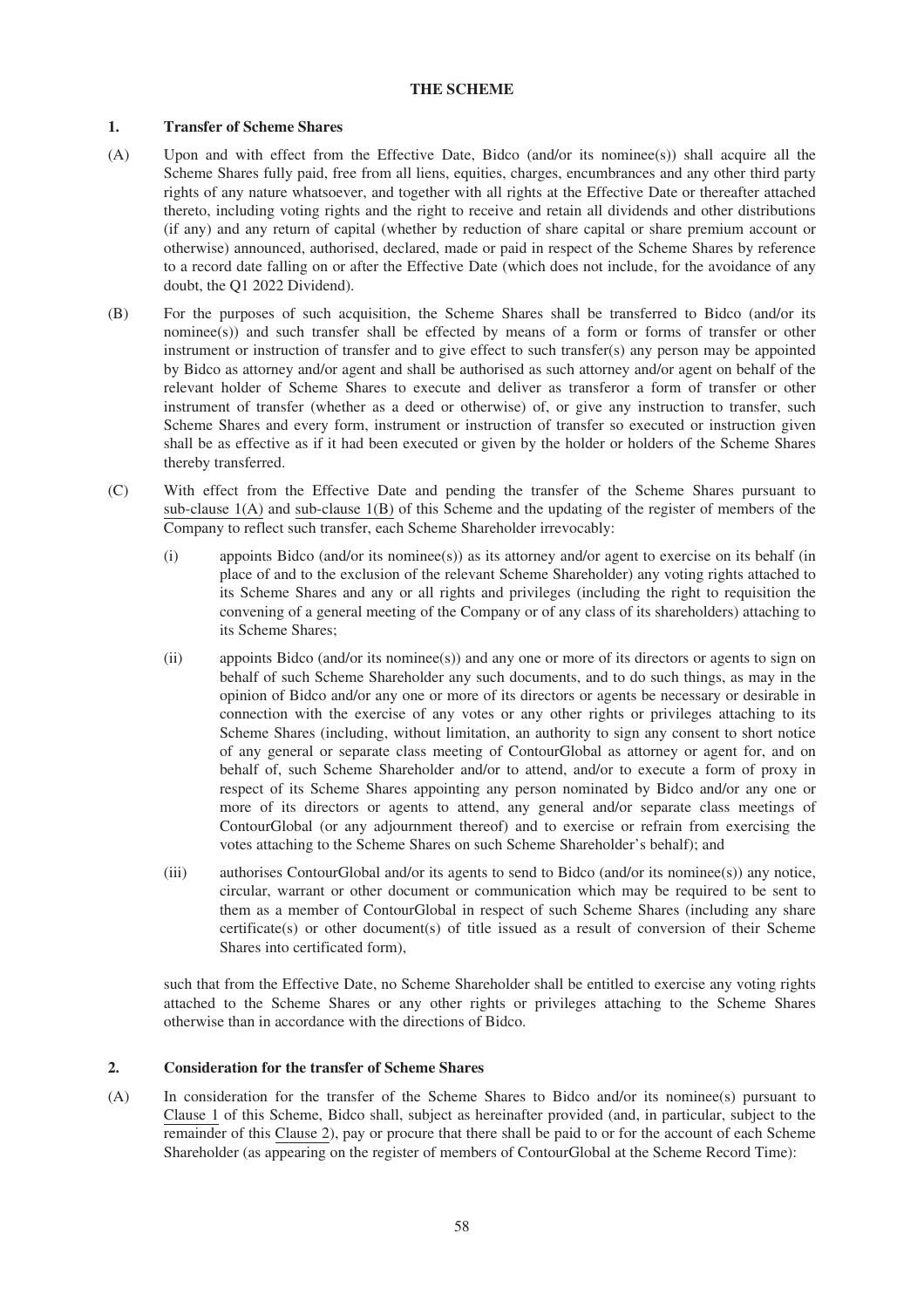#### **for each Scheme Share: 259.6 pence in cash**

- (B) If any dividend or distribution (other than the Q1 2022 Dividend) is announced, declared, made or paid in respect of a Scheme Share on or after 17 May 2022 and before the Effective Date, Bidco shall be entitled to reduce the amount of Consideration payable in respect of each Scheme Share by the amount of all or part of any such dividend, or other distribution (based on the \$/£ exchange rate announced by ContourGlobal in the ordinary course on the date the relevant dividend or other distribution is announced and rounding down any such dividend or other distribution in pence per share to one decimal point, calculated, for the avoidance of doubt, on a per Scheme Share basis).
- (C) Subject always to sub-clause 2(D) of this Scheme, if Bidco exercises the right referred to in sub-clause 2(B) of this Scheme to reduce the Consideration payable for each Scheme Share by all or part of the amount of dividend and/or other distribution (not being the Q1 2022 Dividend) that has not been paid but is payable by reference to a record date prior to the Effective Date:
	- (i) holders of ContourGlobal Shares appearing on the register of members at the relevant record time as determined by the directors of the Company will be entitled to receive and retain that dividend (and/or other distribution and/or other return of capital) in respect of the ContourGlobal Shares they held at such record time;
	- (ii) any reference in this Scheme and the Document to the Consideration payable under the Scheme shall be deemed a reference to the Consideration as so reduced in accordance with sub-clause 2(B) of this Scheme; and
	- (iii) the exercise of such rights shall not be regarded as constituting any revision or modification of the terms of this Scheme.
- (D) Notwithstanding any other provision of this Scheme, no amount of Consideration of less than one penny shall be payable by Bidco to any Scheme Shareholder under this Scheme and the aggregate amount of Consideration to which a Scheme Shareholder shall be entitled under the terms of this Scheme shall be automatically rounded down and reduced to the nearest penny such that:
	- (i) any reference in this Scheme and the Document to the Consideration payable under the Scheme shall be deemed a reference to the Consideration as so reduced in accordance with this sub-clause 2(D); and
	- (ii) the giving effect to this sub-clause 2(D) shall not be regarded as constituting any revision or modification of the terms of this Scheme.
- (E) To the extent that any dividend and/or distribution is announced, declared, made or is payable in respect of a Scheme Share on or after 17 May 2022 and before the Effective Date and it is: (i) transferred pursuant to the Acquisition on a basis which entitles Bidco (and/or its nominee(s)) to receive the dividend and/or distribution and to retain it; or (ii) cancelled, the Consideration payable under the terms of this Scheme will not be subject to change in accordance with Clause 2 of this Scheme.

# **3. Settlement and despatch of Consideration**

- (A) As soon as practicable after the Effective Date, and in any event not more than 14 days after the Effective Date (unless the Panel agrees otherwise), Bidco shall:
	- (i) subject to sub-clause 3(A)(iii) of this Scheme, in the case of the Scheme Shares which at the Scheme Record Time are in certificated form, despatch, or procure the despatch, to the relevant Scheme Shareholder (or to those persons as the Scheme Shareholder may direct) cheques for the sums payable to the Scheme Shareholder pursuant to Clause 2 of this Scheme, provided that where a Scheme Shareholder is entitled to aggregate Consideration of more than £200,000, the Company may elect to facilitate payment by electronic payment of such consideration in lieu of a cheque; and
	- (ii) in the case of the Scheme Shares which at the Scheme Record Time are in uncertificated form, instruct, or procure the instruction of, Euroclear to create an assured payment obligation in favour of the Scheme Shareholder's payment bank in respect of the sums payable to the Scheme Shareholder pursuant to Clause 2 of this Scheme in accordance with the CREST assured payment arrangements, provided that Bidco reserves the right to make payment of the said Consideration by cheque as aforesaid in sub-clause 3(A)(i) of this Scheme if, for reasons outside its reasonable control, it is not able to effect settlement in accordance with this sub-clause  $3(A)(ii)$ ; and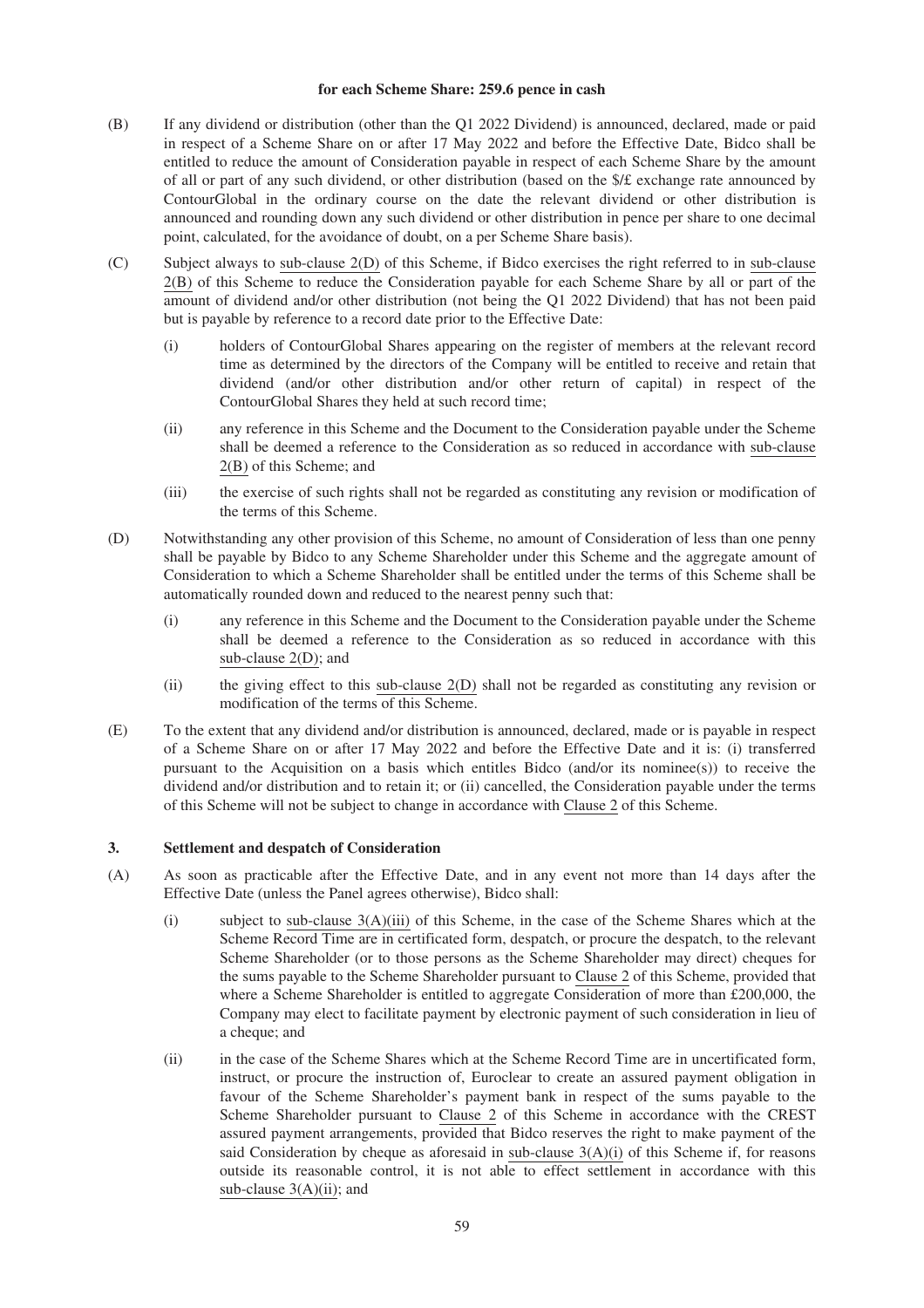- (iii) in the case of Scheme Shares issued or transferred pursuant to the ContourGlobal Share Plan after the making of the Court Order and prior to the Scheme Record Time, procure that the sums payable in respect of those Scheme Shares pursuant to Clause 2 of this Scheme are settled by such method as shall be determined by ContourGlobal (including, but not limited to, procuring that payments are made through payroll as soon as possible subject to the deduction of the applicable exercise price (if any) and applicable income taxes and social security contributions and other statutory levies).
- (B) As from the Scheme Record Time, each holding of Scheme Shares credited to any stock account in CREST shall be disabled and all Scheme Shares will be removed from CREST in due course.
- (C) All deliveries of notices, cheques or statements of entitlement required to be made pursuant to this Scheme shall be effected by sending the same by first class post in pre-paid envelopes or by international standard post if overseas (or by such method as may be approved by the Panel) addressed to the persons entitled thereto at their respective addresses as appearing in the register of members of ContourGlobal at the Scheme Record Time or, in the case of joint holders, to the address of the holder whose name stands first in such register in respect of the joint holding concerned at such time.
- (D) All cheques shall be in Pounds Sterling and drawn on a United Kingdom clearing bank and shall be made payable to the Scheme Shareholder concerned (except that, in the case of joint holders, Bidco reserves the right to make such cheques payable to that one of the joint holders whose name stands first in the register of members of the Company in respect of such holding at the Scheme Record Time), and the encashment of any such cheque shall be a complete discharge of Bidco's obligation under this Scheme to pay the monies represented thereby. Bidco shall despatch or procure the despatch of cheques within 14 days of the Effective Date.
- (E) If any Scheme Shareholders have not encashed the cheques within six months of the Effective Date, Bidco and the Company shall procure that the cash Consideration due to such Scheme Shareholders under this Scheme shall be held on trust for such Scheme Shareholders for a period of 12 years from the Effective Date, and such Scheme Shareholders may claim the Consideration due to them (plus any interest accrued thereon, but net of any expenses and taxes) by written notice to the Company in a form which the Company determines evidences their entitlement to such Consideration at any time during the period of 12 years from the Effective Date, and Bidco undertakes that neither it nor its nominee(s) will seek, require or accept repayment of the monies so held on trust for the purposes detailed above prior to the first Business Day after the twelfth anniversary of the Effective Date or otherwise with the permission of the Court.
- (F) In respect of payments made through CREST, Bidco shall instruct, or procure the instruction of, Euroclear to create an assured payment obligation in accordance with the CREST assured payment arrangements within 14 days of the Effective Date. The instruction of Euroclear shall be a complete discharge of Bidco's obligation under this Scheme with reference to the payments made through CREST.
- (G) None of ContourGlobal, Bidco or their respective agents or nominees shall be responsible for any loss or delay in the transmission of any notices, cheques or statements of entitlement sent in accordance with this Clause 3, which shall be sent at the risk of the person or persons entitled thereto.
- (H) The preceding sub-clauses of this Clause 3 shall take effect subject to any prohibition or condition imposed by law.

# **4. Certificates in respect of Scheme Shares and cancellation of CREST entitlements**

With effect from, or as soon a reasonably practicable after, the Effective Date:

- (A) all certificates representing Scheme Shares shall cease to be valid as documents of title to the shares represented thereby and every holder of Scheme Shares shall be bound at the request of ContourGlobal to deliver up the same to ContourGlobal (or any person appointed by ContourGlobal to receive such certificates), or, as it may direct, to destroy the same;
- (B) ContourGlobal shall procure that Euroclear is instructed to cancel or transfer the entitlements to Scheme Shares of holders of Scheme Shares in uncertificated form;
- (C) following cancellation of the entitlements to Scheme Shares of holders of Scheme Shares in uncertificated form, ContourGlobal shall procure (if necessary) that such entitlements to Scheme Shares are rematerialised; and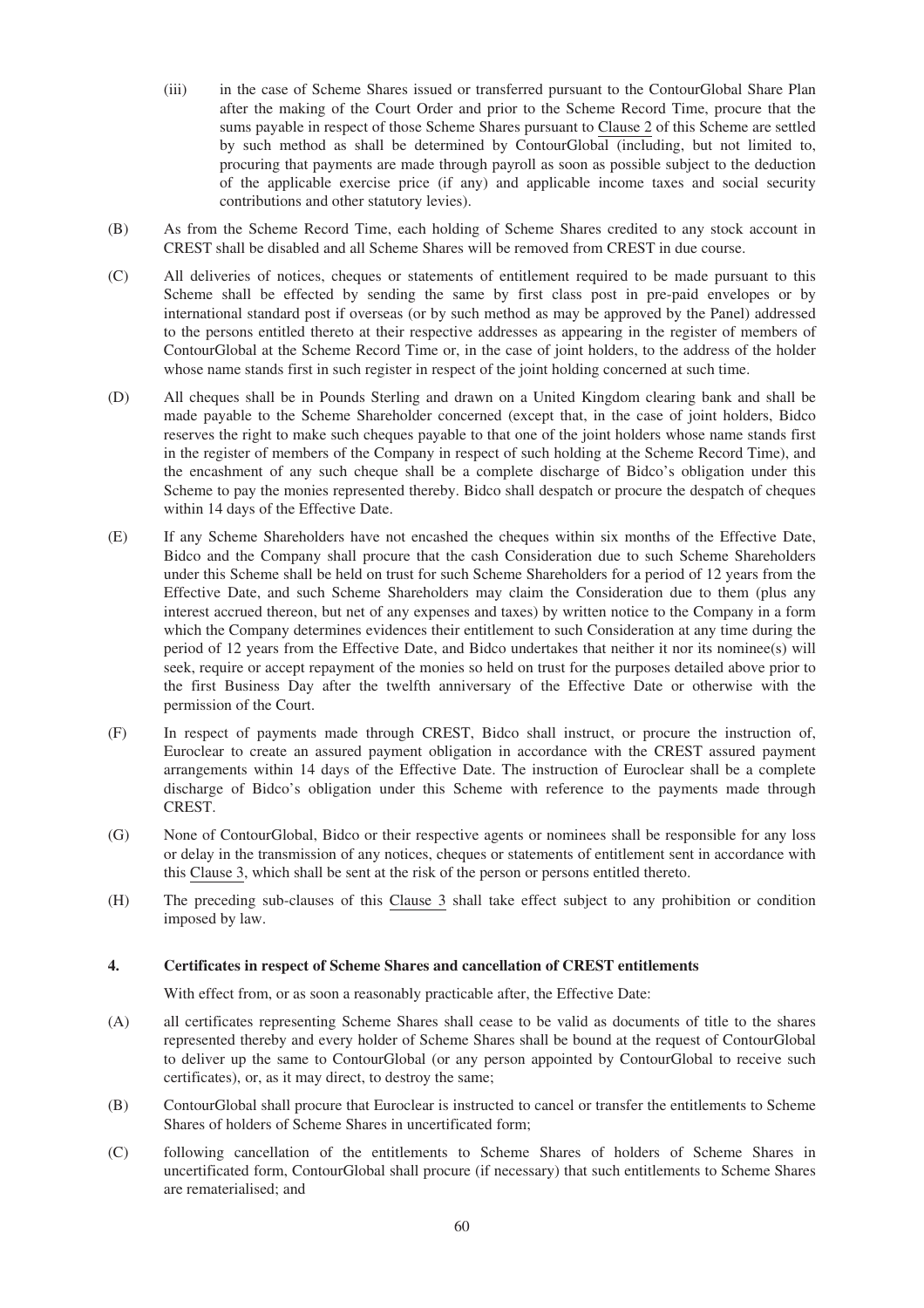(D) subject to the completion of such forms of transfer or other instruments or instructions of transfer as may be required in accordance with Clause 1 of this Scheme and the payment of any UK stamp duty thereon, ContourGlobal shall make or procure to be made, the appropriate entries in its register of members to reflect the transfer of the Scheme Shares to Bidco and/or its nominee(s).

# **5. Mandates**

All mandates and other instructions given to ContourGlobal by Scheme Shareholders in force at the Scheme Record Time relating to Scheme Shares shall, as from the Effective Date, cease to be valid.

# **6. Operation of this Scheme**

- (A) This Scheme shall become effective as soon as a copy of the Court Order shall have been delivered to the Registrar of Companies for England and Wales.
- (B) Unless this Scheme has become effective on or before 11.59 p.m. (London time) on 17 February 2023, or such later date, if any, as may be agreed in writing by Bidco and ContourGlobal (with the Panel's consent and as the Court may approve (if such approval(s) is/are required)), this Scheme shall never become effective.

# **7. Modification**

ContourGlobal and Bidco may jointly consent on behalf of all persons concerned to any modification of, or addition to, this Scheme or to any condition which the Court may approve or impose. Any such modification or addition shall require the consent of the Panel where such consent is required under the Takeover Code.

# **8. Governing law**

This Scheme is governed by English law and is subject to the exclusive jurisdiction of English courts. The rules of the Takeover Code apply to this Scheme on the basis provided in the Takeover Code.

Dated 13 June 2022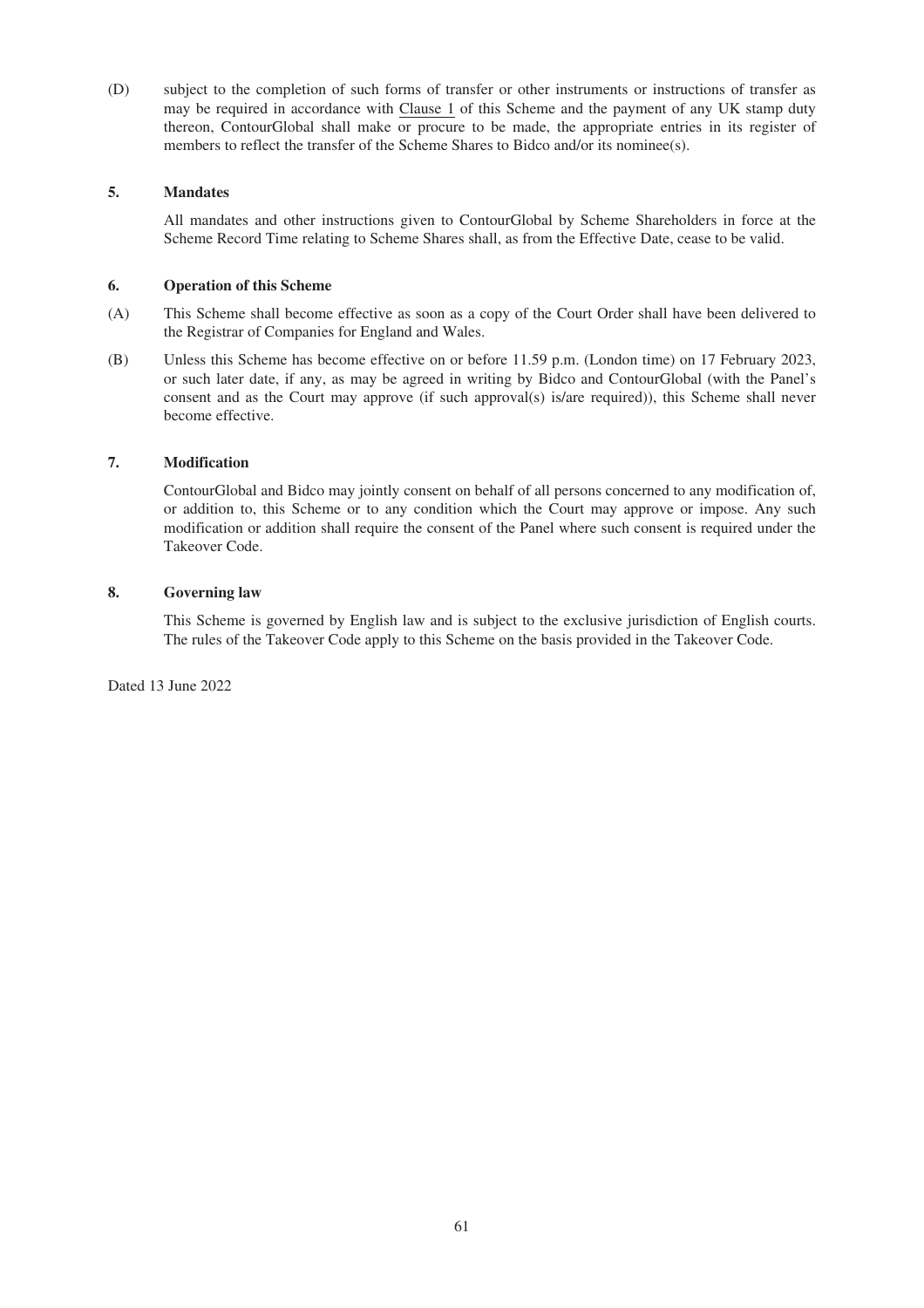### **PART V FINANCIAL AND RATINGS INFORMATION**

### **Part A: Financial information relating to ContourGlobal**

The following sets out financial information in respect of ContourGlobal as required by Rule 24.3 of the Takeover Code. The specified sections of the documents referred to below, the contents of which have previously been announced through a Regulatory Information Service, are incorporated into this Document by reference pursuant to Rule 24.15 of the Takeover Code:

- the audited accounts of ContourGlobal for the financial year ended 31 December 2020 are set out on pages 146 to 227 (both inclusive) of the 2020 ContourGlobal Annual Report available from ContourGlobal's website at www.contourglobal.com/reports; and
- the audited accounts of ContourGlobal for the financial year ended 31 December 2021 are set out on pages 136 to 223 (both inclusive) of the 2021 ContourGlobal Annual Report available from ContourGlobal's website at: www.contourglobal.com/reports; and
- the trading update for the period from 1 January 2022 to 31 March 2022 issued by ContourGlobal on 13 May 2022, available from ContourGlobal's website at: https://www.contourglobal.com/rns-filings.

# **Part B: ContourGlobal ratings information**

The current credit ratings publicly accorded to ContourGlobal by Fitch, Moody's and Standard & Poor's are as follows:

| <b>Rating agency</b> | Short-term rating | Long-term rating      |
|----------------------|-------------------|-----------------------|
| Fitch                | N.A.              | BB- (Watch: Negative) |
| Moody's              | N.A.              | N.A.                  |
| Standard & Poor's    | N.A.              | BB- (Outlook: Stable) |

# **Part C: Financial information relating to Bidco**

#### *Bidco*

Bidco was incorporated on 28 March 2022 for the purpose of carrying out the Acquisition and has not traded or paid any dividends since its date of incorporation. Accordingly, no financial information is available or has been published in respect of it. Bidco has no material assets or liabilities, in each case other than those described in this Document in connection with the Acquisition.

Following the Scheme becoming Effective, the earnings, assets and liabilities of Bidco will include the consolidated earnings, assets and liabilities of the ContourGlobal Group on the Effective Date.

# **Part D: Bidco ratings information**

As Bidco was incorporated on 28 March 2022 for the purpose of carrying out the Acquisition, there are no current ratings or outlooks publicly accorded to Bidco by ratings agencies.

### **Part E: No incorporation of website information**

Save as expressly referred to herein, neither the content of ContourGlobal's website, nor the content of any website accessible from hyperlinks on ContourGlobal's website is incorporated into, or forms part of, this Document.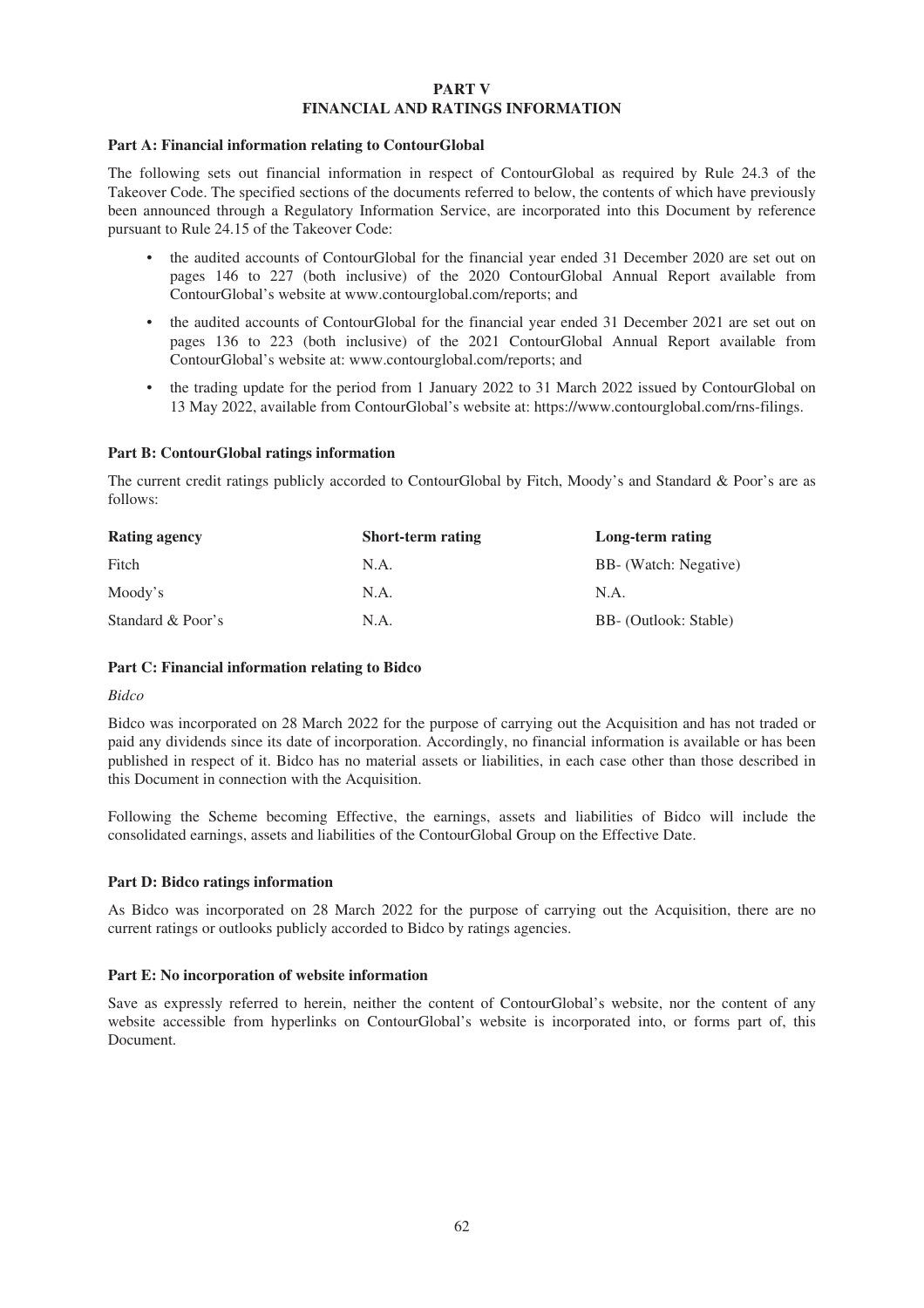# **PART VI UNITED KINGDOM TAXATION**

The comments set out below summarise certain limited aspects of the UK tax treatment of certain ContourGlobal Shareholders under the Scheme and do not purport to be a complete analysis of all tax considerations relating to the Scheme. They are based on current UK legislation and current published HMRC practice (which may not be binding on HMRC), in each case as at the Latest Practicable Date, both of which are subject to change, possibly with retrospective effect.

The comments are intended as a general guide and do not deal with certain types of ContourGlobal Shareholder such as charities, trustees, dealers in securities, persons who have or could be treated for tax purposes as having acquired their ContourGlobal Shares by reason of an office or their employment or as carried interest, collective investment schemes, persons subject to UK tax on the remittance basis and insurance companies.

References below to "**UK Holders**" are to ContourGlobal Shareholders who are resident (and, in the case of individuals, domiciled) for tax purposes in, and only in, the United Kingdom (and to whom split-year treatment does not apply), who hold their ContourGlobal Shares as an investment (other than under a self-invested personal pension plan or individual savings account) and who are the absolute beneficial owners of their ContourGlobal Shares.

Overseas holders of ContourGlobal Shares are referred to Part VII (*Additional Information for Overseas Shareholders*) of this Document, which summarises certain UK tax consequences of the Scheme for such holders.

# **IF YOU ARE IN ANY DOUBT ABOUT YOUR TAX POSITION OR YOU ARE SUBJECT TO TAXATION IN ANY JURISDICTION OTHER THAN THE UNITED KINGDOM, YOU SHOULD CONSULT AN APPROPRIATELY QUALIFIED INDEPENDENT PROFESSIONAL ADVISOR IMMEDIATELY.**

# *UK taxation of chargeable gains*

The transfer of ContourGlobal Shares under the Scheme in return for cash will be treated as a disposal of the UK Holder's ContourGlobal Shares for the purposes of UK capital gains tax ("**CGT**") or corporation tax on chargeable gains (as applicable) and therefore may, depending on the UK Holder's particular circumstances (including the availability of any exemptions, reliefs and/or allowable losses), give rise to a liability to UK taxation on chargeable gains or, alternatively, an allowable capital loss.

# *Individual ContourGlobal Shareholders*

Subject to available reliefs or allowances, chargeable gains arising on a disposal of ContourGlobal Shares by an individual UK Holder should be subject to CGT at the rate of (for the 2022/2023 tax year) 10 per cent. or 20 per cent. depending on the individual's personal circumstances, including their other taxable income and gains in the relevant tax year.

No indexation allowance will be available to an individual ContourGlobal Shareholder in respect of any disposal of ContourGlobal Shares. The CGT annual exemption (which is £12,300 for the 2022/2023 tax year) may, however, be available to individual UK Holders to offset against chargeable gains realised on the disposal of their ContourGlobal Shares.

# *Corporate ContourGlobal Shareholders*

Subject to available exemptions, reliefs or allowances, chargeable gains arising on a disposal of ContourGlobal Shares by a UK Holder within the charge to UK corporation tax should be taxed at the rate of UK corporation tax applicable to that ContourGlobal Shareholder.

For UK Holders within the charge to UK corporation tax (but which do not qualify for the substantial shareholding exemption in respect of their ContourGlobal Shares), indexation allowance may be available where the ContourGlobal Shares were acquired prior to 31 December 2017 in respect of the period of ownership of the ContourGlobal Shares up to and including 31 December 2017 to reduce any chargeable gain arising (but not to create or increase any allowable loss) on the transfer of their ContourGlobal Shares under the Scheme.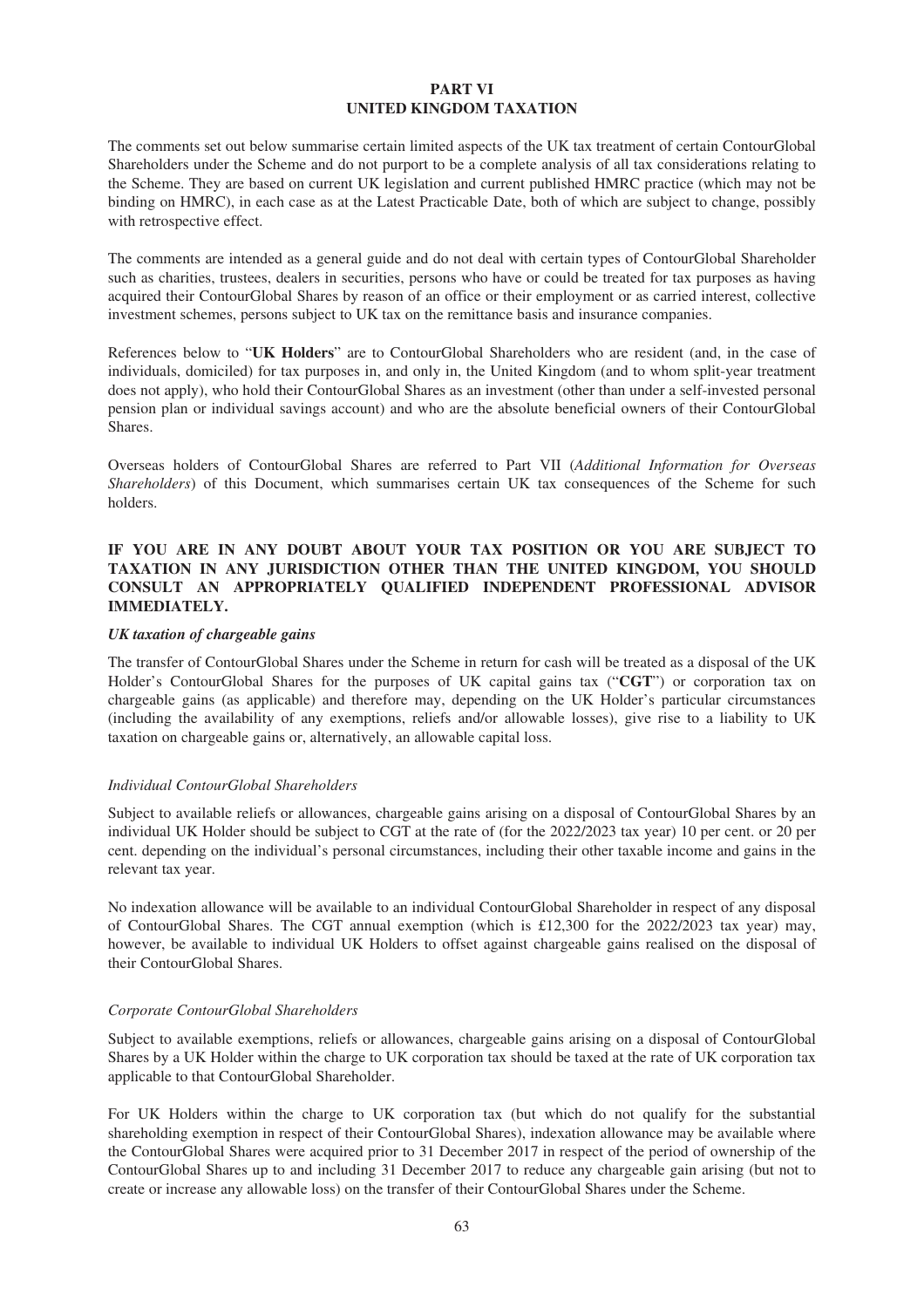The substantial shareholding exemption may apply to exempt from UK corporation tax any gain arising to UK Holders within the charge to UK corporation tax where a number of conditions are satisfied, including that the corporate UK Holder (together with certain associated companies) is regarded for the purposes of this exemption as having held not less than 10 per cent. of the issued ordinary share capital of ContourGlobal for a continuous period of at least 12 months beginning not more than six years prior to the date of disposal.

# *UK stamp duty and stamp duty reserve tax ("SDRT")*

No UK stamp duty or SDRT should generally be payable by ContourGlobal Shareholders on the transfer of their ContourGlobal Shares under the Scheme.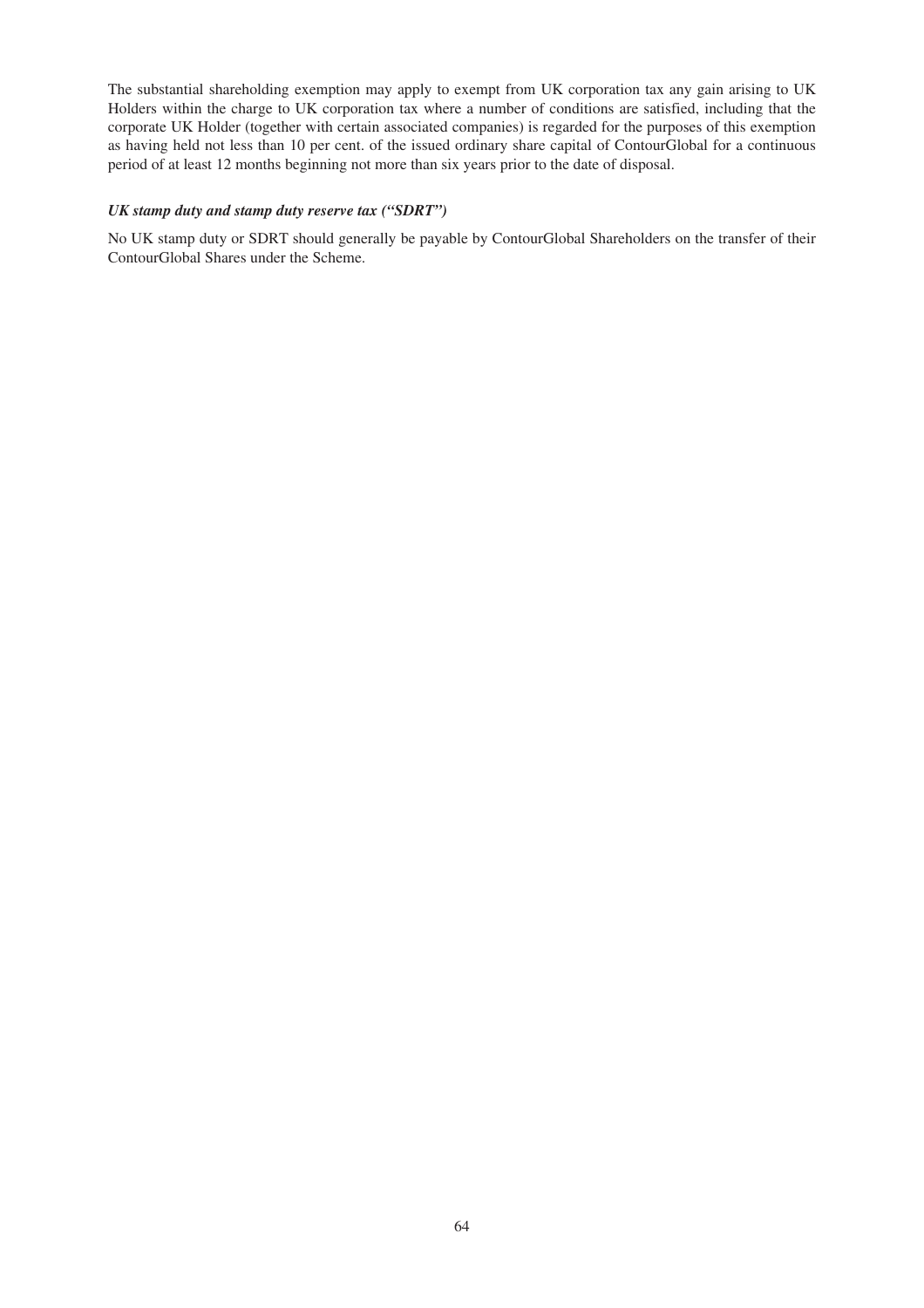### **PART VII ADDITIONAL INFORMATION FOR OVERSEAS SHAREHOLDERS**

### **1. General**

This Document has been prepared for the purposes of complying with English law, including the Takeover Code, the UK Market Abuse Regulation, the Disclosure Guidance and Transparency Rules and the Listing Rules, and the information disclosed may not be the same as that which would have been disclosed if this Document had been prepared in accordance with the laws of jurisdictions outside the United Kingdom.

The availability of the Acquisition to ContourGlobal Shareholders who are not resident in the United Kingdom may be affected by the laws of the relevant jurisdictions in which they are resident. It is the responsibility of any person outside the United Kingdom into whose possession this Document comes to satisfy themselves as to the full observance of the laws of the relevant jurisdiction in connection with the Acquisition, including the obtaining of any governmental, exchange control or other consents which may be required and/or compliance with other necessary formalities which are required to be observed and the payment of any issue, transfer or other taxes or levies due in such jurisdiction.

The release, publication or distribution of this Document in or into certain jurisdictions other than the United Kingdom or the United States may be restricted by law. Persons who are not resident in the United Kingdom or the United States or who are subject to other jurisdictions should inform themselves of, and observe, any applicable requirements.

The availability of the Acquisition to ContourGlobal Shareholders who are not resident in the United Kingdom (and, in particular, their ability to vote their ContourGlobal Shares with respect to the Scheme at the Court Meeting, or to appoint another person as proxy to vote at the Court Meeting on their behalf) may be affected by the laws of the relevant jurisdictions in which they are resident. Persons who are not resident in the United Kingdom should inform themselves of, and observe, any applicable requirements, as any failure to comply with such requirements may constitute a violation of the securities laws of any such jurisdiction. To the fullest extent permitted by applicable law, the companies and persons involved in the Acquisition disclaim any responsibility or liability for the violation of such restrictions by any person.

Unless otherwise determined by Bidco or required by the Takeover Code, and permitted by applicable law and regulation, the Acquisition shall not be made available, directly or indirectly, in, into or from a Restricted Jurisdiction where to do so would violate the laws in that jurisdiction and no person may vote in favour of the Acquisition by any such use, means, instrumentality or form within a Restricted Jurisdiction or any other jurisdiction if to do so would constitute a violation of the laws of that jurisdiction. Accordingly, copies of this Document and all documents relating to the Scheme and the Acquisition are not being, and must not be, directly or indirectly, mailed or otherwise forwarded, distributed or sent in, into or from a Restricted Jurisdiction where to do so would violate the laws in that jurisdiction, and persons receiving this Document and all documents relating to the Acquisition (including custodians, nominees and trustees) must not mail or otherwise distribute or send them in, into or from such jurisdictions where to do so would violate the laws in that jurisdiction. Doing so may render invalid any related purported vote in respect of the Acquisition. If the Acquisition is implemented (with the consent of the Panel and subject to and in accordance with the terms of the Cooperation Agreement) by way of a Takeover Offer (unless otherwise permitted by applicable law and regulation), the Takeover Offer may not be made directly or indirectly, in or into, or by the use of mails or any means or instrumentality (including, but not limited to, facsimile, email or other electronic transmission, telex or telephone) of interstate or foreign commerce of, or of any facility of a national, state or other securities exchange of any Restricted Jurisdiction and the Takeover Offer may not be capable of acceptance by any such use, means, instrumentality or facilities.

This Document does not constitute an offer or invitation to purchase or subscribe for any securities or a solicitation of an offer to buy any securities pursuant to this Document or otherwise in any jurisdiction in which such offer or solicitation is unlawful.

# **OVERSEAS SHAREHOLDERS SHOULD CONSULT THEIR OWN LEGAL AND TAX ADVISERS WITH RESPECT TO THE LEGAL AND TAX CONSEQUENCES OF THE SCHEME.**

# **2. US ContourGlobal Shareholders**

The Acquisition is being made to acquire the securities of an English company by means of a scheme of arrangement provided for under the law of England and Wales. A transaction effected by means of a scheme of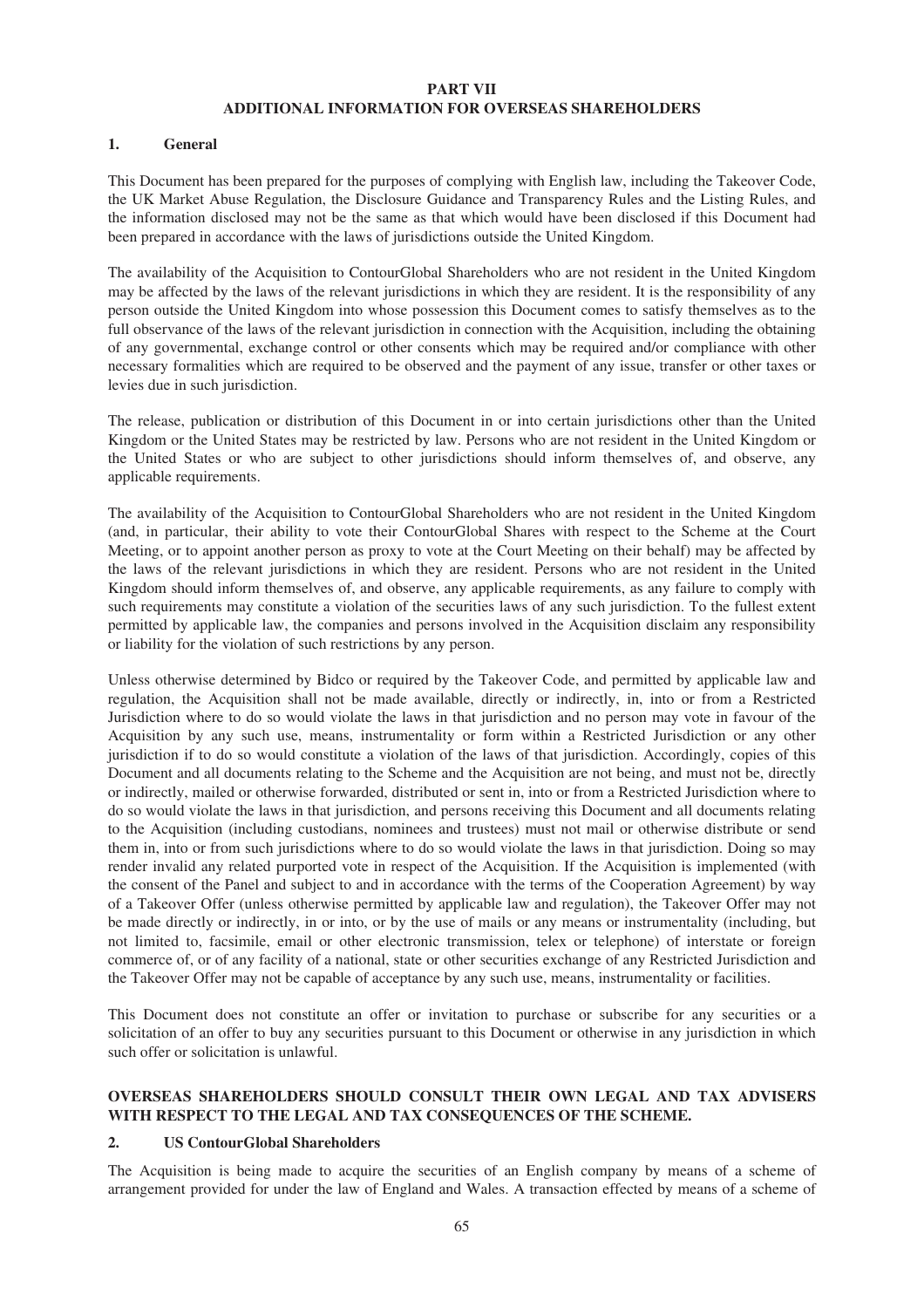arrangement is not subject to the tender offer or proxy solicitation rules under the US Exchange Act. Accordingly, the Scheme is subject to disclosure requirements and practices applicable in the United Kingdom to schemes of arrangement, which are different from the disclosure requirements of the US tender offer and proxy solicitation rules.

Certain financial information included in this Document has been prepared in accordance with International Financial Reporting Standards, which vary significantly from generally accepted accounting principles in the US, and thus may not be comparable to financial information of US companies or companies whose financial statements are prepared in accordance with generally accepted accounting principles in the US.

If Bidco were to elect to implement the Acquisition by means of a Takeover Offer, such Takeover Offer would be made in compliance with applicable US laws and regulations, including Section 14(e) of the US Exchange Act and Regulation 14E thereunder. Such a takeover would be made in the United States by Bidco and no one else.

Neither the SEC nor any securities commission or regulatory authority of any state of the US nor any other US regulatory authority has approved the Acquisition, passed upon the fairness of the Acquisition or passed upon the adequacy or accuracy of this Document. Any representation to the contrary is a criminal offence in the US.

The receipt of cash pursuant to the Acquisition by a US ContourGlobal Shareholder as consideration for the transfer of its ContourGlobal Shares pursuant to the Scheme will likely be a taxable transaction for United States federal income tax purposes and under applicable United States state and local, as well as foreign and other, tax laws. ContourGlobal Shareholders are urged to consult their independent legal, tax and financial advisers immediately regarding the tax consequences of the Acquisition applicable to them.

It may be difficult for US ContourGlobal Shareholders to enforce their rights and claims arising out of the US federal securities laws, since Bidco and ContourGlobal are located in countries other than the US, and some or all of their officers and directors may be residents of countries other than the US. US ContourGlobal Shareholders may not be able to sue a non-US company or its officers or directors in a non-US court for violations of US securities laws. Further, it may be difficult to compel a non-US company and its affiliates to subject themselves to a US court's jurisdiction and judgement.

In accordance with normal UK practice and pursuant to Rule 14e-5(b) of the US Exchange Act, Bidco, certain affiliated companies and their nominees or brokers (acting as agents) may make certain purchases of, or arrangements to purchase, shares in ContourGlobal outside of the US, other than pursuant to the Acquisition, until the date on which the Acquisition and/or Scheme becomes Effective, lapses or is otherwise withdrawn. Also, in accordance with Rule 14e-5(b) of the US Exchange Act, each of J.P. Morgan Cazenove and Goldman Sachs International will continue to act as a connected exempt principal trader in ContourGlobal Shares on the London Stock Exchange and comply with regulations with respect to the establishment and maintenance of information barriers, conflict of interest provisions and other requirements. If such purchases or arrangements to purchase were to be made they would occur either in the open market at prevailing prices or in private transactions at negotiated prices and comply with applicable law, including the US Exchange Act. Any information about such purchases or arrangements to purchase will be disclosed as required in the United Kingdom, will be reported to a Regulatory Information Service and will be available on the London Stock Exchange website at http://www.londonstockexchange.com.

# **3. UK taxation of certain Overseas Shareholders**

Non-UK Holders should not be subject to UK taxation of chargeable gains in respect of the Scheme, however they may be subject to foreign taxation depending on their personal circumstances. No UK stamp duty or SDRT should generally be payable by Non-UK Holders on the transfer of their ContourGlobal Shares under the Scheme.

References above to "**Non-UK Holders**" are to ContourGlobal Shareholders who are not resident for tax purposes in the UK, have not within the past five years been resident for tax purposes in the UK and are not carrying on a trade (or profession or vocation) in the UK.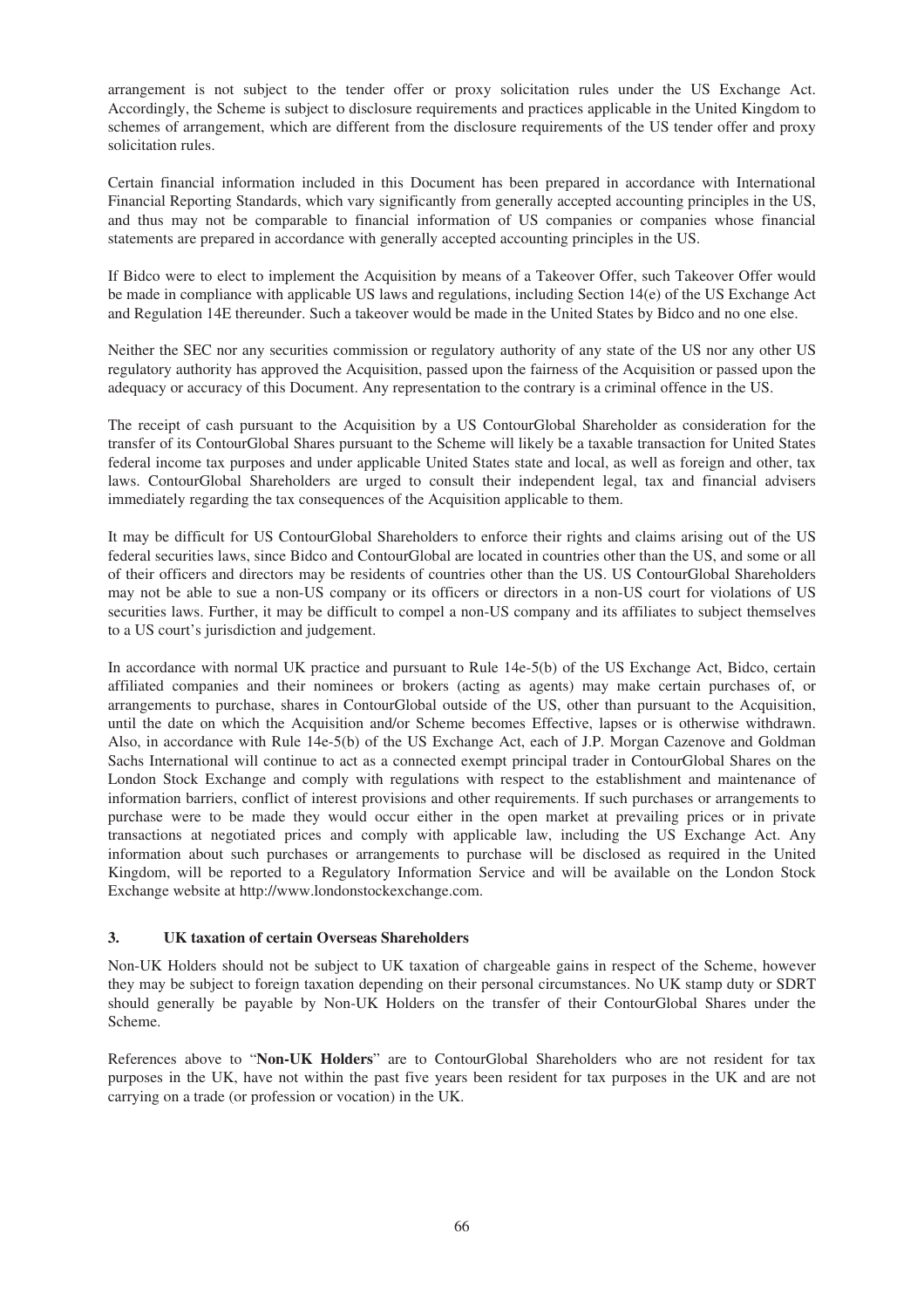#### **PART VIII ADDITIONAL INFORMATION ON CONTOURGLOBAL, BIDCO AND KKR**

### **1. Responsibility**

- 1.1 The ContourGlobal Directors, whose names are set out in paragraph 2.1 below, accept responsibility for the information contained in this Document (including expressions of opinion), other than information for which responsibility is taken by the Bidco Directors pursuant to paragraph 1.2 below, and the KKR Responsible Persons pursuant to paragraph 1.3 below. To the best of the knowledge and belief of the ContourGlobal Directors (who have taken all reasonable care to ensure that such is the case) the information contained in this Document for which they accept responsibility is in accordance with the facts and does not omit anything likely to affect the import of such information.
- 1.2 The Bidco Directors, whose names are set out in paragraph 2.2 below, accept responsibility for the information contained in this Document (including any expressions of opinion) relating to Bidco, the Bidco Group, the Bidco Directors and their respective close relatives, related trusts of and persons connected with the Bidco Directors, and persons acting in concert with Bidco (as such term is defined in the Takeover Code). To the best of the knowledge and belief of the Bidco Directors (who have taken all reasonable care to ensure that such is the case), the information contained in this Document for which they accept responsibility is in accordance with the facts and does not omit anything likely to affect the import of such information.
- 1.3 The KKR Responsible Persons, whose names are set out in paragraph 2.3 below, each accept responsibility for the information contained in this Document (including any expressions of opinion) relating to KKR, investment funds managed by or affiliated with KKR, the Bidco Group, the Bidco Directors and their respective close relatives, related trusts of, and persons connected with, the Bidco Directors and persons acting in concert (as such term is defined in the Takeover Code) with Bidco. To the best of the knowledge and belief of the KKR Responsible Persons (who have taken all reasonable care to ensure that such is the case), the information contained in this Document (including any expressions of opinion) for which they accept responsibility is in accordance with the facts and does not omit anything likely to affect the import of such information.

#### **2. Directors**

2.1 The ContourGlobal Directors and their respective positions are:

| Craig A. Huff           | Chairman                                                           |
|-------------------------|--------------------------------------------------------------------|
| Joseph C. Brandt        | <i>Executive Director, President &amp; Chief Executive Officer</i> |
| Stefan Schellinger      | <i>Executive Vice President and Global Chief Financial Officer</i> |
| Gregg M. Zeitlin        | <b>Non-Executive Director</b>                                      |
| Ronald Traechsel        | <b>Non-Executive Director</b>                                      |
| Daniel Camus            | <b>Non-Executive Director</b>                                      |
| Alejandro Santo Domingo | <b>Non-Executive Director</b>                                      |
| Dr. Alan Gillespie      | <b>Non-Executive Director</b>                                      |
| Mariana Gheorghe        | <b>Non-Executive Director</b>                                      |

The business address of ContourGlobal and each of the ContourGlobal Directors is 5th Floor 55 Baker Street, London, W1U 8EW, United Kingdom.

The Group General Counsel of ContourGlobal is Amanda Schreiber.

2.2 The Bidco Directors and their respective positions are as follows:

| Ryan Miller | Director |
|-------------|----------|
|             |          |

Vincent Policard *Director*

The business address of each Bidco Director is 11th Floor, 200 Aldersgate Street, London, EC1A 4HD, United Kingdom.

Bidco is a private limited company incorporated on 28 March 2022 under the laws of England and Wales, with its registered office at 11th Floor, 200 Aldersgate Street, London, EC1A 4HD, United Kingdom.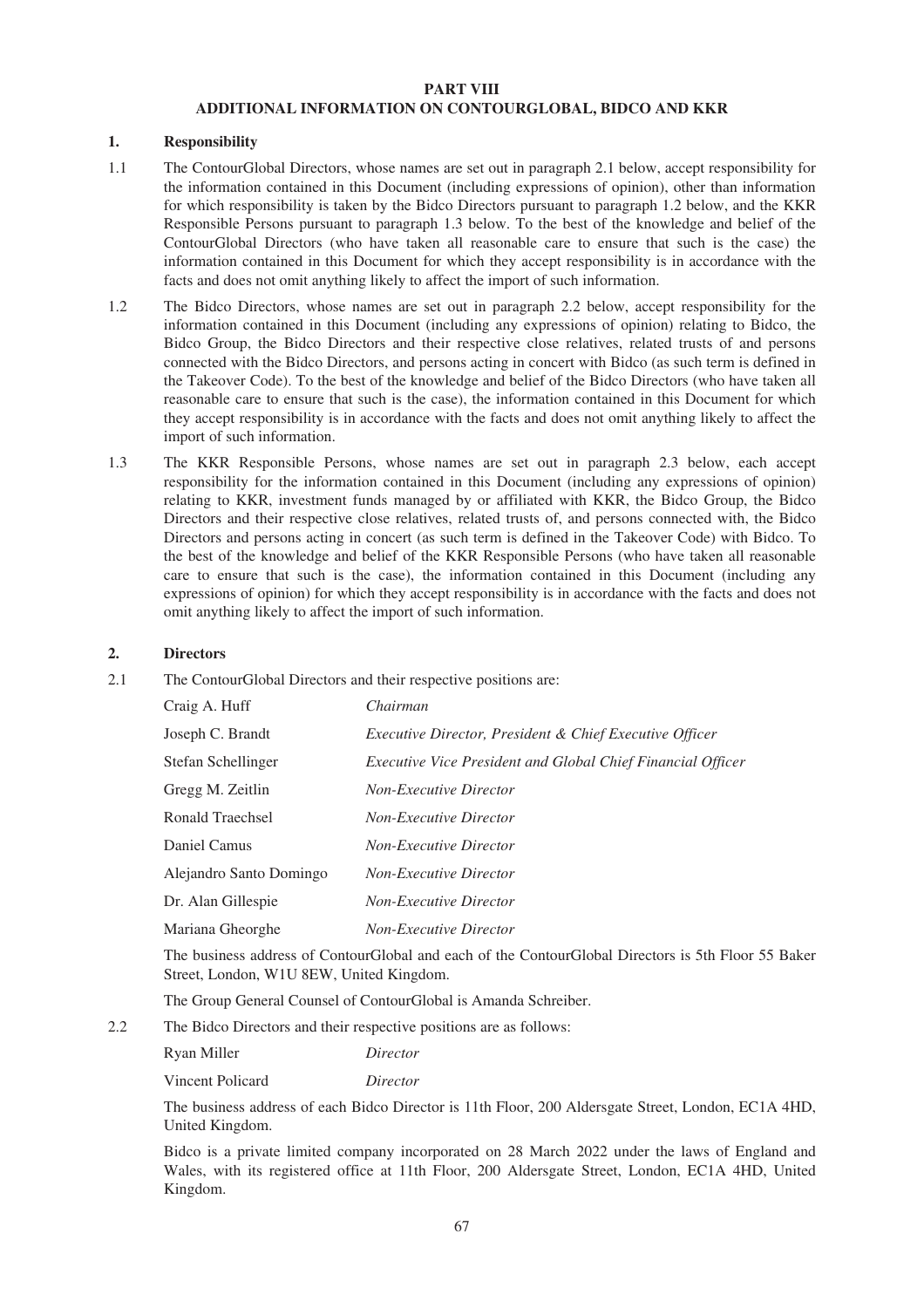2.3 The KKR Responsible Persons and their respective positions are as follows:

| Raj Agrawal      | Global Head of Infrastructure and Chair of the Global Infrastructure<br><b>Investment Committee</b> |
|------------------|-----------------------------------------------------------------------------------------------------|
| Vincent Policard | Co-Head of European Infrastructure                                                                  |
| Tara Davies      | Global Head of Core Infrastructure and Co-Head of European<br><i>Infrastructure</i>                 |
| Brandon Freiman  | Head of North American Infrastructure                                                               |
| David Luboff     | Head of Asia-Pacific Infrastructure                                                                 |
| Joseph Y. Bae    | Co-Chief Executive Officer                                                                          |
| Johannes Huth    | <b>Head of KKR EMEA</b>                                                                             |
|                  |                                                                                                     |

The business address of Raj Agrawal and Brandon Freiman is 2800 Sand Hill Road, Suite 200, Menlo Park, CA 94025, United States. The business address of Vincent Policard, Tara Davies and Johannes Huth is 18 Hanover Square, London, W1S 1JY, United Kingdom. The business address of David Luboff is Asia Square Tower 1, 8 Marina View, #33-04, Singapore 018960. The business address of Joseph Y. Bae is 30 Hudson Yards, New York, NY 10001, United States.

### **3. Interests and dealings in ContourGlobal Shares**

- 3.1 For the purposes of this paragraph 3 and paragraph 4:
	- (A) "**acting in concert**" has the meaning given to it in the Takeover Code;
	- (B) "**arrangement**" includes indemnity or option arrangements, and any agreement or understanding, formal or informal, of whatever nature, relating to securities which may be an inducement to deal or refrain from dealing;
	- (C) "**connected person**" in relation to a director of Bidco or ContourGlobal includes: (a) such director's spouse or civil partner and children or step-children under the age of 18; (b) the trustee(s) of any trust for the benefit of such director and/or any person mentioned in (a); (c) any company in which such director and/or any person mentioned in (a) or (b) is entitled to exercise or control the exercise of one-third or more of the voting power, or which is accustomed to act in accordance with the directions of such director or any such person; and (d) any other person whose interests in shares are taken to be interests of such director pursuant to Part 22 of the Companies Act;
	- (D) "**dealing**" has the meaning given to it in the Takeover Code;
	- (E) "**derivative**" has the meaning given to it in the Takeover Code;
	- (F) "**Disclosure Period**" means the period commencing on 17 May 2021 (being the date 12 months prior to the start of the Offer Period) and ending on the Latest Practicable Date;
	- (G) "**interest**" or "**interests**" in relevant securities shall have the meaning given to it in the Takeover Code;
	- (H) "**relevant Bidco securities**" mean relevant securities (such term having the meaning given to it in the Takeover Code in relation to an offeror) of Bidco including equity share capital in Bidco (or derivatives referenced thereto) and securities convertible into, rights to subscribe for and options (including traded options) in respect thereof;
	- (I) "**relevant ContourGlobal securities**" mean relevant securities (such term having the meaning given to it in the Takeover Code in relation to an offeree) of ContourGlobal including equity share capital of ContourGlobal (or derivatives referenced thereto) and securities convertible into, rights to subscribe for and options (including traded options) in respect thereof; and
	- (J) "**short position**" means any short position (whether conditional or absolute and whether in the money or otherwise), including any short position under a derivative, any agreement to sell or any delivery obligation or right to require another person to purchase or take delivery.
- 3.2 As at the Latest Practicable Date, the ContourGlobal Directors (and their close relatives, related trusts and connected persons) held the following interests in, or rights to subscribe in respect of, relevant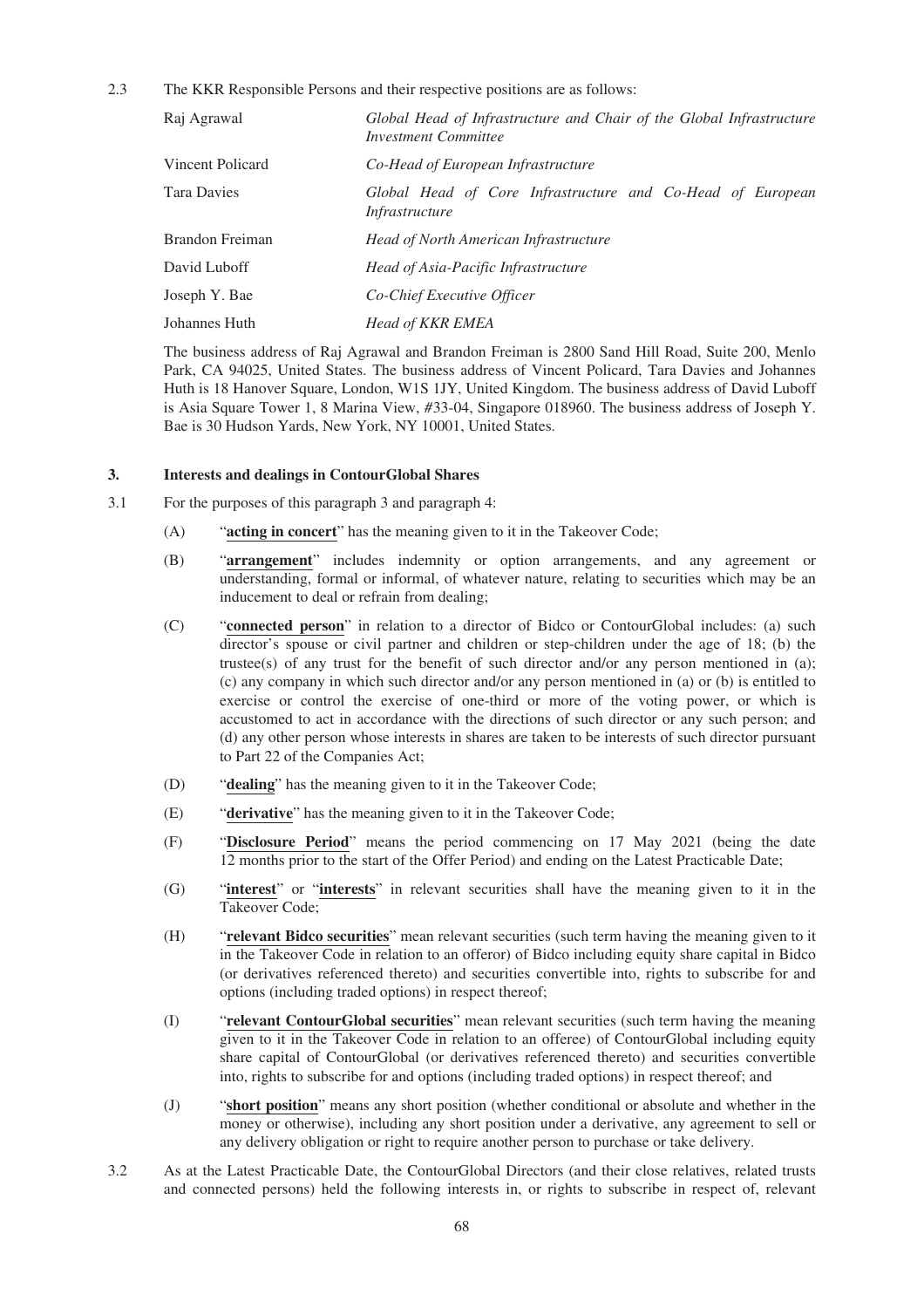| <b>ContourGlobal Director</b> | Number of<br><b>ContourGlobal</b><br><b>Shares</b> | % of ContourGlobal's<br>total issued share<br>capital $(1)$ | <b>Nature of interest</b>                                                                                                                                                                                                                                                                                                                                                             |
|-------------------------------|----------------------------------------------------|-------------------------------------------------------------|---------------------------------------------------------------------------------------------------------------------------------------------------------------------------------------------------------------------------------------------------------------------------------------------------------------------------------------------------------------------------------------|
| Craig A. Huff                 | Nil <sup>(2)</sup>                                 | N <sub>il</sub>                                             | N/A                                                                                                                                                                                                                                                                                                                                                                                   |
| Joseph C. Brandt              | 1,995,425                                          | 0.30                                                        | Ownership of<br><b>ContourGlobal Shares</b>                                                                                                                                                                                                                                                                                                                                           |
|                               | 7,403,453                                          | 1.13                                                        | Indirect interest as a result<br>of a vesting of an award<br>made by Reservoir Capital<br>under its Private Incentive<br>Plan of Class S partnership<br>units in Contour<br><b>Management Holdings</b><br>LLC, a holding vehicle for<br>certain current and former<br>management individuals,<br>including Joseph C. Brandt<br>and senior managers of<br>ContourGlobal <sup>(3)</sup> |
| Stefan Schellinger            | N <sub>il</sub>                                    | N <sub>il</sub>                                             | N/A                                                                                                                                                                                                                                                                                                                                                                                   |
| Daniel Camus                  | 35,000                                             | 0.01                                                        | Ownership of<br>ContourGlobal Shares                                                                                                                                                                                                                                                                                                                                                  |
| Dr. Alan Gillespie            | 200,000                                            | 0.03                                                        | Ownership of<br><b>ContourGlobal Shares</b>                                                                                                                                                                                                                                                                                                                                           |
| Mariana Gheorghe              | N <sub>il</sub>                                    | N <sub>il</sub>                                             | N/A                                                                                                                                                                                                                                                                                                                                                                                   |
| Alejandro Santo Domingo       | Nil <sup>(4)</sup>                                 | N <sub>il</sub>                                             | N/A                                                                                                                                                                                                                                                                                                                                                                                   |
| Ronald Traechsel              | 24,000                                             | 0.00                                                        | Ownership of<br><b>ContourGlobal Shares</b>                                                                                                                                                                                                                                                                                                                                           |
| Gregg M. Zeitlin              | Ni <sup>1</sup> (2)                                | Nil                                                         | N/A                                                                                                                                                                                                                                                                                                                                                                                   |

ContourGlobal securities (in addition to those described in paragraph 3.3 below in relation to the ContourGlobal Share Plan):

(1) *Based on the number of ContourGlobal Shares in issue outside treasury as at the Latest Practicable Date*.

(2) *Craig A. Huff and Gregg M. Zeitlin each has an indirect interest in ContourGlobal Shares as a result of their interests in entities controlled by Reservoir Capital that in turn have indirect interests in ContourGlobal Shares, as disclosed at paragraph 3.4 below.*

(3) *Contour Management Holdings LLC is considered a connected person of Joseph C. Brandt and, in addition to the interests in ContourGlobal Shares held for the benefit of Joseph C. Brandt disclosed in this table, Contour Management Holdings LLC holds the interests in ContourGlobal Shares disclosed at paragraph 3.4 below.*

(4) *Alejandro Santo Domingo has an indirect interest in ContourGlobal Shares as a result of having a discretionary shared interest in certain entities which themselves have indirect interests in ContourGlobal Shares. Alejandro Santo Domingo's discretionary shared interest exists by virtue of his being a potential beneficiary of a Bermuda discretionary trust. The indirect interests referred to above are held through Falcon Flight LLC, which is considered a connected person of Alejandro Santo Domingo, and whose interests in ContourGlobal Shares are disclosed at paragraph 3.4 below. Alejandro Santo Domingo disclaims all beneficial interests and control with respect to such ContourGlobal Shares.*

3.3 As at the Latest Practicable Date, the ContourGlobal Directors held the following outstanding awards and options over relevant ContourGlobal securities under the ContourGlobal Share Plan set out below:

| <b>Name</b>      | <b>Share Plan</b>        | Number of<br>ordinary<br>shares under<br>option/award Date | <b>Normal Vesting</b> | <b>Exercise</b><br>price (per<br>share) |
|------------------|--------------------------|------------------------------------------------------------|-----------------------|-----------------------------------------|
| Joseph C. Brandt | ContourGlobal Share      | 482.183                                                    | 17/06/2022            | N/A                                     |
|                  | Plan (conditional share) | 459.564                                                    | 11/08/2023            | N/A                                     |
|                  | awards)                  | 442,186                                                    | 17/05/2024            | N/A                                     |
|                  |                          | $60.043^{(1)}$                                             | 09/03/2022            | N/A                                     |
|                  |                          | 156.091                                                    | 10/03/2023            | N/A                                     |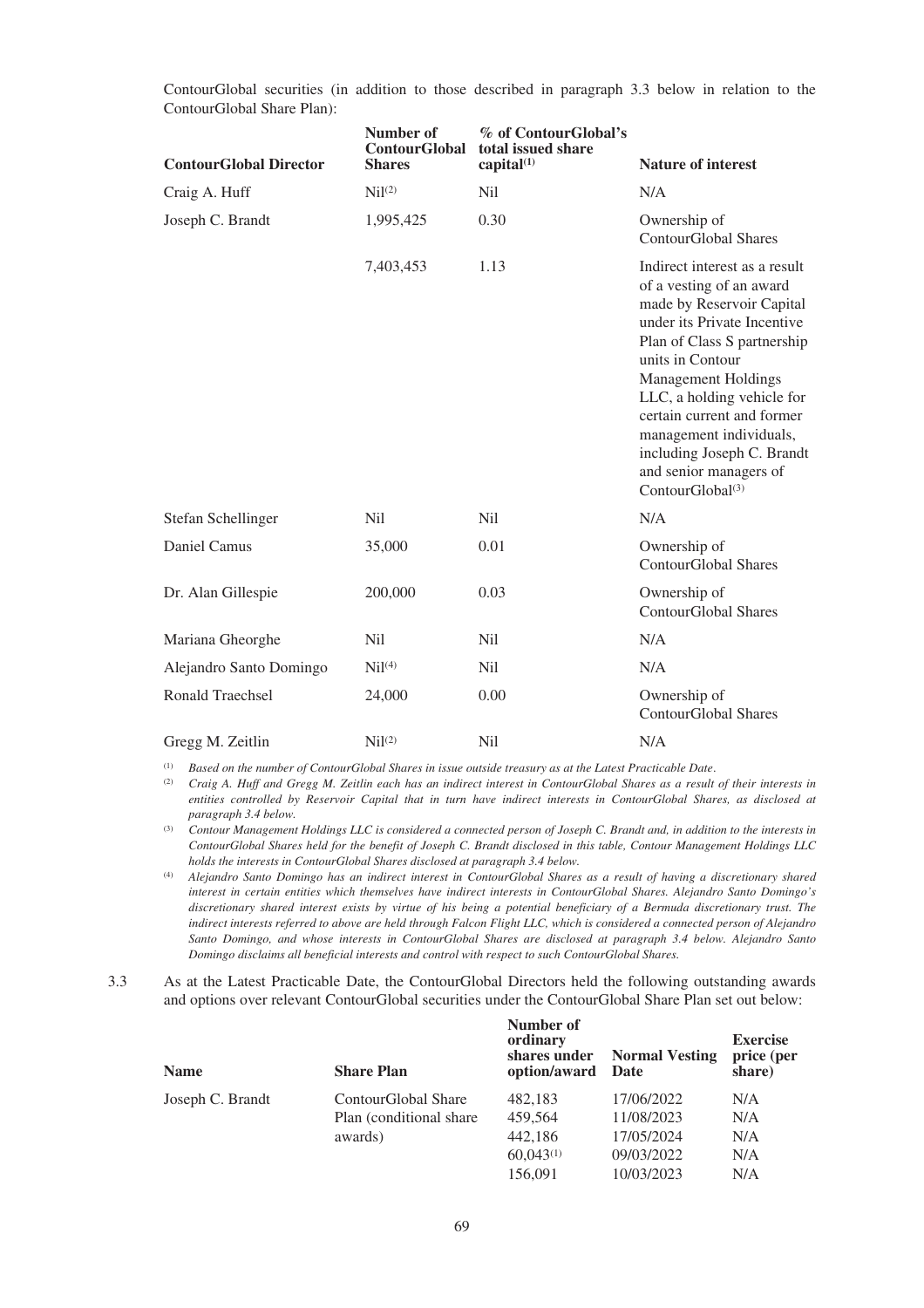| <b>Name</b>        | <b>Share Plan</b>       | Number of<br>ordinary<br>shares under<br>option/award | <b>Normal Vesting</b><br>Date | <b>Exercise</b><br>price (per<br>share) |
|--------------------|-------------------------|-------------------------------------------------------|-------------------------------|-----------------------------------------|
| Stefan Schellinger | ContourGlobal Share     | 382,262                                               | 17/06/2022                    | Nil                                     |
|                    | Plan (nil cost options) | 375,000                                               | 11/08/2023                    | Nil                                     |
|                    |                         | 389,408                                               | 17/05/2024                    | Nil                                     |
|                    |                         | 19,308(2)                                             | 09/03/2022                    | Nil                                     |
|                    |                         | 79,040                                                | 10/03/2022                    | Nil                                     |

(1) *Number of shares under award increased to reflect dividend equivalents following vesting.*

(2) *Number of shares under option increased to reflect dividend equivalents following vesting.*

3.4 As at the Latest Practicable Date, the following persons deemed to be acting in concert with ContourGlobal (for the purposes of the Takeover Code) in respect of the Acquisition held the following interests in, or rights to subscribe in respect of relevant ContourGlobal securities which are required to be disclosed:

| <b>Name</b>                                                                                     | Number of<br><b>ContourGlobal</b><br><b>Shares</b> | % of ContourGlobal's<br>total issued share<br>capital* | <b>Nature of interest</b>            |
|-------------------------------------------------------------------------------------------------|----------------------------------------------------|--------------------------------------------------------|--------------------------------------|
| Contour Global GP, Ltd. (on<br>behalf of ContourGlobal LP),<br>as beneficial owner <sup>†</sup> | 468,189,424                                        | 71.36                                                  | Ownership of<br>ContourGlobal Shares |
| Falcon Flight LLC <sup>‡</sup>                                                                  | 8,773,393                                          | 1.33                                                   | Ownership of<br>ContourGlobal Shares |
| Contour Management<br>Holdings, LLC**                                                           | 3,339,531                                          | 0.51                                                   | Ownership of<br>ContourGlobal Shares |

\* *Based on the number of ContourGlobal Shares in issue outside treasury as at the Latest Practicable Date*.

† *Certain limited partnerships ultimately managed and controlled by Reservoir Capital (the "Reservoir Funds") own approximately 99.6 per cent. of ContourGlobal LP and are themselves ultimately managed and controlled by Reservoir Capital. The managing member of Reservoir Capital is RCGM, LLC.*

‡ *As noted above, Alejandro Santo Domingo, a non-executive director of ContourGlobal plc, has an indirect interest in ContourGlobal Shares as a result of having a discretionary shared interest in certain entities which themselves have indirect interests in ContourGlobal Shares, held through Falcon Flight LLC. Alejandro Santo Domingo disclaims all beneficial interests and control with respect to such ContourGlobal Shares.*

*\*\* Contour Management Holdings, LLC is a holding vehicle for certain current and former management individuals, including Joseph C. Brandt and senior managers of ContourGlobal. It is wholly owned by such persons and, through an intermediate limited liability company, certain of the Reservoir Funds and is considered an affiliated person of Joseph C. Brandt. The figures in this table do not include the ContourGlobal Shares held by Joseph C. Brandt through Contour Management Holdings LLC, disclosed at paragraph 3.2 above.*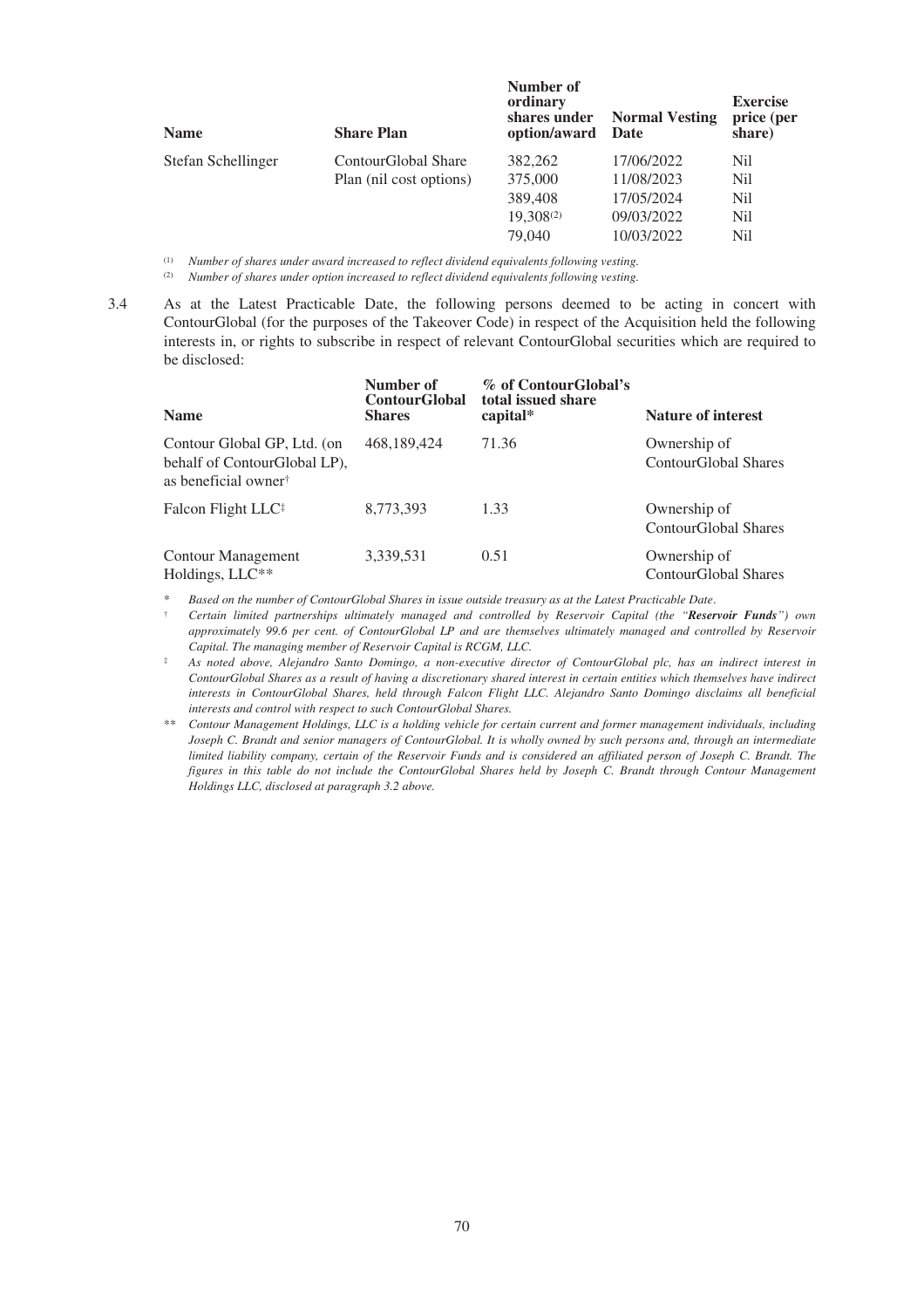3.5 The following table sets out dealings in relevant ContourGlobal securities by the persons deemed to be acting in concert with Bidco (for the purposes of the Takeover Code) in respect of the Acquisition during the Disclosure Period and which are required to be disclosed:

| <b>Name</b>                            | Dates of<br>Dealings*                                    | <b>Dealings</b> | Number of<br><b>Shares</b> <sup>†</sup> | Low price<br>(pence per<br>Nature of ContourGlobal ContourGlobal ContourGlobal<br>Share) | <b>High price</b><br>(pence per<br>Share) |
|----------------------------------------|----------------------------------------------------------|-----------------|-----------------------------------------|------------------------------------------------------------------------------------------|-------------------------------------------|
| Marshall Wace LLP<br>("Marshall Wace") | From<br>17 May 2022 to<br>the Latest<br>Practicable Date | Sale            | 197,559                                 | 256                                                                                      | 256                                       |
| <b>Marshall Wace</b>                   | 17 April 2022 to Purchase<br>17 May 2022                 |                 | 110.142                                 | 189                                                                                      | 193                                       |
| <b>Marshall Wace</b>                   | 17 April 2022 to Sale<br>17 May 2022                     |                 | 100                                     | 193                                                                                      | 193                                       |
| Marshall Wace                          | 17 March 2022<br>to 17 April 2022                        | Purchase        | 148,533                                 | 190                                                                                      | 198                                       |
| Marshall Wace                          | 17 March 2022<br>to 17 April 2022                        | Sale            | 26                                      | 190                                                                                      | 190                                       |
| Marshall Wace                          | 17 February<br>2022 to<br>17 March 2022                  | Purchase        | 57,038                                  | 179                                                                                      | 189                                       |
| Marshall Wace                          | 17 February<br>2022 to<br>17 March 2022                  | Sale            | 504                                     | 178                                                                                      | 186                                       |
| Marshall Wace                          | 17 November<br>2021 to<br>17 February<br>2022            | Purchase        | 107,921                                 | 181                                                                                      | 193                                       |
| <b>Marshall Wace</b>                   | 17 November<br>2021 to<br>17 February<br>2022            | Sale            | 185,353                                 | 182                                                                                      | 194                                       |
| <b>Marshall Wace</b>                   | 17 August 2021<br>to 17 November<br>2021                 | Purchase        | 67,792                                  | 190                                                                                      | <b>200</b>                                |
| Marshall Wace                          | 17 August 2021<br>to 17 February<br>2022                 | Sale            | 107,884                                 | 188                                                                                      | 200                                       |
| Marshall Wace                          | 17 May 2021 to<br>17 August 2021                         | Purchase        | 151,403                                 | 190                                                                                      | 201                                       |
| Marshall Wace                          | 17 May 2021 to<br>17 August 2021                         | Sale            | 108,416                                 | 191                                                                                      | 201                                       |

*\* Periods provided are from 7:00 a.m. (London time) of such start date to 6:59 a.m. (London time) of such end date. † Long position held via cash-settled derivative (CFD).*

The Panel has agreed on an ex-parte basis that such dealings have no Takeover Code consequences.

# **4. Interests and Dealings - General**

- 4.1 Save as disclosed in paragraph 3 (*Interests and dealings in ContourGlobal Shares*) above and paragraph 5 (*Irrevocable undertakings*) below, as at the Latest Practicable Date:
	- (A) no member of the Bidco Group had any interest in, right to subscribe in respect of or any short position in relation to any relevant ContourGlobal securities, nor has any member of the Bidco Group dealt in any relevant ContourGlobal securities during the Disclosure Period;
	- (B) none of the Bidco Directors or KKR Responsible Persons had any interest in, right to subscribe in respect of or any short position in relation to any relevant ContourGlobal securities, nor has any such person dealt in any relevant ContourGlobal securities or during the Disclosure Period;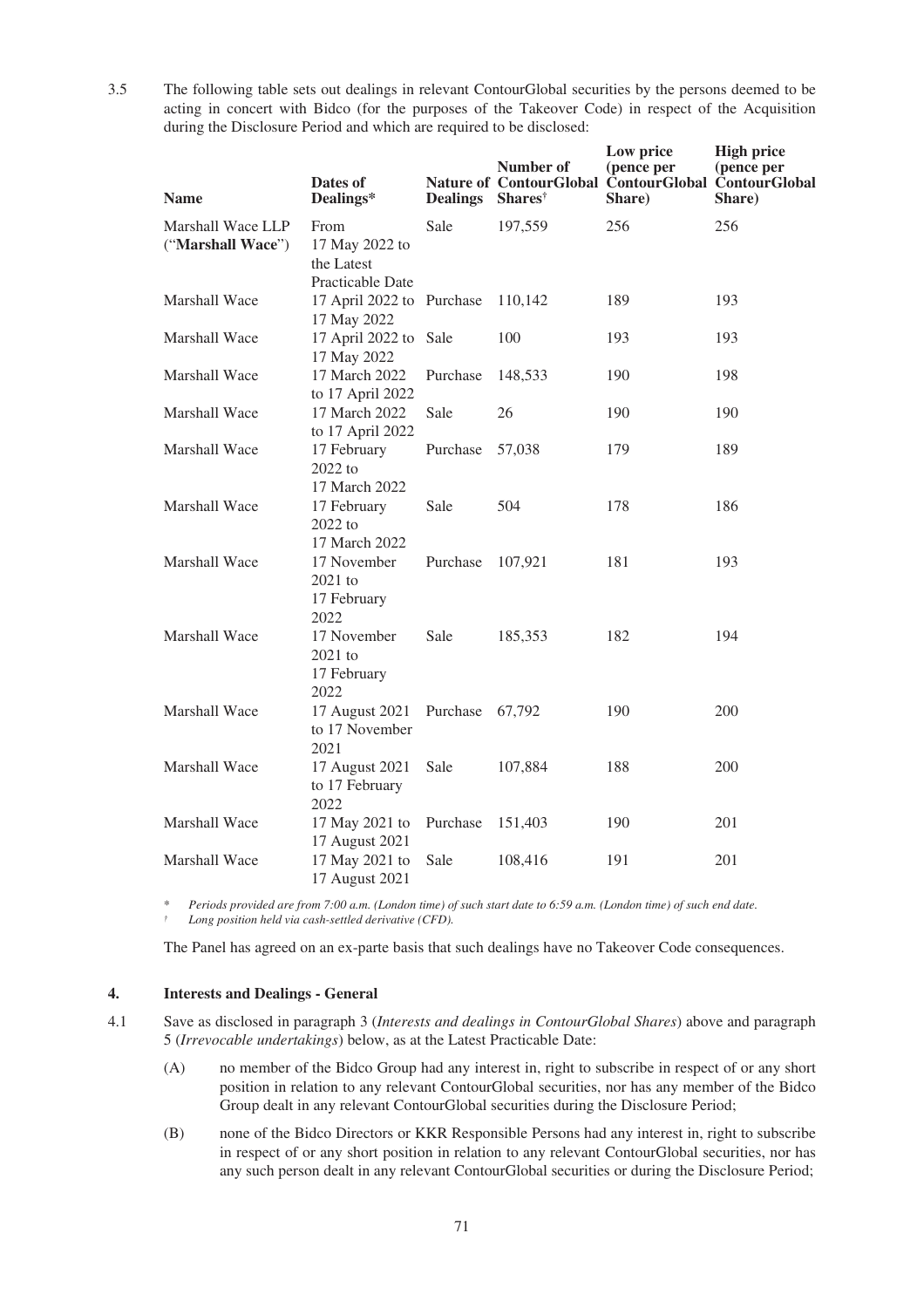- (C) no person acting in concert with Bidco had any interest in, right to subscribe in respect of or any short position in relation to any relevant ContourGlobal securities, nor has any such person dealt in any relevant ContourGlobal securities, during the Disclosure Period;
- (D) no person who has an arrangement with Bidco or any person acting in concert with Bidco had any interest in, right to subscribe in respect of or any short position in relation to any relevant ContourGlobal securities, nor has any such person dealt in any relevant ContourGlobal securities during the Disclosure Period; and
- (E) neither Bidco nor any person acting in concert with Bidco, has borrowed or lent any relevant ContourGlobal securities (including for these purposes any financial or collateral arrangements) in the Disclosure Period, save for any borrowed shares which have been either on-lent or sold.
- 4.2 Save as disclosed in paragraph 3 (*Interests and dealings in ContourGlobal Shares*) above and paragraph 5 (*Irrevocable undertakings*) below, as at the Latest Practicable Date:
	- (A) no member of the ContourGlobal Group had any interest in, right to subscribe in respect of or any short position in relation to relevant Bidco securities, nor has any such person dealt in any relevant Bidco securities or ContourGlobal securities during the Offer Period;
	- (B) none of the ContourGlobal Directors had any interest in, right to subscribe in respect of or any short position in relation to any relevant Bidco securities, nor has any such person dealt in any relevant ContourGlobal securities or relevant Bidco securities during the Offer Period;
	- (C) no person acting in concert with ContourGlobal had any interest in, right to subscribe in respect of or any short position in relation to any relevant ContourGlobal securities, nor has any such person dealt in any relevant ContourGlobal securities during the Offer Period;
	- (D) no person who has an arrangement with ContourGlobal had any interest in, right to subscribe in respect of or any short position in relation to any relevant ContourGlobal securities, nor has any such person dealt in any relevant ContourGlobal securities during the Offer Period; and
	- (E) neither ContourGlobal nor any person acting in concert with ContourGlobal has borrowed or lent any relevant ContourGlobal securities, save for any borrowed shares which have been either on-lent or sold.
- 4.3 Save as disclosed in paragraph 5 (*Irrevocable undertakings*) below, no persons have given any irrevocable or other commitment to vote in favour of the Scheme or the Special Resolutions to be proposed at the General Meeting.
- 4.4 Save as disclosed herein, none of: (i) Bidco or any person acting in concert with Bidco; or (ii) ContourGlobal or any person acting in concert with ContourGlobal, has any arrangement in relation to relevant ContourGlobal securities.
- 4.5 Save as disclosed herein, no agreement, arrangement or understanding (including any compensation arrangement) exists between ContourGlobal, Bidco or any person acting in concert with them and any of the ContourGlobal Directors or the recent directors, shareholders or recent shareholders of ContourGlobal having any connection with or dependence upon or which is conditional upon the Acquisition.
- 4.6 There is no agreement, arrangement or understanding whereby the beneficial ownership of any ContourGlobal Shares to be acquired by Bidco pursuant to the Scheme will be transferred to any other person.
- 4.7 No relevant securities of ContourGlobal have been redeemed or purchased by ContourGlobal during the Disclosure Period.

# **5. Irrevocable undertakings**

5.1 Bidco has received irrevocable undertakings in support of the Acquisition in respect of 477,847,302 ContourGlobal Shares, in aggregate, representing approximately 72.83 per cent. of ContourGlobal's issued ordinary share capital as at the Latest Practicable Date, as set out below.

Copies of these irrevocable undertakings are available on ContourGlobal's website at www.contourglobal.com and will remain on display until the end of the Offer Period.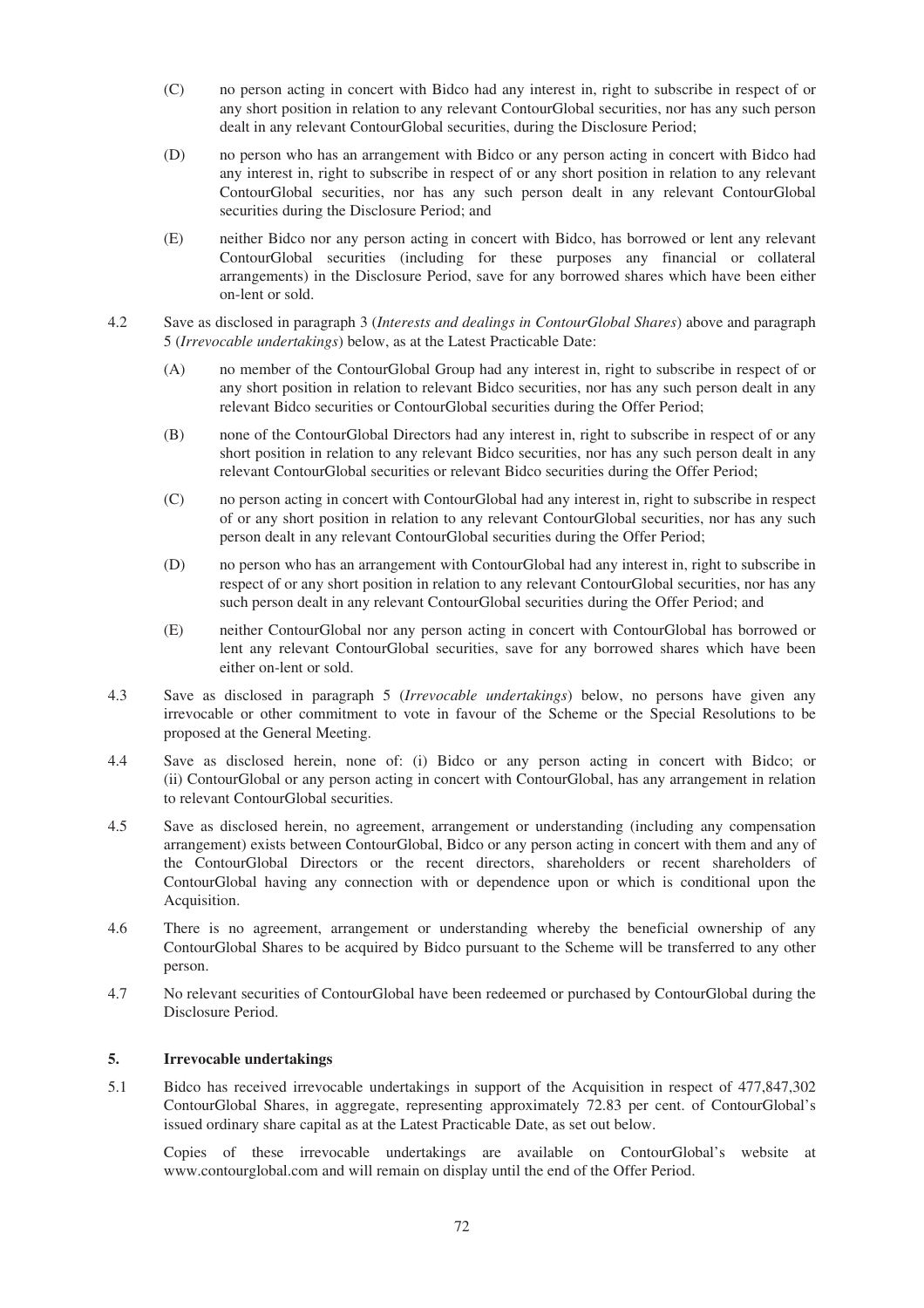### *Irrevocable undertakings given by the ContourGlobal Directors*

5.2 The ContourGlobal Directors have given irrevocable undertakings to vote, or procure votes, in favour of the Scheme at the Court Meeting and the Special Resolutions proposed to implement the Scheme at the General Meeting (and, if the Acquisition is subsequently structured as a Takeover Offer, to accept any Takeover Offer made by Bidco in accordance with the terms of the irrevocable undertakings) in respect of those ContourGlobal Shares that they legally and/or beneficially hold which are under their control as follows:

| <b>Name of ContourGlobal Director</b> | <b>Number of ContourGlobal</b><br>Shares in respect of which<br>undertaking is given | Percentage of<br><b>ContourGlobal issued</b><br>ordinary share capital* |
|---------------------------------------|--------------------------------------------------------------------------------------|-------------------------------------------------------------------------|
| Craig A. Huff                         | Nil                                                                                  | Nil                                                                     |
| Joseph C. Brandt                      | 9,398,878                                                                            | 1.43                                                                    |
| Stefan L. Schellinger                 | Nil                                                                                  | Nil                                                                     |
| Daniel Camus                          | 35,000                                                                               | 0.01                                                                    |
| Dr Alan R. Gillespie                  | 200,000                                                                              | 0.03                                                                    |
| Mariana Gheorghe                      | Nil                                                                                  | N <sub>il</sub>                                                         |
| Alejandro Santo Domingo               | Nil                                                                                  | Nil                                                                     |
| <b>Ronald Traechsel</b>               | 24,000                                                                               | 0.00                                                                    |
| Gregg M. Zeitlin                      | Nil                                                                                  | Nil                                                                     |
|                                       |                                                                                      |                                                                         |

\* *Based on the number of ContourGlobal Shares in issue outside treasury as at the Latest Practicable Date*.

- 5.3 Subject to certain exceptions, these irrevocable undertakings also extend to any shares acquired by the ContourGlobal Directors as a result of the vesting of awards or the exercise of options under the ContourGlobal Share Plan.
- 5.4 These undertakings will cease to be binding only if:
	- (A) the Scheme has become effective in accordance with its terms;
	- (B) the Scheme has not become effective by 6:00 p.m. (London time) on the Long Stop Date (or such later time or date as agreed between Bidco and ContourGlobal, with the approval of the Court and/or the Panel if required) (unless Bidco has elected to proceed with the implementation of the Acquisition by way of a Takeover Offer);
	- (C) where Bidco has elected to proceed with the implementation of the Acquisition by way of a Takeover Offer, the Takeover Offer document is not sent to ContourGlobal Shareholders within 28 days of the date of the publication of the announcement made in accordance with the requirements of paragraph 8 of Appendix 7 to the Takeover Code (or such other date as the Panel may require);
	- (D) Bidco announces, with the consent of the Panel, that it does not intend to proceed with the Acquisition and no new, revised or replacement Takeover Offer or Scheme is announced in accordance with Rule 2.7 of the Takeover Code at the same time;
	- (E) the Scheme or Takeover Offer lapses or is withdrawn in accordance with its terms and Bidco publicly confirms that it does not intend to proceed with the Acquisition or to implement the Acquisition by way of a Takeover Offer or otherwise; or
	- (F) any competing offer for the entire issued and to be issued share capital of the Company is declared wholly unconditional or, if proceeding by way of a scheme of arrangement, becomes effective.
- 5.5 If Bidco exercises the right to switch to a Takeover Offer, these irrevocable undertakings shall continue to be binding in accordance with their terms.

#### *Irrevocable undertakings given by the ContourGlobal Shareholders*

5.6 Reservoir Capital has given an irrevocable undertaking to vote in favour of the Scheme at the Court Meeting and the Special Resolutions to be proposed at the General Meeting (and, if the Acquisition is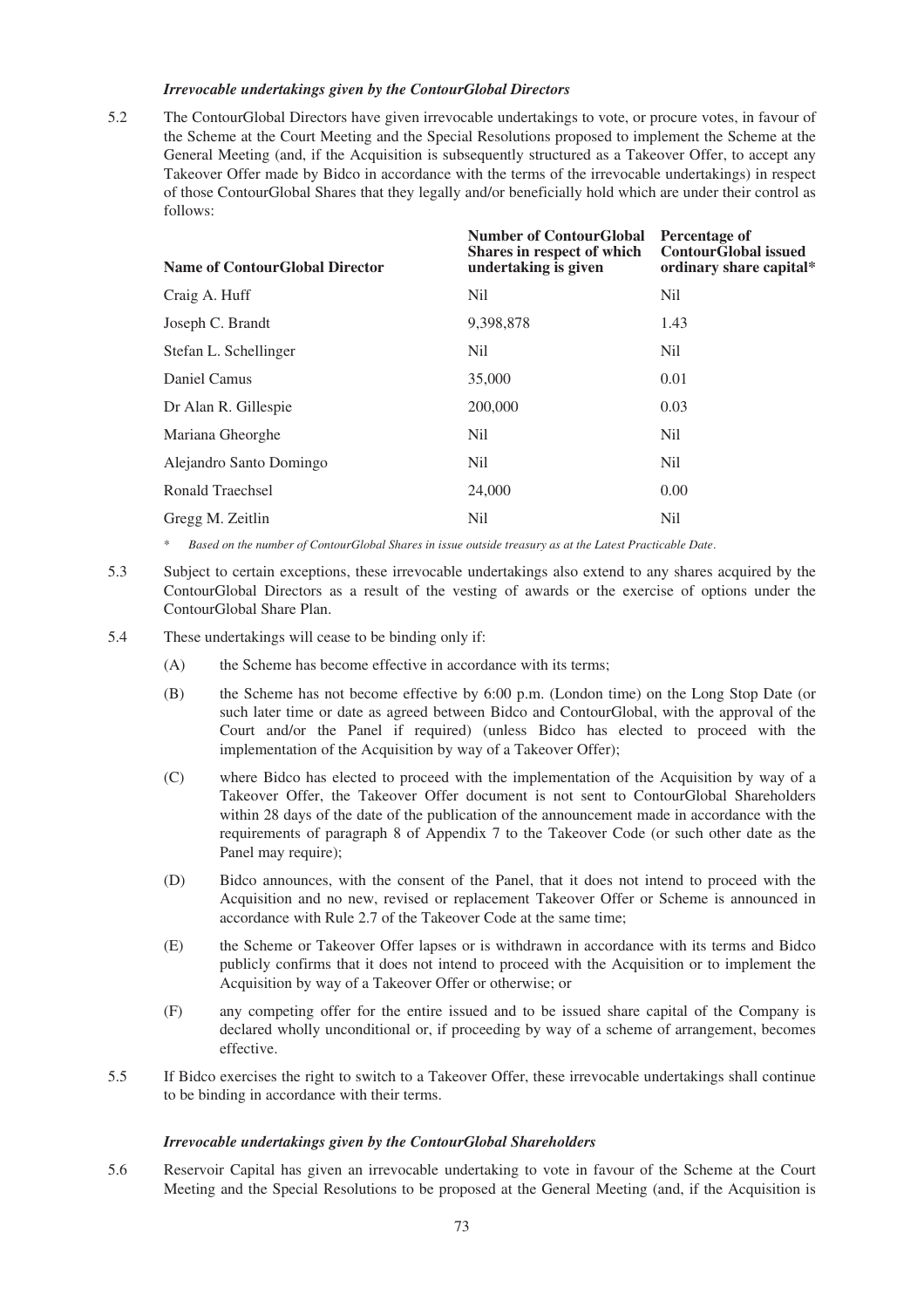subsequently structured as a Takeover Offer, to accept any Takeover Offer made by Bidco in accordance with the terms of the irrevocable undertaking), in respect of its ContourGlobal Shares as follows:

| Name of ContourGlobal Shareholder<br>giving irrevocable undertaking | <b>Number of ContourGlobal</b><br>Shares in respect of which<br>undertaking is given | Percentage of<br><b>ContourGlobal issued</b><br>ordinary share capital* |
|---------------------------------------------------------------------|--------------------------------------------------------------------------------------|-------------------------------------------------------------------------|
| Contour Global GP, Ltd. (on behalf of                               | 468.189.424                                                                          | 71.36                                                                   |
| ContourGlobal LP), as beneficial owner                              |                                                                                      |                                                                         |

\* *Based on the number of ContourGlobal Shares in issue outside treasury as at the Latest Practicable Date*.

- 5.7 This irrevocable undertaking remains binding in the event a higher competing offer is made for ContourGlobal and will only cease to be binding if:
	- (A) the Scheme lapses or is withdrawn in accordance with its terms and Bidco publicly confirms that it does not intend to proceed with the Acquisition or to implement the Acquisition by way of a Takeover Offer or otherwise; or
	- (B) the Scheme has not become effective by 11:59 p.m. on the Long Stop Date (or such later time or date as agreed between Bidco and ContourGlobal, with the approval of the Court and/or the Panel if required).

If Bidco exercises the right to switch to a Takeover Offer, these irrevocable undertakings shall continue to be binding in accordance with their terms.

#### **6. Directors' service contracts and letters of appointment**

### *Executive Directors' service contracts and letters of appointment*

6.1 Executive Directors have service contracts as follows:

| <b>Executive Director</b> | Date of service<br>contract | <b>Effective date of</b><br>service contract | Notice period                                                                   |
|---------------------------|-----------------------------|----------------------------------------------|---------------------------------------------------------------------------------|
| Joseph C. Brandt          | 9 November 2017             | 14 November 2017                             | 6 months from<br>ContourGlobal; 30<br>days from the<br>Executive Director $(1)$ |
| Stefan Schellinger        | 4 April 2019                | 15 April 2017                                | 12 months from either<br>$partv^{(2)}$                                          |

*(1) As Joseph C. Brandt's service contract will continue unless terminated, there is no unexpired term for his appointment.*

*(2) As Stefan Schellinger's service contract will continue unless terminated, there is no unexpired term for his appointment.*

- 6.2 Joseph C. Brandt is appointed as a director of ContourGlobal pursuant to a letter of appointment dated 8 November 2017. Under the letter of appointment, Mr. Brandt's appointment as a director is terminable by either him or ContourGlobal on not less than six months' notice.
- 6.3 Separately, Mr. Brandt is currently employed (with effect from 14 November 2017) as President and Chief Executive Officer of ContourGlobal under a service contract with Contour Global Management, Inc. dated 9 November 2017. Mr. Brandt's current annual base salary under this service contract is US\$1,200,000. The base salary is reviewed, but not necessarily increased, on an annual basis. As at the date of this Document, Mr. Brandt's base salary remains at the same level.
- 6.4 Mr Brandt is eligible to receive an annual bonus, subject to the approval of the ContourGlobal Remuneration Committee. The maximum potential annual bonus is 100 per cent. of base salary. Such bonus is settled in cash, other than any bonus payment over 50 per cent. of base salary, which is settled in the form of deferred bonus award units issued under (and governed by the terms of) the ContourGlobal Share Plan. Mr Brandt is also eligible to receive additional equity grants, subject to the approval of the ContourGlobal Remuneration Committee, under the ContourGlobal Share Plan.
- 6.5 Mr. Brandt receives benefits under the terms of his service contract in line with other senior executives of ContourGlobal and is entitled to participate (on the same basis and terms as are applicable to other senior executives of ContourGlobal) in all employee benefit plans that are maintained by the ContourGlobal and Contour Global Management, Inc., and made available to their employees generally, including, without limitation, all retirement, savings, medical, hospitalization, disability, dental, life or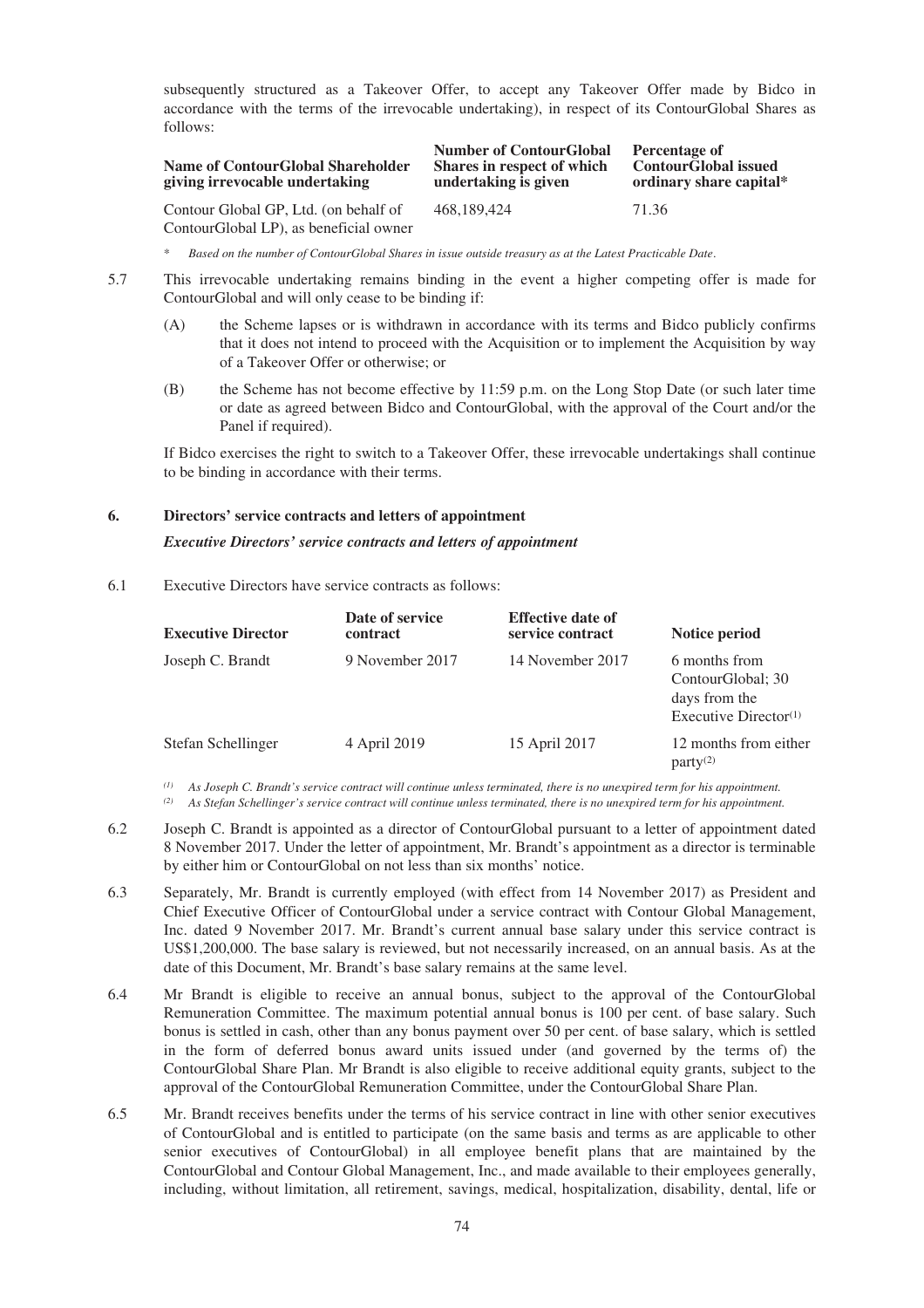travel accident insurance benefit plans. Mr Brandt is also entitled to reimbursement of reasonable outof-pocket business expenses in accordance with, and subject to, ContourGlobal's normal policies and procedures and to vacation and sick leave in accordance with, and subject to, the policies periodically established for senior executives of ContourGlobal.

- 6.6 Mr Brandt's service contract has no fixed expiry date and is terminable: (i) upon 6 months' notice by ContourGlobal or upon 30 days' notice by Mr Brandt; or (ii) with immediate effect in certain specified circumstances, including in the event of Mr Brandt's misconduct or fault (in which case Mr Brandt will not be entitled to any payment other than amounts or expenses accrued but unpaid as at termination)
- 6.7 Upon termination of Mr. Brandt's service contract, ContourGlobal will (subject to certain exceptions): (i) pay all amounts earned or accrued under the service contract up to the termination date, including any previous compensation which has previously been deferred (with any interest earned thereon); (ii) pay any earned but unpaid bonus; and (iii) provide Mr. Brandt with continued coverage for the duration of the notice period under any health, medical, dental or vision policy in which he or his dependants participate. In addition, ContourGlobal may, in lieu of giving notice, terminate Mr. Brandt's service contract by making a payment equivalent to his base salary for the notice period, or any unexpired portion of the notice period.
- 6.8 Mr Brandt is subject to post-termination restrictions for a period of up to 6 months after termination of his service contract.
- 6.9 Stefan L. Schellinger was appointed to the ContourGlobal Board with effect from 15 April 2019 and is currently employed under a service contract dated 4 April 2019. Mr. Schellinger's base salary under this service contract is £375,000. The base salary is reviewed, but not necessarily increased, periodically. As at the date of this Document, Mr. Schellinger's base salary remains at the same level.
- 6.10 Mr Schellinger is eligible to receive an annual bonus, subject to ContourGlobal's Director Remuneration Policy from time to time. The maximum potential annual bonus is 115 per cent. of base salary.
- 6.11 Mr Schellinger is also eligible to participate in the ContourGlobal Share Plan, subject to its rules. Mr Schellinger's maximum participation in the ContourGlobal Share Plan is 200 per cent. of base salary per annum.
- 6.12 Mr Schellinger is eligible to receive a pension contribution equal to 11 per cent. of his base salary. Mr Schellinger can alternatively elect to receive a cash allowance in lieu of pension benefits (subject to such deductions ContourGlobal is required to make).
- 6.13 Benefits available to Mr Schellinger under his service contract include life assurance, private medical insurance and income protection cover. Mr Schellinger is also entitled to reimbursement of reasonable out-of-pocket business expenses in accordance with, and subject to, ContourGlobal's policies and to vacation and sick leave in line with other senior executives of ContourGlobal.
- 6.14 Mr Schellinger's service contract has no fixed expiry date and is terminable: (i) upon 12 months' notice by ContourGlobal or Mr Schellinger; or (ii) with immediate effect in certain specified circumstances, including in the event of Mr Schellinger's misconduct or fault. ContourGlobal may, in lieu of giving notice, terminate Mr. Schellinger's service contract by making a payment equivalent to his base salary only (less income tax and national insurance contributions, and excluding any benefits or bonus) for the notice period, or any unexpired portion of the notice period.
- 6.15 Mr Schellinger is subject to post-termination restrictions for a period of up to 12 months (less any period of garden leave) after termination of his service contract.

## *Chairman and other non-executive ContourGlobal Directors*

6.16 The Chairman and other non-executive ContourGlobal Directors were appointed to the ContourGlobal Board pursuant to letters of appointment.

| Date of appointment | Date of expiry of<br>appointment | Fees (per annum) |
|---------------------|----------------------------------|------------------|
| 23 October 2017     | 23 October 2023                  | £250,000         |
| 23 October 2017     | 23 October 2023                  | £55,000          |
| 23 October 2017     | 23 October 2023                  | £67,000 $(1)$    |
| 23 October 2017     | 23 October 2023                  | £67,000 $(2)$    |
| 23 October 2017     | 23 October 2023                  | £55,000          |
| 23 October 2017     | 23 October 2023                  | £75,000 $(3)$    |
| 30 June 2019        | 30 June 2022                     | £55,000          |
|                     |                                  |                  |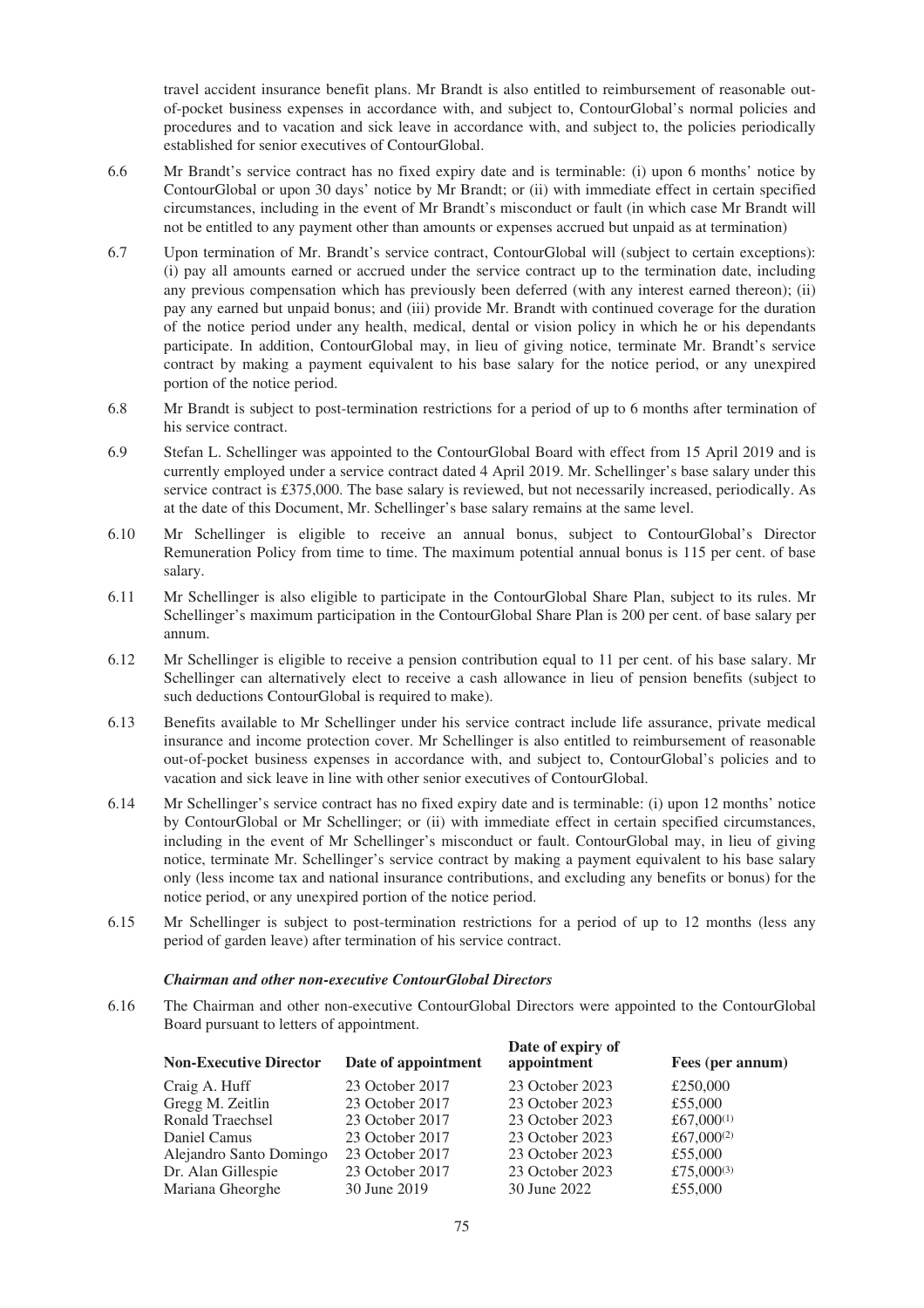- *(1) Includes additional fee for acting as Chairman of the Audit and Risk Committee.*
- *(2) Includes additional fee for acting as Chairman of the Remuneration Committee.*
- *(3) Includes additional fee for acting as Senior Independent Non-Executive Director.*
- 6.17 Craig A. Huff was appointed Non-Executive Chairman of ContourGlobal with effect from 23 October 2017. His annual fee, with effect from that date, is £250,000, which is reviewed, but not necessarily increased, on an annual basis.
- 6.18 ContourGlobal appointed Gregg M. Zeitlin and Alejandro Santo Domingo as Non-Executive Directors and Ronald Traechsel, Daniel Camus and Dr. Alan Gillespie as independent Non-Executive Directors with effect from 23 October 2017. Each of these Non-Executive Directors receives an annual fee of £55,000. Ronald Traechsel is entitled to an additional annual fee of £12,000 as Chairman of the Audit and Risk Committee. Daniel Camus is entitled to an additional annual fee of £12,000 as Chairman of the Remuneration Committee. Dr. Alan Gillespie is entitled to an additional annual fee of £20,000 as Senior Independent Non-Executive Director.
- 6.19 Mariana Gheorghe was appointed to the ContourGlobal Board with effect from 30 June 2019 and is entitled to receive an annual fee of £55,000.
- 6.20 The Non-Executive Directors may be required to purchase shares in ContourGlobal on an annual basis to the value of 25 per cent. of their gross fees.
- 6.21 The Non-Executive Directors' letters of appointment are stated to be for an expected term of three years. The letter of appointment of each of the Non-Executive Directors (other than Mariana Gheorghe) has been extended for a further three-year term, to 27 October 2023.
- 6.22 The Non-Executive Directors' letters of appointment are each terminable by either the Non-Executive Director or ContourGlobal on one month's notice at any time. The appointments also automatically terminate in the event that a Non-Executive Director retires and is not re-elected at a general meeting of ContourGlobal or if the Non-Executive Director vacates their office as a director of ContourGlobal or is removed under the Articles of Association.
- 6.23 Each Non-Executive letter of appointment is also terminable by ContourGlobal with immediate effect in certain circumstances, including if the Non-Executive Director: (i) commits serious or repeated breach or non-observance of their obligations to ContourGlobal, including a breach of their statutory, fiduciary, contractual or common-law duties; (ii) is guilty of any fraud or dishonesty or has acted in a manner which, in the opinion of ContourGlobal, brings or is likely to bring the Non-Executive Director or ContourGlobal into disrepute or is adverse to the interests of ContourGlobal; (iii) is declared bankrupt or is disqualified from acting as a director; or (iv) fails to comply with ContourGlobal's policies and procedures, including ContourGlobal's anti-corruption and bribery policies and procedures, and/or the Bribery Act 2010.
- 6.24 No compensation is payable to any Non-Executive Director who retires at an annual general meeting of ContourGlobal and is not re-elected or whose appointment is otherwise terminated.

## *Other service contracts*

- 6.25 Save as disclosed above, there are no service contracts or letters of appointment, between any ContourGlobal Director or proposed director of ContourGlobal and any member of the ContourGlobal Group and no such contract or letter of appointment has been entered into or amended within the six months preceding the date of this Document.
- 6.26 Save as set out in paragraph 10 of Part II (*Explanatory Statement*), the effect of the Scheme on the interests of the ContourGlobal Directors does not differ from its effect on the like interests of any other holder of Scheme Shares.

#### *Amendments, other contracts and other compensation*

- 6.27 Save as disclosed above, there are no other contracts of service between the ContourGlobal Directors and ContourGlobal or any of its subsidiaries.
- 6.28 Save as disclosed in this paragraph 6:
	- (A) no ContourGlobal Director is entitled to commission or profit sharing arrangements;
	- (B) neither the service contract nor any of the letters of appointment set out in this paragraph 6 have been entered into or amended during the six months prior to the date of this Document; and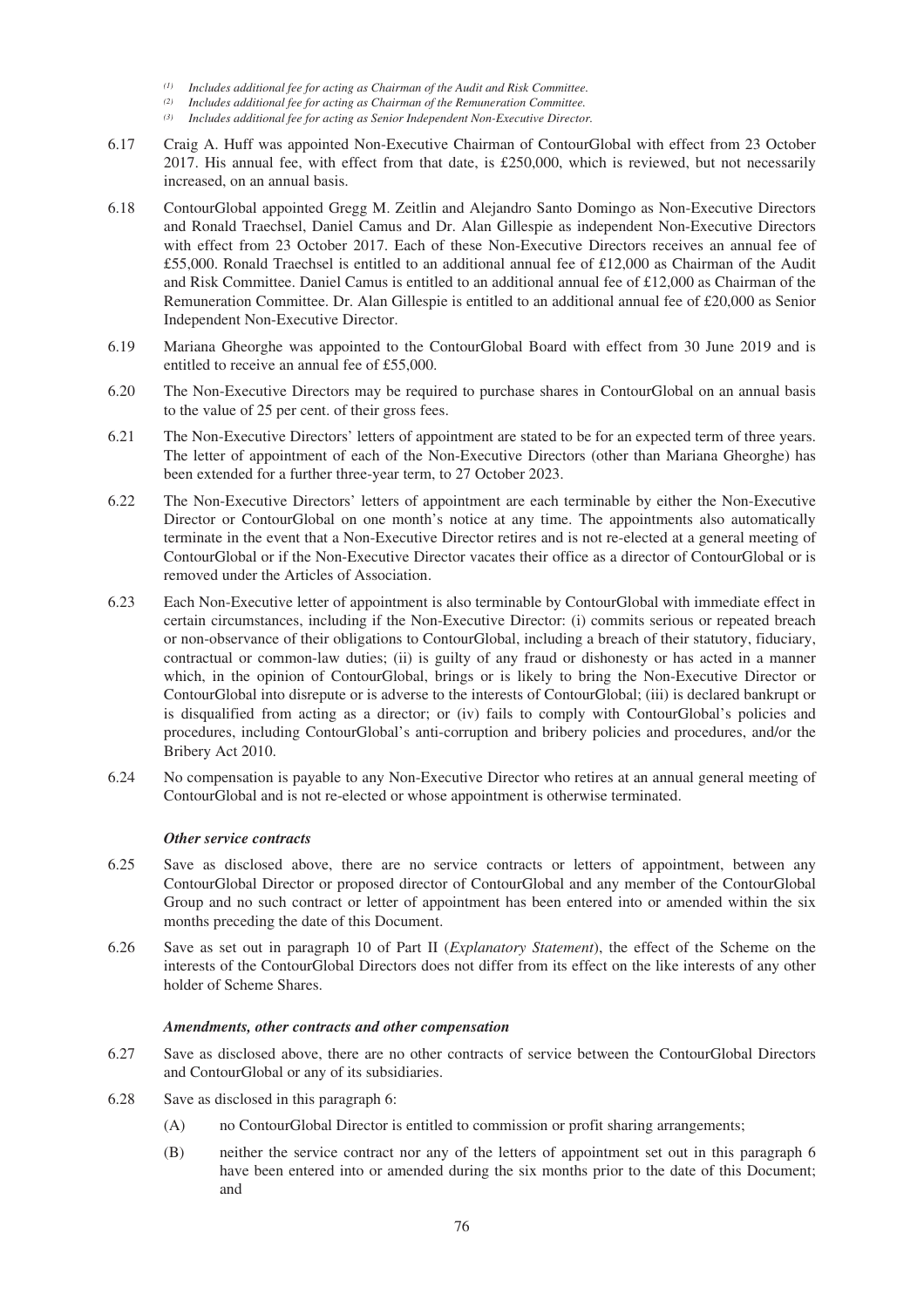(C) other than statutory compensation and payment in lieu of notice, no compensation is payable by ContourGlobal to any ContourGlobal Director upon early termination of their employment or appointment.

## **7. Market quotations**

The following table shows the Closing Price for ContourGlobal Shares as derived from the Daily Official List for the first Business Day of each of the six months before the date of this Document, for 16 May 2022 (being the last Business Day prior to the commencement of the Offer Period) and for the Latest Practicable Date:

| Date                    | ContourGlobal Share price (p) |
|-------------------------|-------------------------------|
| 4 January 2022          | 194.0                         |
| 1 February 2022         | 192.6                         |
| 1 March 2022            | 182.2                         |
| 1 April 2022            | 192.2                         |
| 3 May 2022              | 192.0                         |
| 16 May 2022             | 193.4                         |
| 1 June 2022             | 252.5                         |
| Latest Practicable Date | 252.0                         |
|                         |                               |

## **8. Material contracts**

### *ContourGlobal material contracts*

- 8.1 Save as disclosed below, no member of the ContourGlobal Group has, during the period beginning 17 May 2020 (being two years prior to the commencement of the Offer Period) and ending as at the Latest Practicable Date, entered into any material contract otherwise than in the ordinary course of business.
- 8.2 The following contracts, not being contracts entered into in the ordinary course of business, and which are or may be material, have been entered into by members of the ContourGlobal Group during the period beginning 17 June 2020 (being two years prior to the commencement of the Offer Period) and ending as at the Latest Practicable Date.

## (A) Cooperation Agreement

See paragraph 13 of Part II (*Explanatory Statement*) of this Document for further details on the Cooperation Agreement.

## (B) Confidentiality Agreement

See paragraph 13 of Part II (*Explanatory Statement*) of this Document for further details on the Confidentiality Agreement.

## (C) Clean Team Agreement

See paragraph 13 of Part II (*Explanatory Statement*) of this Document for further details on the Clean Team Agreement.

## (D) Brazil Hydro Share Purchase Agreement

On 20 January 2022, Kani Lux Holdings S.à r.l. (a majority-owned subsidiary of ContourGlobal) ("**Kani**") and Infraestrutura Brasil Holding XVII S.A. ("**IBH**") entered into a share purchase agreement (the "**Brazil Hydro Share Purchase Agreement**") pursuant to which the IBH has agreed to acquire from Kani the entire issued capital of Contour Global do Brasil Participações S.A. ("**CGBP**") for consideration of BRL1.73 billion (including the assumption of net debt and other customary adjustments), equating to an equity value of BRL 897,923,000, subject to certain customary post-closing adjustments in respect of net debt and working capital (the "**Brazil Hydro Disposal**"). The Brazil Hydro Share Purchase Agreement is governed by Brazilian law.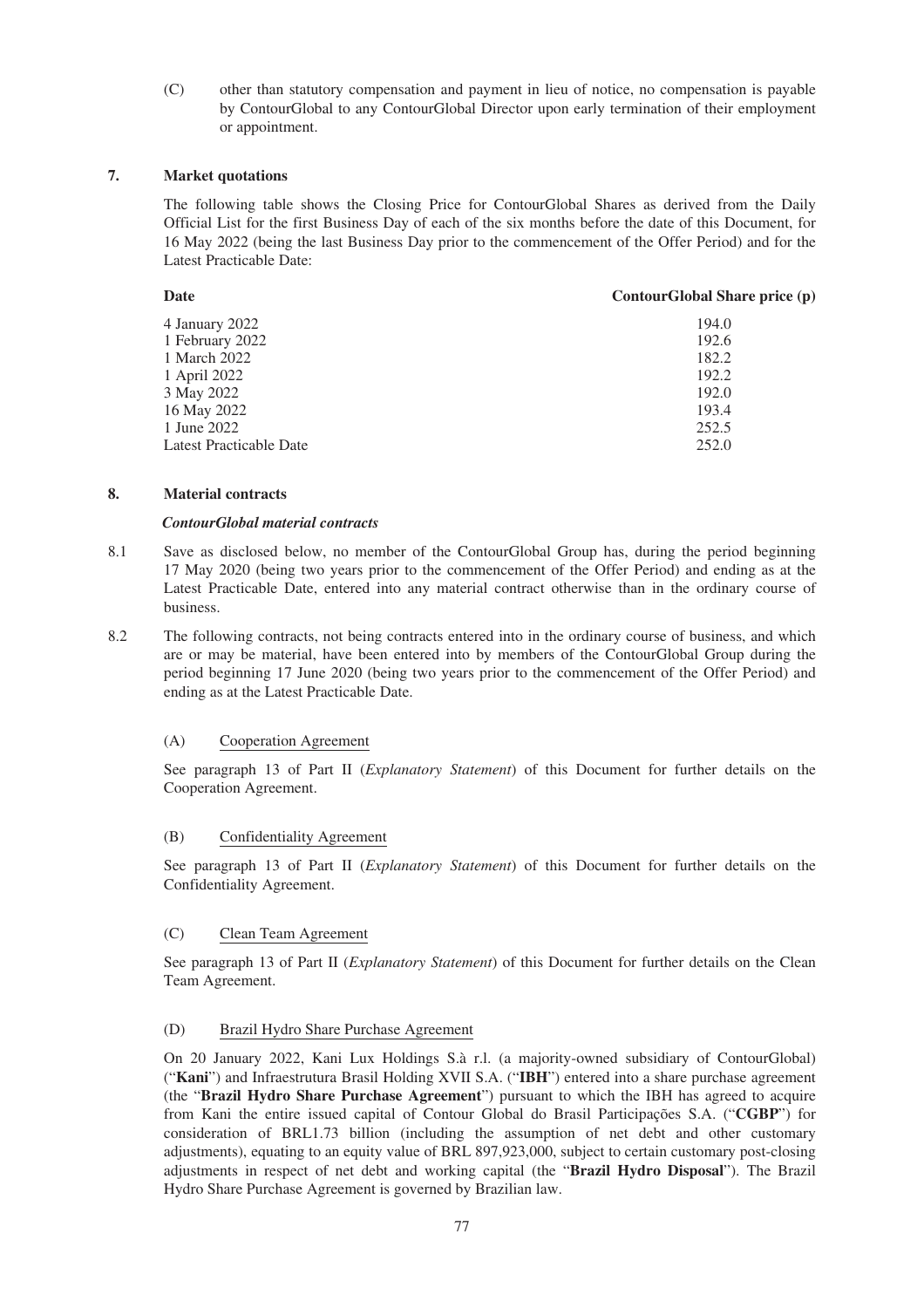The closing of the Brazil Hydro Disposal ("**Brazil Hydro Closing**") is conditional upon the satisfaction or waiver of certain conditions under the Brazil Hydro Share Purchase Agreement (including, amongst others: (i) the approval of the Brazil Hydro Disposal by the Company's shareholders (which condition was satisfied on 8 April 2022); (ii) certain regulatory approvals in Brazil; (iii) completion of a pre-Closing reorganization; and (iv) certain consents or waivers being obtained from third parties who are counterparties to various agreements with CGBP and its subsidiaries (the "**CGBP Group**")).

Kani and IBH have the right to terminate the Brazil Hydro Share Purchase Agreement in certain circumstances, including: (i) if the Brazil Hydro Disposal has not closed by 20 October 2022; (ii) if certain Brazil Hydro Closing obligations have not been complied with; and (iii) in the case of IBH only, if certain warranties given by Kani are breached before Brazil Hydro Closing (or would be breached upon Brazil Hydro Closing).

Kani has given covenants customary for a Brazilian-law governed acquisition of the size and nature of the Brazil Hydro Disposal regarding the conduct of the business of the CGBP Group between the date of the Brazil Hydro Share Purchase Agreement and Brazil Hydro Closing, including customary obligations on Kani to procure that the CGBP Group does not do (or omit to do) certain acts prior to Brazil Hydro Closing. Kani has also provided warranties and indemnities to IBH that are customary for a Brazilian-law governed acquisition of the size and nature of the Brazil Hydro Disposal. The warranties and indemnities are subject to customary qualifications and limitations.

In addition, Kani entered into a Brazil law equity commitment letter dated 20 January 2022, pursuant to which Patria Infraestrutura IV Fundo de Investimentos em Participações (a private equity fund managed by Pátria Investimentos Ltda.) undertakes, among other things, to procure that IBH will hold sufficient cash to pay the consideration payable under the Brazil Hydro Share Purchase Agreement.

Furthermore, the Company has entered into an English law deed of guarantee, dated 20 January 2022, to guarantee the payment obligations of Kani under the Brazil Hydro Share Purchase Agreement.

## (E) WGP Share Purchase Agreement

On 7 December 2020, ContourGlobal Hummingbird US Holdco Inc. ("**CGH US**") (an indirect whollyowned subsidiary of the Company) and Western Generation Partners, LLC ("**WGP**"), entered into a share purchase agreement (the "**WGP Share Purchase Agreement**"). Pursuant to the WGP Share Purchase Agreement, WGP agreed to sell, and CGH US agreed to purchase, on the terms and subject to the conditions of the WGP Share Purchase Agreement, the entire issued share capital of WGP Holdings II, LLC (the "**WGP Target**") (the "**WGP Acquisition**"). WGP Target is the holding company of a 1,502 MW portfolio of natural gas fired and combined heat and power assets and a fuel oil plant located in the United States and Trinidad and Tobago.

The closing of the WGP Acquisition (the "**WGP Closing**") was conditional on satisfaction (or waiver, where applicable), of certain conditions (including, amongst others: (i) the approval of the WGP Acquisition by the Company's shareholders, (ii) no injunction, restraining order or decree of any governmental authority, (iii) expiry of waiting periods, (iv) other consents, approvals, exemptions, waivers, authorisations, filings registrations and notifications and (v) no material adverse effect in respect of the WGP Target having occurred) and the WGP). WGP Closing was announced by the Company on 18 February 2021.

The purchase price payable to WGP at the WGP Closing was US\$ 837 million on a debt and cash free basis. The purchase price was subject to certain customary post-closing adjustments in respect of debt, cash and working capital of the WGP Target. WGP gave covenants customary for a US law-governed acquisition of the size and nature of the WGP Acquisition in relation to the period between signing of the WGP Share Purchase Agreement and the WGP Closing including customary obligations on WGP to procure that (i) the business of the WGP Target was conducted in the ordinary course of business consistent with prudent industry practices; and (ii) the WGP Target did not take (or omit to take) certain actions. WGP also provided representations and warranties in relation to itself and the WGP Target that are subject to certain qualifications and limitations which, in each case, are customary for a US law-governed acquisition of the size and nature of the WGP Acquisition.

The Company also agreed to guarantee the payment obligations of CGH US under the WGP Share Purchase Agreement pursuant to a guarantee dated 7 December 2020.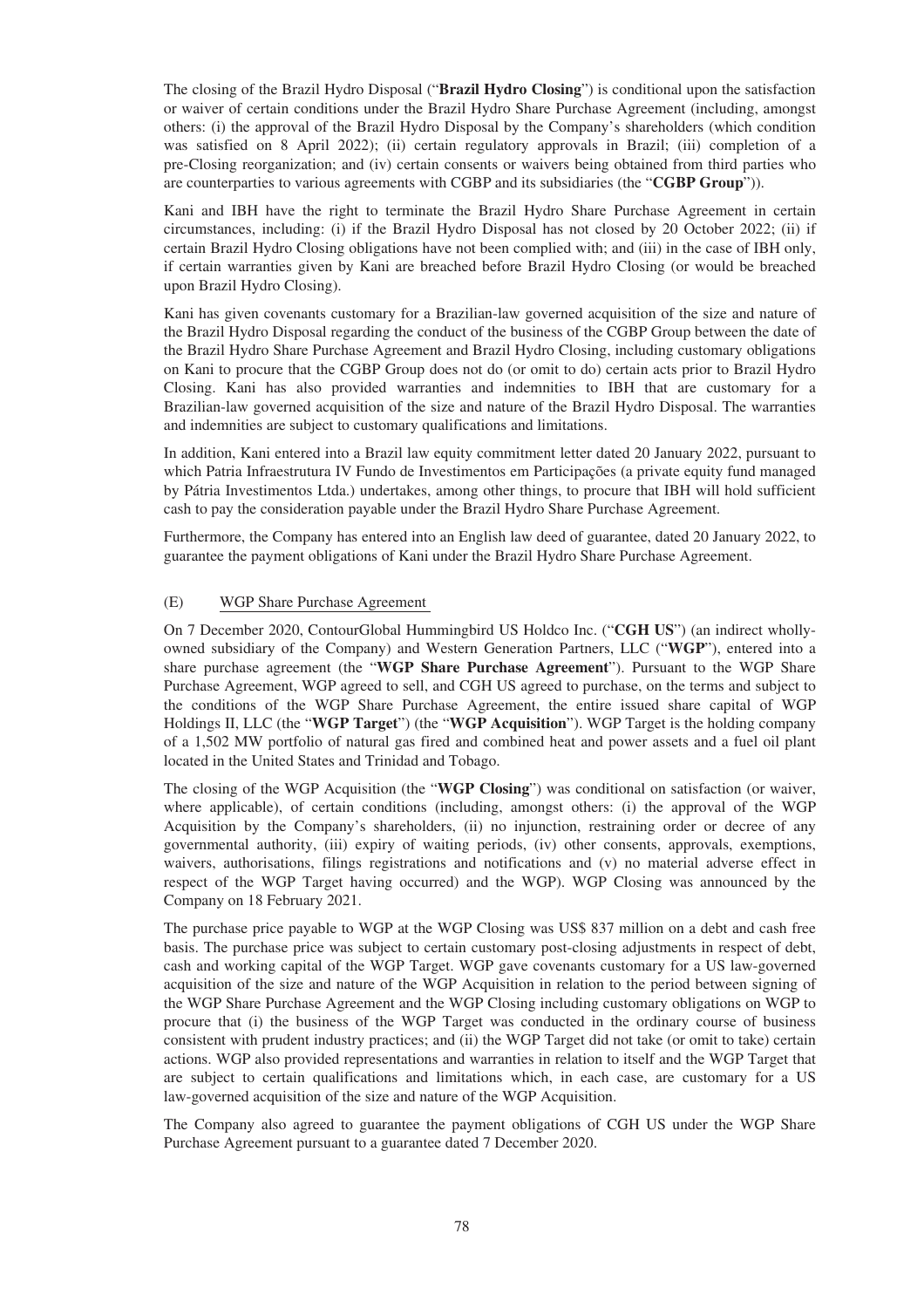## (F) Revolving Credit Facility Agreement

On 10 December 2020, ContourGlobal Power Holdings S.A. as borrower and the Company, ContourGlobal Worldwide Holdings S.à r.l. and ContourGlobal Terra Holdings S.à r.l. as parent guarantors entered into a New York-law governed agreement for a €120 million super senior secured revolving credit facility (the "**Revolving Credit Facility**") with a consortium of three lenders, each taking a one-third share in the Revolving Credit Facility (the "**Revolving Credit Facility Agreement**"). BNP Paribas, one of the lenders under the Revolving Credit Facility Agreement, is acting as administrative agent. The Revolving Credit Facility's maturity date is the third anniversary of the closing date (being the date on which all of the closing conditions contained within the Revolving Credit Facility Agreement have been satisfied or waived) and is for general corporate purposes. The Revolving Credit Facility replaced ContourGlobal Power Holdings S.A.'s existing €75,000,000 super senior secured revolving credit facility documented under a credit agreement dated as of 9 November 2018.

Interest is payable under the Revolving Credit Facility Agreement at either EURIBOR plus 2.25 per cent. (the "**Applicable Margin**") per annum or (with respect to borrowings in US dollars) LIBOR plus the Applicable Margin per annum or the Alternate Base Rate plus 1.25 per cent. per annum. The obligations under the Revolving Credit Facility Agreement are guaranteed by certain ContourGlobal Group companies, including the Company. The Revolving Credit Facility Agreement contains various representations, warranties, covenants and events of default customary for transactions of this nature.

# (G) Bridge Facility Agreement

On 10 December 2020, the Company (as parent guarantor) entered into a senior secured bridge facility agreement (the "**Bridge Facility Agreement**") with ContourGlobal Hummingbird US Holdco Inc. (as borrower), ContourGlobal Worldwide Holdings S.à r.l., ContourGlobal Terra Holdings S.à r.l., ContourGlobal LLC, ContourGlobal Spain Holding S.à r.l., ContourGlobal Bulgaria Holding S.à r.l., ContourGlobal Latam Holding S.à r.l., ContourGlobal Power Holdings S.A. and ContourGlobal Hummingbird UK Holdco I Limited (each as guarantors), Goldman Sachs Bank USA as mandated lead arranger, GLAS USA LLC as agent and the lenders party thereto. The Bridge Facility Agreement provides for a senior secured US\$ 175 million bridge facility (the "**Bridge Facility**") which matures on the date falling 12 months after WGP Closing, subject to the exercise of an extension option at the ContourGlobal Group's discretion, which has extended the maturity date for a further period of six months.

The Bridge Facility ranks *pari passu* with the ContourGlobal Group's existing notes and other senior secured indebtedness. The Bridge Facility is available to be applied for the following purposes: (i) financing the consideration payable for the WGP Acquisition; and (ii) payment of fees, costs, expenses and taxes in connection with the WGP Acquisition. The interest rate on the Bridge Facility is LIBOR-based, plus an applicable margin equal to 250 basis points stepping up 50 basis points at 30 September 2021, and thereafter stepping up 25 basis points after each 30-day period up to (and including) 30 March 2022. The Bridge Facility Agreement contains various representations, warranties, covenants and mandatory pre-payment terms customary for transactions of this nature and is governed by English law, with the exception of certain terms which are New York-law governed. The collateral package provided under the terms of the Bridge Facility Agreement is in line with the other senior secured indebtedness of the ContourGlobal Group, although it also includes pledges from ContourGlobal Hummingbird US Holdco Inc. and ContourGlobal Hummingbird UK Holdco I Limited.

# (H) Senior Secured Notes

On 17 December 2020 (the "**Issue Date**"), ContourGlobal Power Holdings S.A. issued the Senior Secured Notes in a private offering exempt from the registration requirements of the US Securities Act. The Senior Secured Notes were issued pursuant to an indenture dated 17 December 2020 by and among ContourGlobal Power Holdings S.A. as issuer, ContourGlobal Worldwide Holdings S.à r.l., ContourGlobal Terra Holdings S.à r.l., the Company, and certain other ContourGlobal Group companies as guarantors, Wilmington Trust, National Association, as trustee and collateral agent and Citibank N.A., London Branch, as paying agent, registrar and transfer agent (the "**Senior Secured Notes Indenture**").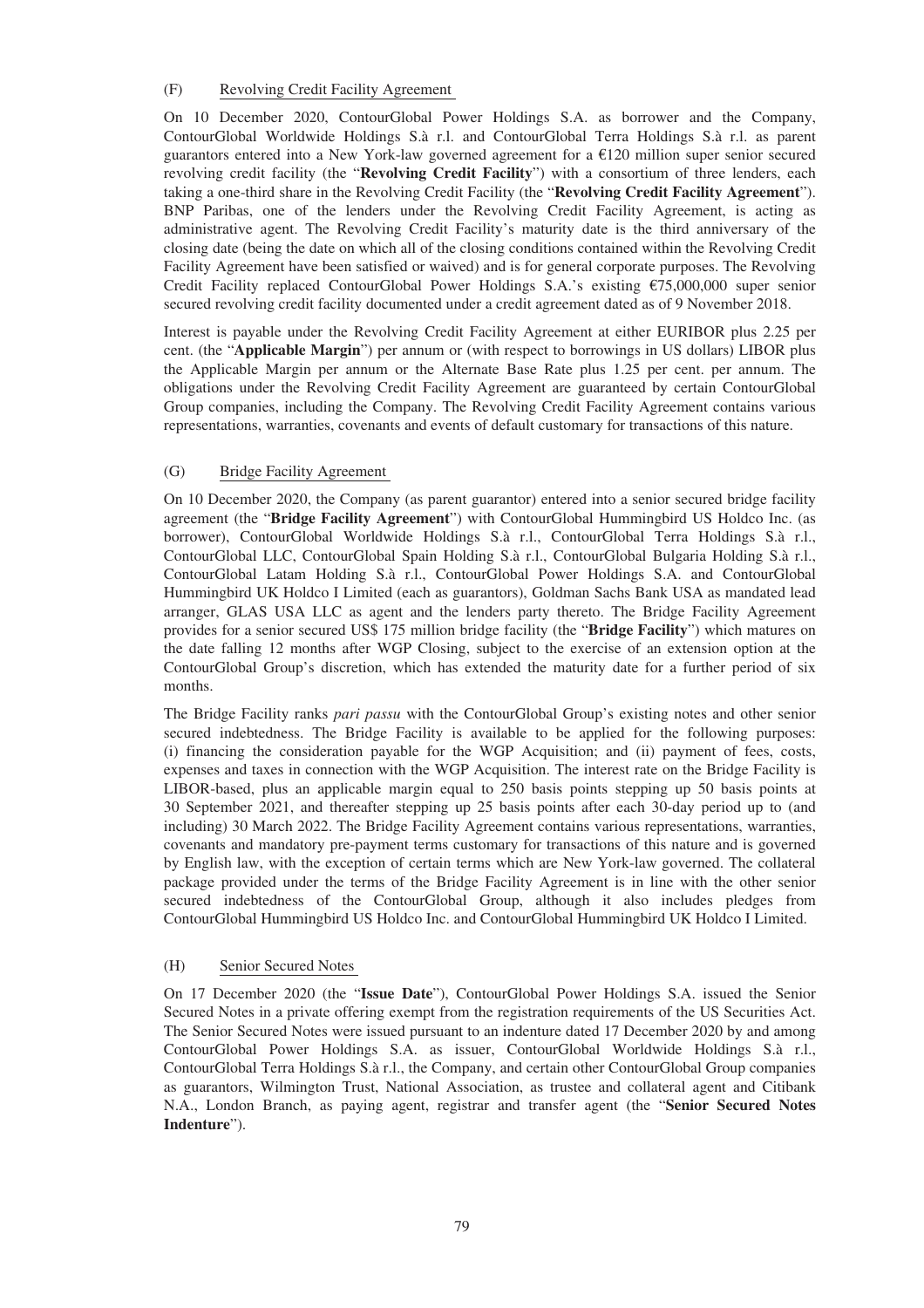The obligations under the Senior Secured Notes are fully and unconditionally guaranteed by the Company, ContourGlobal Worldwide Holdings S.à r.l., ContourGlobal Terra Holdings S.à r.l., and certain other subsidiaries of the Company. The Senior Secured Notes rank pari passu with the ContourGlobal Group's other senior secured indebtedness.

The Senior Secured Notes Indenture provides that ContourGlobal Power Holdings S.A. may:

- (i) prior to 1 January 2023, in the case of the 2026 Notes, and prior to 1 January 2024, in the case of the 2028 Notes, on one or more occasions, at its option redeem all or part of the Senior Secured Notes by paying 100 per cent. of the principal amount of the Senior Secured Notes of the applicable series redeemed plus a make-whole premium and accrued and unpaid interest, if any, to, but not including, the redemption date;
- (ii) prior to 1 January 2023, in the case of the 2026 Notes, and prior to 1 January 2024, in the case of the 2028 Notes, on one or more occasions, at its option redeem through the use of the net proceeds of specified equity offerings up to 40 per cent. of the aggregate principal amount of the Senior Secured Notes of such series, at a redemption price in cash equal to 102.750 per cent. in the case of the 2026 Notes and 103.125 per cent. in the case of the 2028 Notes of the principal amount of the Senior Secured Notes being redeemed, plus accrued and unpaid interest to, but excluding, the redemption date, provided that at least 60 per cent. of the original aggregate principal amount of the Senior Secured Notes of the applicable series (calculated after giving effect to the issuance of additional notes of the applicable series, if any) remains outstanding after the redemption and the redemption occurs within 180 days after the date of the closing of such equity offering;
- (iii) during any twelve-month period commencing on the Issue Date and ending on or prior to 1 January 2023 for the 2026 Notes, or on or prior to 1 January 2024 for the 2028 Notes, redeem up to 10 per cent. of the original aggregate principal amount of the Senior Secured Notes of such series at a redemption price equal to 103 per cent. of the aggregate principal amount of the Senior Secured Notes of such series, plus accrued and unpaid interest thereon, if any, to the redemption date; and
- (iv) after 1 January 2023, in the case of the 2026 Notes, and after 1 January 2024, in the case of the 2028 Notes, on one or more occasions, at its option redeem all or part of the Senior Secured Notes at the respective redemption prices set forth in the Senior Secured Notes Indenture, plus any accrued and unpaid interest to, but excluding, the redemption date.

The Senior Secured Notes Indenture contains customary provisions relating to ContourGlobal Power Holdings S.A.'s obligation to make payments free of withholding or deduction and its ability to redeem the Senior Secured Notes in the event of certain changes in the taxation of the Senior Secured Notes.

If ContourGlobal Power Holdings S.A. sells certain of its assets or a Change of Control (as defined in the Senior Secured Notes Indenture) occurs, ContourGlobal Power Holdings S.A., subject to certain reinvestment rights, must offer to purchase the Senior Secured Notes with any excess proceeds at a purchase price equal to 100 percent. in the case of an asset sale or 101 per cent. in the case of a Change of Control (as defined in the Senior Secured Notes Indenture) of the principal amount thereof, plus accrued and unpaid interest and additional amounts, if any, to, but excluding, the date of purchase.

Subject to a number of important exceptions and qualifications, the Senior Secured Notes Indenture contains customary covenants that limit, among other things, the ability of the Company and each Restricted Subsidiary (as defined in the Senior Secured Notes Indenture) to: (a) incur additional indebtedness; (b) pay dividends or make other distributions or purchase or redeem capital stock or pre-pay or redeem indebtedness; (c) make any Restricted Investment (as defined in the Senior Secured Notes Indenture); (d) create or permit to exist certain liens; (e) impose restrictions on the ability of subsidiaries to pay dividends or make any other distributions or loans or transfer assets to the Company; (f) sell or otherwise transfer certain assets; (g) enter into transactions above a specified threshold with its affiliates; and (h) designate Unrestricted Subsidiaries and Project Finance Subsidiaries (each as defined in the Senior Secured Notes Indenture) under the Senior Secured Notes Indenture after the Issue Date. In addition, the Senior Secured Notes Indenture contains a covenant that limits the ability of ContourGlobal Power Holdings S.A., the Company, ContourGlobal Worldwide Holdings S.à r.l. and ContourGlobal Terra Holdings S.à r.l. to merge or consolidate with other entities or sell, assign, transfer, lease, convey or otherwise dispose of all or substantially all of their respective properties and assets, subject to certain exceptions.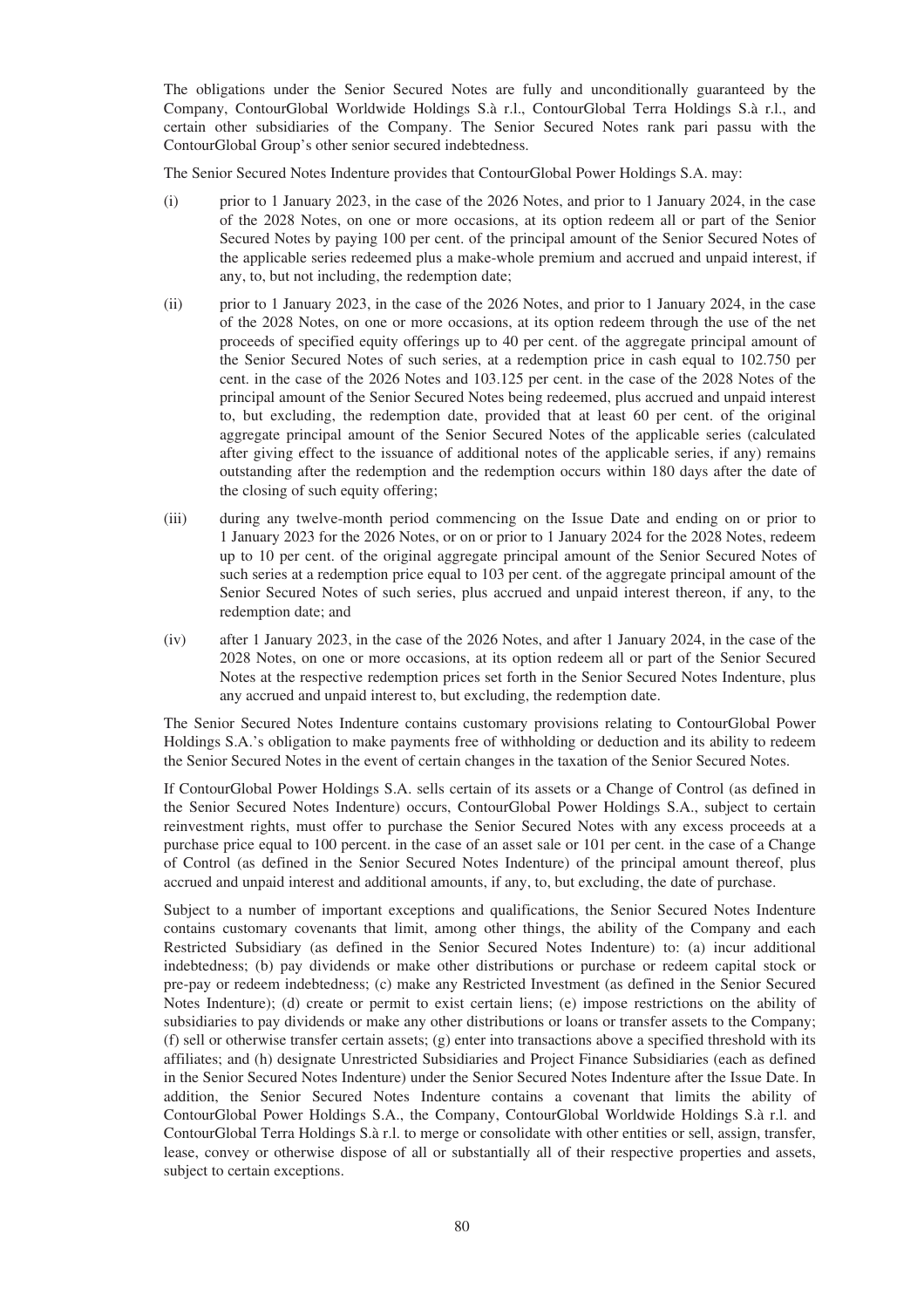The Senior Secured Notes Indenture contains customary events of default, including, among others, the failure to pay principal or interest on the Senior Secured Notes, the failure to comply with certain covenants, certain failures to perform or observe other obligations under the Senior Secured Notes Indenture and certain events of bankruptcy. The Senior Secured Notes Indenture contains customary cross default provisions, including, among others, for the failure of the Company and certain of its subsidiaries to pay any principal of, or interest on, any indebtedness when due beyond the applicable grace period provided in such indebtedness in an aggregate amount exceeding a specified threshold.

The Senior Secured Notes Indenture is governed by New York law.

### (I) Share buy-back Mandate Agreement

On 31 March 2020, the Company entered into an agreement (the "**Share Buy-back Mandate Agreement**") with Investec Bank plc ("**Investec**") pursuant to which the Company granted a mandate to Investec to act as principal in relation to the purchase of up to 20 million ContourGlobal Shares on the London Stock Exchange up to an aggregate maximum consideration of £30 million during the period from and including 1 April 2020 to and including 30 June 2020.

The Share Buy-back Mandate Agreement was amended in June 2020 and January 2021 to extend the share buy-back programme: (a) up to 12.9 million ContourGlobal Shares on the London Stock Exchange up to an aggregate maximum consideration of £24.5 million during the period from and including 30 June 2020 to 31 December 2020; and (b) up to 3.1 million ContourGlobal Shares on the London Stock Exchange up to an aggregate maximum consideration of £6.6 million during the period from and including 11 January 2021 to 31 March 2021. Investec's mandate pursuant to the Share Buy-back Mandate Agreement expired on 31 March 2021.

Purchases of ContourGlobal Shares pursuant to the Share Buy-back Mandate Agreement were effected within certain parameters agreed between the Company and Investec, and in accordance with the Company's general authority to repurchase shares granted by ContourGlobal Shareholders at the 2019 and 2020 annual general meetings of the Company and the relevant provisions of the Listing Rules and the UK Market Abuse Regulation. The Share Buy-back Mandate Agreement also contains representations, warranties, undertakings and termination rights which are customary for a buy-back mandate of this sort.

## *Bidco material contracts*

- 8.3 Save as disclosed below, no member of the Bidco Group has, during the period beginning 17 May 2020 (being two years prior to the commencement of the Offer Period) and ending as at the Latest Practicable Date, entered into any material contract otherwise than in the ordinary course of business. The following contracts, not being contracts entered into in the ordinary course of business, and which are or may be material, have been entered into by members of the Bidco Group during the Disclosure Period.
	- (A) Confidentiality Agreement
- 8.4 See paragraph 13 of Part II (*Explanatory Statement*) of this Document for further details on the Confidentiality Agreement.

## (B) Clean Team Agreement

8.5 See paragraph 13 of Part II (*Explanatory Statement*) of this Document for further details on the Clean Team Agreement.

## (C) Cooperation Agreement

8.6 See paragraph 13 of Part II (*Explanatory Statement*) of this Document for further details on the Cooperation Agreement.

### **9. Acquisition-related arrangements**

#### *Confidentiality Agreement*

9.1 See paragraph 13 of Part II (*Explanatory Statement*) of this Document for further details on the Confidentiality Agreement.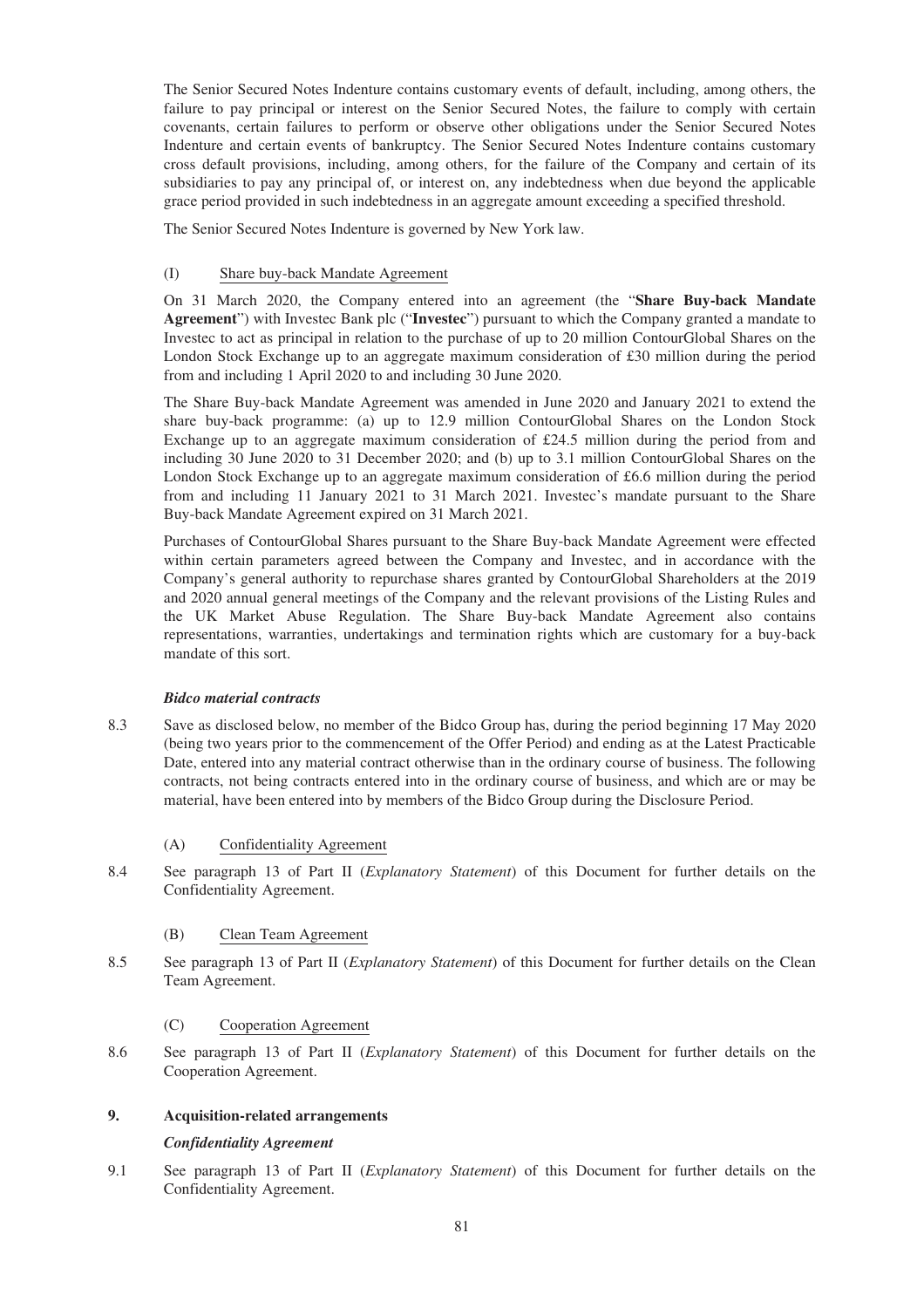### *Clean Team Agreement*

9.2 See paragraph 13 of Part II (*Explanatory Statement*) of this Document for further details on the Clean Team Agreement.

## *Cooperation Agreement*

9.3 See paragraph 13 of Part II (*Explanatory Statement*) of this Document for further details on the Cooperation Agreement

### *Interim Facilities Agreement*

9.4 See paragraph 11 of this Part VIII for further details on the Interim Facilities Agreement.

### **10. Acquisition-related fees and expenses**

#### *Fees and Expenses of Bidco*

10.1 The aggregate fees and expenses expected to be incurred by Bidco in connection with the Acquisition (excluding any applicable VAT and other taxes) are expected to be approximately £39,100,000:

| Category                                                                                                 | $A$ mount $(1)$         |
|----------------------------------------------------------------------------------------------------------|-------------------------|
| Financing arrangements                                                                                   | £18,900,000             |
| Financial and corporate broking advice                                                                   | £12,000,000 $(2)$       |
| Legal advice                                                                                             | £5,800,000 $(3)(4)$     |
| Accounting advice                                                                                        | £1,200,000              |
| Public relations advice                                                                                  | £100,000                |
| Other professional services (including, for example,<br>management consultants, actuaries and specialist |                         |
| valuers)                                                                                                 | £900,000                |
| Other costs and expenses                                                                                 | £200,000 <sup>(5)</sup> |
| <b>Total</b>                                                                                             | £39,100,000             |

- (1) Certain of these services are provided on the basis of an estimated range of fees payable. The amounts included here reflect an estimate of the amount payable.
- (2) The total amount payable in respect of the aggregate fees and expenses for these services depends on whether the Acquisition becomes Effective. The total does not include disbursements.
- (3) The total amount payable does not include disbursements.
- (4) Certain of these services are charged by reference to hourly or daily rates. The amounts included here reflect an estimate of time required until the Acquisition becomes Effective.
- (5) Amount includes certain filing fees.
- 10.2 In addition, stamp duty of 0.5 per cent. on the purchase price of the ContourGlobal Shares acquired pursuant to the Acquisition will be payable by Bidco.

#### *ContourGlobal Fees and Expenses*

10.3 The aggregate fees and expenses expected to be incurred by ContourGlobal in connection with the Acquisition (excluding any applicable VAT and other taxes) are expected to be approximately £30,160,000:

| Category                               | Amount <sup><math>(1)(2)</math></sup> |
|----------------------------------------|---------------------------------------|
| Financial and corporate broking advice | £23,500,000 <sup>(3)</sup>            |
| Legal advice                           | £5,280,000 <sup>(4)(5)</sup>          |
| Public relations advice                | £720,000                              |
| Other costs and expenses               | £660,000 $(6)$                        |
| <b>Total</b>                           | £30,160,000                           |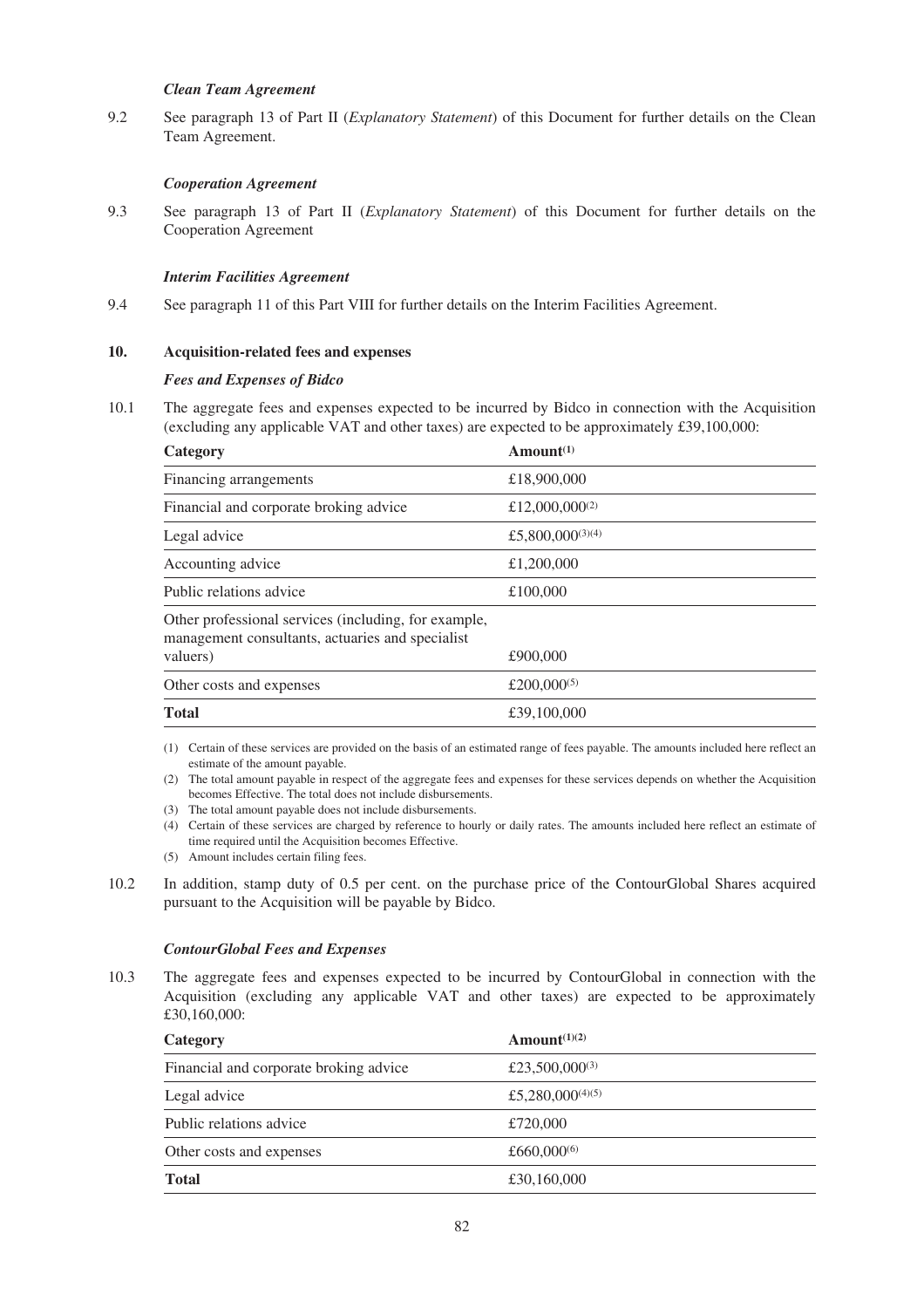- (1) Certain of these services are provided on the basis of an estimated range of fees payable. The amounts included here reflect an estimate of the amount payable.
- (2) Certain of these services are provided on the basis of fees payable in currencies other than GBP. In such cases, the amounts included here reflect amounts calculated on the basis of the relevant currency exchange rate as at the Latest Practicable Date.
- (3) The total amount payable in respect of the aggregate fees and expenses for these services depends on whether the Acquisition becomes Effective. The total does not include disbursements.
- (4) The total amount payable does not include disbursements, other than disbursements for counsel's fees for services in connection with the court process relating to the Scheme.
- (5) Certain of these services are charged by reference to hourly or daily rates. The amounts included here reflect an estimate of time required until the Acquisition becomes Effective.
- (6) Amount includes costs of printing and mailing of materials, use of the Virtual Meeting Platform, data room costs, and fees payable to the London Stock Exchange and to the Court.

#### **11. Financing arrangements relating to Bidco**

On 16 May 2021, Bidco, as borrower entered into an interim facilities agreement with, amongst others, the Interim Lenders and BNP Paribas as interim facility agent and interim security agent (the "**Interim Facilities Agreement**").

Under the terms of the Interim Facilities Agreement, the Interim Lenders agreed to make available: (i) to Bidco, an interim term facility denominated in sterling equal to £445,000,000 (the "**Acquisition Facility**"); and (ii) to the Company (upon accession and re-registration as a private company) (x) an interim term facility denominated in Euro equal to EUR400,000,000 (the "**EUR Refinancing Facility**") and (y) an interim term facility denominated in USD equal to \$40,000,000 (the "**USD Refinancing Facility**" and, together with the Acquisition Facility and the EUR Refinancing Facility, the "**Interim Facilities**"). The proceeds of loans drawn under the Acquisition Facility are to be applied, among other things, towards financing or refinancing any amount payable by Bidco pursuant to the Acquisition and/ or financing the payment of costs, fees and expenses incurred in connection with the Acquisition. The proceeds of loans drawn under the EUR Refinancing Facility and the USD Refinancing Facility are to be applied, among other things, to refinance or otherwise discharge certain indebtedness of the ContourGlobal Group, together with any other costs, fees and expenses incurred in connection with such refinancing or discharge.

The Interim Facilities are available to be drawn, subject to satisfaction of the conditions precedent set out in the Interim Facilities Agreement, from the date of the Interim Facilities Agreement to (and including) the last day of the Certain Funds Period.

Under the Interim Facilities Agreement, "Certain Funds Period" is defined as the period from (and including) the date of the Interim Facilities Agreement to (and including) 11:59 p.m., London time, on the earliest of: (a) if the Acquisition is intended to be completed pursuant to a Scheme, the date on which the Scheme lapses in accordance with the Takeover Code (including, subject to exhausting any rights of appeal, if a relevant court refuses to sanction the Scheme) or is withdrawn in writing in accordance with its terms (other than (i) where such lapse or withdrawal is as a result of the exercise of Bidco's right to effect a switch from a Scheme to a Takeover Offer or (ii) it is otherwise to be followed within twenty (20) business days by the Acquisition Announcement made by Bidco to implement the Acquisition by a different offer or scheme (as applicable)), (b) if the Acquisition is intended to be completed pursuant to a Takeover Offer, the date on which the Takeover Offer lapses in accordance with the Takeover Code, terminates or is withdrawn in writing in accordance with its terms (other than (i) where such lapse or withdrawal is as a result of the exercise of Bidco's right to effect a switch from a Takeover Offer to a Scheme or (ii) it is otherwise to be followed within twenty (20) business days by the Acquisition Announcement made by Bidco to implement the Acquisition by a different offer or scheme (as applicable) in accordance with the terms of the Interim Facilities Agreement, (c) the date on which the Interim Facilities have been utilised in full or the Interim Commitments (each as defined in the Interim Facilities Agreement) have been cancelled in full, (d) the date on which the Company has become a wholly owned subsidiary of Bidco and all of the consideration payable under the Acquisition in respect of the issued share capital of the Company or proposals made or to be made under the Takeover in connection with the Acquisition, have in each case been paid in full, (e) if the Acquisition is intended to be completed pursuant to a Scheme, the day falling 42 days following the date falling 9 months after the date of the first Acquisition Announcement, and (f) if the Acquisition is intended to be completed pursuant to a Takeover Offer, the day falling 56 days following the date falling 9 months after the date of the first Acquisition Announcement (the "**Outside Date**"), provided that so long as the first utilisation date under the Interim Facilities Agreement (the "**First Utilisation Date**") has occurred on or before the Outside Date, the Certain Funds Period shall end on the date falling 120 days after the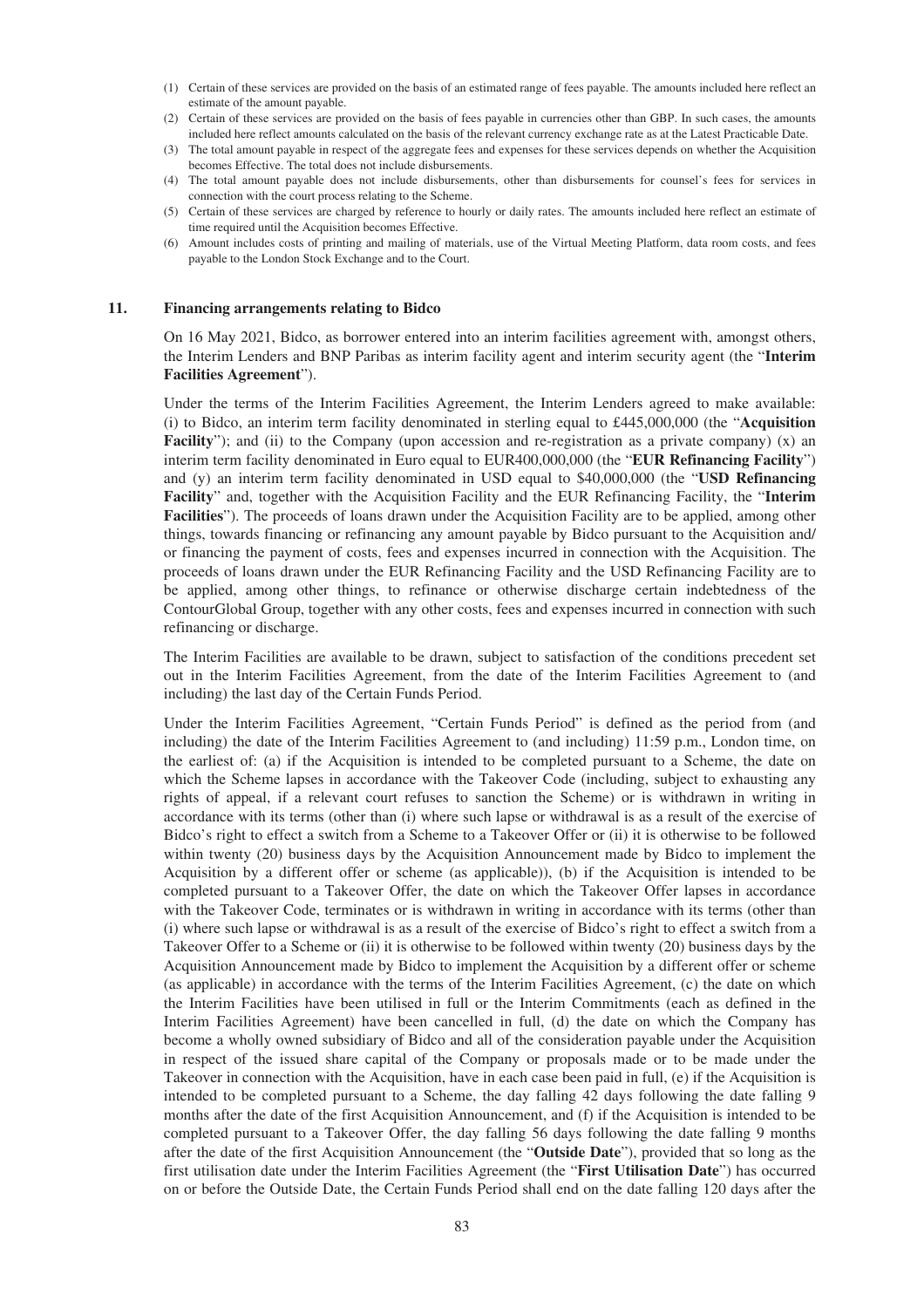First Utilisation Date, or, in each case, such later time as agreed by the Arrangers (as defined in the Interim Facilities Agreement), provided that notwithstanding the foregoing, with respect to the EUR Refinancing Facility and the USD Refinancing Facility only and so long as the First Utilisation Date has occurred, the Certain Funds Period for the EUR Refinancing Facility and the USD Refinancing Facility shall end on the earliest to occur of (i) in respect of each such Interim Facility, the date on which the commitments under that Interim Facility have been utilised or otherwise cancelled in full and (ii) the date falling 90 days after the First Utilisation Date.

The termination date of the Interim Facilities is the earlier of (a) 30 days after the last day of the Certain Funds Period, (b) in respect of the Acquisition Facility, the date of receipt by Bidco of a written demand from the interim facility agent (acting on the instructions of the majority interim lenders under the Acquisition Facility) following the occurrence of a major default in respect of Bidco or Cretaceous Midco Limited ("**Midco**") which is continuing requiring prepayment and cancellation in full of the Acquisition Facility, (c) in respect of the EUR Refinancing Facility and/or the USD Refinancing Facility, the date of receipt by the Company of a written demand from the interim facility agent (acting on the instructions of the majority interim lenders under the EUR Refinancing Facility and/or the USD Refinancing Facility (as applicable)) following the occurrence of a major default in respect of the Company which is continuing requiring prepayment and cancellation in full of the EUR Refinancing Facility and/or the USD Refinancing Facility (as applicable), and (d) the date of receipt by Bidco of the proceeds of the first utilisation made under the Debt Facilities (as defined in the Interim Facilities Agreement) (if applicable, free of any escrow or similar arrangements) (by which date, the Interim Facilities would need to be replaced and refinanced). Bidco and the Company (as applicable) may also voluntarily cancel and prepay the Interim Facilities at any time on 5 business days' prior notice. The Interim Facilities Agreement contains customary representations and warranties, affirmative and negative covenants (including covenants in respect of financial indebtedness, security, mergers, acquisitions, disposals, dividends and share redemption, and conduct of the Takeover Offer and/or Scheme), indemnities and events of default, each with appropriate carve-outs and materiality thresholds.

The rate of interest payable on each loan drawn under (i) the Acquisition Facility, is the aggregate of the margin (being 4.00 per cent. per annum) plus a daily compounded risk-free rate based on SONIA; (ii) the EUR Refinancing Facility is the aggregate of the margin (being 4.00 per cent. per annum) plus EURIBOR and (iii) the USD Refinancing Facility is the aggregate of the margin (being 4.00 per cent. per annum) plus a daily compounded risk-free rate based on SOFR. Ticking fees, commitment, underwriting and funding fees, among other fees, are also payable under the terms of the Interim Facilities Agreement and ancillary documentation.

As a condition precedent to the first drawdown of the Acquisition Facility, the Interim Lenders under the Interim Facilities Agreement will receive the benefit of security including a debenture pursuant to which Bidco and Midco granted security in relation to their material assets in favour of the interim security agent.

Under the Interim Facilities Agreement, Bidco has agreed that: (a) it will not waive, amend or treat as satisfied any material term or condition relating to the Acquisition from that set out in the Acquisition Announcement where it would be materially adverse to the interests of the Interim Lenders (taken as a whole) under the Interim Documents (as defined in the Interim Facilities Agreement) except, amongst other things (i) to the extent required by, or reasonably determined by Bidco as being necessary or desirable to comply with the requirements or requests (as applicable) of, the Takeover Code, the Panel or the Court or any applicable law, regulation or regulatory body, and (ii) to the extent it relates to a condition to the Acquisition which Bidco reasonably considers that it would not be entitled, in accordance with Rule 13.5(a) of the Takeover Code, to invoke so as to cause the Acquisition not to proceed, to lapse or to be withdrawn (and the other conditions to the Acquisition have been, or will contemporaneously be, satisfied or waived, as permitted under the Interim Facilities Agreement), and (b) if the Acquisition is effected by way of a Takeover Offer, Bidco shall not declare, or allow to be declared, the Takeover Offer to be unconditional as to acceptances at less than 75 per cent. of the shares, unless otherwise agreed by the Super Majority Interim Lenders (as defined in the Interim Facilities Agreement).

## **12. Cash confirmation**

J.P. Morgan Cazenove, as financial adviser to Bidco, is satisfied that sufficient cash resources are available to Bidco to enable it to satisfy in full the cash Consideration payable to Scheme Shareholders under the terms of the Acquisition.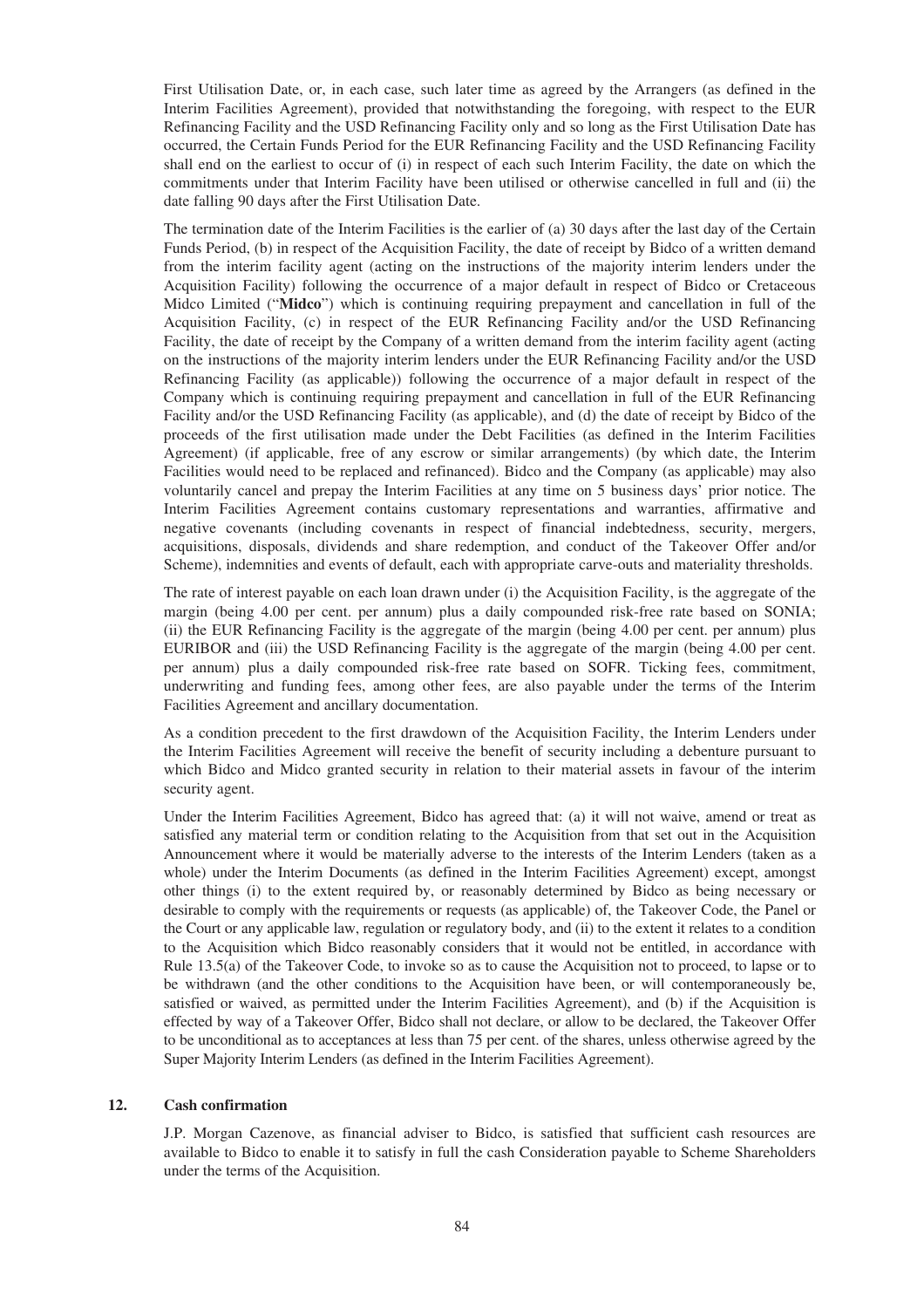### **13. Persons acting in concert**

13.1 In addition to the Bidco Directors (together with their close relatives and related trusts), and members of the Bidco Group, the persons who, for the purposes of the Takeover Code, are deemed to be acting in concert with Bidco in respect of the Acquisition and who are required to be disclosed are:

| <b>Name</b>                                             | <b>Registered Office</b>                                            | <b>Relationship with Bidco</b> |
|---------------------------------------------------------|---------------------------------------------------------------------|--------------------------------|
| Funds and managed accounts<br>managed by Marshall Wace* | George House<br>131 Sloane St<br>London SW1X 9AT<br>United Kingdom  | Associated company to<br>Bidco |
| J.P. Morgan Cazenove                                    | 25 Bank Street, Canary<br>Wharf, London,<br>E14 5JP, United Kingdom | Financial Adviser to Bidco     |

*\* Marshall Wace and KKR have an effective information barrier which has prevented, inter alia, any sharing of information relating to the Acquisition and Marshall Wace was not aware of the Acquisition prior to the Acquisition Announcement.*

13.2 In addition to the ContourGlobal Directors (together with their close relatives and related trusts) and members of the ContourGlobal Group, the persons who, for the purposes of the Takeover Code, are deemed to be acting in concert with ContourGlobal in respect of the Acquisition and who are required to be disclosed are:

| <b>Name</b>                                          | <b>Address/Registered</b><br>office                                                                                                   | <b>Relationship with</b><br><b>ContourGlobal</b>                                                                                                      |
|------------------------------------------------------|---------------------------------------------------------------------------------------------------------------------------------------|-------------------------------------------------------------------------------------------------------------------------------------------------------|
| Goldman Sachs International                          | <b>Plumtree Court</b><br>25 Shoe Lane<br>London, EC4A 4AU<br>United Kingdom                                                           | Lead financial adviser to<br>ContourGlobal                                                                                                            |
| <b>Evercore Partners International</b><br><b>LLP</b> | 15 Stanhope Gate<br>London, W1K 1LN<br>United Kingdom                                                                                 | Financial adviser and Rule 3<br>adviser to ContourGlobal                                                                                              |
| Investec Bank plc                                    | 30 Gresham St<br>London, EC2V 7QN<br>United Kingdom                                                                                   | Corporate broker to<br>ContourGlobal                                                                                                                  |
| Liberum Capital Ltd                                  | 25 Ropemaker St<br>London, EC2Y 9LY<br>United Kingdom                                                                                 | Corporate broker to<br>ContourGlobal                                                                                                                  |
| ContourGlobal LP                                     | P.O. Box 309, Ugland House,<br>KY1-1104, Grand Cayman                                                                                 | Associated company to<br>ContourGlobal                                                                                                                |
| Falcon Flight LLC                                    | c/o Corporation Service<br>Company, 251 Little Falls<br>Drive, Wilmington, New<br>Castle, Delaware 19808,<br>United States of America | Company constituting an<br>affiliated person of a trust in<br>respect of which Alejandro<br>Santo Domingo is a potential<br>discretionary beneficiary |
| Contour Management Holdings,<br><b>LLC</b>           | c/o Quadrant Capital Advisors,<br>Inc., 499 Park Avenue 24th<br>Floor, New York 10022,<br>United States of America                    | Affiliated person of Joseph<br>C. Brandt                                                                                                              |

## **14. No significant change**

Save as disclosed in paragraph 9 of Part I (*Letter from the Chairman of ContourGlobal*) of this Document, there has been no significant change in the financial or trading position of ContourGlobal since 31 December 2021, being the end of the last financial period for which audited accounts published by ContourGlobal was prepared.

#### **15. Consent**

Each of Goldman Sachs International, Evercore and J.P. Morgan Cazenove has given and not withdrawn its written consent to the issue of this Document with the inclusion of references to its name in the form and context in which they are included.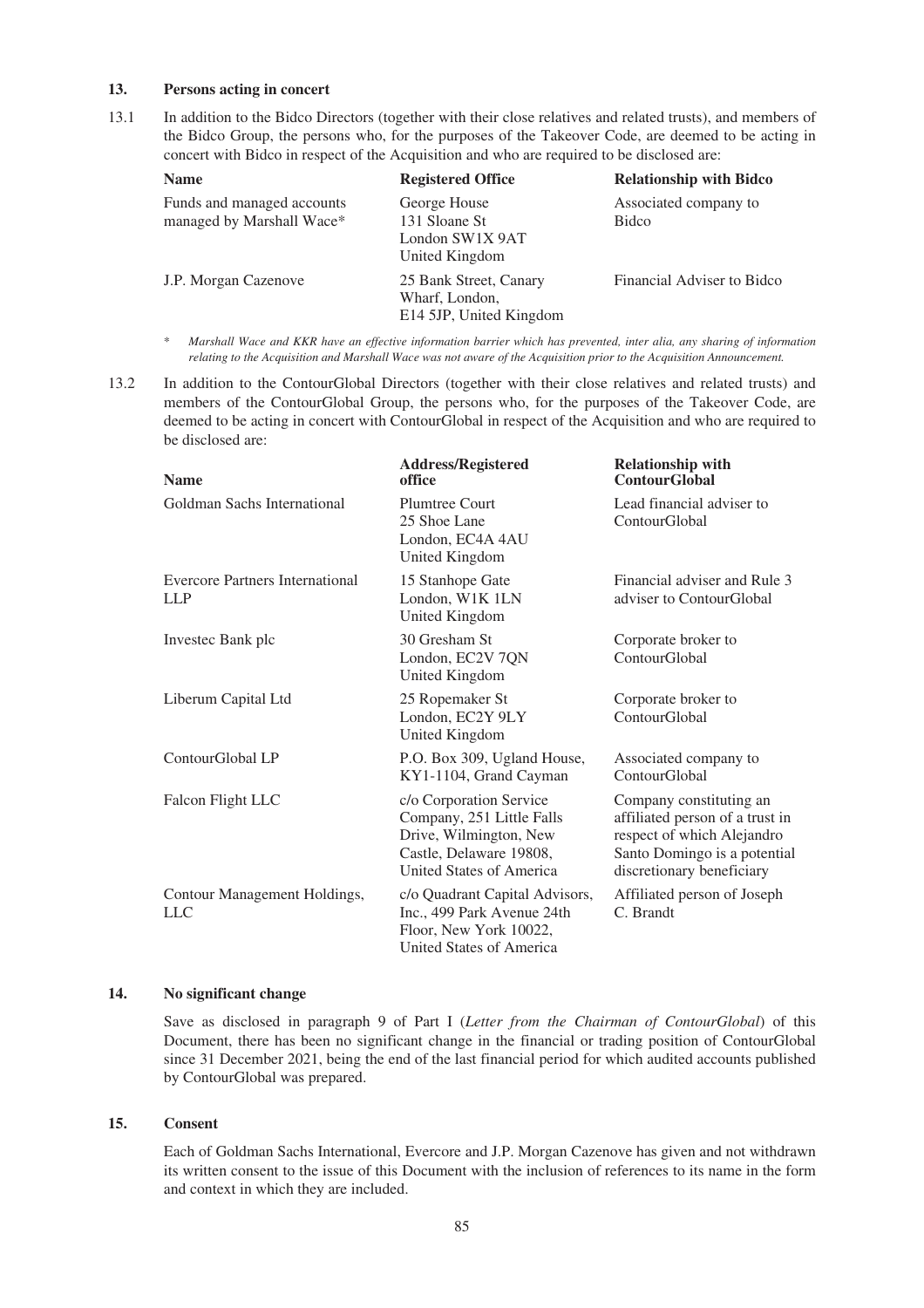## **16. Documents incorporated by reference**

- 16.1 Parts of other documents are incorporated by reference into, and form part of, this Document.
- 16.2 Part V (*Financial and Ratings Information*) of this Document sets out which sections of certain documents are incorporated by reference into, and form part of, this Document.
- 16.3 A person who has received this Document may request a hard copy of such documents incorporated by reference. A copy of any such documents or information incorporated by reference will not be sent to such persons unless requested, free of charge, by contacting ContourGlobal's registrars, Equiniti, either in writing to Equiniti Limited, Aspect House, Spencer Road, Lancing, West Sussex, BN99 6DA, United Kingdom, or by calling +44 (0)371 3842050. Calls outside the UK will be charged at the applicable international rate. Lines are open between 8:30 am and 5:30 pm Monday to Friday (except public holidays in England and Wales).

### **17. Documents available for inspection**

Copies of the following documents will be available for viewing on ContourGlobal's website at www.contourglobal.com by no later than 12:00 p.m. (London time) on the Business Day following the date of publication of this Document (subject to any applicable restrictions relating to persons resident in Restricted Jurisdictions):

- (A) this Document;
- (B) the Forms of Proxy;
- (C) the Virtual Meeting Guide;
- (D) the memorandum and articles of association of each of ContourGlobal and Bidco;
- (E) a draft of the articles of association of ContourGlobal as proposed to be amended at the General Meeting;
- (F) the Acquisition Announcement;
- (G) the financial information relating to ContourGlobal referred to in Part A of Part V (*Financial and Ratings Information*) of this Document;
- (H) the written consents referred to in paragraph 15 above;
- (I) the Confidentiality Agreement;
- (J) the Clean Team Agreement;
- (K) the Cooperation Agreement;
- (L) the Interim Facilities Agreement; and
- (M) copies of the irrevocable undertakings referred to in paragraph 5 of this Part VIII.

## **18. Sources of information and bases of calculation**

In this Document, unless otherwise stated, or the context otherwise requires, the following bases and sources have been used:

- 1. As at the Latest Practicable Date, there were 656,140,855 ContourGlobal Shares in issue outside treasury.
- 2. As at the Latest Practicable Date, a further 7,132,004 ContourGlobal Shares are expected to be issued on or after the date of this Document on the exercise of options or vesting of awards under the ContourGlobal Share Plan, less 3,846 ContourGlobal Shares held in the ContourGlobal employee benefit trust. The resulting 7,128,158 ContourGlobal Shares figure includes estimates of (i) the additional shares representing "dividend equivalents" arising on options and awards granted under the ContourGlobal Share Plans; and (ii) the number of ContourGlobal Shares that will be subject to ordinary course options and awards to be granted following the date of this Document.
- 3. Any references to the issued and to be issued share capital of ContourGlobal are each based on:
	- (a) the 656,140,855 ContourGlobal Shares referred to at (1) above; and
	- (b) the 7,128,158 ContourGlobal Shares that may be issued pursuant to the ContourGlobal Share Plan referred to at (2) above.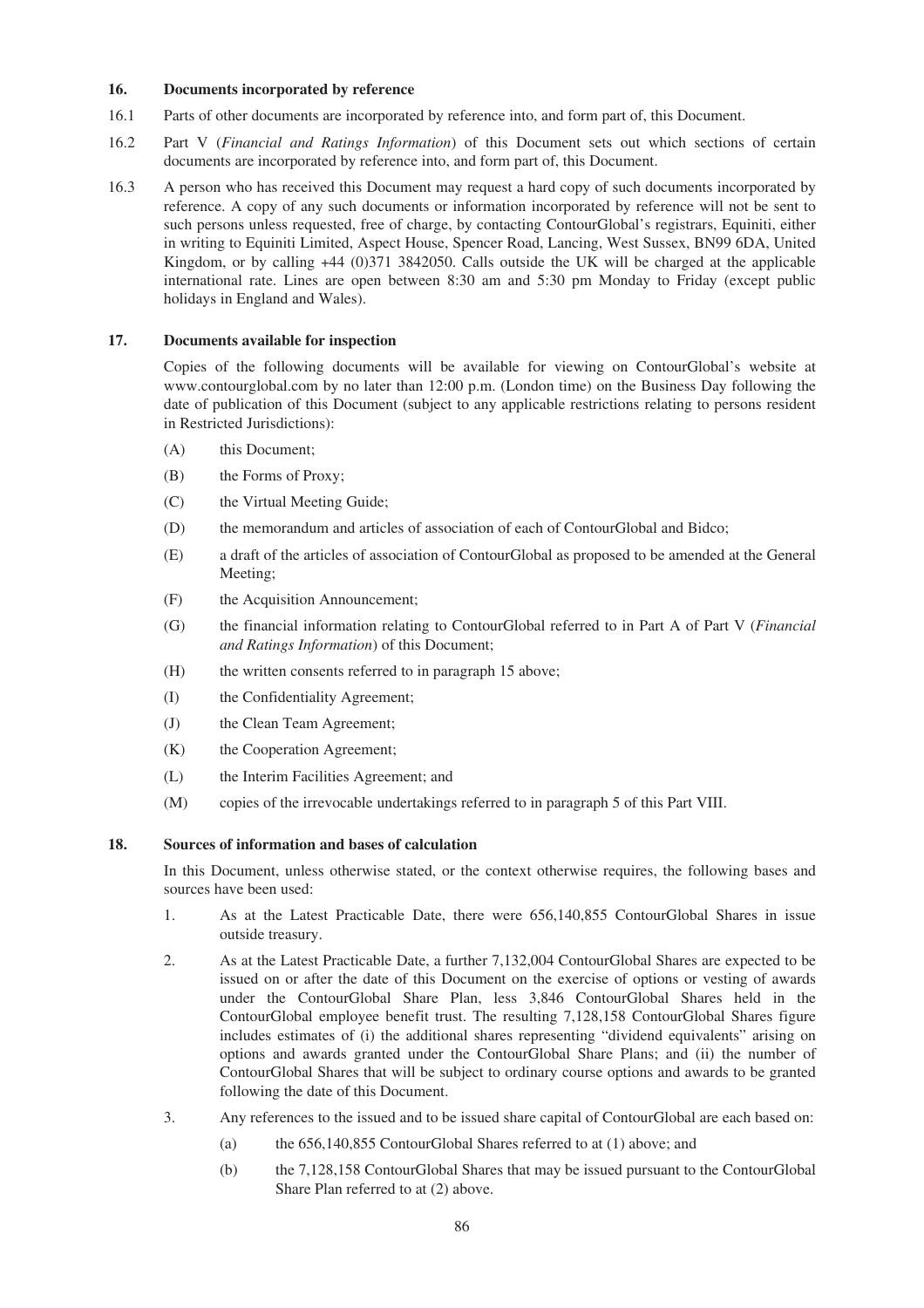- 4. The value attributed to the existing issued and to be issued ordinary share capital of the Company is based upon a fully diluted share capital figure of 663,269,013 ContourGlobal Shares as calculated at (3) above.
- 5. The fully diluted equity value is based on the issued and to be issued share capital of ContourGlobal as set out above.
- 6. The enterprise value of approximately US\$6.19 billion (based on the Exchange Rate) is based on:
	- (a) the fully diluted equity value of US\$2.19 billion;
	- (b) *plus* net debt of the ContourGlobal Group as at 31 December 2021 of US\$3.84 billion;
	- (c) *plus* non-controlling interests of the ContourGlobal Group as at 31 December 2021 of US\$161.50 million.
- 7. Unless stated otherwise, all prices quoted for ContourGlobal Shares are Closing Prices.
- 8. Volume weighted average prices are derived from Bloomberg.
- 9. Certain figures included in this Document have been subject to rounding adjustments.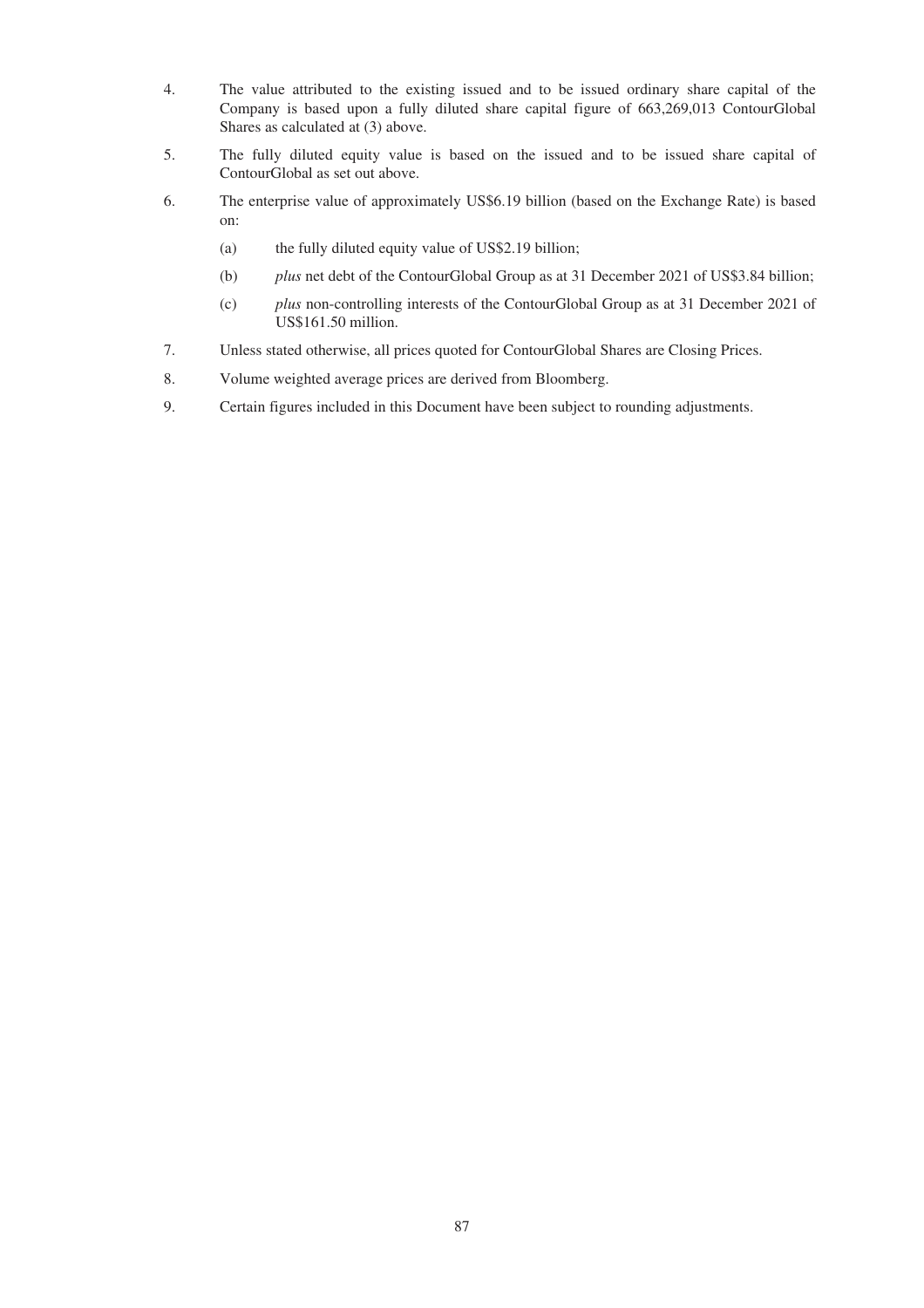## **PART IX DEFINITIONS**

| "2020 ContourGlobal Annual Report"                | the annual report and audited accounts of the ContourGlobal Group<br>for the 12 months ended 31 December 2020;                                                                                                                                                                                                                                                                                                                                                                                                                                                                                                                                                                                                                                                                                                                                                                                                                                                                                                         |
|---------------------------------------------------|------------------------------------------------------------------------------------------------------------------------------------------------------------------------------------------------------------------------------------------------------------------------------------------------------------------------------------------------------------------------------------------------------------------------------------------------------------------------------------------------------------------------------------------------------------------------------------------------------------------------------------------------------------------------------------------------------------------------------------------------------------------------------------------------------------------------------------------------------------------------------------------------------------------------------------------------------------------------------------------------------------------------|
| "2021 ContourGlobal Annual Report"                | the annual report and audited accounts of the ContourGlobal Group<br>for the 12 months ended 31 December 2021;                                                                                                                                                                                                                                                                                                                                                                                                                                                                                                                                                                                                                                                                                                                                                                                                                                                                                                         |
| "2021 ContourGlobal Preliminary<br><b>Results</b> | the preliminary results of the ContourGlobal Group for the year ended<br>31 December 2021, as announced by ContourGlobal on 18 March<br>2022;                                                                                                                                                                                                                                                                                                                                                                                                                                                                                                                                                                                                                                                                                                                                                                                                                                                                          |
| "2026 Notes"                                      | the $E$ 410 million aggregate principal amount of senior secured notes<br>due 2026 as issued by ContourGlobal Power Holdings S.A. on<br>17 December 2020 in a private offering;                                                                                                                                                                                                                                                                                                                                                                                                                                                                                                                                                                                                                                                                                                                                                                                                                                        |
| "2028 Notes"                                      | the $E300$ million aggregate principal amount of senior secured notes<br>due 2028 as issued by ContourGlobal Power Holdings S.A. on<br>17 December 2020 in a private offering;                                                                                                                                                                                                                                                                                                                                                                                                                                                                                                                                                                                                                                                                                                                                                                                                                                         |
| "Acquisition"                                     | the proposed acquisition by Bidco of the entire issued, and to be<br>issued, share capital of ContourGlobal not already owned or<br>controlled by the Bidco Group to be implemented by means of the<br>Scheme or, should Bidco so elect in accordance with the terms of the<br>Cooperation Agreement and with the consent of the Panel, by means<br>of a Takeover Offer, and, where the context admits, any subsequent<br>revision, variation, extension or renewal thereof;                                                                                                                                                                                                                                                                                                                                                                                                                                                                                                                                           |
| "Acquisition Announcement"                        | the announcement made by Bidco on 17 May 2022 of its firm<br>intention to make a cash offer for ContourGlobal;                                                                                                                                                                                                                                                                                                                                                                                                                                                                                                                                                                                                                                                                                                                                                                                                                                                                                                         |
| "Acquisition Announcement Price"                  | 263.6 pence per ContourGlobal Share;                                                                                                                                                                                                                                                                                                                                                                                                                                                                                                                                                                                                                                                                                                                                                                                                                                                                                                                                                                                   |
| "Adjusted EBITDA"                                 | profit from continuing operations before income taxes, net finance<br>costs, depreciation and amortisation, acquisition related expenses,<br>plus net cash gain or loss on sell down transactions (in addition to the<br>entire full year profit from continuing operations for the business the<br>sell down transaction relates to) and specific items which have been<br>identified and material items where the accounting diverges from the<br>cash flow and therefore does not reflect the ability of the assets to<br>generate stable and predictable cash flows in a given period, less the<br>ContourGlobal Group's share of profit from non-consolidated entities<br>accounted for on the equity method, plus the ContourGlobal Group's<br>pro rata portion of Adjusted EBITDA for such entities. In determining<br>whether an event or transaction is adjusted, ContourGlobal<br>management considers quantitative as well as qualitative factors such<br>as the frequency or predictability of occurrence; |
| "Aggregate Acquisition<br>Consideration"          | the aggregate consideration paid or payable to ContourGlobal<br>Shareholders since the Acquisition Announcement on 17 May 2022,<br>comprising the Consideration of 259.6 pence per Scheme Share and<br>the Q1 2022 Dividend (rounded down in pence per share to one<br>decimal point on the basis set out in this Document);                                                                                                                                                                                                                                                                                                                                                                                                                                                                                                                                                                                                                                                                                           |
| "Articles of Association"                         | the articles of association of ContourGlobal from time to time;                                                                                                                                                                                                                                                                                                                                                                                                                                                                                                                                                                                                                                                                                                                                                                                                                                                                                                                                                        |
| "associated undertaking"                          | shall be construed in accordance with paragraph 1919 of Schedule 6<br>to The Large and Medium-sized Companies and Groups (Accounts<br>and Reports) Regulations 2008 (SI 2008/410) but for this purpose<br>ignoring paragraph $19(1)(b)$ of Schedule 6 to those regulations;                                                                                                                                                                                                                                                                                                                                                                                                                                                                                                                                                                                                                                                                                                                                            |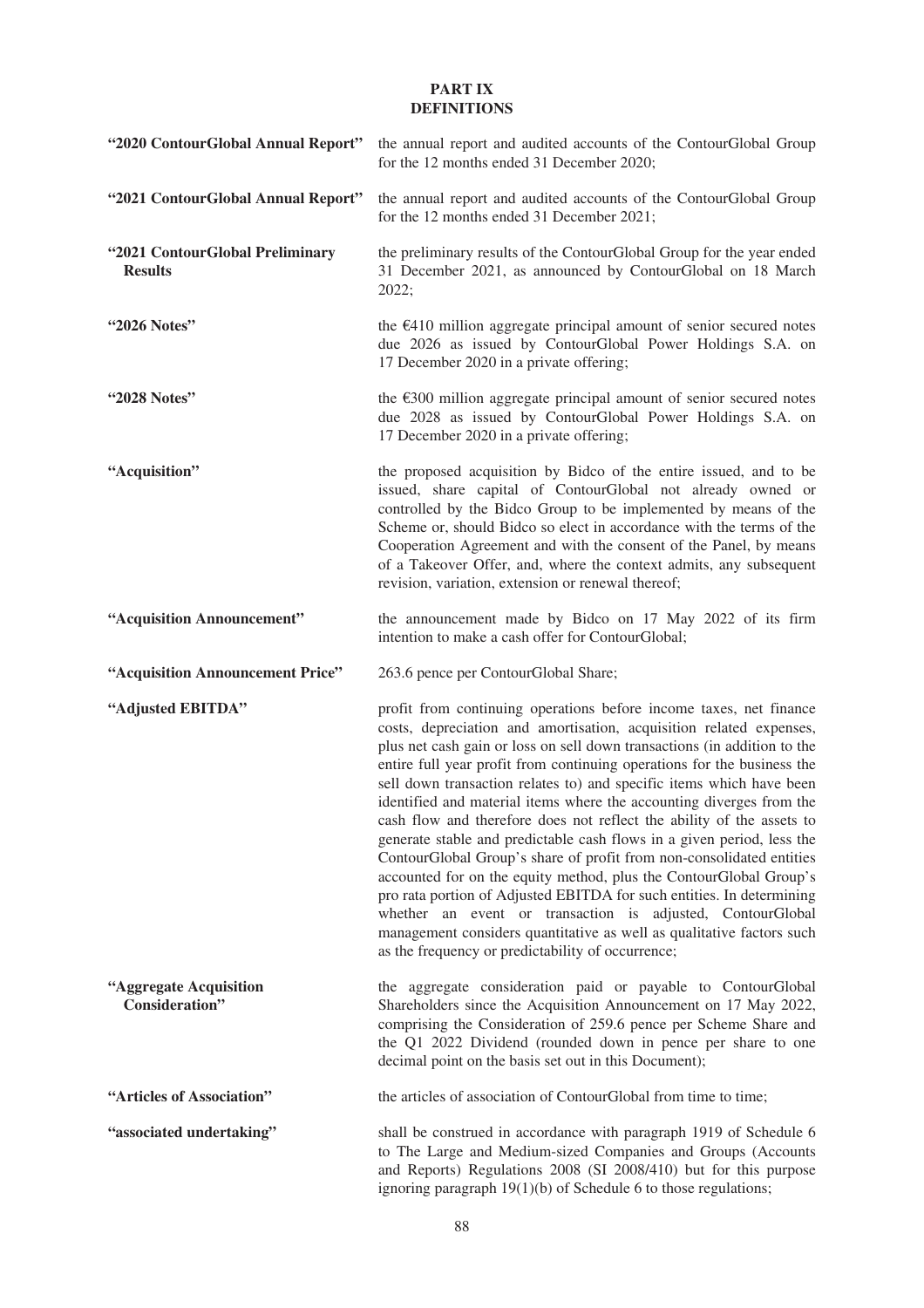| "Bidco"                                     | Cretaceous Bidco Limited, a newly-incorporated private limited<br>company incorporated in England and Wales;                                                                                                                                  |
|---------------------------------------------|-----------------------------------------------------------------------------------------------------------------------------------------------------------------------------------------------------------------------------------------------|
| "Bidco Directors"                           | the directors of Bidco, whose names are set out in paragraph 2.2 of<br>Part VIII (Additional Information on ContourGlobal, Bidco and<br>KKR);                                                                                                 |
| "Bidco Group"                               | Bidco and its parent undertakings and its and such parent<br>undertakings' subsidiary undertakings and associated undertakings;                                                                                                               |
| "Business Day"                              | a day, not being a public holiday, Saturday or Sunday, on which<br>clearing banks in London are open for normal business;                                                                                                                     |
| "certificated" or "in certificated form"    | a share or other security which is not in uncertificated form (that is,<br>not in CREST);                                                                                                                                                     |
| "CGT"                                       | UK capital gains tax;                                                                                                                                                                                                                         |
| "Clean Team Agreement"                      | has the meaning given to it in paragraph 13 of Part II (Explanatory<br>Statement) of this Document;                                                                                                                                           |
| "Closing Price"                             | the closing middle market price of a ContourGlobal Share as derived<br>from the Daily Official List on any particular date;                                                                                                                   |
| "Companies Act"                             | the Companies Act 2006 as amended from time to time;                                                                                                                                                                                          |
| "Company Secretary"                         | means the company secretary of ContourGlobal;                                                                                                                                                                                                 |
| "Conditions"                                | the conditions to the implementation of the Acquisition (including the<br>Scheme) which are set out in Part III (Conditions to the<br>Implementation of the Scheme and to the Acquisition) of this<br>Document;                               |
| "Confidentiality Agreement"                 | has the meaning given to it in paragraph 13 of Part II (Explanatory<br>Statement) of this Document;                                                                                                                                           |
| "Consideration"                             | the consideration payable to ContourGlobal Shareholders pursuant to<br>the Acquisition, comprising 259.6 pence in cash per ContourGlobal<br>Share (as the same may be reduced subject to, and in accordance<br>with, Clause 2 of the Scheme); |
| "ContourGlobal" or the "Company"            | ContourGlobal plc;                                                                                                                                                                                                                            |
| "ContourGlobal Board"                       | the ContourGlobal Directors acting together as the board of directors<br>of ContourGlobal;                                                                                                                                                    |
| "ContourGlobal Directors"                   | the directors of ContourGlobal, whose names are set out in paragraph<br>2.1 of Part VIII (Additional Information on ContourGlobal, Bidco<br>and KKR) of this Document;                                                                        |
| "ContourGlobal Group"                       | ContourGlobal and its subsidiaries and subsidiary undertakings and,<br>where the context permits, each of them;                                                                                                                               |
| "ContourGlobal Q1 2022 Profit<br>Estimates" | has the meaning given to it in paragraph 9 of Part I (Letter from the<br>Chairman of ContourGlobal) of this Document;                                                                                                                         |
| "ContourGlobal Q1 2022 Trading<br>Update"   | the trading update for the period from 1 January 2022 to 31 March<br>2022 issued by ContourGlobal on 13 May 2022;                                                                                                                             |
| "ContourGlobal Remuneration<br>Committee"   | the remuneration committee of the ContourGlobal Board;                                                                                                                                                                                        |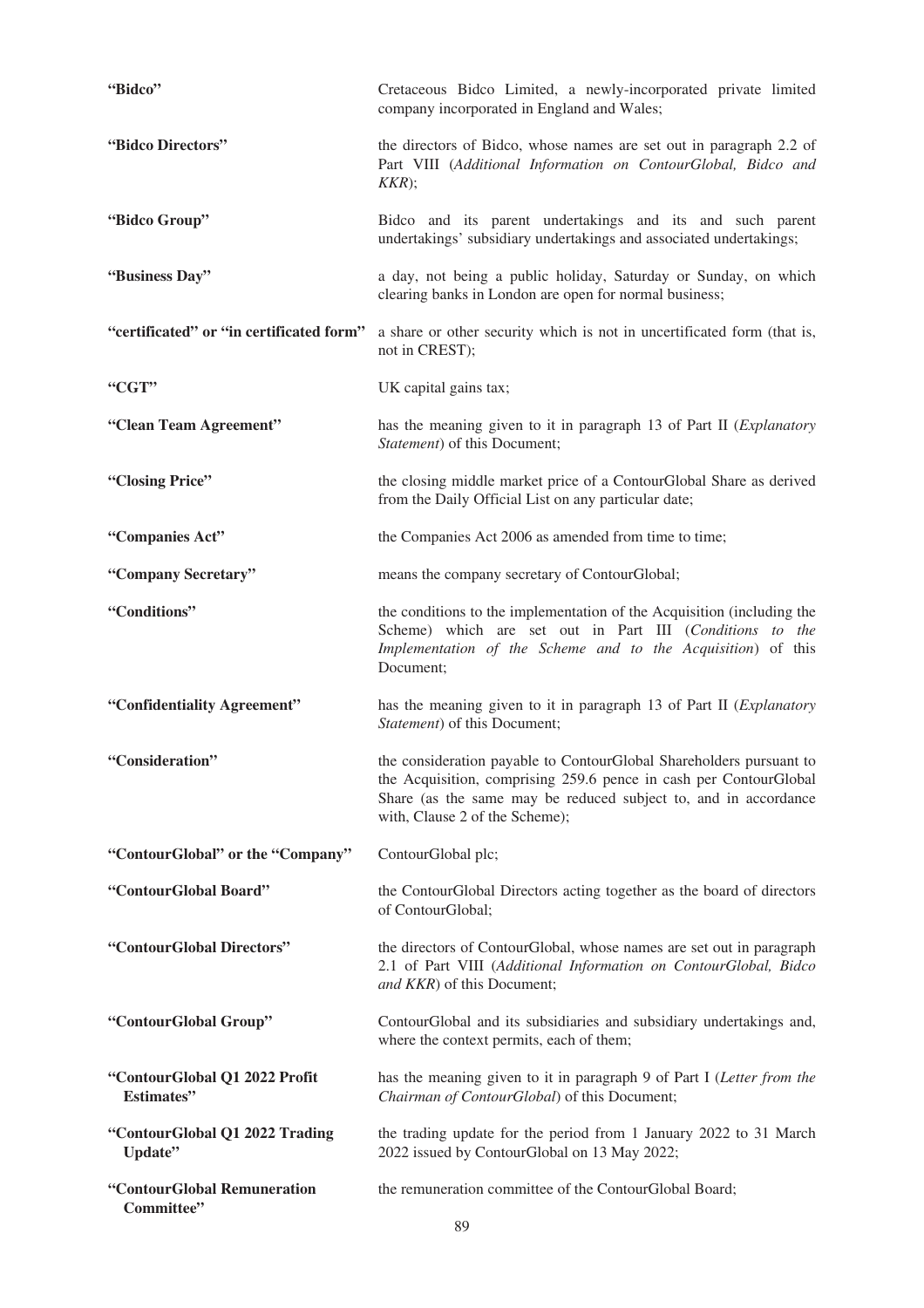| "ContourGlobal Share(s)"     | the existing unconditionally allotted or issued and fully paid ordinary<br>shares of £0.01 each in the capital of ContourGlobal and any further<br>such ordinary shares which are unconditionally allotted or issued<br>before the Scheme becomes Effective but excluding in both cases any<br>such shares held or which become held in treasury;                                                                                                                                                                                                                                                                                                                                                                                                                                                                                                |
|------------------------------|--------------------------------------------------------------------------------------------------------------------------------------------------------------------------------------------------------------------------------------------------------------------------------------------------------------------------------------------------------------------------------------------------------------------------------------------------------------------------------------------------------------------------------------------------------------------------------------------------------------------------------------------------------------------------------------------------------------------------------------------------------------------------------------------------------------------------------------------------|
| "ContourGlobal Share Plan"   | the ContourGlobal plc Long Term Incentive Plan, as amended from<br>time to time;                                                                                                                                                                                                                                                                                                                                                                                                                                                                                                                                                                                                                                                                                                                                                                 |
| "ContourGlobal Shareholders" | the holders of ContourGlobal Shares from time to time;                                                                                                                                                                                                                                                                                                                                                                                                                                                                                                                                                                                                                                                                                                                                                                                           |
| "Cooperation Agreement"      | the cooperation agreement between Bidco and ContourGlobal dated<br>17 May 2022 as described in paragraph 13 of Part II (Explanatory<br>Statement) of this Document;                                                                                                                                                                                                                                                                                                                                                                                                                                                                                                                                                                                                                                                                              |
| "Court"                      | the High Court of Justice in England and Wales;                                                                                                                                                                                                                                                                                                                                                                                                                                                                                                                                                                                                                                                                                                                                                                                                  |
| "Court Meeting"              | the meeting of Scheme Shareholders convened pursuant to an order of<br>the Court pursuant to section 896 of the Companies Act, notice of<br>which is set out in Part X (Notice of Court Meeting) of this<br>Document, for the purpose of considering and, if thought fit,<br>approving (with or without modification) the Scheme, including any<br>adjournment, postponement or reconvening thereof;                                                                                                                                                                                                                                                                                                                                                                                                                                             |
| "Court Order"                | the order of the Court sanctioning the Scheme under section 899 of<br>the Companies Act;                                                                                                                                                                                                                                                                                                                                                                                                                                                                                                                                                                                                                                                                                                                                                         |
| "Court Sanction Date"        | the date on which the Scheme is sanctioned by the Court;                                                                                                                                                                                                                                                                                                                                                                                                                                                                                                                                                                                                                                                                                                                                                                                         |
| "CREST"                      | the relevant system (as defined in the CREST Regulations) in respect<br>of which Euroclear is the Operator (as defined in the CREST<br>Regulations);                                                                                                                                                                                                                                                                                                                                                                                                                                                                                                                                                                                                                                                                                             |
| "CREST Manual"               | the CREST Manual published by Euroclear, as amended from time to<br>time;                                                                                                                                                                                                                                                                                                                                                                                                                                                                                                                                                                                                                                                                                                                                                                        |
| "CREST Regulations"          | the Uncertificated Securities Regulations 2001 (SI 2001/3755)<br>(including as it forms part of the domestic law of the UK by virtue of<br>the European Union (Withdrawal) Act 2018) as amended from time<br>to time (including by means of the Uncertificated Securities<br>(Amendment and EU Exit) Regulations 2019 (SI 2019/679));                                                                                                                                                                                                                                                                                                                                                                                                                                                                                                            |
| "Daily Official List"        | the daily official list of the London Stock Exchange;                                                                                                                                                                                                                                                                                                                                                                                                                                                                                                                                                                                                                                                                                                                                                                                            |
| "Dealing Disclosure"         | an announcement pursuant to Rule 8 of the Takeover Code containing<br>details of dealings in interests in relevant securities of a party to an<br>offer;                                                                                                                                                                                                                                                                                                                                                                                                                                                                                                                                                                                                                                                                                         |
| "Disclosed"                  | the information: (i) disclosed by or on behalf of ContourGlobal in the<br>2021 ContourGlobal Preliminary Results or the 2021 ContourGlobal<br>Annual Report; (ii) disclosed by or on behalf of ContourGlobal in the<br>Acquisition Announcement; (iii) disclosed by or on behalf of<br>ContourGlobal in any other announcement to a Regulatory<br>Information<br>Service before<br>date<br>of<br>the<br>the<br>Acquisition<br>Announcement; or (iv) fairly disclosed by or on behalf of<br>ContourGlobal, including via the virtual data room operated by or on<br>behalf of ContourGlobal in respect of the Acquisition or via email,<br>before the date of the Acquisition Announcement to KKR or Bidco<br>(including to their respective officers, employees, agents or advisers<br>in their capacity as such in respect of the Acquisition); |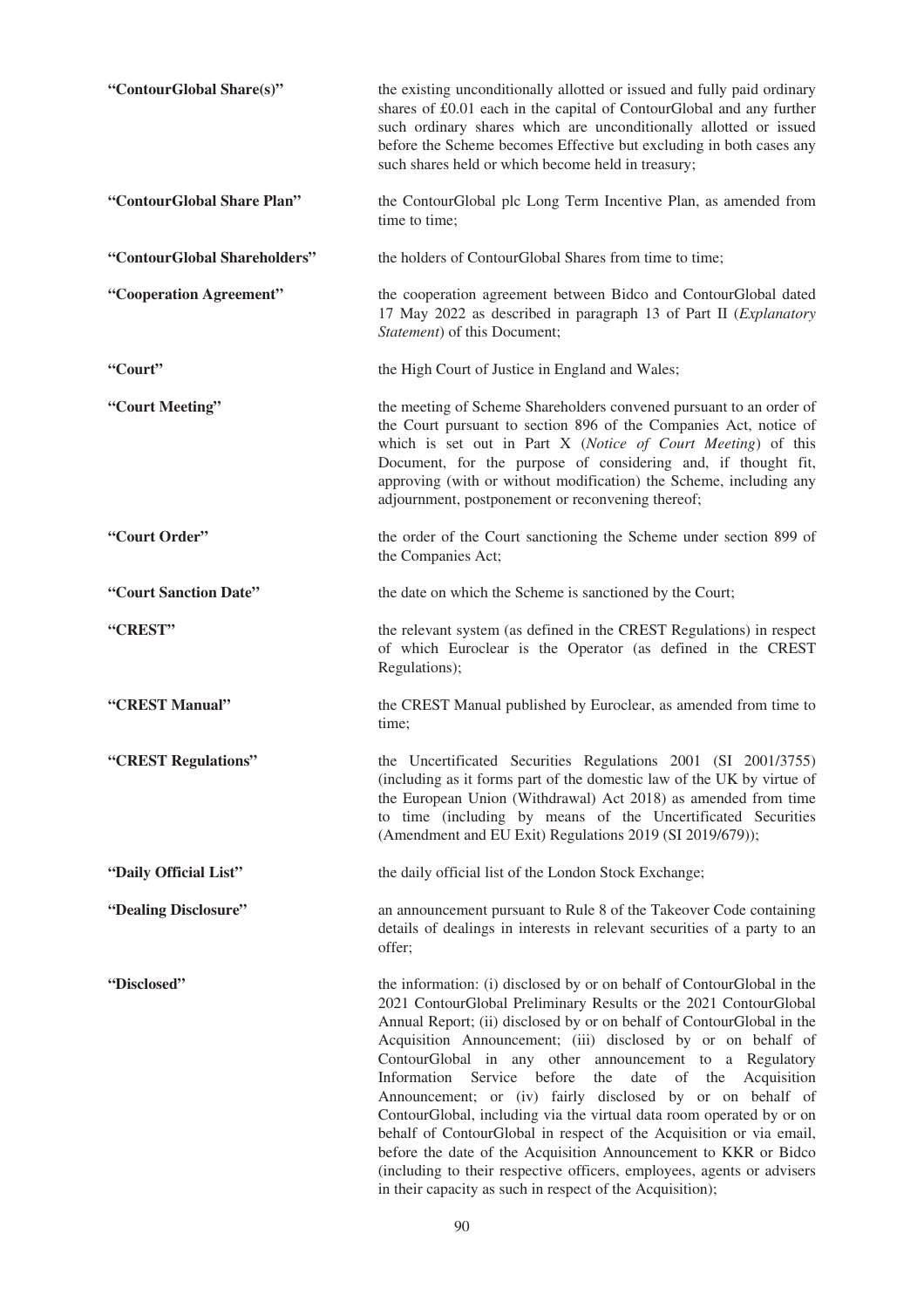| "Disclosure Guidance and<br><b>Transparency Rules"</b> | the disclosure guidance and transparency rules of the FCA made<br>under section 73A of FSMA and forming part of the FCA's<br>Handbook of rules and guidance, as amended from time to time;                                                                                                                                                   |
|--------------------------------------------------------|----------------------------------------------------------------------------------------------------------------------------------------------------------------------------------------------------------------------------------------------------------------------------------------------------------------------------------------------|
| "Document"                                             | this Document dated 13 June 2022 addressed to ContourGlobal<br>Shareholders containing the Scheme and an explanatory statement in<br>compliance with section 897 of the Companies Act;                                                                                                                                                       |
| "Effective"                                            | in the context of the Acquisition:                                                                                                                                                                                                                                                                                                           |
|                                                        | (i) if the Acquisition is implemented by way of the Scheme, the<br>Scheme having become effective pursuant to its terms; or                                                                                                                                                                                                                  |
|                                                        | (ii) if the Acquisition is implemented by way of the Takeover Offer<br>(with the Panel's consent and subject to and in accordance with<br>the terms of the Cooperation Agreement), the Takeover Offer<br>having been declared or having become unconditional in all<br>respects in accordance with the requirements of the Takeover<br>Code; |
| "Effective Date"                                       | the date on which the Acquisition becomes Effective;                                                                                                                                                                                                                                                                                         |
| "EFTA Member State"                                    | one of the member states of the European Free Trade Association<br>from time to time;                                                                                                                                                                                                                                                        |
| "EU Member State"                                      | one of the member states of the European Union from time to time;                                                                                                                                                                                                                                                                            |
| "Euroclear"                                            | Euroclear UK & International Limited;                                                                                                                                                                                                                                                                                                        |
| "Evercore"                                             | Evercore Partners International LLP;                                                                                                                                                                                                                                                                                                         |
| "Exchange Rate"                                        | the £:\$ exchange rate of £1:\$1.25 as at the Latest Practicable Date as<br>derived from data provided by Bloomberg;                                                                                                                                                                                                                         |
| "Excluded Shares"                                      | any ContourGlobal Shares which are:                                                                                                                                                                                                                                                                                                          |
|                                                        | registered in the name of, or beneficially owned by: (a) Bidco or<br>(i)<br>any subsidiary or subsidiary undertaking of Bidco; or (b) any<br>nominee of any of the foregoing; or                                                                                                                                                             |
|                                                        | (ii) held in treasury,                                                                                                                                                                                                                                                                                                                       |
|                                                        | in each case, immediately prior to the Scheme Record Time;                                                                                                                                                                                                                                                                                   |
| "Executive Directors"                                  | the executive directors of ContourGlobal as at the date of this<br>Document and "Executive Director" means any one of them;                                                                                                                                                                                                                  |
| "Explanatory Statement"                                | the explanatory statement (in compliance with section 897 of the<br>Companies Act) relating to the Scheme, as set out in this Document;                                                                                                                                                                                                      |
| "FCA"                                                  | the Financial Conduct Authority of the United Kingdom, acting in its<br>capacity as the competent authority for the purposes of FSMA, or its<br>successor from time to time;                                                                                                                                                                 |
| "Fitch"                                                | Fitch Ratings, Inc.;                                                                                                                                                                                                                                                                                                                         |
| "Form(s) of Proxy"                                     | either or both (as the context demands) of the BLUE Form of Proxy<br>in relation to the Court Meeting and/or the YELLOW Form of Proxy<br>in relation to the General Meeting;                                                                                                                                                                 |
| "FSMA"                                                 | the Financial Services and Markets Act 2000 as amended from time<br>to time;                                                                                                                                                                                                                                                                 |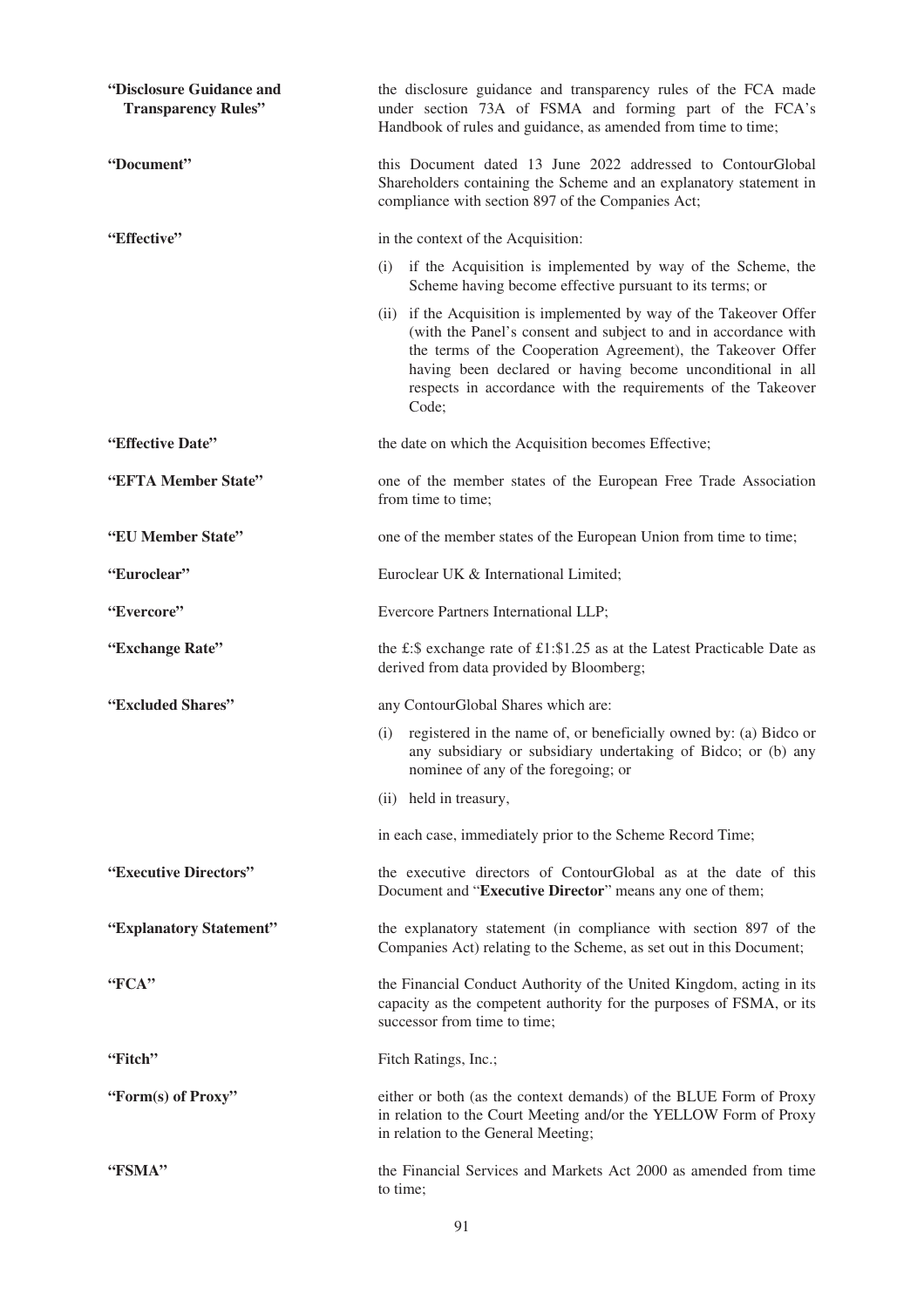| "Funds From Operations"       | in respect of the ContourGlobal Group, the cash flow from operating<br>activities, excluding changes in working capital, less interest paid,<br>maintenance capital expenditure and distribution to minorities;                                                                                                                                                                                           |
|-------------------------------|-----------------------------------------------------------------------------------------------------------------------------------------------------------------------------------------------------------------------------------------------------------------------------------------------------------------------------------------------------------------------------------------------------------|
| "General Meeting"             | the general meeting of ContourGlobal Shareholders, convened by the<br>notice set out in Part XI (Notice of General Meeting) of this<br>Document, including any adjournment, postponement or reconvening<br>thereof, for the purposes of considering and, if thought fit, approving<br>the Special Resolutions;                                                                                            |
| "HMRC"                        | Her Majesty's Revenue and Customs or its successor from time to<br>time;                                                                                                                                                                                                                                                                                                                                  |
| "holder"                      | a registered holder and includes any person(s) entitled by<br>transmission;                                                                                                                                                                                                                                                                                                                               |
| "J.P. Morgan Cazenove"        | J.P. Morgan Securities plc (which conducts its UK investment<br>banking business as J.P. Morgan Cazenove), as Financial Adviser to<br>Bidco;                                                                                                                                                                                                                                                              |
| "KKR"                         | Kohlberg Kravis Roberts & Co. L.P. and its affiliates;                                                                                                                                                                                                                                                                                                                                                    |
| "KKR Responsible Persons"     | the persons whose names are set out in paragraph 2.3 of Part VIII<br>(Additional Information on ContourGlobal, Bidco and KKR);                                                                                                                                                                                                                                                                            |
| "Latest Practicable Date"     | close of business on 9 June 2022, being the latest practicable date<br>before publication of this Document;                                                                                                                                                                                                                                                                                               |
| "Listing Rules"               | the listing rules, made by the FCA under Part 6 FSMA, as amended<br>from time to time;                                                                                                                                                                                                                                                                                                                    |
| "London Stock Exchange"       | the London Stock Exchange plc or its successor;                                                                                                                                                                                                                                                                                                                                                           |
| "Long Stop Date"              | 17 February 2023 or such later date as may be agreed in writing<br>between Bidco and ContourGlobal and, if required, the Panel and the<br>Court may allow (if such approval(s) are required);                                                                                                                                                                                                             |
| "Meeting"                     | the Court Meeting and/or the General Meeting, as the case may be;                                                                                                                                                                                                                                                                                                                                         |
| "Moody's"                     | Moody's Investor Services, Inc.;                                                                                                                                                                                                                                                                                                                                                                          |
| "Non-Executive Directors"     | the non-executive directors of ContourGlobal as at the date of this<br>Document and "Non-Executive Director" means any one of them;                                                                                                                                                                                                                                                                       |
| "Offer Period"                | the offer period (as defined in the Takeover Code) relating to<br>ContourGlobal, which commenced on 17 May 2022, and ending on<br>the earlier of the date on which it is announced that the Scheme has<br>become Effective and/or the date on which it is announced that the<br>Scheme has lapsed or has been withdrawn (or such other date as the<br>Takeover Code may provide or the Panel may decide); |
| "Official List"               | the Official List maintained by the FCA pursuant to Part 6 of FSMA;                                                                                                                                                                                                                                                                                                                                       |
| "Opening Position Disclosure" | has the same meaning as in Rule 8 of the Takeover Code;                                                                                                                                                                                                                                                                                                                                                   |
| "Overseas Shareholders"       | ContourGlobal Shareholders (or nominees of, or custodians or<br>trustees for ContourGlobal Shareholders) who are resident in,<br>ordinarily resident in, or citizens of, jurisdictions outside the United<br>Kingdom;                                                                                                                                                                                     |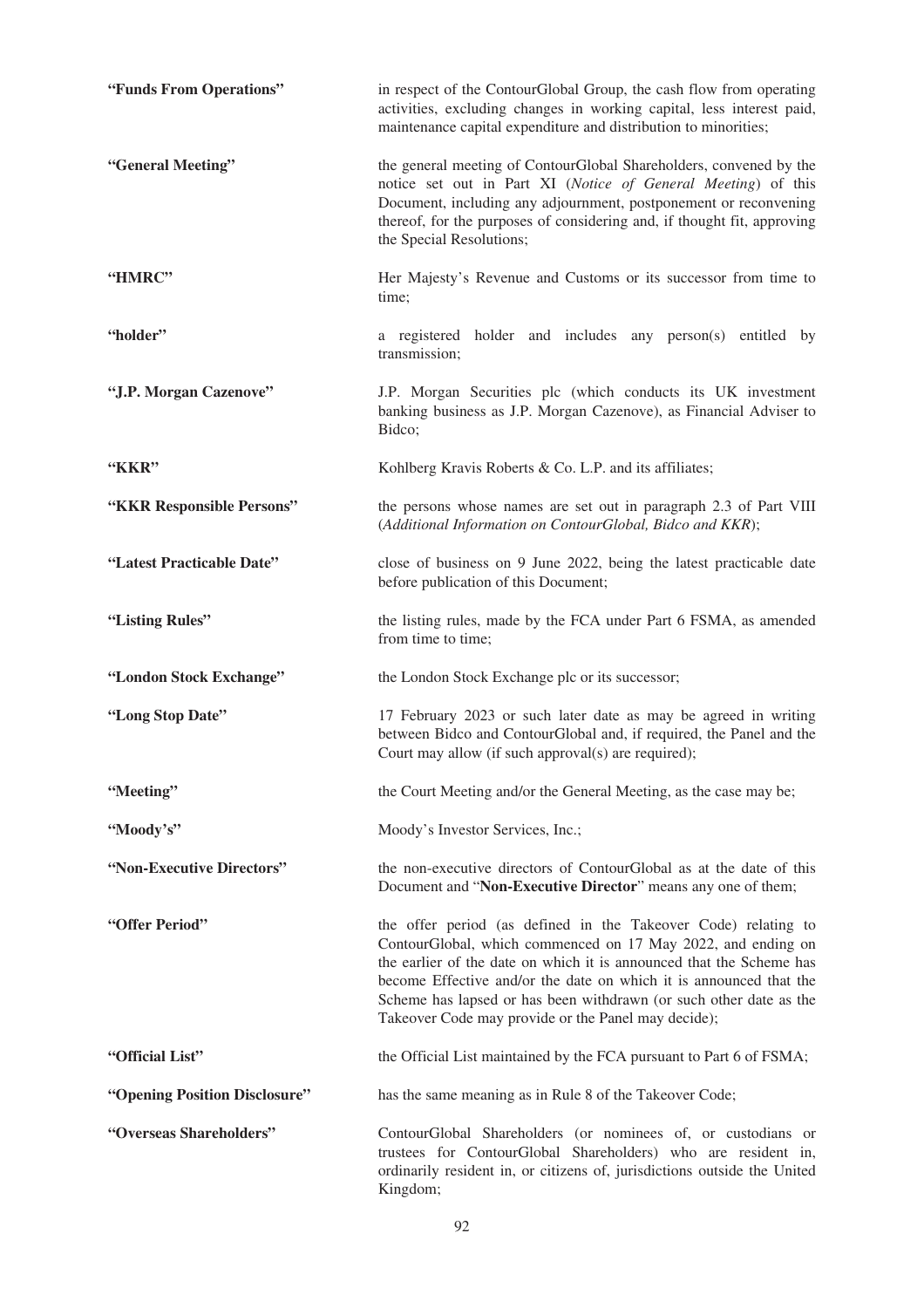| "Panel"                                           | the Panel on Takeovers and Mergers of the United Kingdom, or any<br>successor to it;                                                                                                                                                                                                                                                                                                                                                                                                                                                                                                                                                                                                                                                                                                                                                               |
|---------------------------------------------------|----------------------------------------------------------------------------------------------------------------------------------------------------------------------------------------------------------------------------------------------------------------------------------------------------------------------------------------------------------------------------------------------------------------------------------------------------------------------------------------------------------------------------------------------------------------------------------------------------------------------------------------------------------------------------------------------------------------------------------------------------------------------------------------------------------------------------------------------------|
| "PRA"                                             | the Prudential Regulation Authority or its successor from time to<br>time;                                                                                                                                                                                                                                                                                                                                                                                                                                                                                                                                                                                                                                                                                                                                                                         |
| "Q1 2021"                                         | the period from 1 January 2021 to 31 March 2021;                                                                                                                                                                                                                                                                                                                                                                                                                                                                                                                                                                                                                                                                                                                                                                                                   |
| "Q1 2022"                                         | the period from 1 January 2022 to 31 March 2022;                                                                                                                                                                                                                                                                                                                                                                                                                                                                                                                                                                                                                                                                                                                                                                                                   |
| "Q1 2022 Dividend"                                | the interim dividend announced by the Company on 13 May 2022 for<br>Q1 2022 of 4.9115 cents per ContourGlobal Share or 4.0128 pence<br>per ContourGlobal Share, paid on 10 June 2022 to those<br>ContourGlobal Shareholders who are on the register of members of<br>the Company on 27 May 2022;                                                                                                                                                                                                                                                                                                                                                                                                                                                                                                                                                   |
| "Q4 2022"                                         | the period from 1 October 2022 to 31 December 2022;                                                                                                                                                                                                                                                                                                                                                                                                                                                                                                                                                                                                                                                                                                                                                                                                |
| "Registrar" or "Receiving Agent" or<br>"Equiniti" | Equiniti Limited;                                                                                                                                                                                                                                                                                                                                                                                                                                                                                                                                                                                                                                                                                                                                                                                                                                  |
| "Registrar of Companies"                          | the Registrar of Companies in England and Wales;                                                                                                                                                                                                                                                                                                                                                                                                                                                                                                                                                                                                                                                                                                                                                                                                   |
| "Regulatory Information Service"                  | any information service authorised from time to time by the FCA for<br>the purpose of disseminating regulatory announcements;                                                                                                                                                                                                                                                                                                                                                                                                                                                                                                                                                                                                                                                                                                                      |
| "Relevant Authority"                              | has the meaning given to it in the Cooperation Agreement, namely,<br>any central bank, ministry, governmental, quasigovernmental,<br>supranational (including the European Union), statutory, regulatory or<br>investigative body, authority or tribunal (including any national or<br>supranational antitrust, competition or merger control authority, any<br>sectoral ministry or regulator and any foreign investment review<br>body), national, state, municipal or local government (including any<br>subdivision, court, tribunal, administrative agency or commission or<br>other authority thereof), any entity owned or controlled by them, any<br>private body exercising any regulatory, taxing, importing or other<br>authority, trade agency, association, institution or professional or<br>environmental body in any jurisdiction; |
| "Reservoir Capital"                               | Contour Global GP, Ltd, acting on behalf of Contour Global LP, a<br>subsidiary undertaking owned by the Reservoir Capital investment<br>funds;                                                                                                                                                                                                                                                                                                                                                                                                                                                                                                                                                                                                                                                                                                     |
| "Restricted Jurisdiction"                         | any jurisdiction where local laws or regulations may result in a<br>significant risk of civil, regulatory or criminal exposure if information<br>concerning the Acquisition is sent or made available to<br>ContourGlobal Shareholders in that jurisdiction;                                                                                                                                                                                                                                                                                                                                                                                                                                                                                                                                                                                       |
| "Scheme" or "Scheme of<br>Arrangement"            | the proposed scheme of arrangement under Part 26 of the Companies<br>Act between ContourGlobal and holders of Scheme Shares, as set out<br>in Part IV (The Scheme of Arrangement) of this Document, with or<br>subject to any modification, addition or condition approved or<br>imposed by the Court and agreed by ContourGlobal and Bidco;                                                                                                                                                                                                                                                                                                                                                                                                                                                                                                       |
| "Scheme Court Hearing"                            | the hearing of the Court to sanction the Scheme pursuant to section<br>899 of the Companies Act and any adjournment, postponement or<br>reconvening thereof;                                                                                                                                                                                                                                                                                                                                                                                                                                                                                                                                                                                                                                                                                       |
| "Scheme Record Time"                              | 6:00 p.m. (London time) on the Business Day immediately following<br>the date on which the Court makes the Court Order (or such other<br>date and/or time as ContourGlobal and Bidco may agree);                                                                                                                                                                                                                                                                                                                                                                                                                                                                                                                                                                                                                                                   |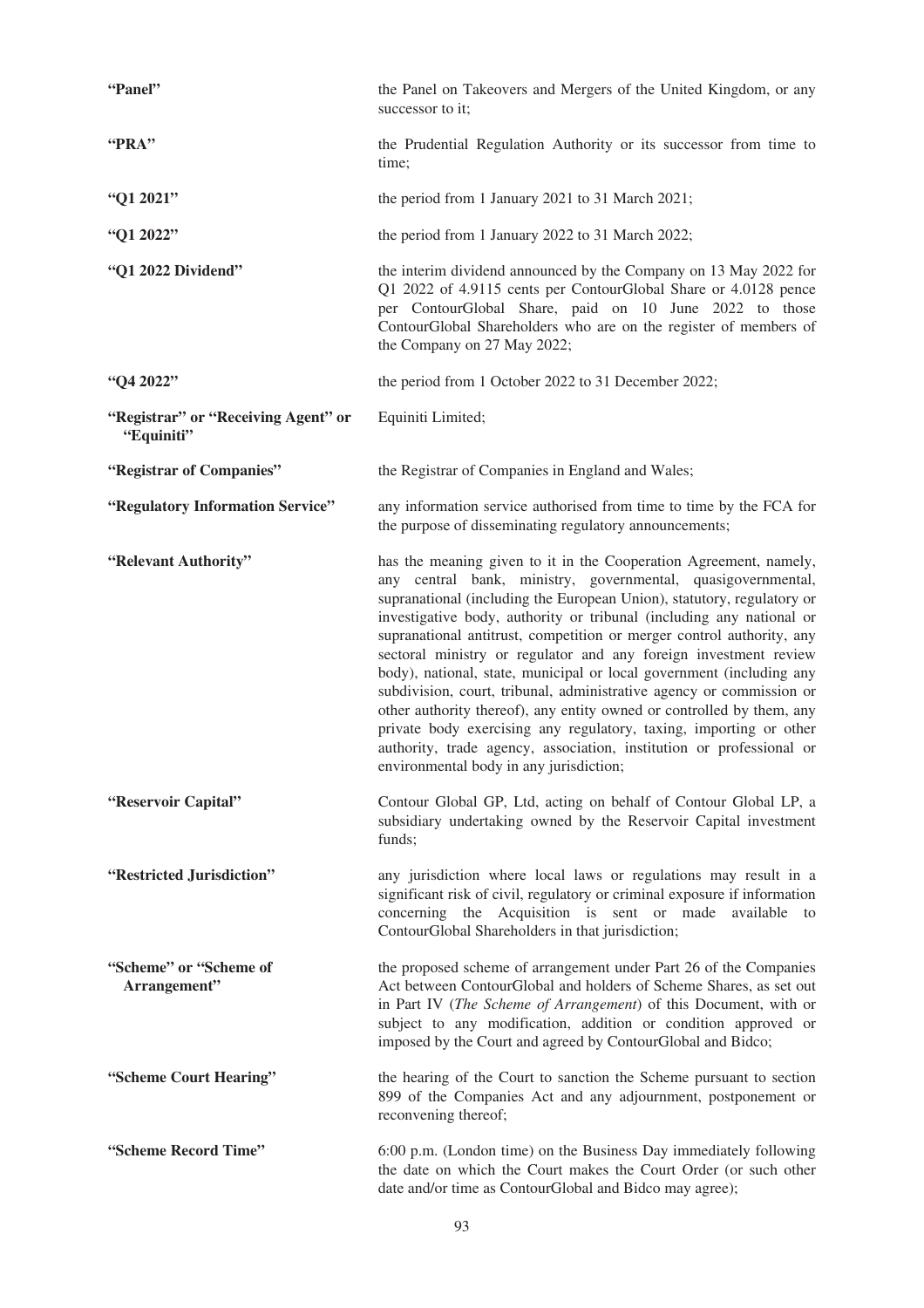| "Scheme Shareholders"                                       | holders of Scheme Shares;                                                                                                                                                                                                                                                                                                                                                                                                                                                                                                                |
|-------------------------------------------------------------|------------------------------------------------------------------------------------------------------------------------------------------------------------------------------------------------------------------------------------------------------------------------------------------------------------------------------------------------------------------------------------------------------------------------------------------------------------------------------------------------------------------------------------------|
| "Scheme Shares"                                             | the ContourGlobal Shares:                                                                                                                                                                                                                                                                                                                                                                                                                                                                                                                |
|                                                             | in issue at the date of this Document;<br>(i)                                                                                                                                                                                                                                                                                                                                                                                                                                                                                            |
|                                                             | (ii) (if any) issued after the date of this Document and prior to the<br>Voting Record Time; and                                                                                                                                                                                                                                                                                                                                                                                                                                         |
|                                                             | (iii) (if any) issued at or after the Voting Record Time and prior to<br>the Scheme Record Time in respect of which the original or any<br>subsequent holder thereof shall be bound by this Scheme or shall<br>by such time have agreed in writing to be bound by this Scheme,                                                                                                                                                                                                                                                           |
|                                                             | in each case (where the context requires), remaining in issue at the<br>Scheme Record Time but excluding any Excluded Shares at any<br>relevant date or time;                                                                                                                                                                                                                                                                                                                                                                            |
| "SEC"                                                       | the US Securities and Exchange Commission;                                                                                                                                                                                                                                                                                                                                                                                                                                                                                               |
| "Senior Secured Notes"                                      | the 2026 Notes and the 2028 Notes jointly;                                                                                                                                                                                                                                                                                                                                                                                                                                                                                               |
| "Special Resolutions"                                       | the special resolutions to be proposed at the General Meeting<br>necessary to facilitate the implementation of the Scheme, including<br>(without limitation) a resolution to implement certain amendments to<br>be made to the Articles of Association;                                                                                                                                                                                                                                                                                  |
| "Standard & Poor's"                                         | Standard & Poor's Financial Services LLC;                                                                                                                                                                                                                                                                                                                                                                                                                                                                                                |
| "subsidiary", "subsidiary<br>undertaking" and "undertaking" | shall be construed in accordance with the Companies Act;                                                                                                                                                                                                                                                                                                                                                                                                                                                                                 |
| "Takeover Code"                                             | The City Code on Takeovers and Mergers, as amended from time to<br>time;                                                                                                                                                                                                                                                                                                                                                                                                                                                                 |
| "Takeover Offer"                                            | subject to the consent of the Panel and the terms of the Cooperation<br>Agreement, should the Acquisition be implemented by way of a<br>takeover offer as defined in Chapter 3 of Part 28 of the Companies<br>Act, the offer to be made by or on behalf of Bidco to acquire the<br>entire issued and to be issued share capital of ContourGlobal, other<br>than ContourGlobal Shares owned or controlled by the Bidco Group<br>and, where the context admits, any subsequent revision, variation,<br>extension or renewal of such offer; |
| "Third Party"                                               | has the meaning given to it in paragraph 3(p) of Part III (Conditions<br>to the Implementation of the Scheme and to the Acquisition) of this<br>Document;                                                                                                                                                                                                                                                                                                                                                                                |
| "UK" or "United Kingdom"                                    | the United Kingdom of Great Britain and Northern Ireland;                                                                                                                                                                                                                                                                                                                                                                                                                                                                                |
| "UK Market Abuse Regulation"                                | the retained EU law version of Regulation (EU) No. 596/2014 of the<br>European Parliament and the Council of 16 April 2014 on market<br>abuse as it forms part of UK domestic law by virtue of the European<br>Union (Withdrawal) Act 2018, as amended from time to time<br>(including by the Market Abuse (Amendment) (EU Exit) Regulations<br>2019 (SI 2019/310);                                                                                                                                                                      |
| "uncertificated" or "in uncertificated<br>form"             | a share or other security recorded on the relevant register as being<br>held in uncertificated form in CREST and title to which, by virtue of<br>the CREST Regulations, may be transferred by means of CREST;                                                                                                                                                                                                                                                                                                                            |
| "US" or "United States"                                     | the United States of America, its territories and possessions, any state<br>of the United States of America and the District of Columbia;                                                                                                                                                                                                                                                                                                                                                                                                |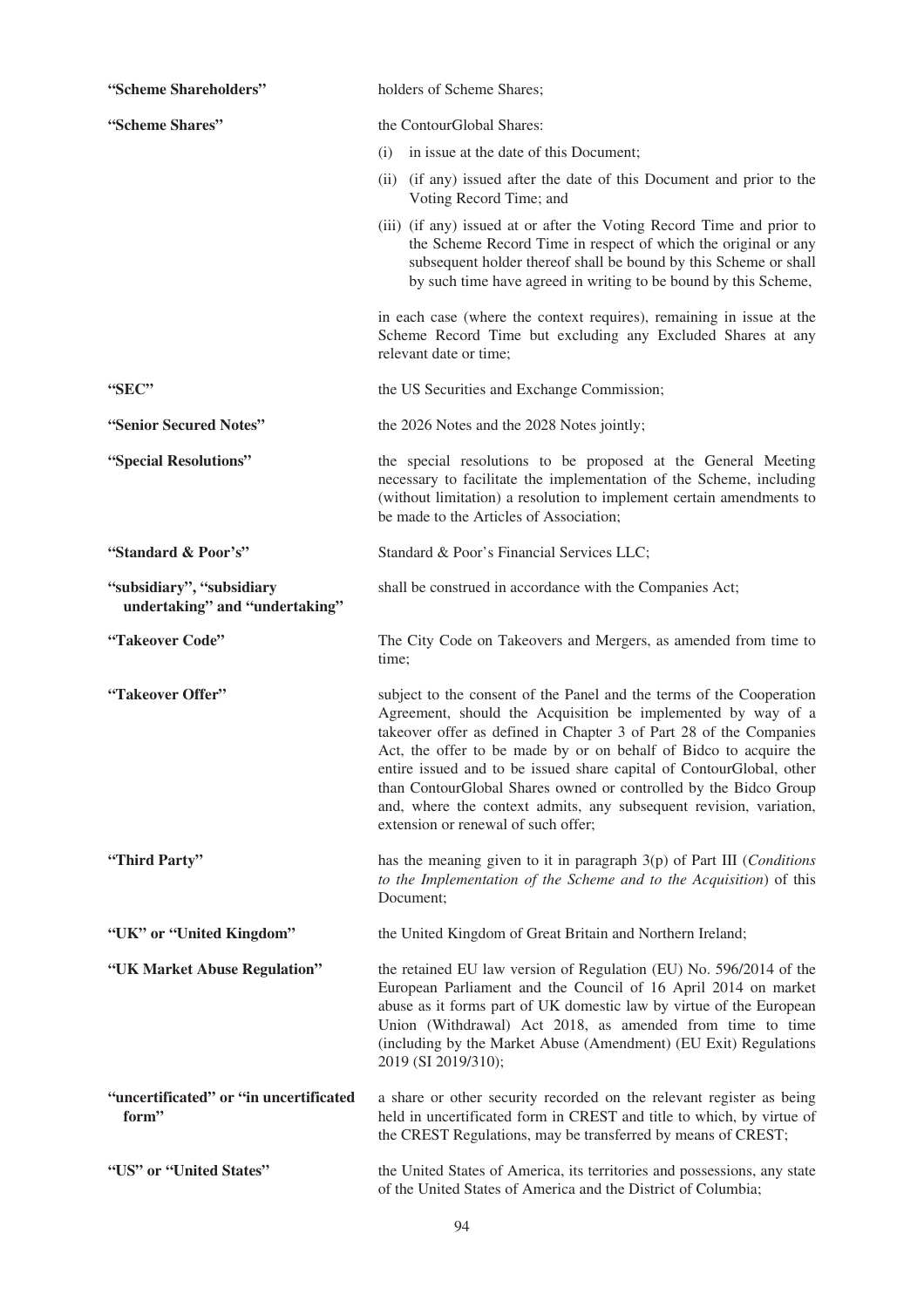| "US ContourGlobal Shareholder" | a ContourGlobal Shareholder resident or located in the United States<br>of America;                                                                                                                                                                                                                                                                                                                                                                                                                                                                                                                 |
|--------------------------------|-----------------------------------------------------------------------------------------------------------------------------------------------------------------------------------------------------------------------------------------------------------------------------------------------------------------------------------------------------------------------------------------------------------------------------------------------------------------------------------------------------------------------------------------------------------------------------------------------------|
| "US Exchange Act"              | the US Securities Exchange Act of 1934, as amended, and the rules<br>and regulations promulgated thereunder;                                                                                                                                                                                                                                                                                                                                                                                                                                                                                        |
| "US Securities Act"            | the US Securities Act of 1933, as amended, and the rules and<br>regulations promulgated thereunder;                                                                                                                                                                                                                                                                                                                                                                                                                                                                                                 |
| "Virtual Meeting Guide"        | the guide prepared by Lumi explaining how Scheme Shareholders and<br>ContourGlobal Shareholders can electronically access and participate<br>in the Meetings via the Virtual Meeting Platform;                                                                                                                                                                                                                                                                                                                                                                                                      |
| "Virtual Meeting Platform"     | has the meaning given to it on page 2 of this Document;                                                                                                                                                                                                                                                                                                                                                                                                                                                                                                                                             |
| "Voting Record Time"           | 6:30 p.m. (London time) on the day which is two Business Days prior<br>to the date of the Court Meeting and the General Meeting or, if the<br>Court Meeting and/or the General Meeting is adjourned, 6:30 p.m.<br>(London time) on the day which is two Business Days before the date<br>of such adjourned Meeting;                                                                                                                                                                                                                                                                                 |
| "Wider Bidco Group"            | Bidco, funds and separately managed accounts advised and/or<br>managed by KKR and their respective associated undertakings and<br>any other body corporate partnership, joint venture or person in which<br>Bidco and all such undertakings (aggregating their interests) have a<br>direct or indirect interest of more than 20 per cent. of the voting or<br>equity capital or the equivalent; and                                                                                                                                                                                                 |
| "Wider ContourGlobal Group"    | ContourGlobal and its subsidiaries, subsidiary undertakings,<br>associated undertakings and any other body corporate, partnership,<br>joint venture or person in which ContourGlobal and such<br>undertakings (aggregating their interests) have a direct or indirect<br>interest of more than 20 per cent. of the voting or equity capital or the<br>equivalent (excluding, for the avoidance of doubt, Bidco, funds and<br>separately managed accounts advised and/or managed by KKR and<br>all of their respective associated undertakings which are not members<br>of the ContourGlobal Group). |

For the purposes of this Document:

- "**subsidiary**", "**subsidiary undertaking**", "**undertaking**" and "**associated undertaking**" have the respective meanings given thereto by the Companies Act;
- all references to statutory provision or law or to any order or regulation shall be construed as a reference to that provision, law, order or regulation as extended, modified, replaced or re-enacted from time to time and all statutory instruments, regulations and orders from time to time made thereunder or deriving validity therefrom;
- all references to "**£**", "**GBP**", "**pence**" and "**p**" are to the lawful currency of the United Kingdom;
- all references to "**US dollars**", "**USD**", "**US\$**", "**\$**" and "**cents**" are to the lawful currency of the United States;
- all references to "**Euros**", "**EUR**" and "**€**" are to the lawful currency of the EU Member States that have adopted the single currency of the European Union;
- all references to "**BRL**" are to the lawful currency of the Federative Republic of Brazil;
- references to the singular include the plural and vice versa; and
- all times referred to are London time unless otherwise stated.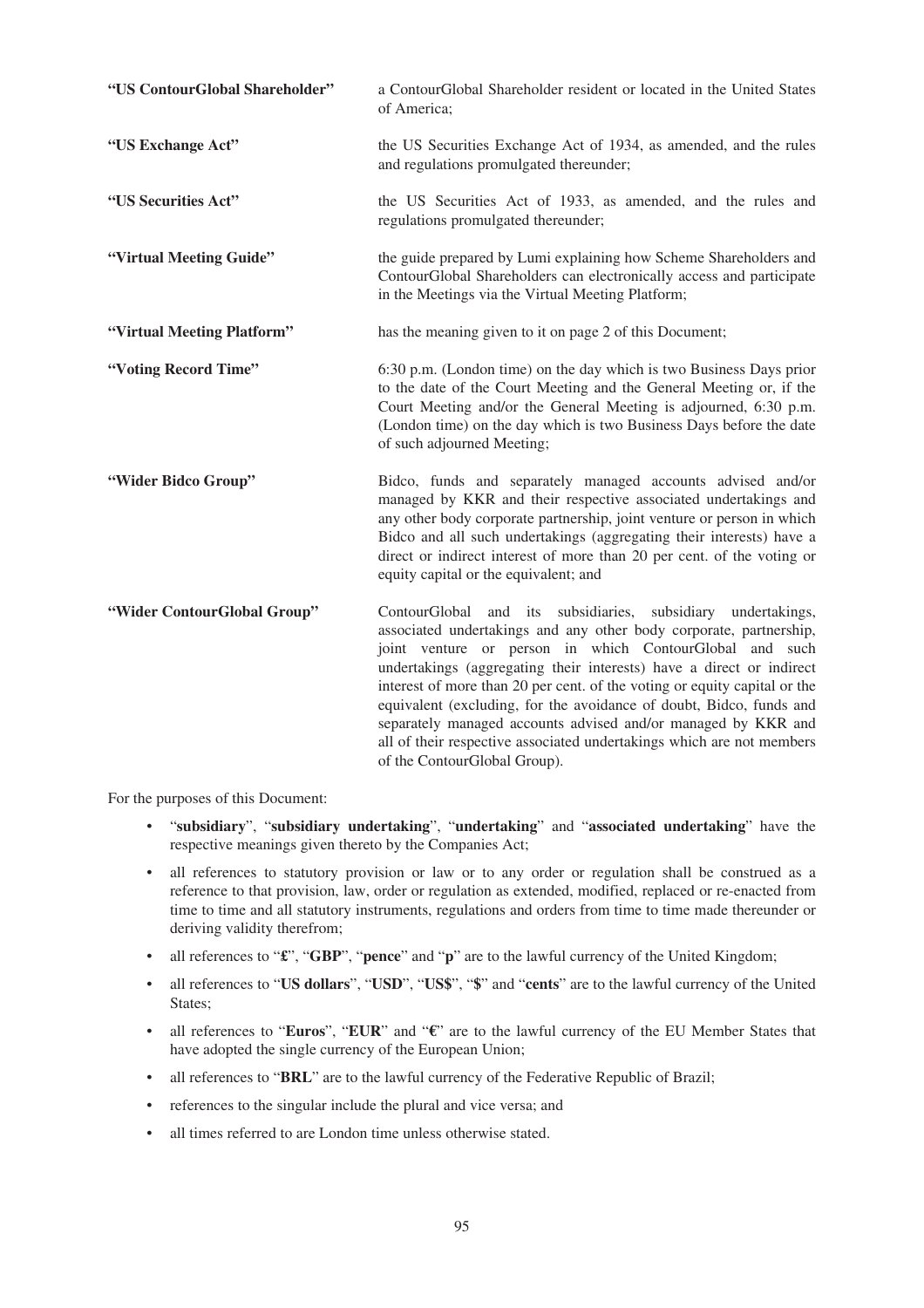### **PART X NOTICE OF COURT MEETING**

## IN THE HIGH COURT OF JUSTICE BUSINESS AND PROPERTY COURTS OF ENGLAND AND WALES COMPANIES COURT (ChD)

**CR-2022-001447**

### **IN THE MATTER OF CONTOURGLOBAL PLC**

and

## **IN THE MATTER OF THE COMPANIES ACT 2006**

NOTICE IS HEREBY GIVEN that, by an order dated 10 June 2022 made in the above matters, the Court has given permission for a meeting (the "**Court Meeting**") to be convened of the holders of Scheme Shares as at the Voting Record Time (each as defined in the Scheme (as defined below)) for the purpose of considering and, if thought fit, approving (with or without modification) a scheme of arrangement proposed to be made pursuant to Part 26 of the Companies Act 2006 (the "**Companies Act**") between ContourGlobal plc (the "**Company**") and the holders of Scheme Shares (the "**Scheme**") and that such meeting will be held in person at the offices of Slaughter and May at One Bunhill Row, London, EC1Y 8YY, United Kingdom and electronically via the Virtual Meeting Platform (as defined in in Part IX (*Definitions*) of the Document of which this notice forms part) at 11:00 a.m. (London time) on 6 July 2022.

A copy of the Scheme and a copy of the explanatory statement required to be published pursuant to section 897 of the Companies Act are incorporated in the Document of which this notice forms part.

Unless the context requires otherwise, any capitalised term used but not defined in this notice shall have the meaning given to such term in the Document of which this notice forms part.

Voting on the resolution to approve the Scheme will be by poll, which shall be conducted as the Chairman of the Court Meeting may determine.

#### **Attendance at the Court Meeting**

In addition to being able to attend, ask questions and/or raise any objections and vote at the Court Meeting in person, Scheme Shareholders will also be able to attend, ask questions and/or raise any objections and vote at the Court Meeting electronically via the Virtual Meeting Platform, further details of which are set out below and in the Virtual Meeting Guide.

All references in this notice to "attend" and "vote" or "attending" and "voting" in the context of the Court Meeting include electronic attendance via the Virtual Meeting Platform and voting by proxy or electronically via the Virtual Meeting Platform respectively.

#### **Instructions for accessing the Virtual Meeting Platform**

Scheme Shareholders can access the Virtual Meeting Platform via https://web.lumiagm.com/118-660-008. The Virtual Meeting Platform is compatible with the latest browser versions of Chrome, Firefox, Internet Explorer 11 (Internet Explorer v. 10 and below are not supported), Edge and Safari and can be accessed using any web browser, on a PC or smartphone device.

Once you have accessed https://web.lumiagm.com/118-660-008 from your web browser, you will be prompted to enter your unique shareholder reference number ("**SRN**") and PIN. These can be found printed on your BLUE Form of Proxy. If you are unable to access your SRN or PIN or if you have any questions on, or experience any difficulties with, the Virtual Meeting Platform, please contact the Company's Registrar, Equiniti, by emailing hybrid.help@equiniti.com stating your full name, postcode and SRN (if known). This mailbox is monitored 9:00 a.m. to 5:00 p.m. (London time) Monday to Friday (except public holidays in England & Wales). To avoid any delays accessing the meeting, contact should be made at least 24 hours prior to the date and time of the relevant Meeting if possible. Please note that Equiniti cannot provide advice on the merits of the Acquisition or the Scheme or give any financial, legal or tax advice.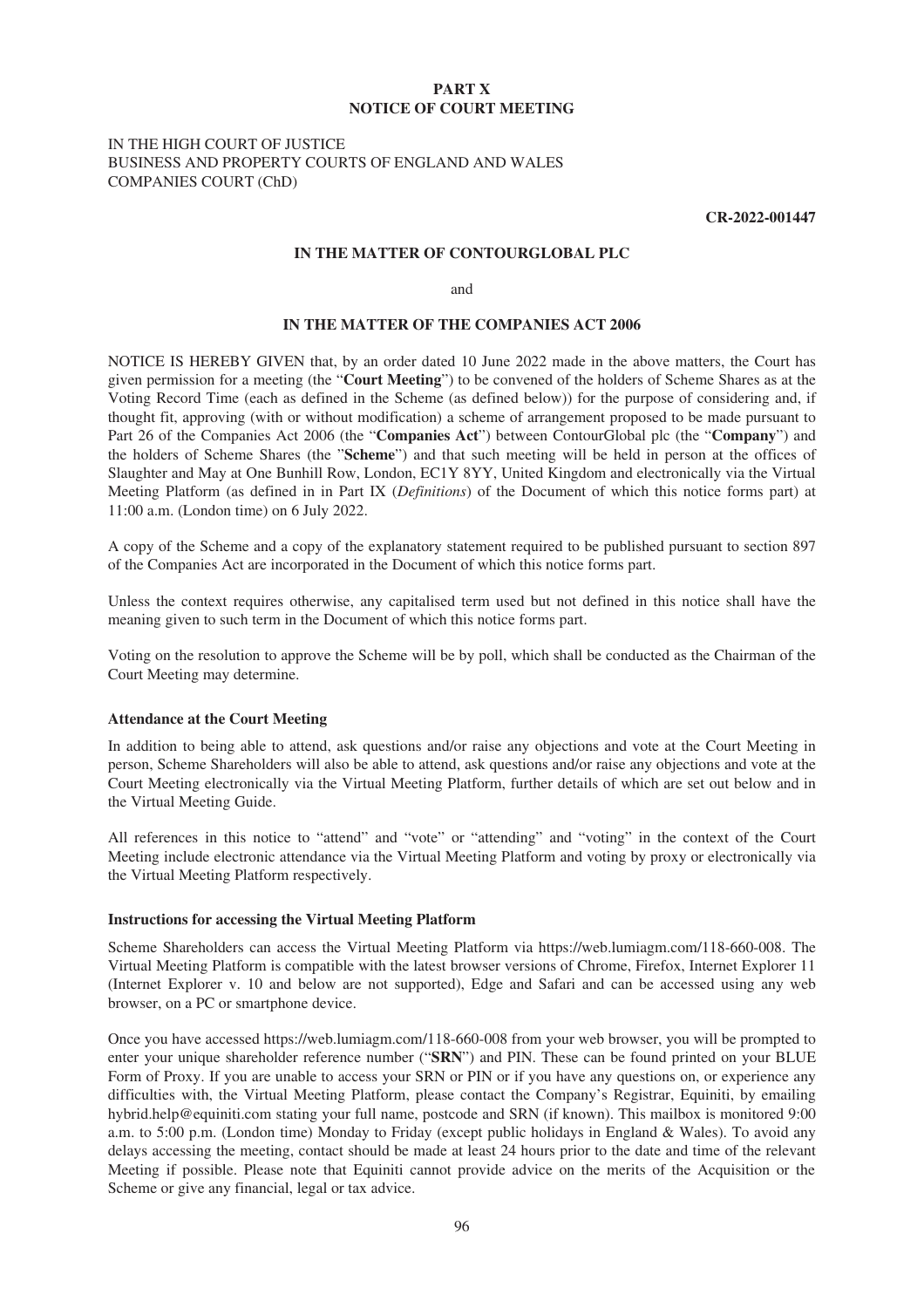Access to the Virtual Meeting Platform will be available from 10:30 a.m. (London time) on 6 July 2022, as further detailed below. However, voting functionality will not be enabled until the Chairman of the General Meeting declares the poll open.

**During the Court Meeting, Scheme Shareholders must ensure that they are connected to the internet at all times in order to submit written questions and vote when the Chairman commences polling. Therefore, it is the responsibility of each Scheme Shareholder to ensure their connectivity for the duration of the Court Meeting via their wireless or other internet connection.** The Virtual Meeting Guide contains further information on electronically accessing and participating in the Court Meeting via the Virtual Meeting Platform and is available on ContourGlobal's website at www.contourglobal.com.

If you wish to appoint a proxy and for the proxy to attend the Court Meeting electronically (via the Virtual Meeting Platform) on your behalf, please contact Equiniti by calling the shareholder helpline on 0371 384 2050 from the UK or +44 371 384 2050 from overseas. Lines are open between 8:30 a.m. and 5:30 p.m. (London time) Monday to Friday (except public holidays in England and Wales). Calls from outside the UK will be charged at the applicable international rate. Different charges may apply to calls from mobile telephones. Please note that calls may be monitored or recorded and Equiniti cannot provide advice on the merits of the Acquisition or the Scheme or give any financial, legal or tax advice.

If your shares are held within a nominee and you wish to access the Virtual Meeting Platform, you will need to contact your nominee immediately. Duly appointed proxies and corporate representatives should contact the Company's Registrar, Equiniti, by emailing hybrid.help@equiniti.com in order to obtain their unique shareholder reference number ("**SRN**") and PIN to access the Virtual Meeting Platform. This mailbox is monitored 9:00 a.m. to 5:00 p.m. (London time) Monday to Friday (except public holidays in England & Wales). To avoid any delays accessing the meeting, contact should be made at least 24 hours prior to the date and time of the relevant Meeting if possible. Please note that Equiniti cannot provide advice on the merits of the Acquisition or the Scheme or give any financial, legal or tax advice.

## **COVID-19 restrictions**

Whilst COVID-19 restrictions have been lifted as at the date of publication of this notice, the COVID-19 situation continues to evolve, and the UK Government may change current restrictions or implement further measures relating to the holding of shareholder meetings. As such, while Scheme Shareholders will be permitted to attend, ask questions and/or raise any objections and vote at the Court Meeting in person if they are entitled to and wish to do so (subject to any applicable COVID-19 restrictions then in force), Scheme Shareholders are nevertheless encouraged to appoint "the Chairman of the meeting" as their proxy for the Court Meeting. This will ensure that Scheme Shareholders' votes will be counted even if a Scheme Shareholder (or any other proxy they might appoint) is not permitted or able to attend the Court Meeting in person for any reason.

If any other person is appointed as proxy and COVID-19 restrictions are introduced which affect the holding of the Court Meeting, that proxy may not be permitted or able to attend the Court Meeting in person (but will be able to electronically attend, ask questions and vote and/or raise any objections at the relevant Meeting via the Virtual Meeting Platform).

Any changes to the arrangements for the Court Meeting will be communicated to you before the Meetings, including through ContourGlobal's website www.contourglobal.com and by announcement through a Regulatory Information Service.

## **Right to appoint a proxy; Procedure for appointment**

Voting at the Court Meeting will be by poll which shall be conducted as the Chairman of the Court Meeting may determine. **It is important that, for the Court Meeting, as many votes as possible are cast so that the Court may be satisfied that there is a fair representation of opinion of Scheme Shareholders.** Scheme Shareholders are strongly encouraged to submit proxy appointments and instructions for the Court Meeting as soon as possible, using any of the methods (by post, online or electronically through CREST) set out below.

The completion and return of the BLUE Form of Proxy by post (or transmission of a proxy appointment or voting instruction electronically, online, through CREST or by any other procedure described below) will not prevent you from attending, asking questions, voting and/or raising any objections at the Court Meeting (in person or electronically (via the Virtual Meeting Platform)) if you are entitled to and wish to do so.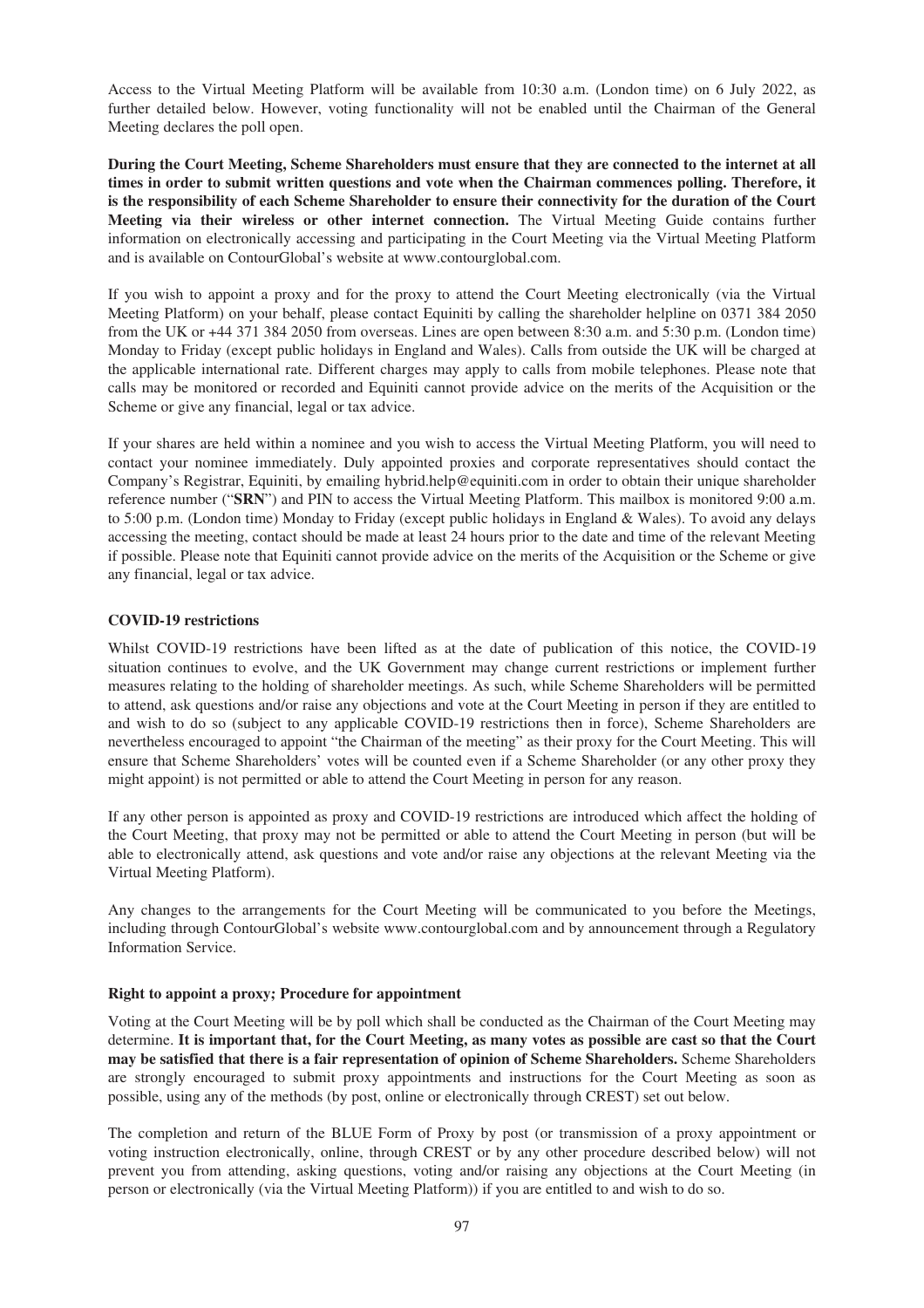## *(a) Sending BLUE Form of Proxy by post*

A BLUE Form of Proxy, for use at the Court Meeting, has been provided with this notice. Instructions for its use are set out on the form. It is requested that the BLUE Form of Proxy (together with any power of attorney or other authority, if any, under which it is signed, or a duly certified copy thereof) be returned to the Company's Registrar, Equiniti, by post to Equiniti Limited, Aspect House, Spencer Road, Lancing, West Sussex, BN99 6DA, United Kingdom, so as to be received as soon as possible and ideally not later than 11:00 a.m. (London time) on 4 July 2022 (or, in the case of an adjournment of the Court Meeting, 48 hours (excluding any part of such 48-hour period falling on a non-working day) before the time appointed for the adjourned meeting).

If the BLUE Form of Proxy for the Court Meeting is not lodged by the relevant time, it may be: (i) scanned and emailed to Equiniti at the following email address: proxyvotes@equiniti.com; or (ii) presented in person to the Equiniti representative who will be present in person at the Court Meeting, any time prior to the commencement of the Court Meeting (or any adjournment thereof).

## *(b) Online appointment of proxies*

As an alternative to completing and returning the printed BLUE Form of Proxy, proxies may be appointed electronically via Equiniti's online facility by logging on to the following website: www.sharevote.co.uk and following the instructions therein. Alternatively, if you have already registered with Equiniti's online portfolio service, Shareview, you can appoint your proxy electronically at www.shareview.co.uk by logging in with your username/ID and password. For an electronic proxy appointment to be valid, the appointment must be received by Equiniti not later than 48 hours (excluding any part of such 48-hour period falling on a non-working day) before the time fixed for the Court Meeting (as set out in paragraph (a) above) or any adjournment thereof. If the electronic proxy appointment is not received by this time, the BLUE Form of Proxy may be: (i) scanned and emailed to Equiniti at the following email address: proxyvotes@equiniti.com; or (ii) presented in person to the Equiniti representative who will be present in person at the Court Meeting, any time prior to the commencement of the Court Meeting (or any adjournment thereof).

## *(c) Electronic appointment of proxies through CREST*

If you hold ContourGlobal Shares in uncertificated form through CREST and wish to appoint a proxy or proxies for the Court Meeting (or any adjournment thereof) by using the CREST electronic proxy appointment service, you may do so by using the procedures described in the CREST Manual. CREST personal members or other CREST sponsored members, and those CREST members who have appointed any voting service provider(s), should refer to their CREST sponsor or voting service provider(s), who will be able to take the appropriate action on their behalf.

In order for a proxy appointment or instruction made using the CREST service to be valid, the appropriate CREST message (a "**CREST Proxy Instruction**") must be properly authenticated in accordance with the specifications of Euroclear and must contain the information required for such instructions as described in the CREST Manual. The message (regardless of whether it constitutes the appointment of a proxy or an amendment to the instructions given to a previously appointed proxy) must, in order to be valid, be transmitted so as to be received by Equiniti (ID: RA19) not later than 48 hours (excluding any part of such 48-hour period falling on a non-working day) before the time fixed for the Court Meeting (as set out in paragraph (a)) above or any adjournment thereof. For this purpose, the time of receipt will be taken to be the time (as determined by the timestamp applied to the message by the CREST Applications Host) from which Equiniti are able to retrieve the message by enquiry to CREST in the manner prescribed by CREST. If the CREST proxy appointment or instruction is not received by this time, the BLUE Form of Proxy may be: (i) scanned and emailed to Equiniti at the following email address: proxyvotes@equiniti.com; or (ii) presented in person to the Equiniti representative who will be present in person at the Court Meeting, any time prior to the commencement of the Court Meeting (or any adjournment thereof).

CREST members and, where applicable, their CREST sponsors or voting service providers should note that Euroclear does not make available special procedures in CREST for any particular messages. Normal system timings and limitations will therefore apply in relation to the input of CREST Proxy Instructions. It is the responsibility of the CREST member concerned to take (or, if the CREST member is a CREST personal member or sponsored member or has appointed any voting service provider(s), to procure that his/her CREST sponsor or voting service provider(s) take(s)) such action as shall be necessary to ensure that a message is transmitted by means of the CREST system by any particular time. For further information on the logistics of submitting messages in CREST, CREST members and, where applicable, their CREST sponsors or voting service providers are referred, in particular, to those sections of the CREST Manual concerning practical limitations of the CREST system and timings.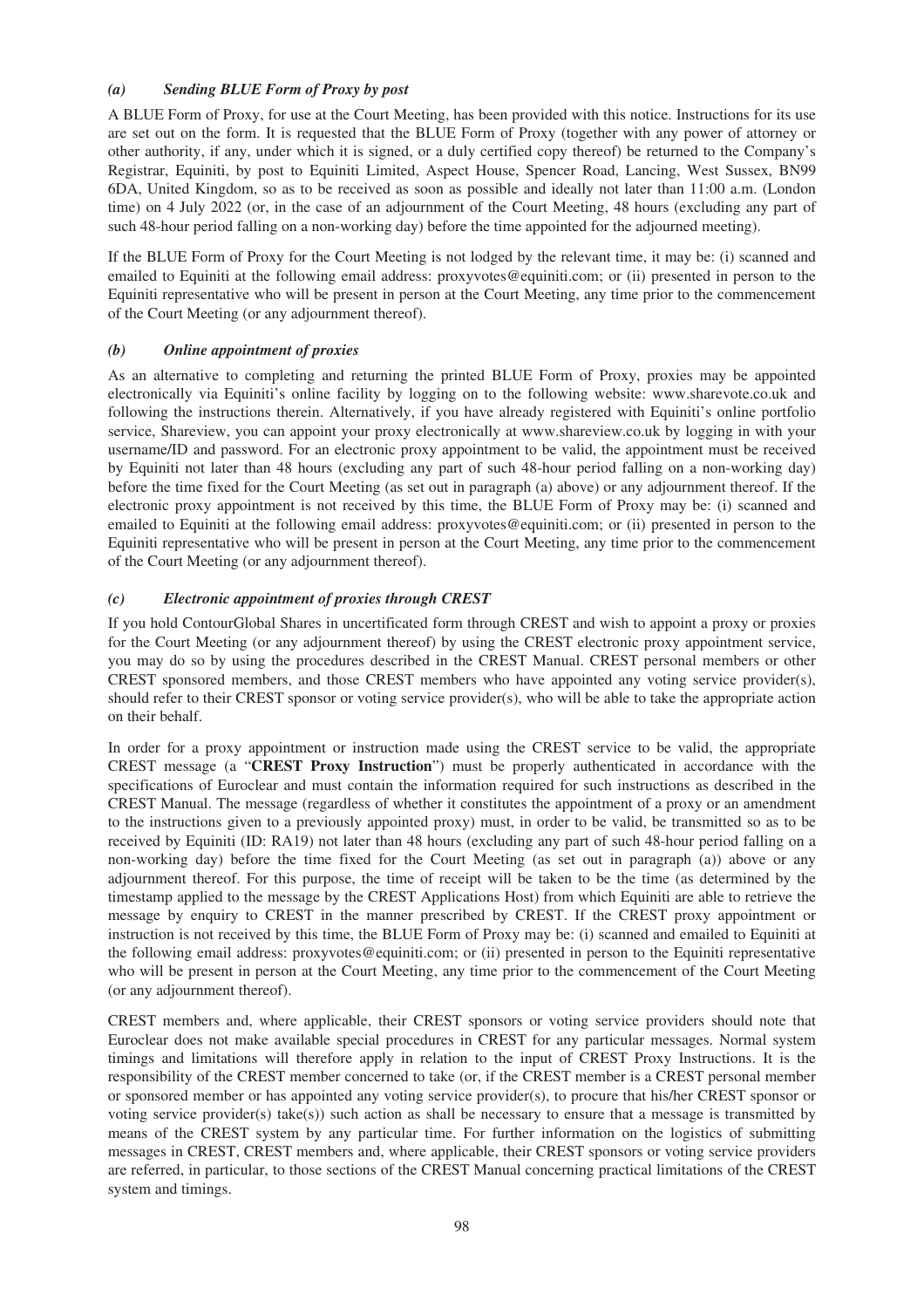The Company may treat as invalid a CREST Proxy Instruction in the circumstances set out in the CREST Regulations.

## **Voting Record Time**

Entitlement to attend and vote (in person, electronically (via the Virtual Meeting Platform) or by proxy) at the Court Meeting or any adjournment thereof and the number of votes which may be cast at the Court Meeting will be determined by reference to the register of members of the Company at 6:30 p.m. (London time) on 4 July 2022 or, if the Court Meeting is adjourned, 6:30 p.m. (London time) on the date which is two Business Days before the date fixed for the adjourned meeting. Changes to the register of members after the relevant time shall be disregarded in determining the rights of any person to attend and vote (in person, electronically (via the Virtual Meeting Platform) or by proxy) at the Court Meeting.

## **Joint holders**

In the case of joint holders of Scheme Shares, the vote of the senior who tenders a vote, whether in person, electronically (via the Virtual Meeting Platform) or by proxy, will be accepted to the exclusion of the vote(s) of the other joint holder(s). For this purpose, seniority will be determined by the order in which the names stand in the register of members of the Company in respect of the joint holding.

## **Corporate representatives**

As an alternative to appointing a proxy, any holder of Scheme Shares which is a corporation may appoint one or more corporate representatives who may exercise on its behalf all its powers as a member, provided that if two or more corporate representatives purport to vote in respect of the same shares, if they purport to exercise the power in the same way as each other, the power is treated as exercised in that way, and in other cases the power is treated as not exercised.

### **Arrangements for the Court Meeting**

By the said order, the Court has appointed Craig A. Huff or, failing him, Joseph C. Brandt, or failing him, any other ContourGlobal Director to act as Chairman of the Court Meeting and has directed the Chairman to report the result thereof to the Court.

The Scheme of Arrangement will be subject to the subsequent sanction of the Court.

Dated 13 June 2022 Slaughter and May One Bunhill Row London EC1Y 8YY United Kingdom *Solicitors for the Company*

#### **Nominated Persons**

Any person to whom this notice is sent who is a person nominated under section 146 of the Companies Act to enjoy information rights (a "**Nominated Person**") does not, in that capacity, have a right to appoint a proxy, such right only being exercisable by shareholders of the Company. However, Nominated Persons may, under an agreement between him/her and the shareholder by whom he/she was nominated, have a right to be appointed (or to have someone else appointed) as a proxy for the Court Meeting. If a Nominated Person has no such proxy appointment right or does not wish to exercise it, he/she may, under any such agreement, have a right to give instructions to the shareholder as to the exercise of voting rights.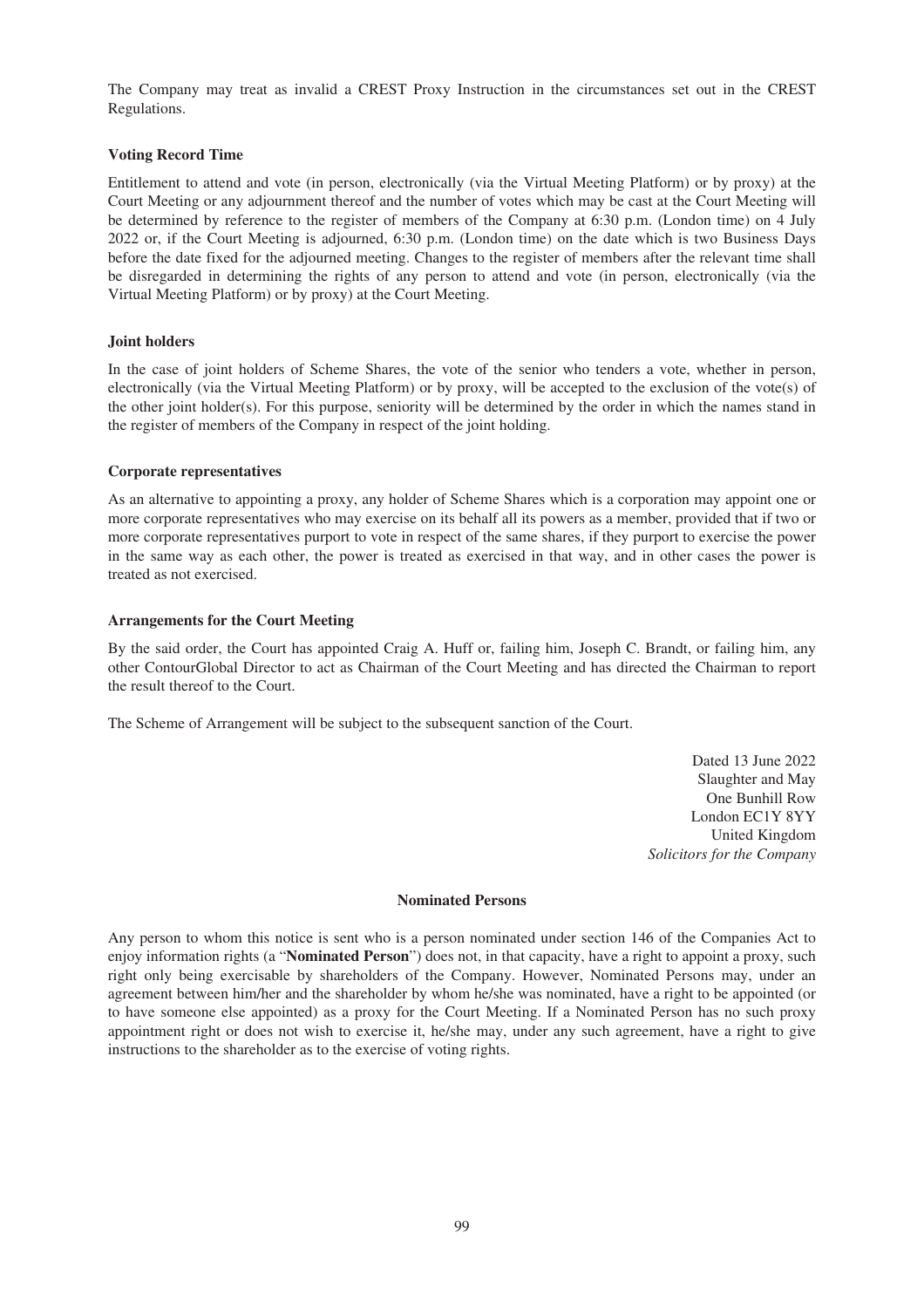### **PART XI NOTICE OF GENERAL MEETING**

## **CONTOURGLOBAL PLC**

Notice is hereby given that a general meeting of ContourGlobal plc (the "**Company**") will be held physically at the offices of Slaughter and May at One Bunhill Row, London, EC1Y 8YY, United Kingdom and electronically via the Virtual Meeting Platform (as defined in in Part IX (*Definitions*) of the Document of which this notice forms part) at 11:15 a.m. (London time) on 6 July 2022 (or as soon thereafter as the Court Meeting (as defined in Part IX (*Definitions*) of the Document of which this notice forms part) concludes or is adjourned) for the purpose of considering and, if thought fit, passing the following resolutions, which will be proposed as special resolutions.

Unless the context requires otherwise, any capitalised term used but not defined in this notice shall have the meaning given to such term in the Document of which this notice forms part.

### **SPECIAL RESOLUTIONS**

- (A) **THAT** for the purpose of giving effect to the scheme of arrangement dated 13 June 2022 (as amended or supplemented) (the "**Scheme**") between the Company and the holders of Scheme Shares (as defined in the Scheme), a copy of which has been produced to this meeting and for the purposes of identification signed by the chairman of this meeting, in its original form or with or subject to any modification, addition, or condition agreed by the Company and Cretaceous Bidco Limited and approved or imposed by the High Court of Justice of England and Wales, the directors of the Company (or a duly authorised committee thereof) be authorised to take all such action as they may consider necessary or appropriate for carrying the Scheme into effect.
- (B) **THAT**, with effect from the passing of this resolution, the articles of association of the Company be and are hereby amended by the adoption and inclusion of the following new Article 237:

### **"SCHEME OF ARRANGEMENT**

## **237.**

- (a) In this article 237, references to the "**Scheme**" are to the Scheme of Arrangement under Part 26 of the Companies Act 2006 between the Company and the holders of Scheme Shares (as defined in the Scheme) dated 13 June 2022 (with or subject to any modification, addition or condition approved or imposed by the Court and agreed by the Company, Cretaceous Bidco Limited ("**Bidco**")) and (save as defined in this article) terms defined in the Scheme shall have the same meanings in this article.
- (b) Notwithstanding any other provisions in these articles, if the Company issues or transfers out of treasury any ContourGlobal Shares (other than to Bidco, any other member of the Bidco Group, funds or separately managed accounts advised and/or managed by KKR or any nominee of any of the foregoing (each a "**Bidco Company**")) on or after the date of the adoption of this article 237 and prior to the Scheme Record Time such ContourGlobal Shares shall be issued or transferred subject to the terms of the Scheme (and shall be Scheme Shares for the purposes thereof) and the original holder or subsequent holders of such ContourGlobal Shares shall be bound by the Scheme accordingly.
- (c) Notwithstanding any other provision of these articles, subject to the Scheme becoming Effective, any shares issued, transferred out of treasury or transferred pursuant to article 237(d) below, to any person (other than to a Bidco Company) at or after the Scheme Record Time (a "**New Member**") (each a "**Post-Scheme Share**") shall be issued or transferred on terms that they shall (on the Effective Date or, if later, on issue or transfer (but subject to the terms of articles 237(d) and 237(e) below)), be immediately transferred to Bidco (or such person as it may direct) (the "**Purchaser**"), who shall be obliged to acquire each Post-Scheme Share in consideration of and conditional upon the payment by or on behalf of Bidco to the New Member of an amount in cash for each Post-Scheme Share equal to the consideration to which a New Member would have been entitled had such Post-Scheme Share been a Scheme Share.
- (d) Any person who is beneficially entitled to shares issued or transferred to a New Member (other than, for the avoidance of doubt, a person who becomes beneficially entitled to shares by virtue of a transfer pursuant to this article 237(d)) may, prior to the issue or transfer of Post-Scheme Shares to the New Member pursuant to the exercise of an option or satisfaction of an award under the ContourGlobal Share Plan, give not less than two Business Days' written notice to the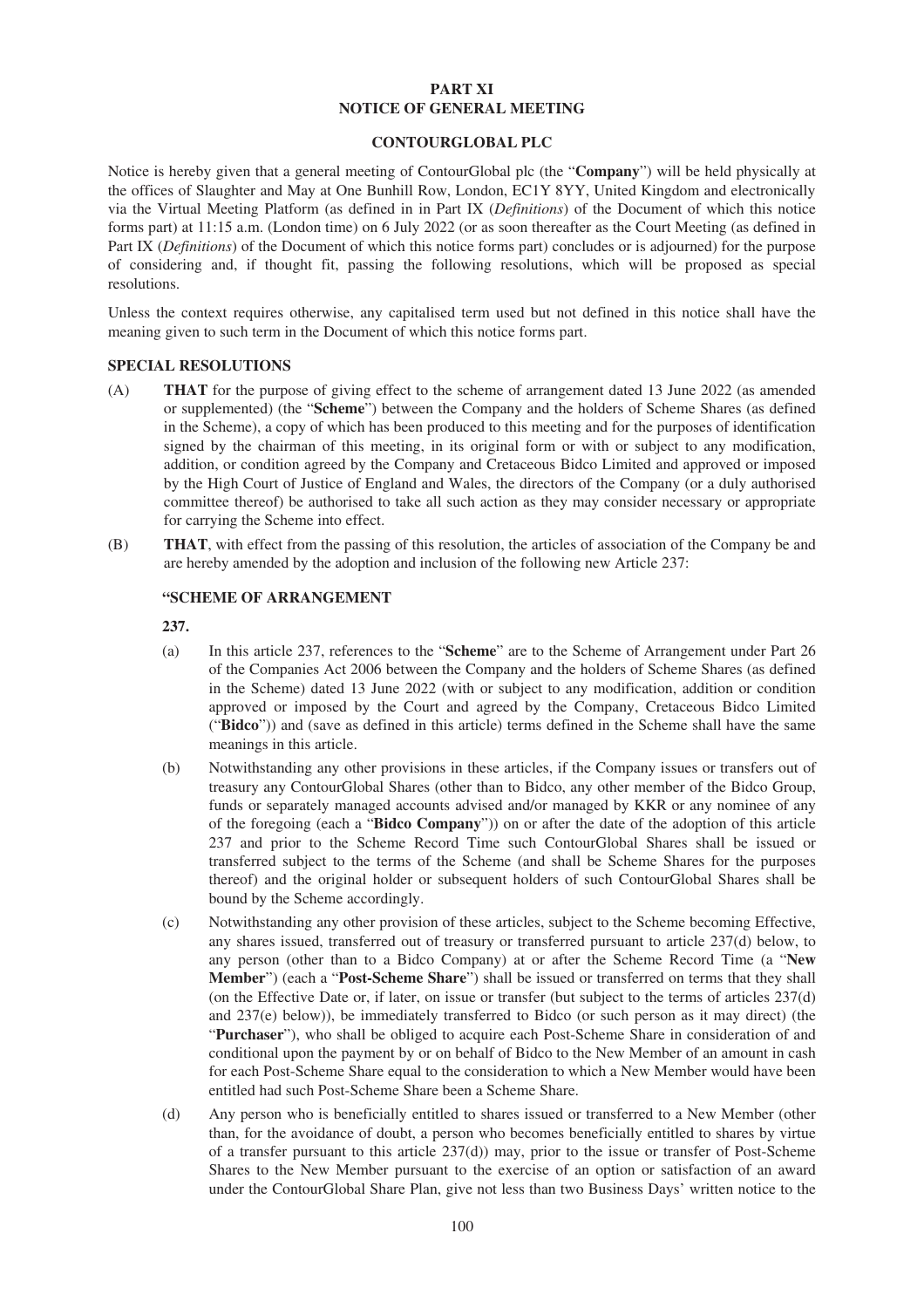Company in such manner as the board shall prescribe of his or her intention to transfer some or all of such Post-Scheme Shares to his or her spouse or civil partner and may, if such notice has been validly given, on or before such Post-Scheme Shares being issued or transferred to him or her, immediately transfer to his or her spouse or civil partner beneficial ownership of any such Post-Scheme Shares, provided that such Post-Scheme Shares (including both legal and beneficial ownership thereof) will then be immediately transferred to the Purchaser pursuant to article 237(c) above. If notice has been validly given pursuant to this article 237(d) but the beneficial owner does not immediately transfer to his or her spouse or civil partner, both the legal and beneficial ownership of the Post-Scheme Shares in respect of which notice was given will be transferred to the Purchaser and/or its nominee(s) pursuant to article 237(c) above. If notice is not given pursuant to this article 237(d), both the legal and beneficial ownership of the Post-Scheme Shares will be immediately transferred to the Purchaser pursuant to article 237(c) above.

- (e) On any reorganisation of, or material alteration to, the share capital of the Company (including, without limitation, any subdivision and/or consolidation) carried out after the Effective Date, the value of the consideration per Post-Scheme Share to be paid under article 237(c) shall be adjusted by the Company in such manner as the auditors of the Company may determine to be appropriate to reflect such reorganisation or alteration. References in this article to ContourGlobal Shares shall, following such adjustment, be construed accordingly.
- (f) To give effect to any transfer of Post-Scheme Shares required pursuant to article 237(c) and/or 237(d), the Company may appoint any person as attorney and/or agent for the New Member to transfer the Post-Scheme Shares to the Purchaser and/or its nominees and do all such other things and execute and deliver all such documents or deeds as may in the opinion of such attorney or agent be necessary or desirable to vest the Post-Scheme Shares in the Purchaser and pending such vesting to exercise all such rights attaching to the Post-Scheme Shares as the Purchaser may direct. If an attorney or agent is so appointed, the New Member shall not thereafter (except to the extent that the attorney or agent fails to act in accordance with the directions of the Purchaser) be entitled to exercise any rights attaching to the Post-Scheme Shares unless so agreed in writing by the Purchaser. The attorney or agent shall be empowered to execute and deliver as transferor a form of transfer or instructions of transfer on behalf of the New Member (or any subsequent holder) in favour of the Purchaser and the Company may give a good receipt for the consideration for the Post-Scheme Shares and may register the Purchaser as holder thereof and issue to it certificate $(s)$  for the same. The Company shall not be obliged to issue a certificate to the New Member for the Post-Scheme Shares. The Purchaser shall settle the consideration due to the New Member pursuant to article 237(c) above by sending a cheque drawn on a UK clearing bank in favour of the New Member (or any subsequent holder), or by any alternative method communicated by the Purchaser to the New Member, for the purchase price of such Post-Scheme Shares as soon as practicable and in any event no later than 14 days after the date on which the Post-Scheme Shares are issued or transferred to the New Member.
- (g) If the Scheme shall not have become Effective by the applicable date referred to in (or otherwise set in accordance with) clause 6(B) of the Scheme, this article 237 shall cease to be of any effect.
- (h) Notwithstanding any other provision of these articles, both the Company and the board shall refuse to register the transfer of any Scheme Shares effected between the Scheme Record Time and the Effective Date other than to the Purchaser and/or its nominee(s) pursuant to the Scheme."

13 June 2022

By Order of the Board

**LDC Nominee Secretary Limited** Company Secretary Registered in England and Wales No. 10982736 Registered Office: 5th Floor, 55 Baker Street, London, W1U 8EW, United Kingdom

#### **Notes:**

The following notes explain your general rights as a shareholder and your right to attend and vote at the General Meeting or to appoint someone else to vote on your behalf. The General Meeting is being held both as a physical and electronic general meeting. The nature of business of the General Meeting is to consider and, if thought fit, pass the Special Resolutions.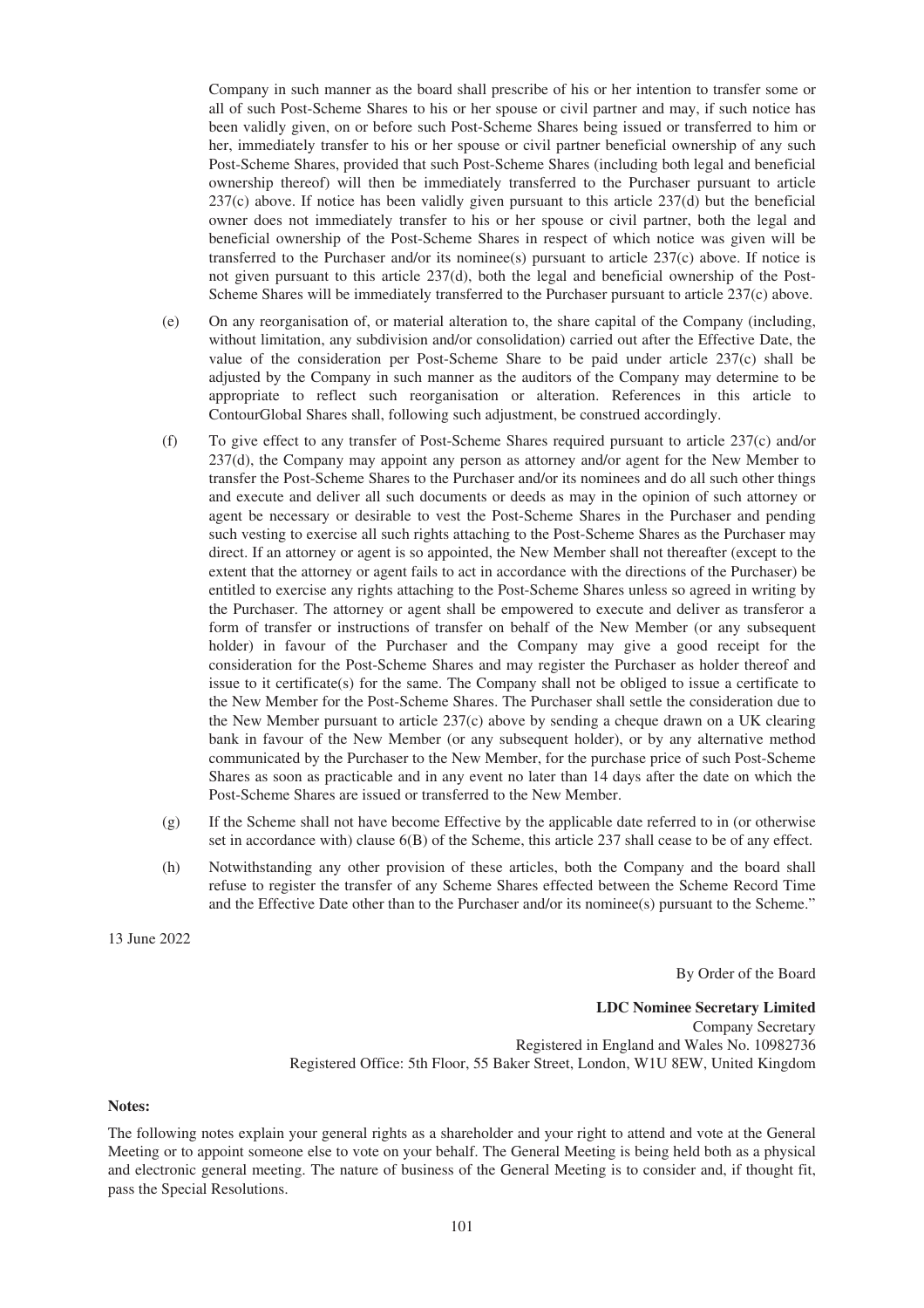## **1. Special Resolutions**

In order for the Special Resolutions above to be passed, not less than 75 per cent. of the votes cast by those entitled to vote must be in favour in order to pass each of the resolutions as a Special Resolution.

## **2. Attendance at the General Meeting**

In addition to being able to attend, ask questions and vote at the General Meeting in person, ContourGlobal Shareholders will also be able to attend, ask questions and vote at the General Meeting electronically via the Virtual Meeting Platform, further details of which are set out below.

All references in this notice to "attend" and "vote" or "attending" and "voting" in the context of the General Meeting include electronic attendance via the Virtual Meeting Platform and voting by proxy or electronically via the Virtual Meeting Platform respectively.

# **3. Instructions for accessing the Virtual Meeting Platform**

ContourGlobal Shareholders can access the Virtual Meeting Platform via https://web.lumiagm.com/118-660-008. The Virtual Meeting Platform is compatible with the latest browser versions of Chrome, Firefox, Internet Explorer 11 (Internet Explorer v. 10 and below are not supported), Edge and Safari and can be accessed using any web browser, on a PC or smartphone device.

Once you have accessed https://web.lumiagm.com/118-660-008 from your web browser, you will be prompted to enter your unique shareholder reference number ("**SRN**") and PIN. These can be found printed on your YELLOW Form of Proxy. If you are unable to access your SRN or PIN or if you have any questions on, or experience any difficulties with, the Virtual Meeting Platform, please contact the Company's Registrar, Equiniti, by emailing hybrid.help@equiniti.com stating your full name, postcode and SRN (if known). This mailbox is monitored 9:00 a.m. to 5:00 p.m. (London time) Monday to Friday (except public holidays in England & Wales). To avoid any delays accessing the meeting, contact should be made at least 24 hours prior to the date and time of the relevant Meeting if possible. Please note that Equiniti cannot provide advice on the merits of the Acquisition or the Scheme or give any financial, legal or tax advice.

Access to the Virtual Meeting Platform will be available from 10:30 a.m. (London time) on 6 July 2022, as further detailed below. However, voting functionality will not be enabled until the Chairman of the General Meeting declares the poll open.

**During the General Meeting, ContourGlobal Shareholders must ensure that they are connected to the internet at all times in order to submit written questions and vote when the Chairman commences polling. Therefore, it is the responsibility of each ContourGlobal Shareholder to ensure their connectivity for the duration of the General Meeting via their wireless or other internet connection.** The Virtual Meeting Guide contains further information on electronically accessing and participating in the General Meeting via the Virtual Meeting Platform and is available on ContourGlobal's website at www.contourglobal.com.

If you wish to appoint a proxy and for the proxy to attend the General Meeting electronically (via the Virtual Meeting Platform) on your behalf, please contact Equiniti by calling the shareholder helpline on 0371 384 2050 from the UK or +44 371 384 2050 from overseas. Lines are open between 8:30 a.m. and 5:30 p.m. (London time) Monday to Friday (except public holidays in England and Wales). Calls from outside the UK will be charged at the applicable international rate. Different charges may apply to calls from mobile telephones. Please note that calls may be monitored or recorded and Equiniti cannot provide advice on the merits of the Acquisition or the Scheme or give any financial, legal or tax advice.

If your shares are held within a nominee and you wish to access the Virtual Meeting Platform, you will need to contact your nominee immediately. Duly appointed proxies and corporate representatives should contact the Company's Registrar, Equiniti, by emailing hybrid.help@equiniti.com in order to obtain their unique shareholder reference number ("SRN") and PIN to access the Virtual Meeting Platform. This mailbox is monitored 9:00 a.m. to 5:00 p.m. (London time) Monday to Friday (except public holidays in England & Wales). To avoid any delays accessing the meeting, contact should be made at least 24 hours prior to the date and time of the relevant Meeting if possible. Please note that Equiniti cannot provide advice on the merits of the Acquisition or the Scheme or give any financial, legal or tax advice.

# **4. COVID-19 restrictions**

Whilst COVID-19 restrictions have been lifted as at the date of publication of this notice, the COVID-19 situation continues to evolve, and the UK Government may change current restrictions or implement further measures relating to the holding of shareholder meetings. As such, while ContourGlobal Shareholders will be permitted to attend, ask questions and vote at the General Meeting in person if they are entitled to and wish to do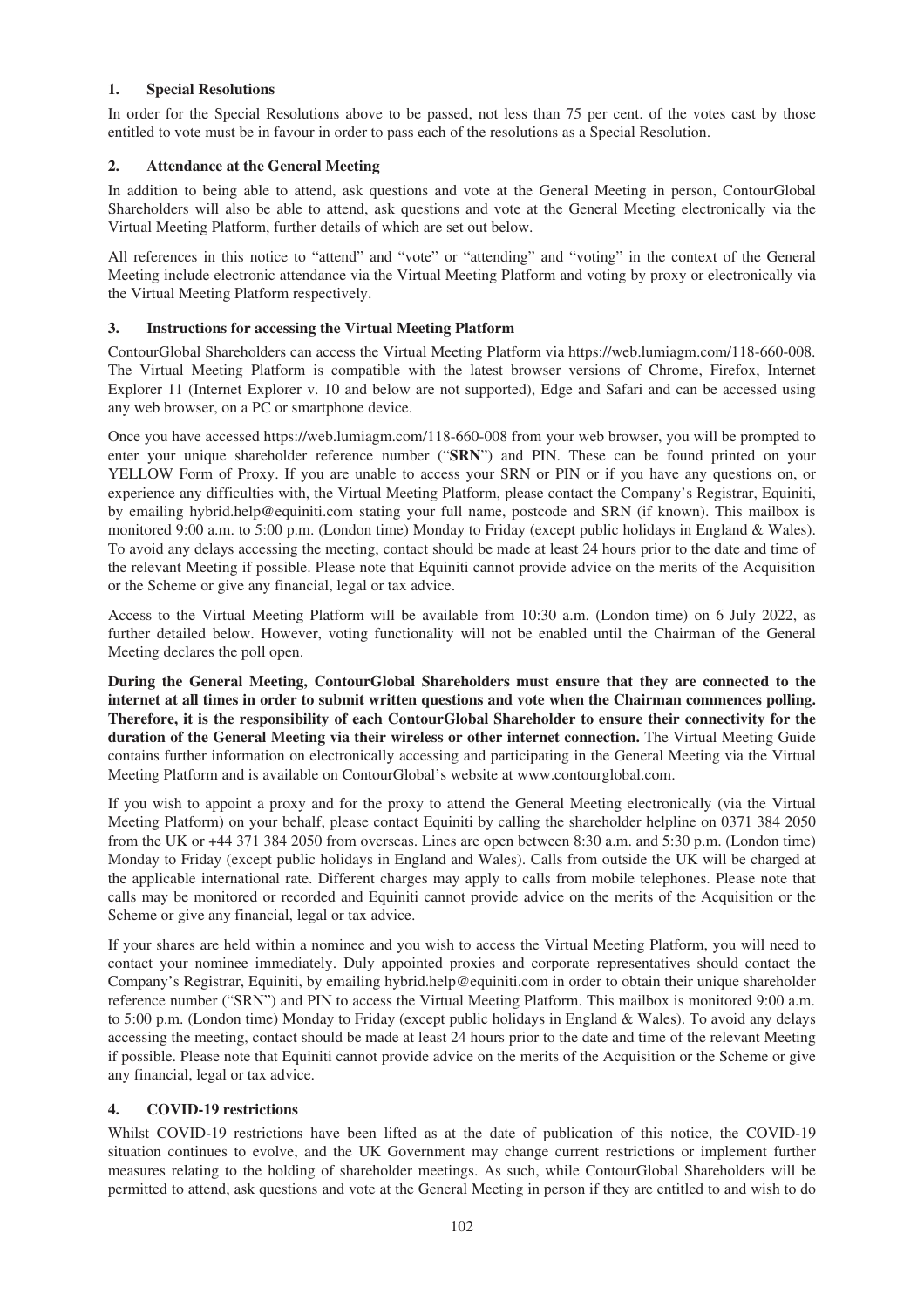so (subject to any applicable COVID-19 restrictions then in force), ContourGlobal Shareholders are nevertheless encouraged to appoint "the Chairman of the meeting" as their proxy for the General Meeting. This will ensure that ContourGlobal Shareholders' votes will be counted even if a ContourGlobal Shareholder (or any other proxy they might appoint) is not permitted or able to attend the General Meeting in person for any reason.

If any other person is appointed as proxy and COVID-19 restrictions are introduced which affect the holding of the General Meeting, that proxy may not be permitted or able to attend the General Meeting in person (but will be able to electronically attend, ask questions and vote at the General Meeting via the Virtual Meeting Platform).

Any changes to the arrangements for the General Meeting will be communicated to ContourGlobal Shareholders before the General Meeting, including through ContourGlobal's website www.contourglobal.com and by announcement through a Regulatory Information Service.

# **5. Entitlement to attend and vote**

Pursuant to Regulation 41(1) of the Uncertificated Securities Regulations 2001 (as amended), the Company has specified that only those members registered on the register of members of the Company at 6:30 p.m. (London time) on 4 July 2022 (the "**Voting Record Time**") (or, if the meeting is adjourned to a time more than 48 hours after the Voting Record Time, by 6:30 p.m. (London time) on the day which is two Business Days prior to the time of the adjourned meeting) shall be entitled to attend and vote (in person, electronically (via the Virtual Meeting Platform) or by proxy) at the General Meeting in respect of the number of shares registered in their name at that time. If the meeting is adjourned to a time not more than 48 hours after the Voting Record Time, that time will also apply for the purpose of determining the entitlement of members to attend and vote (and for the purposes of determining the number of votes they may cast) at the adjourned meeting. Changes to the register of members after the relevant deadline shall be disregarded in determining the rights of any person to attend and vote at the meeting.

## **6. Appointment of proxies**

ContourGlobal Shareholders are strongly encouraged to submit proxy appointments and instructions for the General Meeting as soon as possible, using any of the methods (by post, online, or electronically through CREST) set out below. In particular, given the ongoing uncertainty regarding the COVID-19 situation, ContourGlobal Shareholders are encouraged to appoint "the Chairman of the meeting" as their proxy for the General Meeting to ensure that their votes will be counted even if the ContourGlobal Shareholder (or any other proxy they might appoint) is not permitted or able to attend the General Meeting in person for any reason.

A member entitled to attend and vote at the General Meeting may appoint one or more proxies to exercise all or any of the member's rights to attend and, on a poll, to vote instead of him or her. A proxy need not be a member of the Company but must attend the meeting (in person or electronically (via the Virtual Meeting Platform)) for the member's vote to be counted. If a member appoints more than one proxy to attend the meeting, each proxy must be appointed to exercise the rights attached to a different share or shares held by the member. If a member wishes to appoint more than one proxy they should contact Equiniti for further YELLOW forms of proxy or photocopy the YELLOW Form of Proxy as required.

The completion and return of the YELLOW Form of Proxy by post (or transmission of a proxy appointment or voting instruction electronically, online, through CREST or by any other procedure described below) will not prevent ContourGlobal Shareholders from attending, asking questions and voting at the General Meeting (either in person or electronically (via the Virtual Meeting Platform)) if they are entitled to and wish to do so (subject to any applicable COVID-19 restrictions then in force).

# *(a) Sending YELLOW Form of Proxy by post*

A YELLOW Form of Proxy, for use at the General Meeting, has been provided with this notice. Instructions for its use are set out on the form. It is requested that the YELLOW Form of Proxy (together with any power of attorney or other authority, if any, under which it is signed, or a duly certified copy thereof) be returned to the Company's Registrar, Equiniti, by post to Equiniti Limited, Aspect House, Spencer Road, Lancing, West Sussex, BN99 6DA, United Kingdom, so as to be received as soon as possible and in any event not later than 11:15 a.m. (London time) on 4 July 2022 (or, in the case of an adjournment of the General Meeting, 48 hours (excluding any part of such 48-hour period falling on a non-working day) before the time appointed for the adjourned meeting).

If the YELLOW Form of Proxy for the General Meeting is not lodged by the relevant time, it will be invalid.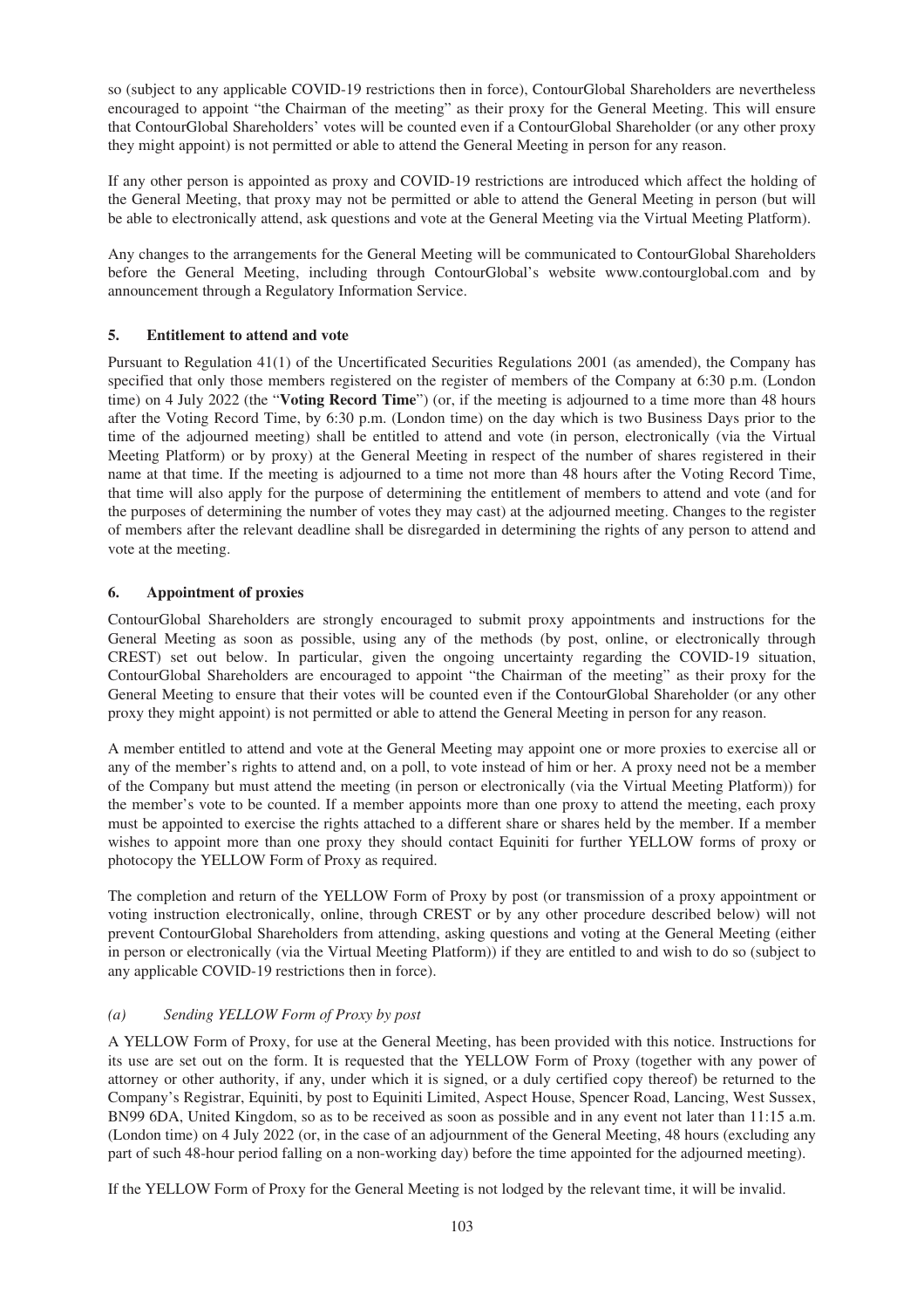## *(b) Online appointment of proxies*

As an alternative to completing and returning the printed YELLOW Form of Proxy, proxies may be appointed electronically via Equiniti's online facility by logging on to the following website: www.sharevote.co.uk and following the instructions therein. Alternatively, if you have already registered with Equiniti's online portfolio service, Shareview, you can appoint your proxy electronically at www.shareview.co.uk by logging in with your username/ID and password. For an electronic proxy appointment to be valid, the appointment must be received by Equiniti not later than 48 hours (excluding any part of such 48-hour period falling on a non-working day) before the time fixed for the General Meeting (as set out in paragraph (a) above) or any adjournment thereof. Full details of the procedure to be followed to appoint a proxy electronically are given on the website.

# *(c) Electronic appointment of proxies through CREST*

If you hold ContourGlobal Shares in uncertificated form through CREST and wish to appoint a proxy or proxies for the General Meeting (or any adjournment thereof) by using the CREST electronic proxy appointment service, you may do so by using the procedures described in the CREST Manual. CREST personal members or other CREST sponsored members, and those CREST members who have appointed any voting service provider(s), should refer to their CREST sponsor or voting service provider(s), who will be able to take the appropriate action on their behalf.

In order for a proxy appointment or instruction made using the CREST service to be valid, the appropriate CREST message (a "**CREST Proxy Instruction**") must be properly authenticated in accordance with the specifications of Euroclear and must contain the information required for such instructions as described in the CREST Manual. The message (regardless of whether it constitutes the appointment of a proxy or an amendment to the instructions given to a previously appointed proxy) must, in order to be valid, be transmitted so as to be received by Equiniti (ID: RA19) not later than 48 hours (excluding any part of such 48-hour period falling on a non-working day) before the time fixed for the General Meeting (as set out in paragraph (a) above) or any adjournment thereof. For this purpose, the time of receipt will be taken to be the time (as determined by the timestamp applied to the message by the CREST Applications Host) from which Equiniti are able to retrieve the message by enquiry to CREST in the manner prescribed by CREST.

CREST members and, where applicable, their CREST sponsors or voting service providers should note that Euroclear does not make available special procedures in CREST for any particular messages. Normal system timings and limitations will therefore apply in relation to the input of CREST Proxy Instructions. It is the responsibility of the CREST member concerned to take (or, if the CREST member is a CREST personal member or sponsored member or has appointed any voting service provider(s), to procure that his/her CREST sponsor or voting service provider(s) take(s)) such action as shall be necessary to ensure that a message is transmitted by means of the CREST system by any particular time. For further information on the logistics of submitting messages in CREST, CREST members and, where applicable, their CREST sponsors or voting service providers are referred, in particular, to those sections of the CREST Manual concerning practical limitations of the CREST system and timings.

ContourGlobal may treat as invalid a CREST Proxy Instruction in the circumstances set out in the CREST Regulations.

## **7. Appointment of a proxy by joint holders**

In the case of joint holders, where more than one of the joint holders purports to appoint one or more proxies, only the purported appointment submitted by the most senior holder will be accepted. Seniority shall be determined by the order in which the names of the joint holders stand in the Company's register of members in respect of the joint holding.

## **8. Corporate representatives**

Any corporation which is a shareholder can appoint one or more corporate representatives who may exercise on its behalf all of its powers, provided that if two or more representatives purport to vote in respect of the same shares: if they purport to exercise the power in the same way as each other, the power is treated as exercised in that way; and in other cases, the power is treated as not exercised.

## **9. Votes to be taken by a poll and results**

At the General Meeting voting on each of the Special Resolutions will be by poll. The results of the polls will be announced through a Regulatory Information Service and published on the Company's website as soon as reasonably practicable following the conclusion of the General Meeting.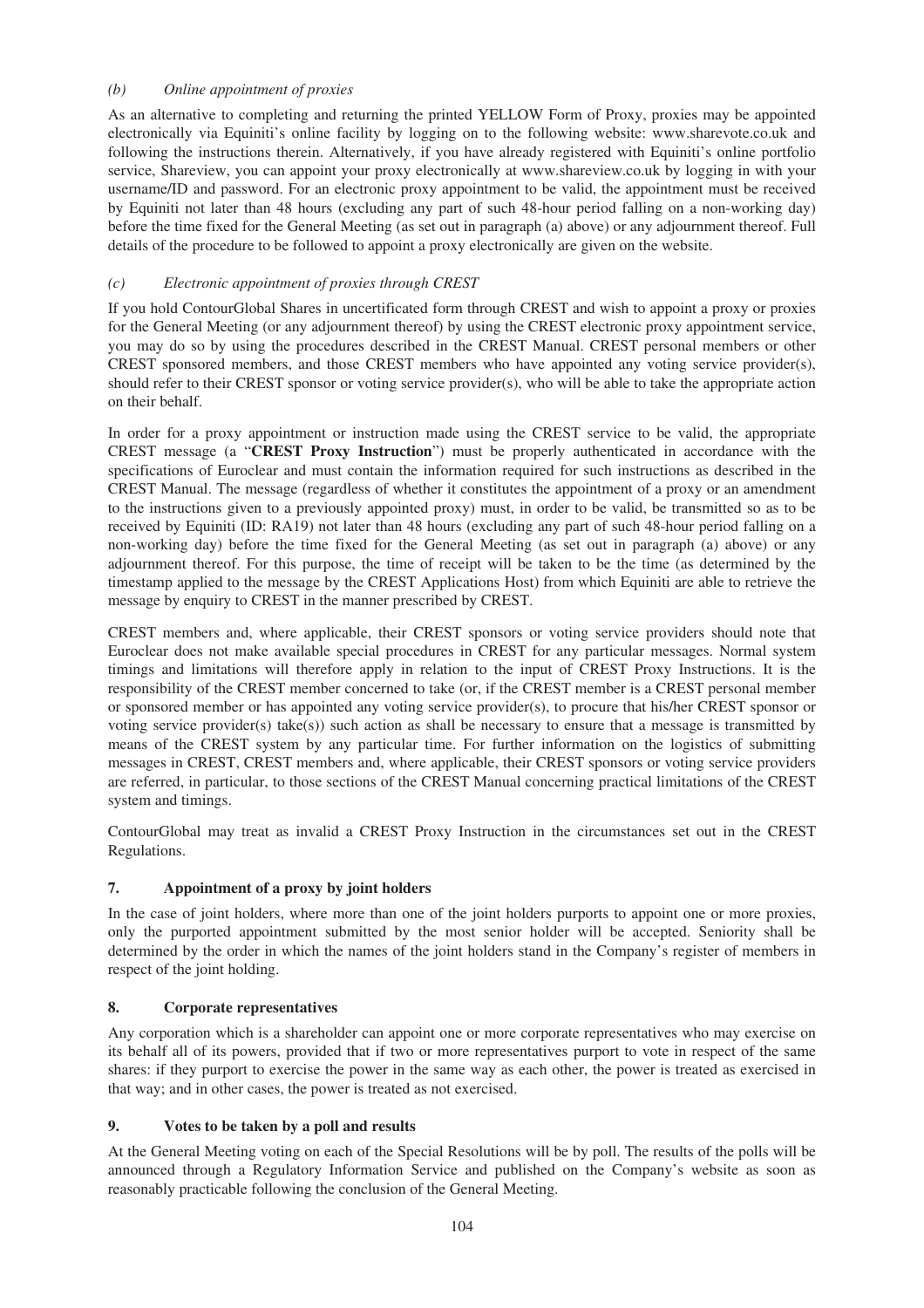The 'Withheld' option on the YELLOW Form of Proxy is provided to enable ContourGlobal Shareholders to abstain from voting on either or both of the Special Resolutions. However, a vote withheld is not a vote in law and will not be counted in the calculation of proportion of votes 'For' and 'Against' the relevant Special Resolution.

# **10. Nominated Persons**

Any person to whom this notice is sent who is a person nominated under section 146 of the Companies Act to enjoy information rights (a "**Nominated Person**") may, under an agreement between him/her and the shareholder by whom he/she was nominated, have a right to be appointed (or to have someone else appointed) as a proxy for the General Meeting. If a Nominated Person has no such proxy appointment right or does not wish to exercise it, he/she may, under any such agreement, have a right to give instructions to the shareholder as to the exercise of voting rights.

The statement of the rights of shareholders in relation to the appointment of proxies in paragraph 6 above does not apply to Nominated Persons. The rights described in that paragraph can only be exercised by shareholders of the Company.

## **11. Website providing information regarding the General Meeting**

Information regarding the General Meeting, including information required by section 311A of the Companies Act, and a copy of this notice may be found on ContourGlobal's website at: www.contourglobal.com.

# **12. Issued share capital and total voting rights**

As at 9 June 2022 (being the latest practicable date prior to the publication of this notice) the Company's issued share capital consisted of 670,712,920 ordinary shares of £0.01 each. The Company holds 14,572,065 ordinary shares in treasury within the meaning of the Companies Act. Therefore, the total voting rights in the Company as at 9 June 2022 are 656,140,855 votes.

## **13. Further questions and communication**

Under section 319(a) of the Companies Act, any shareholder attending the General Meeting has the right to ask questions. As set out above, ContourGlobal Shareholders will be permitted to ask questions at the General Meeting (both in person (subject to any applicable COVID-19 restrictions then in force) and electronically (via the Virtual Meeting Platform)). ContourGlobal Shareholders may also submit questions to be considered at the General Meeting at any time up to 48 hours before the Court Meeting by emailing contourglobalcosec@lawdeb.com.

The Chairman of the General Meeting will ensure that any questions relating to the formal business of the General Meeting are addressed during the General Meeting, unless no response is required to be provided under the Companies Act or the Company's Articles of Association, including if the provision of a response would, at the Chairman's discretion, otherwise be undesirable in the interests of the Company or the good order of the General Meeting.

ContourGlobal Shareholders who have any queries about the General Meeting should contact the shareholder helpline operated by Equiniti, the Company's Registrar, on 0371 384 2050 from the UK or +44 371 384 2050 from overseas. Lines are open between 8:30 a.m. and 5:30 p.m. (London time) Monday to Friday (except public holidays in England and Wales). Calls from outside the UK will be charged at the applicable international rate. Different charges may apply to calls from mobile telephones. Please note that calls may be monitored or recorded and Equiniti cannot provide advice on the merits of the Acquisition or the Scheme or give any financial, legal or tax advice.

ContourGlobal Shareholders may not use any electronic address provided in this Notice or in any related documents to communicate with the Company for any purpose other than those expressly stated. Any electronic communications, including the lodgement of any electronic proxy form, received by the Company, or its agents, that is found to contain any virus will not be accepted.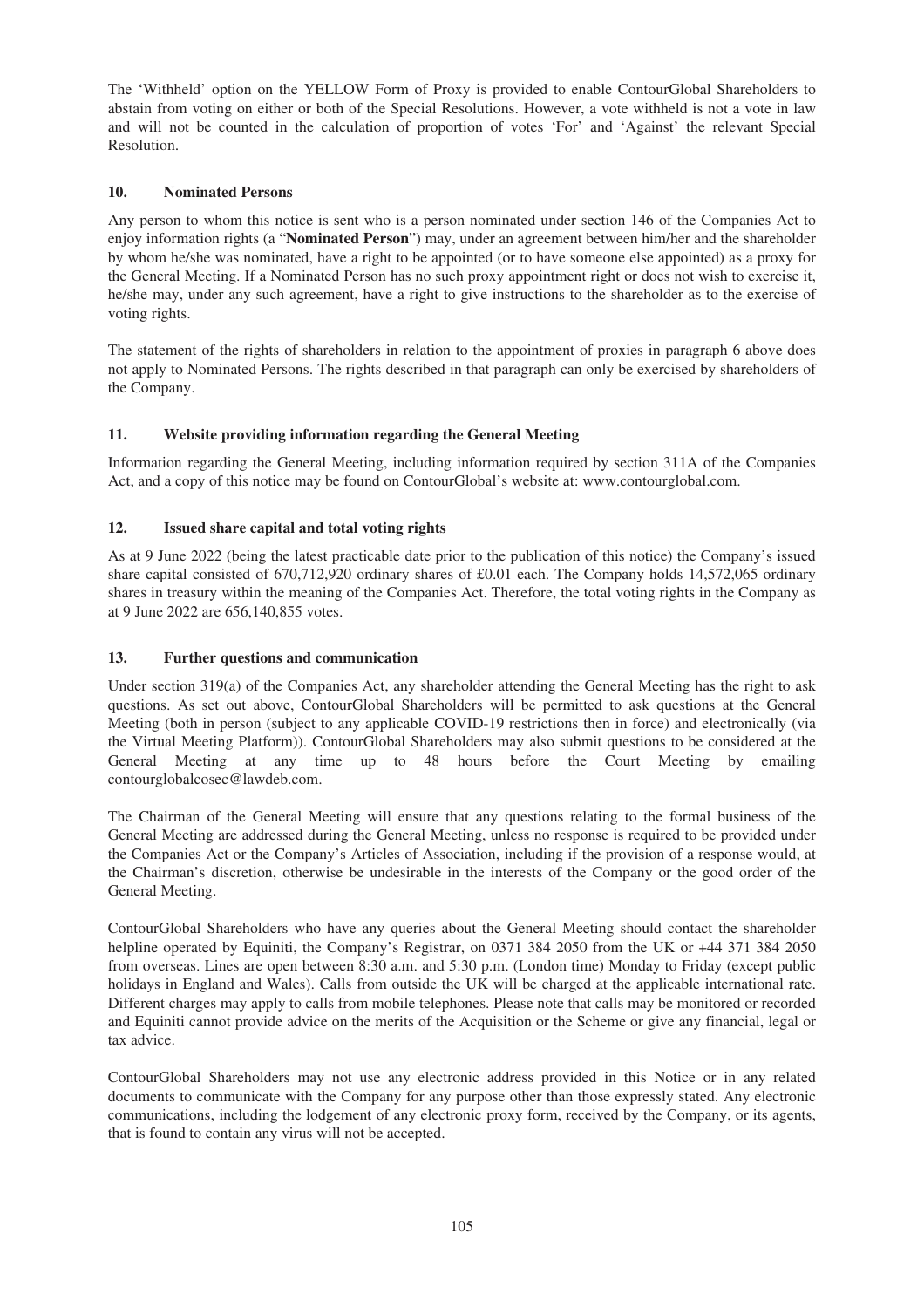## **PART XII CONTOURGLOBAL Q1 2022 PROFIT ESTIMATES**

## **1. ContourGlobal Q1 2022 Profit Estimates**

On 13 May 2022, ContourGlobal issued a trading update for the period from 1 January 2022 to 31 March 2022. Included within this trading update were the following statements, which for the purposes of Rule 28 of the Takeover Code constitute ordinary course profit estimates for the period 1 January 2022 to 31 March 2022 (the "**ContourGlobal Q1 2022 Profit Estimates**"):

*"Adjusted EBITDA was up 15.3% from \$180.6 million to \$208.3 million, mainly driven by the Western Group acquisition (+\$11 million), Mexico CHP (+\$11 million), Austria Wind (+\$8 million) and a negative FX variance of \$8 million."*

*"Strong cash flow generation with Funds from Operations ("FFO") reaching \$112 million in Q1 2022, a 9% increase over Q1 2021, mainly explained by growth in Adjusted EBITDA (+\$28 million) partially offset by higher distributions to non-controlling shareholders (-\$20 million) and lower interest paid (+\$12 million).]*

The ContourGlobal Directors confirm that, as at the date of this Document, the ContourGlobal Q1 2022 Profit Estimates remain valid and confirm that the ContourGlobal Q1 2022 Profit Estimates have been properly compiled on the basis of the assumptions stated below and that the basis of accounting used is consistent with ContourGlobal's accounting policies which are in accordance with IFRS and are those that ContourGlobal applied in preparing its financial statements for the financial year ended 31 December 2021.

Further information on the basis of preparation of the ContourGlobal Q1 2022 Profit Estimates is set out below

## **2. Basis of preparation and principal assumptions**

The ContourGlobal Q1 2022 Profit Estimates are based on:

- the unaudited consolidated financial results of the ContourGlobal Group for the three months ended 31 March 2022; and
- the current trading of the ContourGlobal Group for the three months ended 31 March 2022.

Other than customary accounting judgements applied in accordance with ContourGlobal's accounting policies (as described above), the ContourGlobal Q1 2022 Profit Estimates are not based on any assumptions (either within or outside the influence of ContourGlobal Group management and the ContourGlobal Directors).